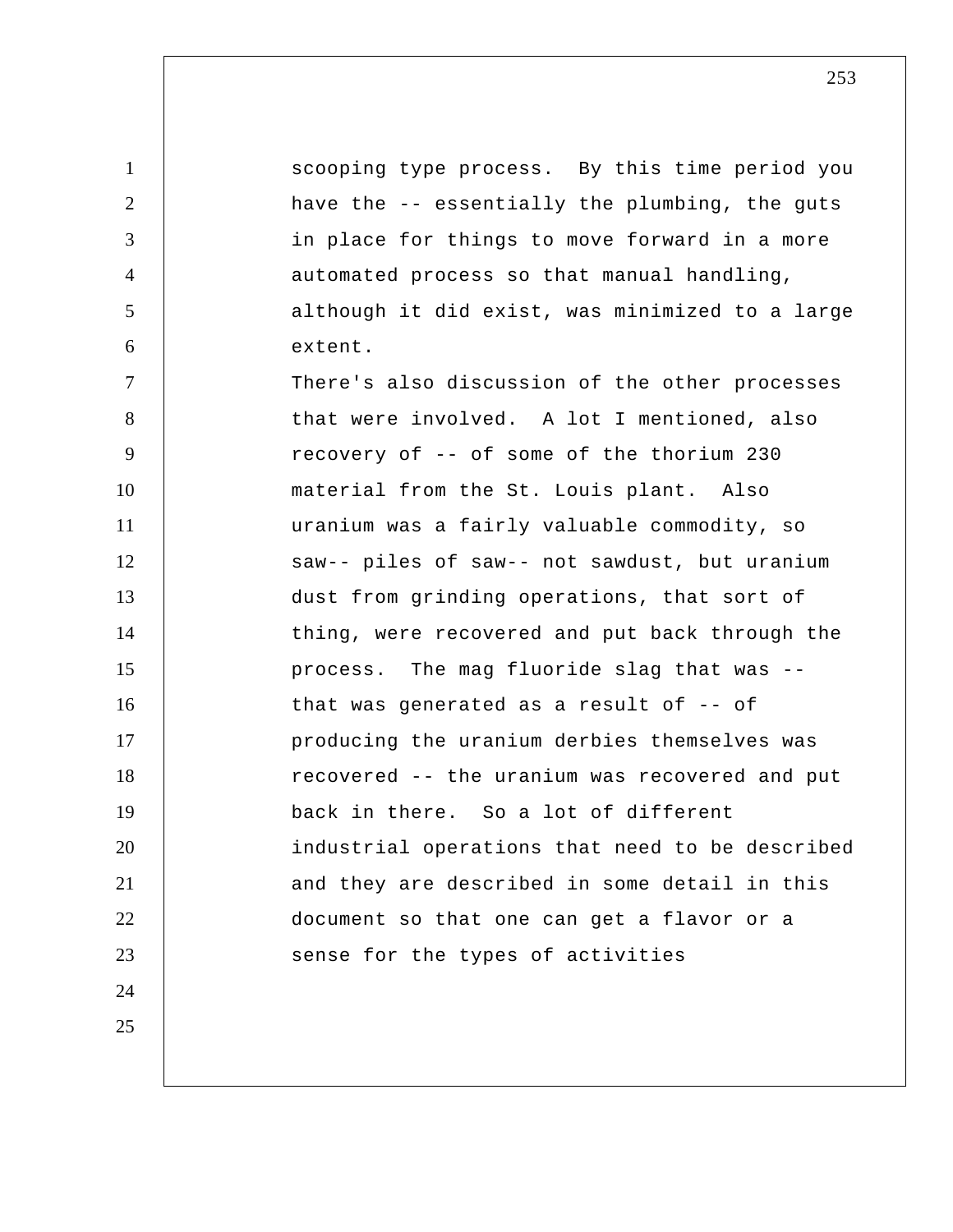processes, a lot of that can be inferred from the document.

3 4 5 6 7 8 9 10 11 12 13 14 Important again, I mentioned the ores and other feed forms. After World War II, most of the ore coming in I believe was foreign ore. Some Canadian ore came in at ten percent uranium by weight. I believe Belgian ore was still coming in and it was extremely high in uranium. I think it was some -- somewhere around 65 percent by weight uranium, I mean tremendous process, interesting to speculate the geochemistry of how something would -- would form in the earth in that concentration in one spot.

1

2

15 16 17 18 19 20 21 22 23 24 25 So this is all described in this section and goes through the residues and the effluents. There is a section there dealing with -- there was a discussion at the Board meeting last time about how NIOSH is handling the exposure to non-uranium issues when you get into residues and effluents, and I'll discuss that a little later when we talk about internal dosimetry. They do need to be treated differently. By and large, the facility -- to our knowledge -- we only have available information related to the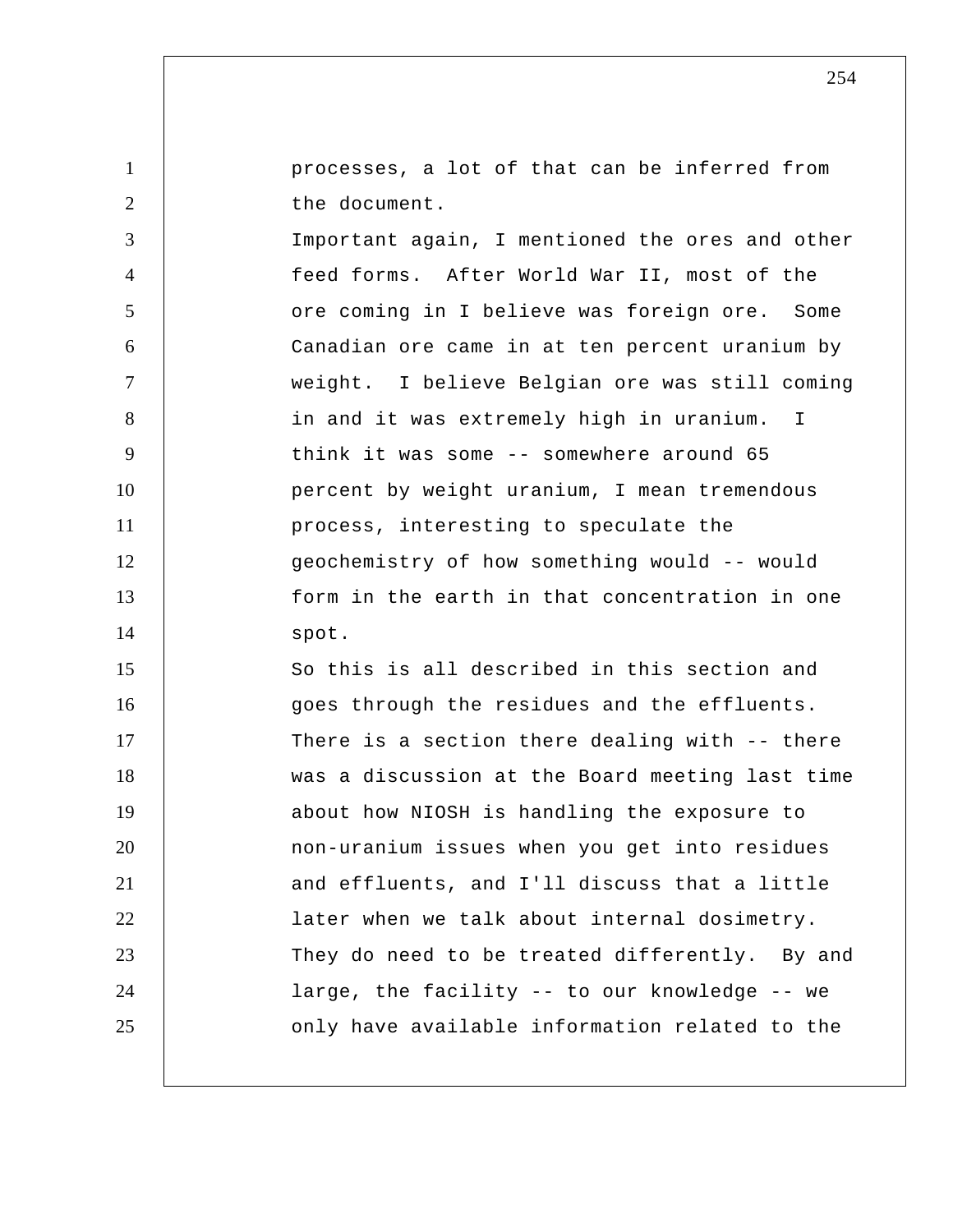| $\mathbf{1}$   | uranium monitoring in urine, so one needs to    |
|----------------|-------------------------------------------------|
| 2              | make some inferences when we're talking about   |
| 3              | these special exposures to residues and         |
| $\overline{4}$ | effluents. I think you'll -- you'll hear some   |
| 5              | comments later from folks at SC&A about sperry  |
| 6              | cake.                                           |
| 7              | Okay. This is -- this is really to my liking,   |
| 8              | the meat of the profile, as a health physicist. |
| 9              | This deals -- 75 pages or so of the             |
| 10             | radiological characteristics and conditions,    |
| 11             | and most importantly, what type of data do we   |
| 12             | have to be able to attempt to reconstruct some  |
| 13             | of these doses.                                 |
| 14             | Units, limits and recommendations, it's         |
| 15             | interesting that after '49 you're still in the  |
| 16             | 70 dpm per cubic meter range for uranium as a   |
| 17             | preferred level or a tolerance limit. In this   |
| 18             | era, 300 milliroentgen per -- per month was     |
| 19             | considered to be the limit, so 15 rem per year  |
| 20             | was the exposure limit, and we have evidence    |
| 21             | that workers were being exposed in those -- in  |
| 22             | those -- at those levels.                       |
| 23             | The radioactivity content and handling of the   |
| 24             | ore, uranium products and residues really just  |
| 25             | goes over and has some detail about what --     |
|                |                                                 |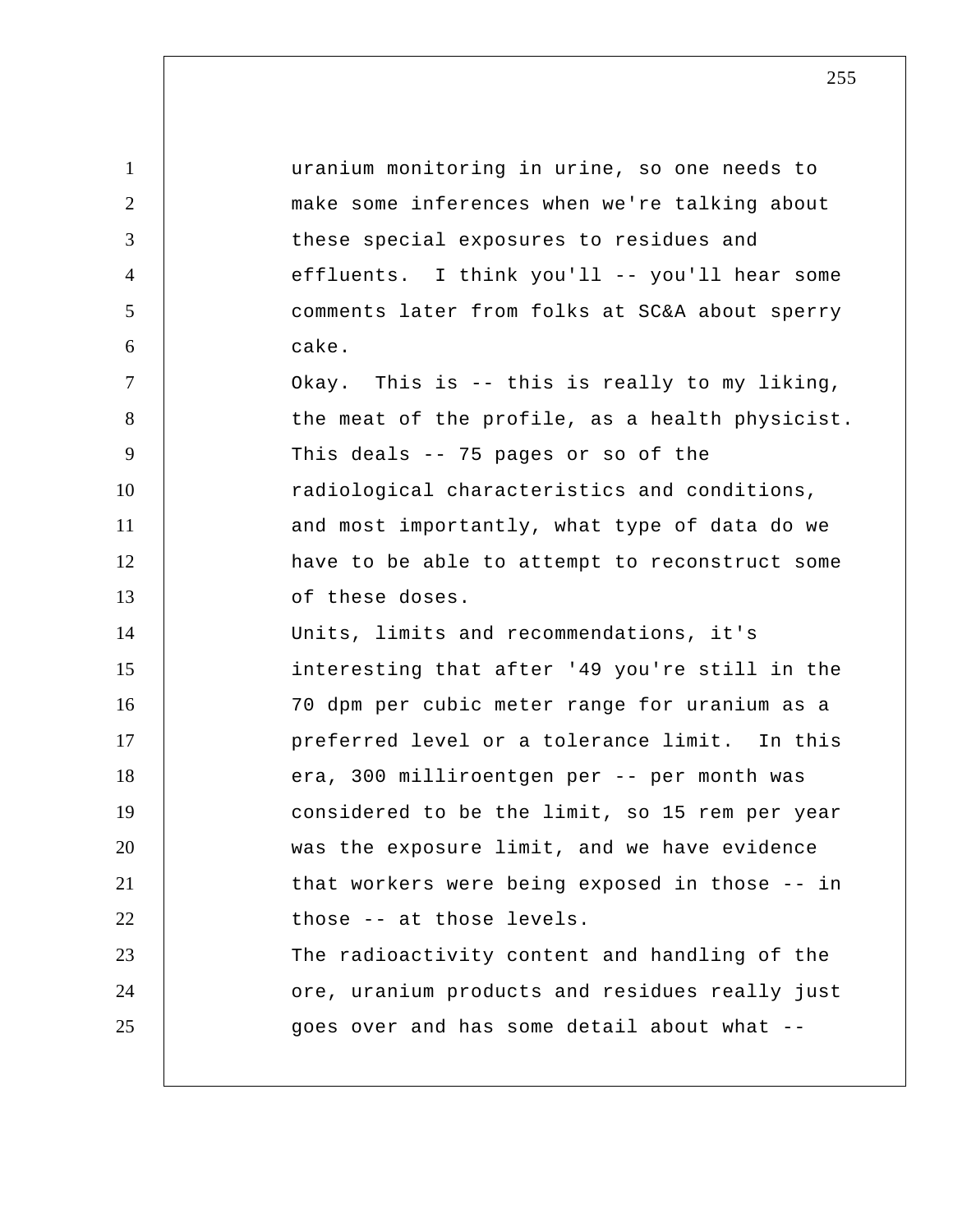1 2 3 4 5 6 7 8 9 10 11 12 13 14 15 16 17 18 19 20 21 22 23 24 25 what are the constituents of these different materials, and what should one use as default assumptions when doing dose reconstructions. For example, there's a section now dealing with ore that talks about a ratio of assuming 100 to one radium to uranium when the ore is -- is - if you're in a production facility that was handling the ore. Fairly conservative upper limit because I think that's the highest value that was found in the tables. Uranium products, of course we have available monitoring data for uranium in urine. There are also air dust samples that were taken about the facility, and then the residues and wastes, there are some tables in there for how to deal with the fact that workers may have been processing these thorium residues to be shipped back to Mound, what type of equilibrium values were used, that sort of thing. Internal dosimetrically there are default values included in here about particle size. The profile right now assumes five micron particle size as a default based on some data that were taken by -- I think it was in the Eisenbud era, I've forgotten, where they came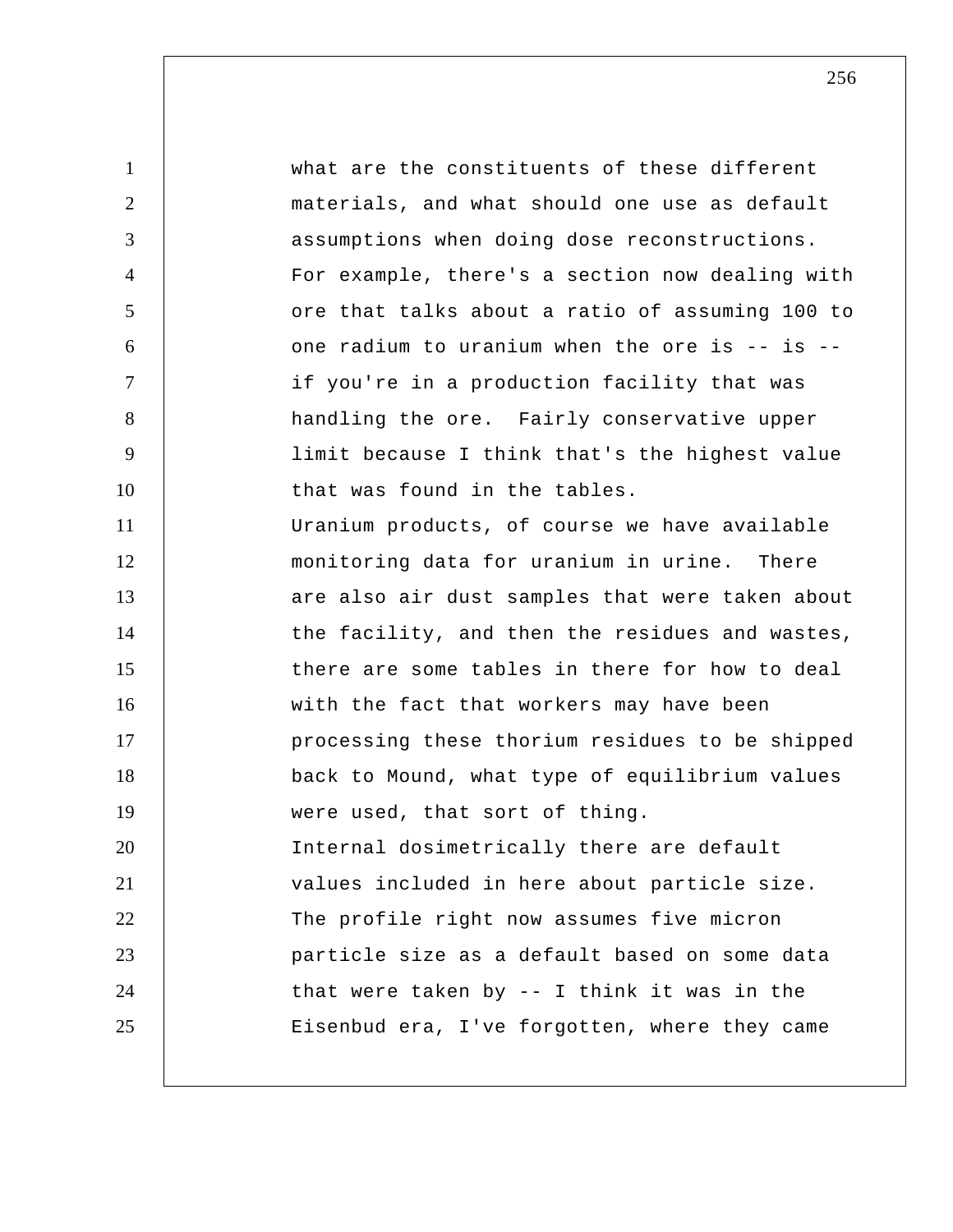| 1              | up with a mass median diameter of around two to |
|----------------|-------------------------------------------------|
| 2              | three, which roughly, for uranium density,      |
| 3              | equates to around five microns.                 |
| $\overline{4}$ | Solubility, there's a table in there that talks |
| 5              | about what solubility form should be            |
| 6              | considered. It is our intent, although I will   |
| $\tau$         | agree that it's not clear in the profile but    |
| 8              | it's consistent with our other profiles, where  |
| 9              | we don't know the solubility in the particular  |
| 10             | operation we will assume the solubility class   |
| 11             | from an inhalation perspective that delivers    |
| 12             | the highest dose to the organ under             |
| 13             | consideration. That's been part and parcel to   |
| 14             | our program and we're going to continue to      |
| 15             | pursue that practice in -- in this -- in these  |
| 16             | dose reconstructions.                           |
| 17             | The compensation considerations I talked about, |
| 18             | how does one handle these non-uranium -- after  |
| 19             | -- you know, after the uranium is extracted you |
| 20             | have the residues; how do you deal with the     |
| 21             | composition of these materials based on the     |
| 22             | isotopic ratios of the radioactive elements     |
| 23             | that are remaining.                             |
| 24             | The airborne dust levels, there's -- there's a  |
| 25             | fair amount of dust level data, thousands of    |
|                |                                                 |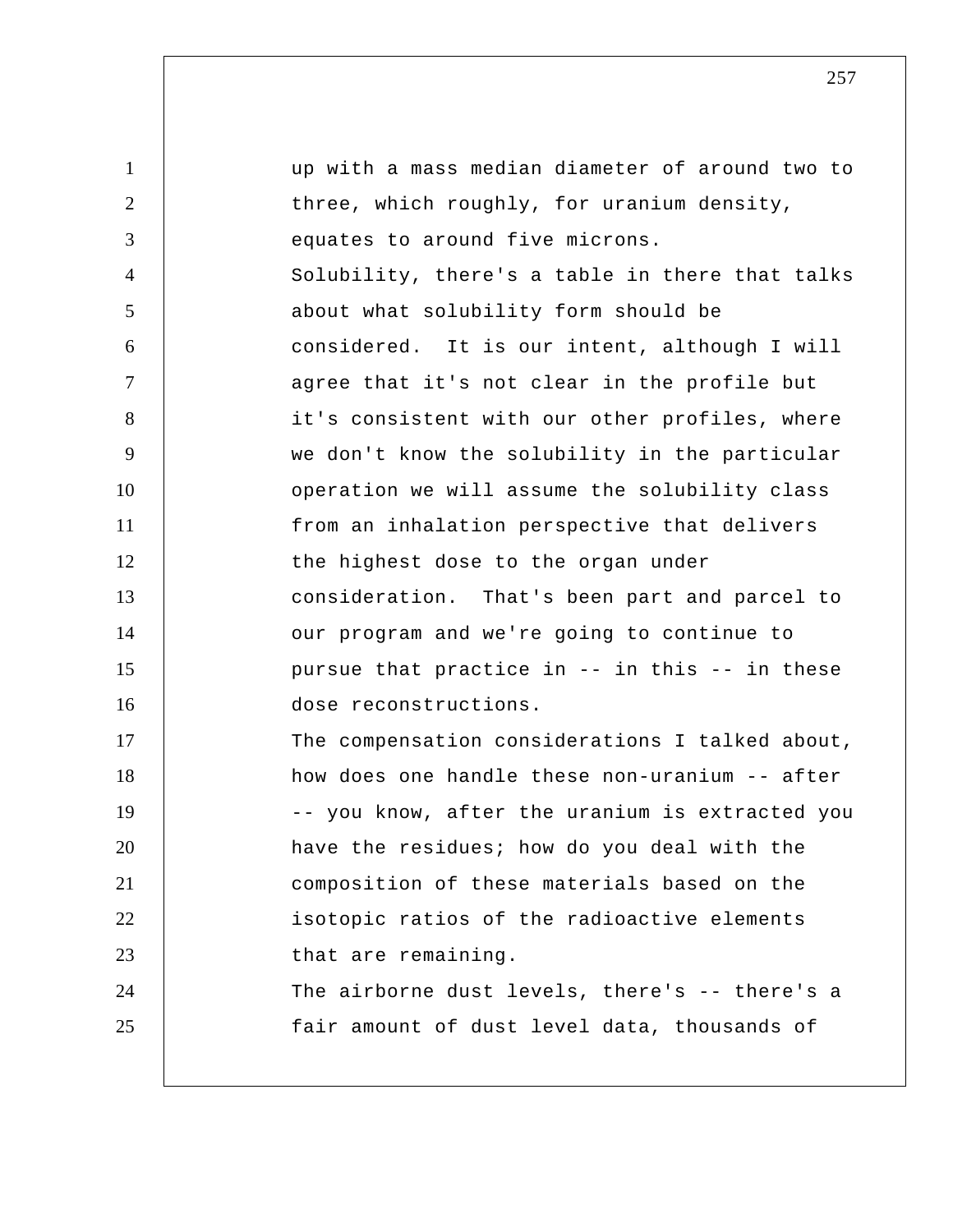1 2 3 4 5 6 7 8 9 10 11 12 13 14 15 16 17 18 19 20 21 22 23 24 25 samples. I'll talk to that a little bit. In the subsequent section there's a discussion of how one deals with these dust samples. There are enough dust data that have been collected by year to assign values in various facilities about the plant, and the profile -- I think there is over 40-something tables in there that list what dust levels to use by job category by year for various plants and facilities. We're still wrestling with the idea -- again, this is to be used by the dose reconstructors as a road map. One needs to be careful, and we had a discussion this morning about what is relevant, is it the geometric mean of the air dust distribution in a facility or does one use the 95th percentile. We maintain that if - and we agree with SC&A. If you know nothing else, if you don't know what facility the person worked in and you have no other evidence, then you should use the 95th percentile of the air dust data distribution. However, as you'll see later in the -- in the years that we're talking about here, we have a fair amount of uranium and urine monitoring data that we can use to bracket these exposure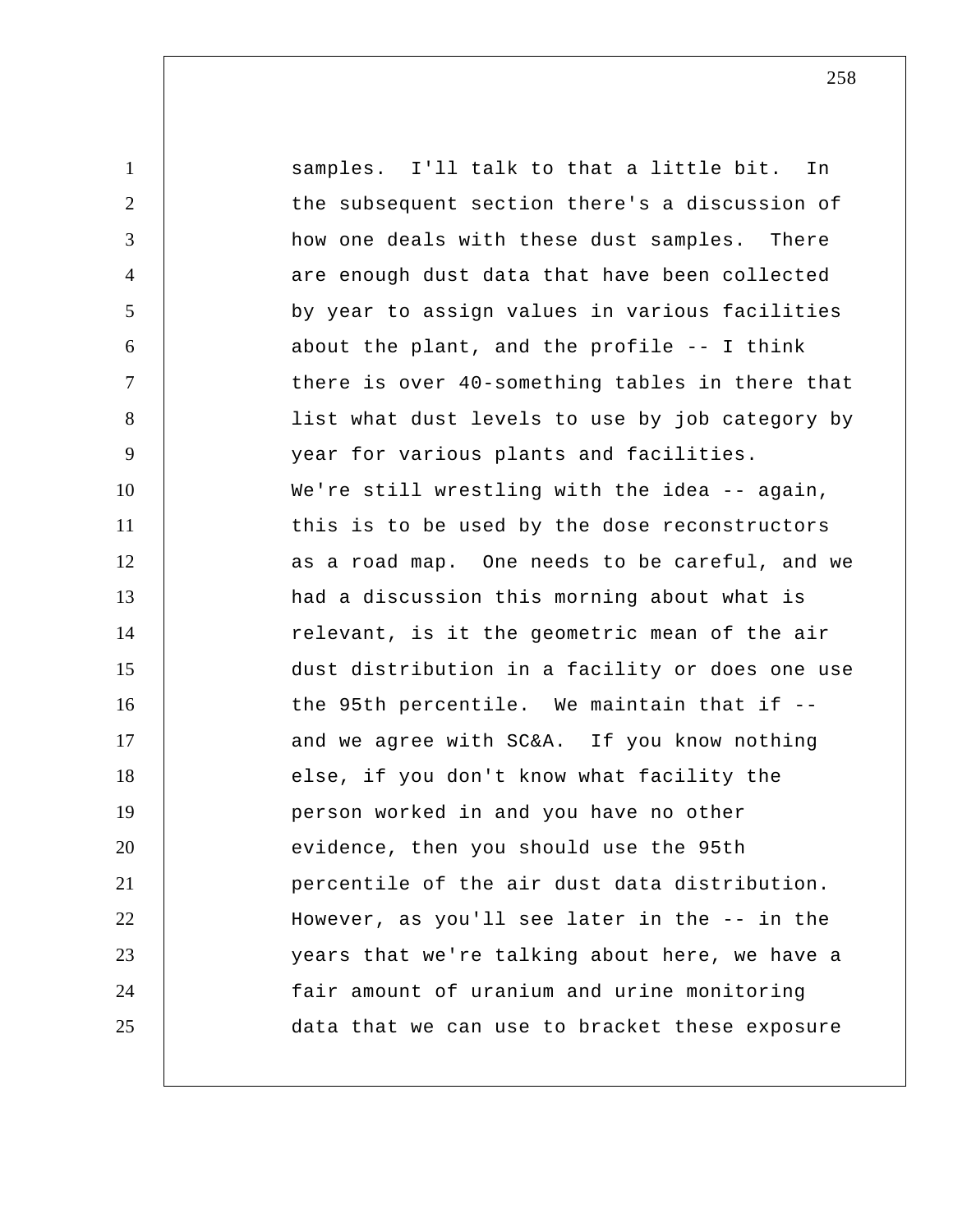1 2 3 4 5 6 7 8 9 10 11 12 13 14 15 16 17 18 19 20 21 22 23 24 25 scenarios. And we need to take -- we will take advantage of that when we're doing these analyses, where appropriate. Respirator use, just to mention briefly, we take no credit in the profile for respirator use, even though we know there were instances where respiratory protection was worn. It's just not possible for us to go back this far in time and make any kind of reasonable estimates as to what percentage of workers wore respirators and who wore them, so you'll see that. Now this makes it a little interesting - - and I'll talk about later -- comparing the urine data to the air sample data because, for example, if you have urine data that is lower than the air sample data, one doesn't know whether that's because the urine data is not appropriate or whether the person happened to be wearing a respirator. There's a number of reasons why those values might not be able to - - to balance. And there -- there are data in there, and this is new, a fair amount of additional radon monitoring data is in this profile, and there are radon levels by plant. Admittedly, they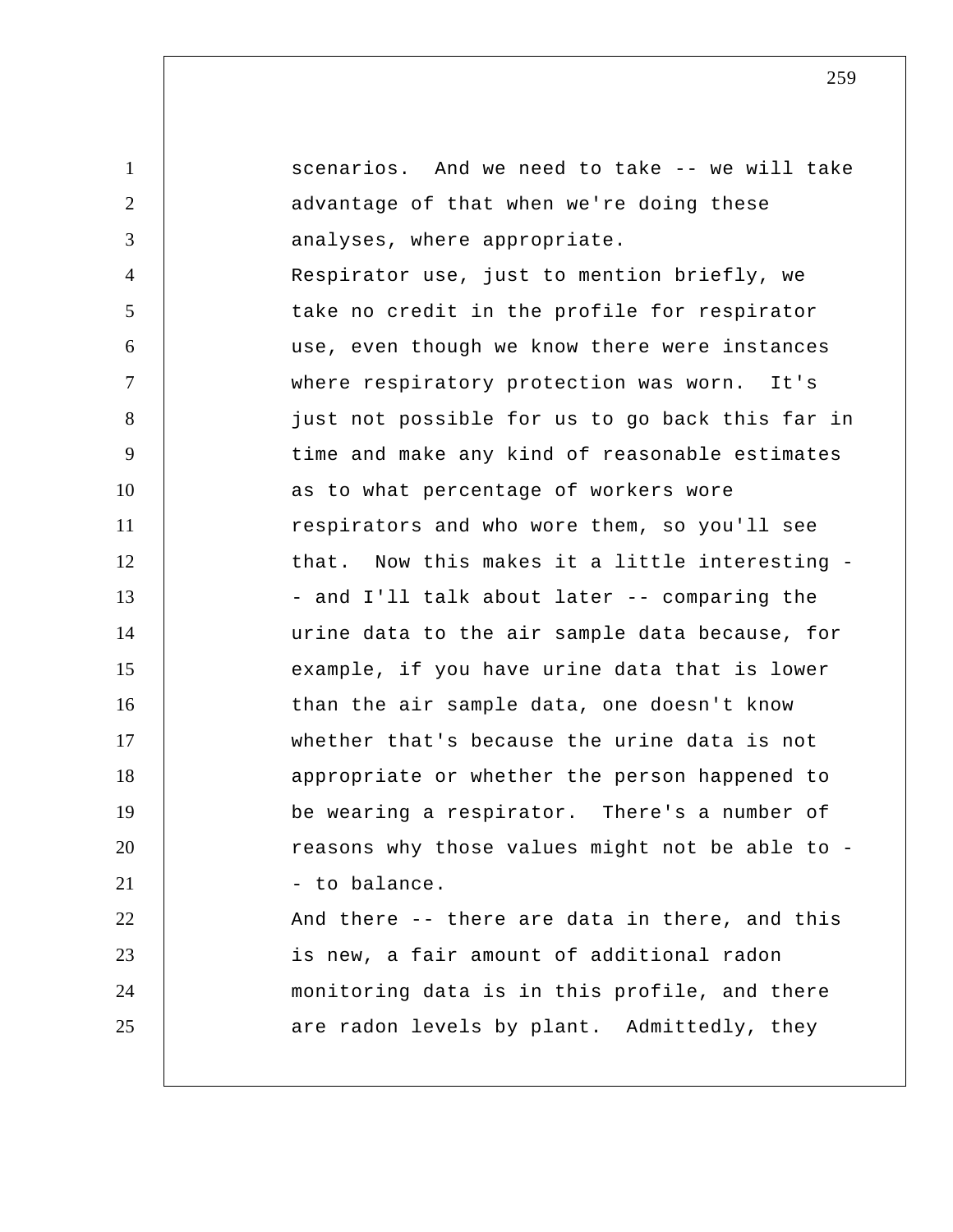1 2 3 4 5 6 7 8 9 10 11 12 13 14 15 16 17 18 19 20 21 22 23 24 25 are quite variable. Radon is, as we heard this morning, is very difficult to predict. Even if you know the source term you need to know such things as ventilation rate and process through -- through put, that sort of thing. But we believe we have sufficient radon data, as I'll show you in a few seconds, to be able to bracket at least the upper range of the exposures for radon by certain buildings. Okay, just to move through the radiological characteristics, internal dose considerations, there's -- there's a several-page discussion of surface contamination. There are not a lot of surface contamination values listed there. The ones that do exist predictably show some fairly high significant surface contamination levels. There is evidence of some decontamination bound to existing standards at the time that are included in there. But we don't believe, at least from an inhalation perspective, that surface contamination from resuspension is problematic for us because we believe that we have air sample data that would include the resuspension at that time.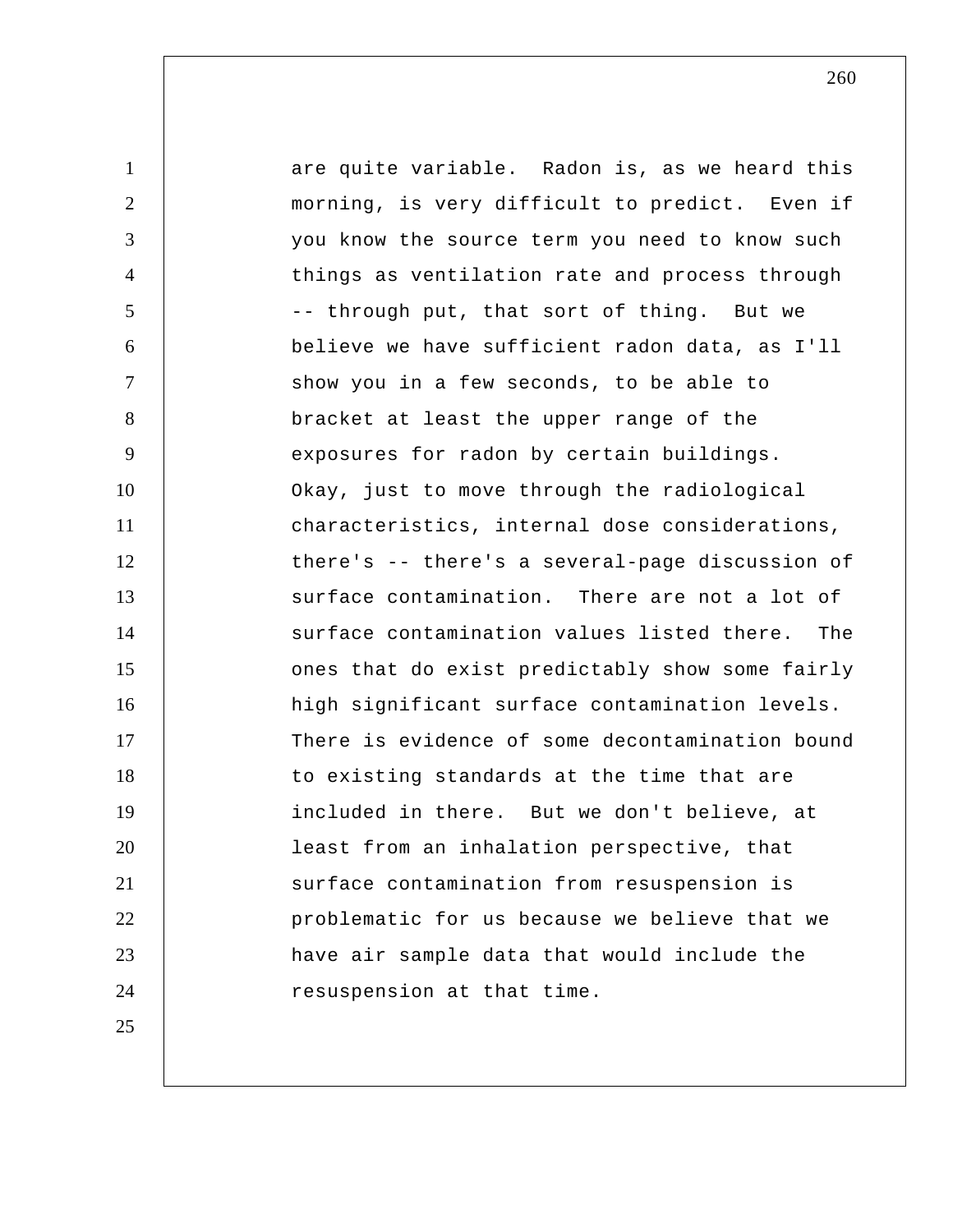1 2 3 4 5 6 7 8 9 10 11 12 13 14 15 16 17 18 19 20 21 22 23 24 25 So -- and this chapter also summarizes the information and available data based on the urinalysis data, the radon data -- breath analyses I might want to mention just briefly. Radon breath analysis has nothing to do with measuring the radon concentrations or inferring the radon concentrations or exposure to workers in the air at the plant. Radon breath analysis is an indirect technique to measure the radium 226 body burden of the worker. The idea is that if you inhale radium 226 or incorporate it into your skeleton, which is the ultimate repository, you will eventually breathe out radon gas at a certain rate. And knowing the physiology of that and doing a few calculations and calibrations, one can infer how much radium one breathed in by the amount of radon one breathes out. So these are important, but not necessarily related at all to radon levels in the plant. That's going to be important later when I talk about some of the data gaps. Almost -- I'm not aware of any whole body counting data at Mallinckrodt, or lung counts, so we have no ability to rely on those to help bracket -- bracket the pictures. So we have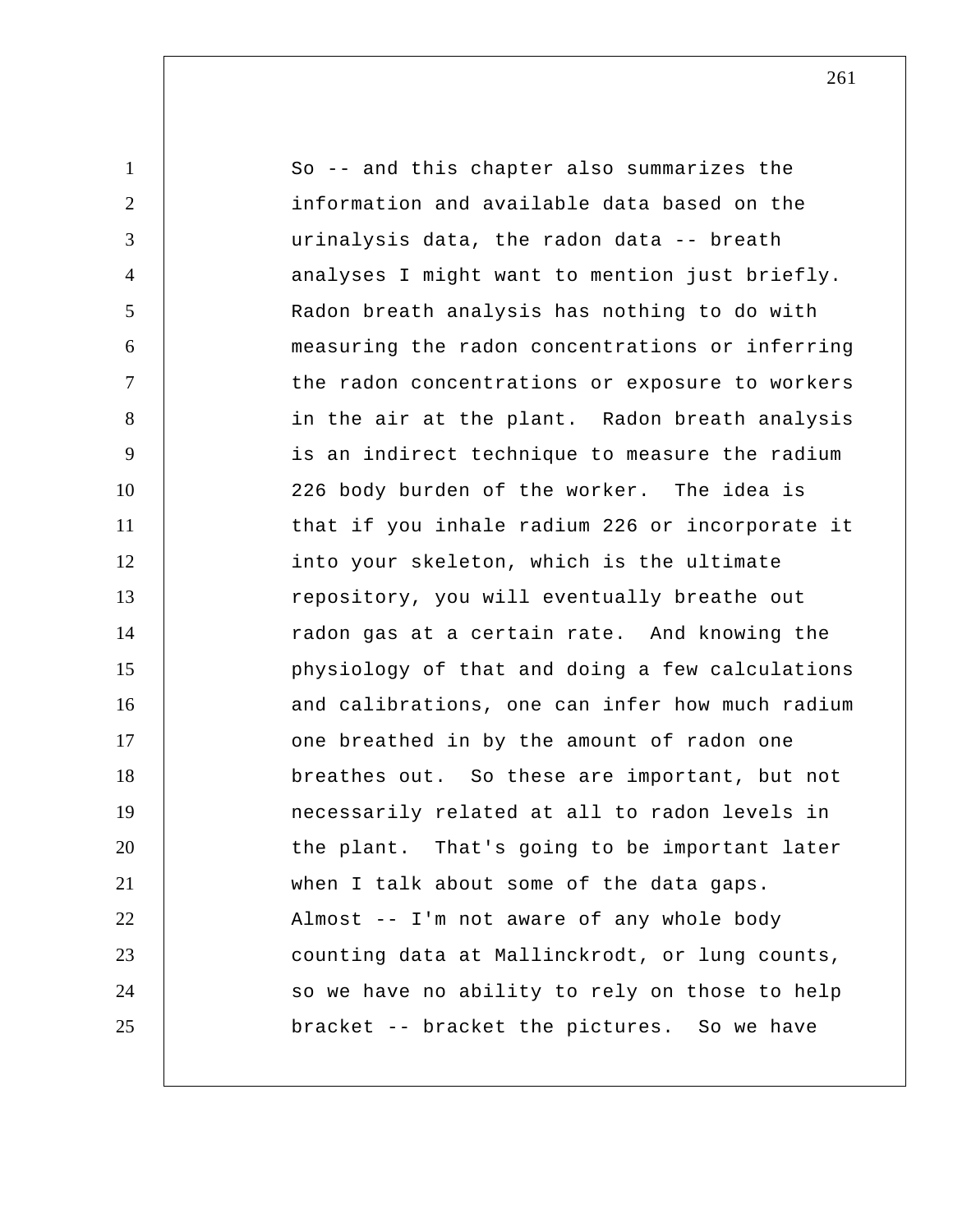1 2 3 4 5 6 7 8 9 10 11 12 13 14 15 16 17 18 19 20 21 22 23 24 25 urinalysis data, a fair amount; we have radon breath analyses and we have radon data, which is not listed here but we certainly have a fair number of those. External dose considerations, one has the gamut of exposures. You have beta exposures from the uranium, from the protactinium 234-M/and\* daughters that grow in. You have gamma exposures from the -- from the progeny in the ore stream. When you have high radium 226 values, you also have high gamma exposures from -- from the ore and the raffinate material, and these non-specific beta-gammas are just mixtures. So you've got a fairly complex mixture. In this profile, even though there are some high energy photons involved here, it is conservatively assumed that the exposures occurred in the 30 to 250 keV range, which - if one is familiar with our radiation effectiveness factors -- would double the radiation effec-- it would multiply the dose times two, as far as equivalent risk from the exposure. Neutrons are not a major issue here. The only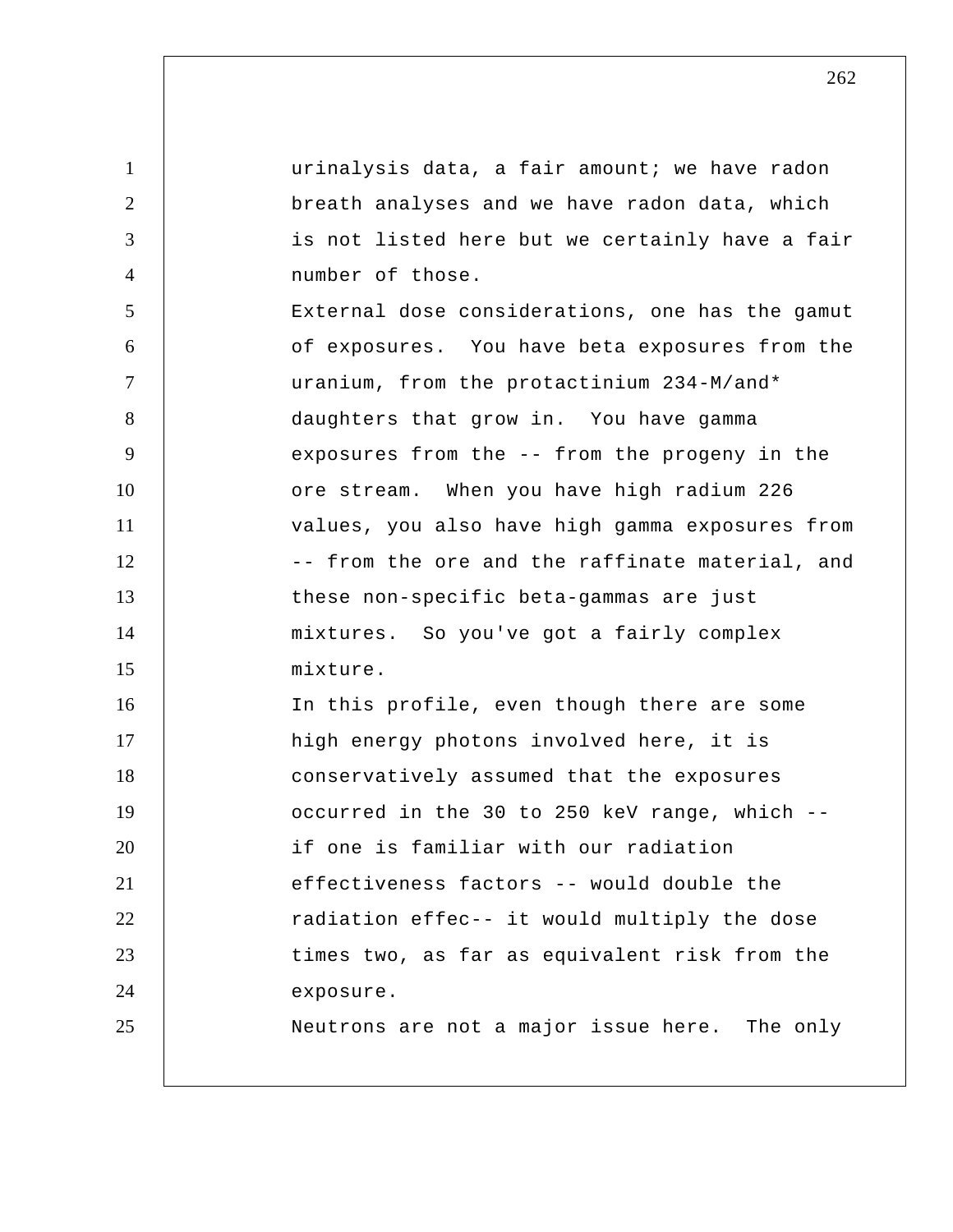1 2 3 4 5 6 7 8 9 10 11 12 13 14 15 16 17 18 19 20 21 22 23 24 25 instance where neutrons -- neutron -- there is no monitoring data for neutrons, primarily because it's just a low potential for exposure. One can generate some neutrons based on the alpha interac-- alpha end reaction with light Z materials like fluorene, so for instance, uranium tetrafluoride or thorium tetrafluoride, which I believe was made at one point at Mallinckrodt. One can do some calculations and in fact there is an appendix -- a table at the back that provides neutron dose rates from - from the alpha end reaction for -- with -- with thorium that can be used to reconstruct some fairly small neutron doses. And there was a radium -- a radium beryllium source, I believe, used in a laboratory -- it was called a shotgun laboratory -- to do some non-destructive testing measurements, and that's discussed in the profile. Okay, moving along with external dose, film badges were -- were used to measure the external dose. We have a large number of those measurements. It was a standard, two-element film badge with a cadmium filter covering one side and an open window on the other side. Not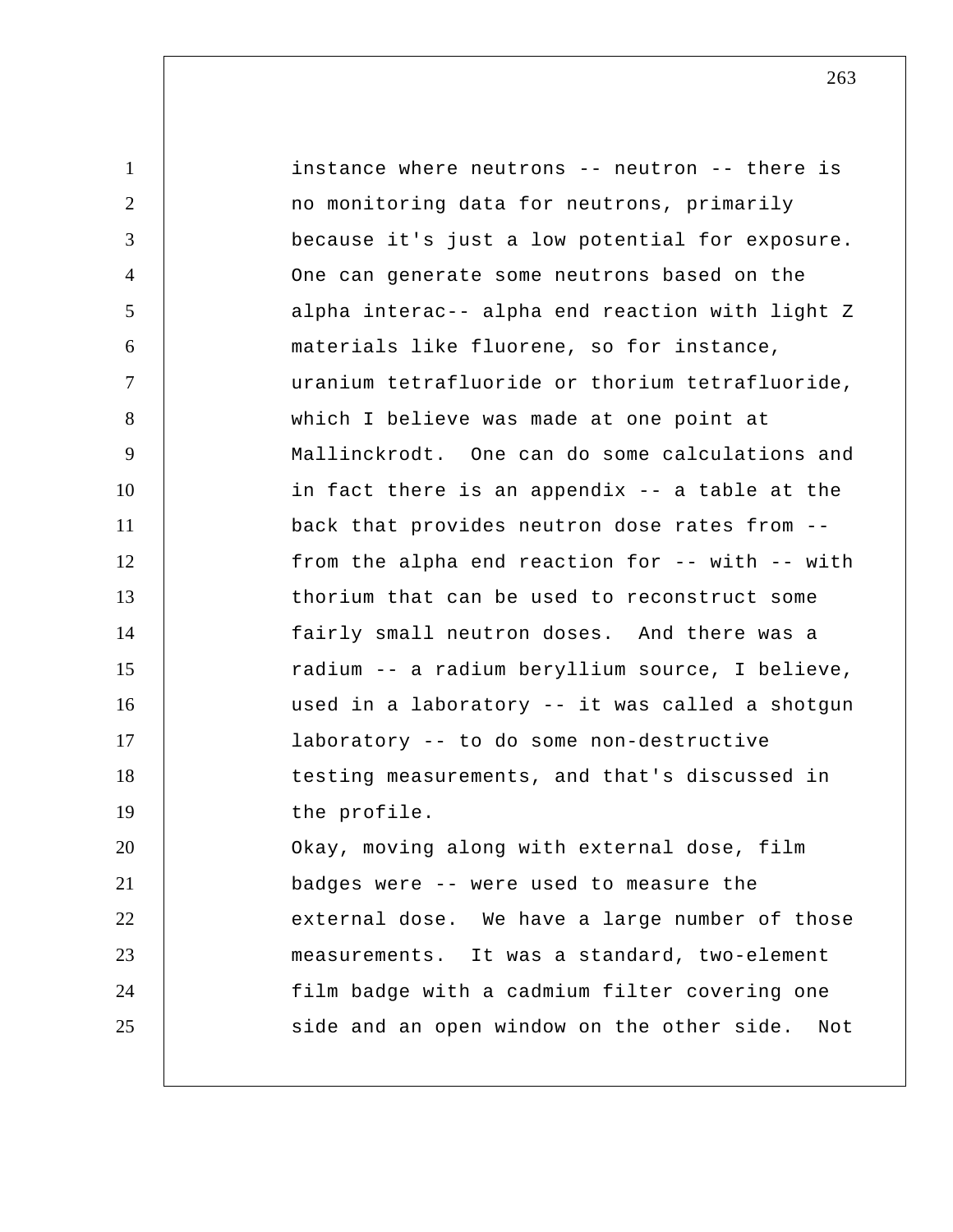1 2 3 4 5 6 7 8 9 10 11 12 13 14 15 16 17 18 19 20 21 22 23 24 25 a lot of information about procedures for calibration, but we do have evidence that they were radiated and calibrated with a radium source, essentially a radium platinum-clad needle. It was the same film badge used throughout the processing of the plant, from - we believe through the -- through the production days, anyway, from '49 to '57, for sure, the same dosimeter badge. Not much in the way of external dosimetry was provided. In the profile that essentially says we have to evaluate that on a case-by-case basis. That of course would only affect dose reconstructions for the extremities where there were large discrepancies in the fields that a worker may be engaged with, such as working in a glove-box or that sort of thing. Occupational X-ray exams, like all profiles, is discussed here. We are assuming an annual chest X-ray, whether we have indication that the worker was ex-- had an annual chest X-ray or not, and we have no knowledge of the process of the X-ray equipment during that era, but we do have a generic Technical Information Bulletin that talks about what the likely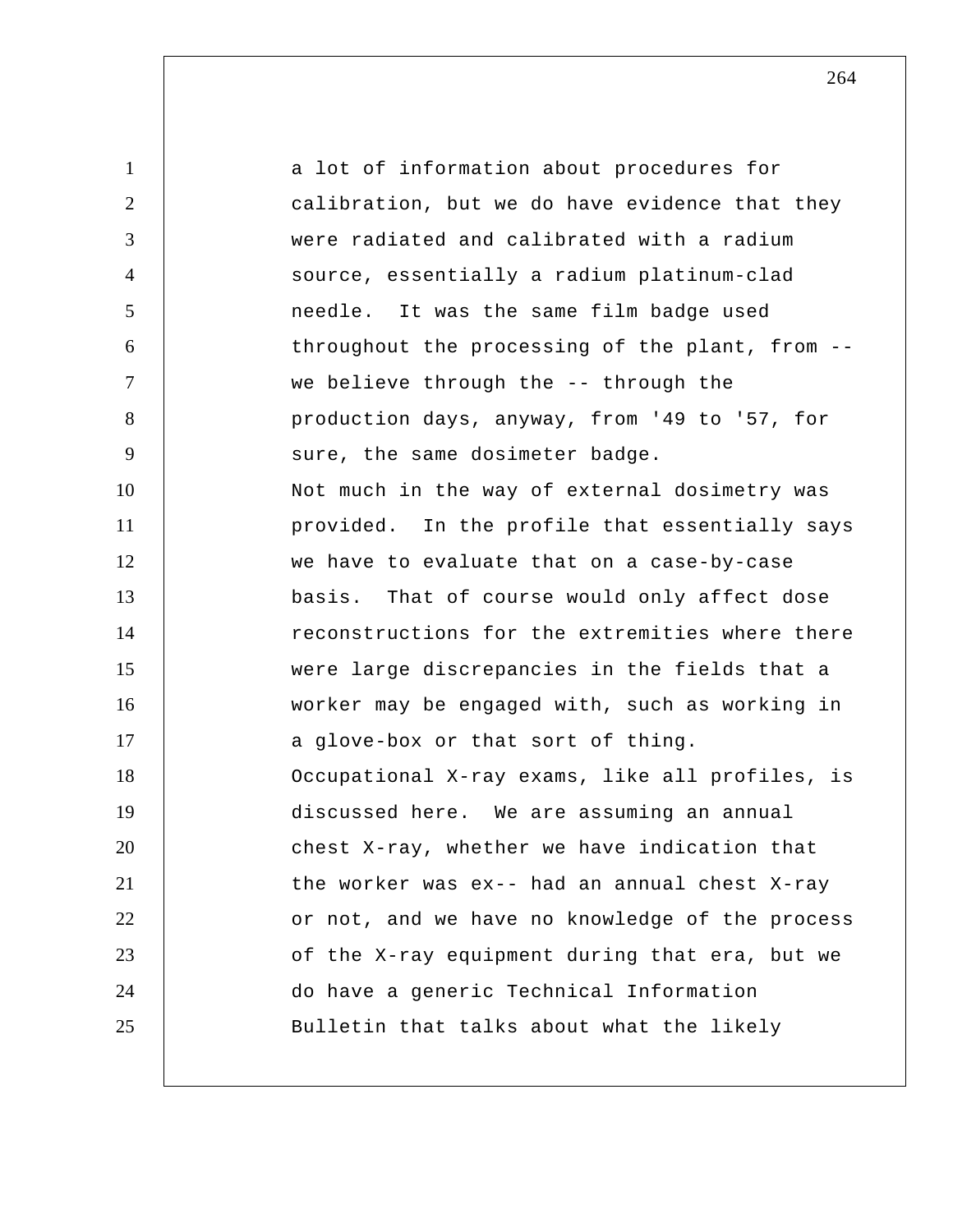1 2 3 4 5 6 7 8 9 10 11 12 13 14 15 16 17 18 19 20 21 22 23 24 25 exposures were to X-ray exams during certain time periods in the past, and that's what's used here. Of interest here is that between 1942 and '44 I think pelvic exams were required for people working with fluorene compounds, hydrofluoric acid, that sort of thing, and I wasn't familiar with this but apparently fluorosis is an issue where if you have high exposure to the fluorene it tends to wreak havoc with your bones and your connective tissue. And so pelvic exams were used to look for the effects of fluorene on the skeleton.  **DR. MELIUS:** Pelvic X-rays, I believe. Right? **DR. NETON:** Did I say pelvic X-rays?  **DR. MELIUS:** No, you said -- **DR. NETON:** Oh, I'm sorry, pelvic X-rays, not pelvic exams, sorry. Thank you, Dr. Melius. I of course am not a physician, so -- yeah, pelvic X-rays.  **DR. MELIUS:** It had some of us wondering here. **DR. NETON:** Okay. Other data included in here at the end of the radiological characteristics are the number of workers by different - different plants, number of hours worked, so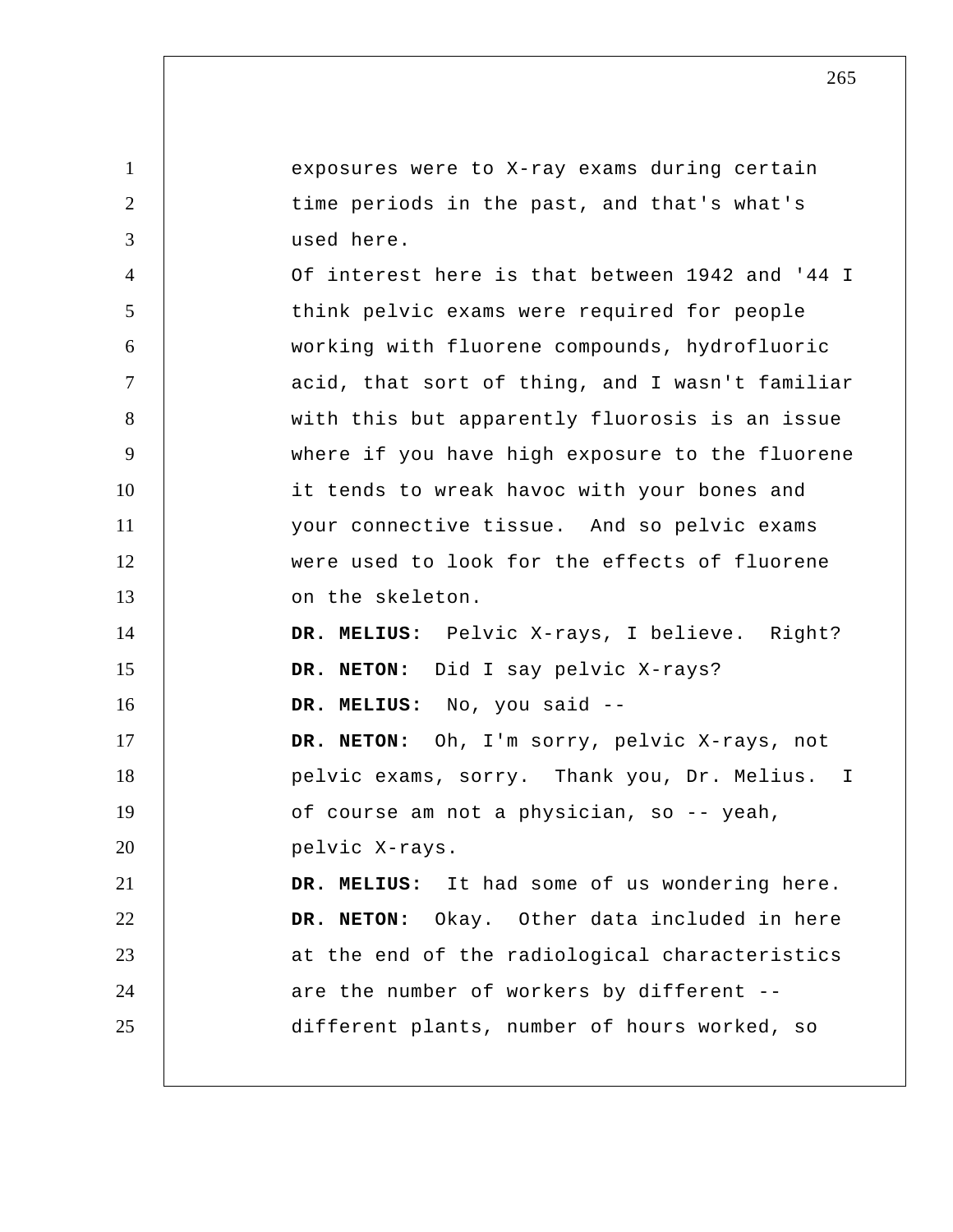1 2 3 4 5 6 7 8 9 10 11 12 13 14 15 16 17 18 19 20 21 22 23 24 25 that one can have an idea -- if they're using surrogate data -- of how many hours per year one should use. In general, it's not - although there's evidence that people worked additional hours -- Saturdays and overtime, that sort of thing -- somewhere in the area of 40 to 45, 46 hours a week is -- is generally considered to be reasonable for these dose reconstructions. And there's tables in the back that have delineated the job titles and the work areas of workers based on data from a number of sources. The bioassay records have job titles. The TLD and film badge measurements have job titles, so there's an effort in here to compile and list all of these job titles and work areas for the dose reconstructors. Now to get to the meat of the issue related - the monitoring -- related to the monitoring data, I mentioned we -- there's a fair amount of data and I'm only summarizing what's available '49 to '57, although realistically there's not much more than this because prior to '49, as we all know, there weren't -- were very few samples taken. So between '49 and '57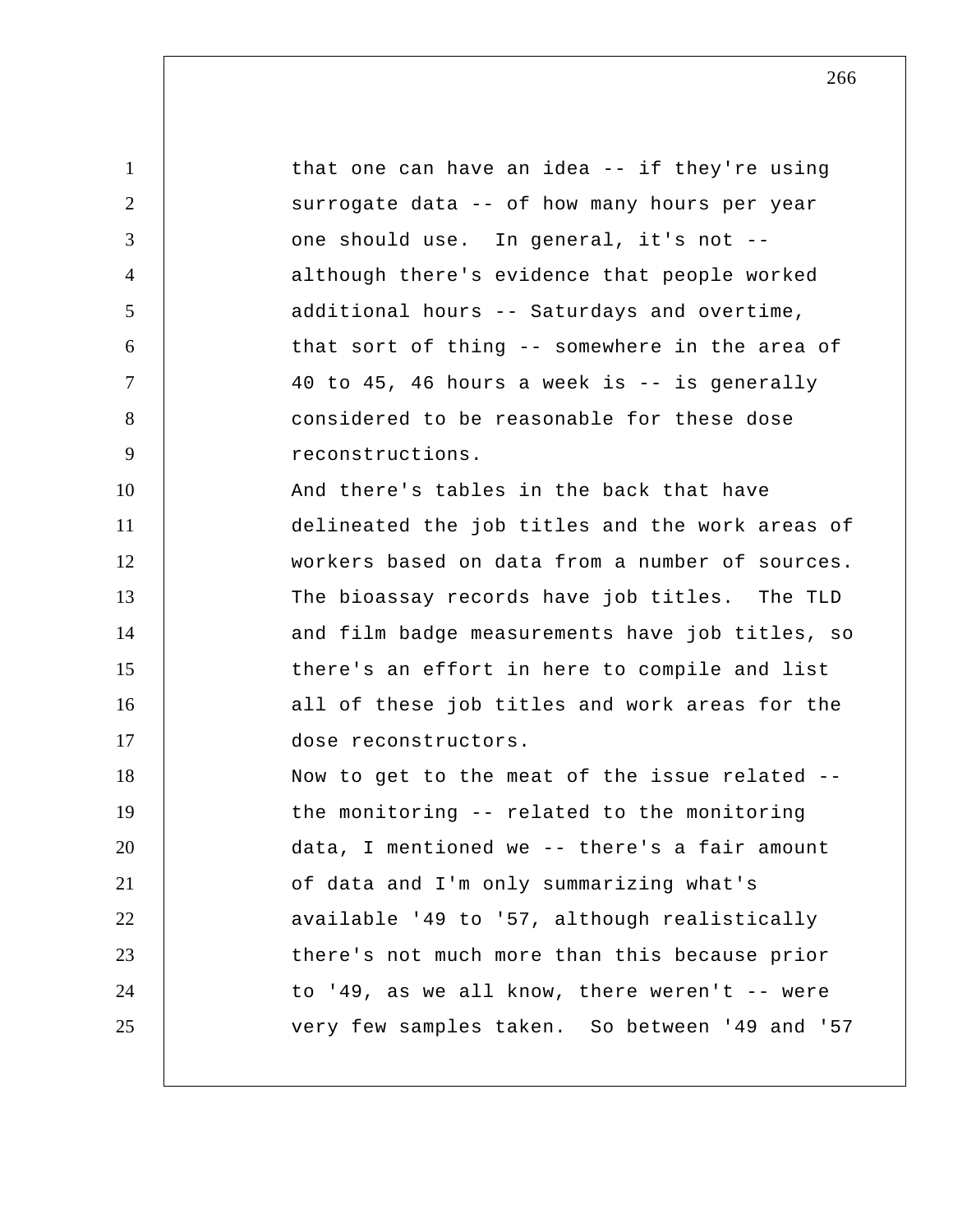1 2 3 4 5 6 7 8 9 10 11 12 13 14 15 16 17 18 19 20 21 22 23 24 25 there's about 8,860 or so uranium air samples. These are dust samples taken in the various facilities at the plant. This is the basis of these tables at the back that show what the concentrations of uranium may have been in the air, by facility by year. I talked about breath radon earlier. There's 2,321 breath radon samples. Those would be used, as I indicated, to infer radium body burdens of workers, not radon air concentrations. There's about 7,200 film badge measurements, but I need to qualify that. That's actually 7,200 person years of film badge data. In other words, these are annual roll-ups, so this is the annual film badge roll-ups for the workers during this time period. And if there were weekly or bi-weekly measurements, then this represents roughly somewhere -- could be 300,000 to 400,000 individual film badge measurements, a large, large number of film badge measurements in this era. And as you'll see later, most of the workers were monitored with film badges at Mallinckrodt in these years. There's 4,700 radon air samples, approximately.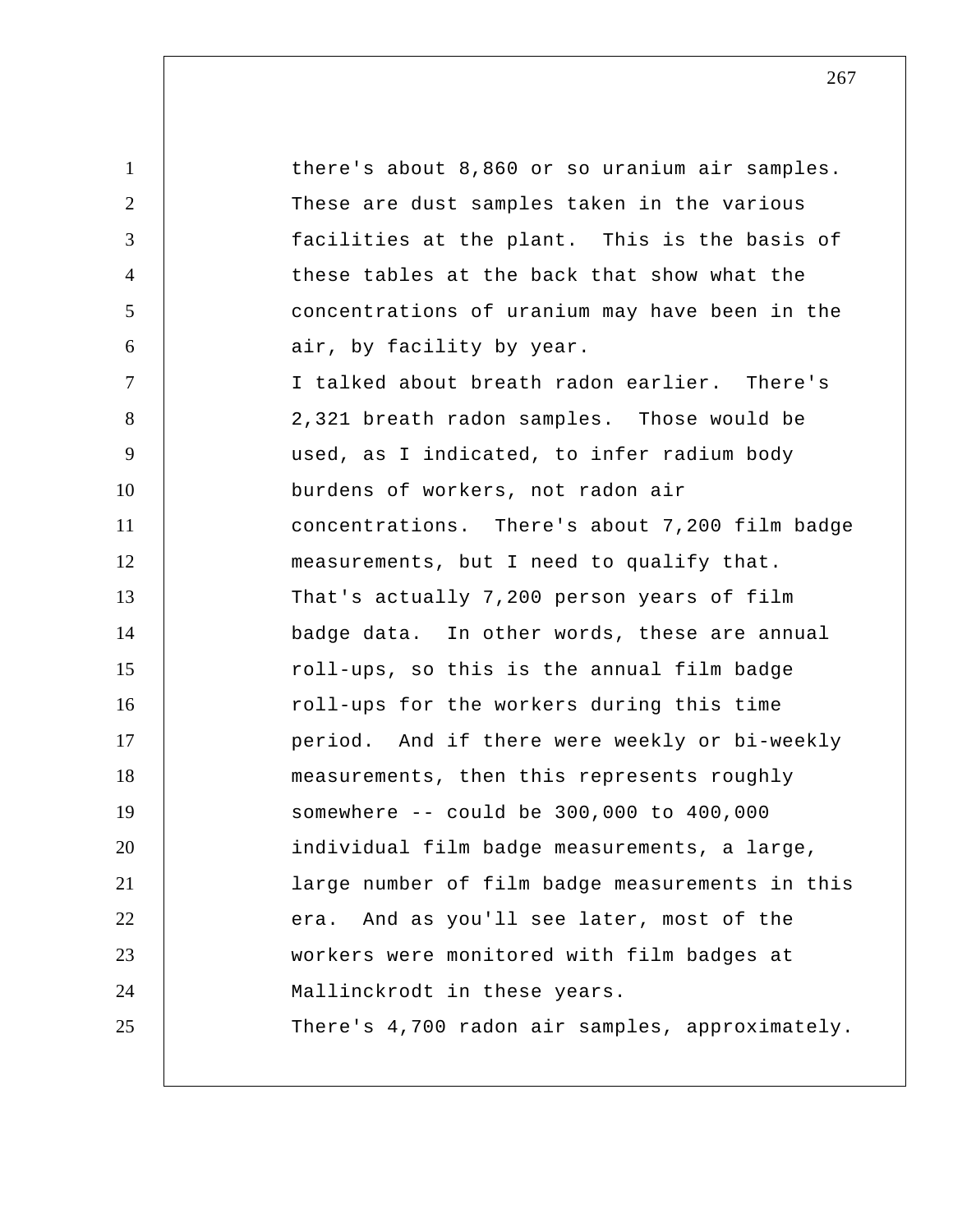| $\mathbf{1}$   | I've indicated that radon is difficult to       |
|----------------|-------------------------------------------------|
| $\overline{2}$ | estimate because of parameters we talked about  |
| 3              | earlier -- ventilation rates and emanation      |
| $\overline{4}$ | rates and all those sort of things. But with    |
| 5              | these -- this amount of data, 4,700 samples, we |
| 6              | believe that it's very possible to put upper    |
| $\tau$         | limits of exposures by certain facilities for   |
| 8              | workers. And in fact, we've been using these    |
| 9              | data in -- to reconstruct some doses for lung   |
| 10             | cancers. The way our radon lung model works is  |
| 11             | if you've got some hefty doses that we've seen  |
| 12             | from some of these areas, it's sufficient in    |
| 13             | and of itself for compensation in many cases,   |
| 14             | and where we can we use that to our advantage   |
| 15             | to do dose reconstruction.                      |
| 16             | There's a little over 13,000 urine samples that |
| 17             | have been taken between '49 and '57, so it's a  |
| 18             | goodly number of samples. There was a routine   |
| 19             | program in place during this time period. It    |
| 20             | was not a routine program that was taken        |
| 21             | monthly. I would say that the sampling          |
| 22             | frequency was variable, but it is not unusual   |
| 23             | to have someone sampled every three to six      |
| 24             | months in that time frame.                      |
| 25             | Okay, this is a breakdown of the individual     |
|                |                                                 |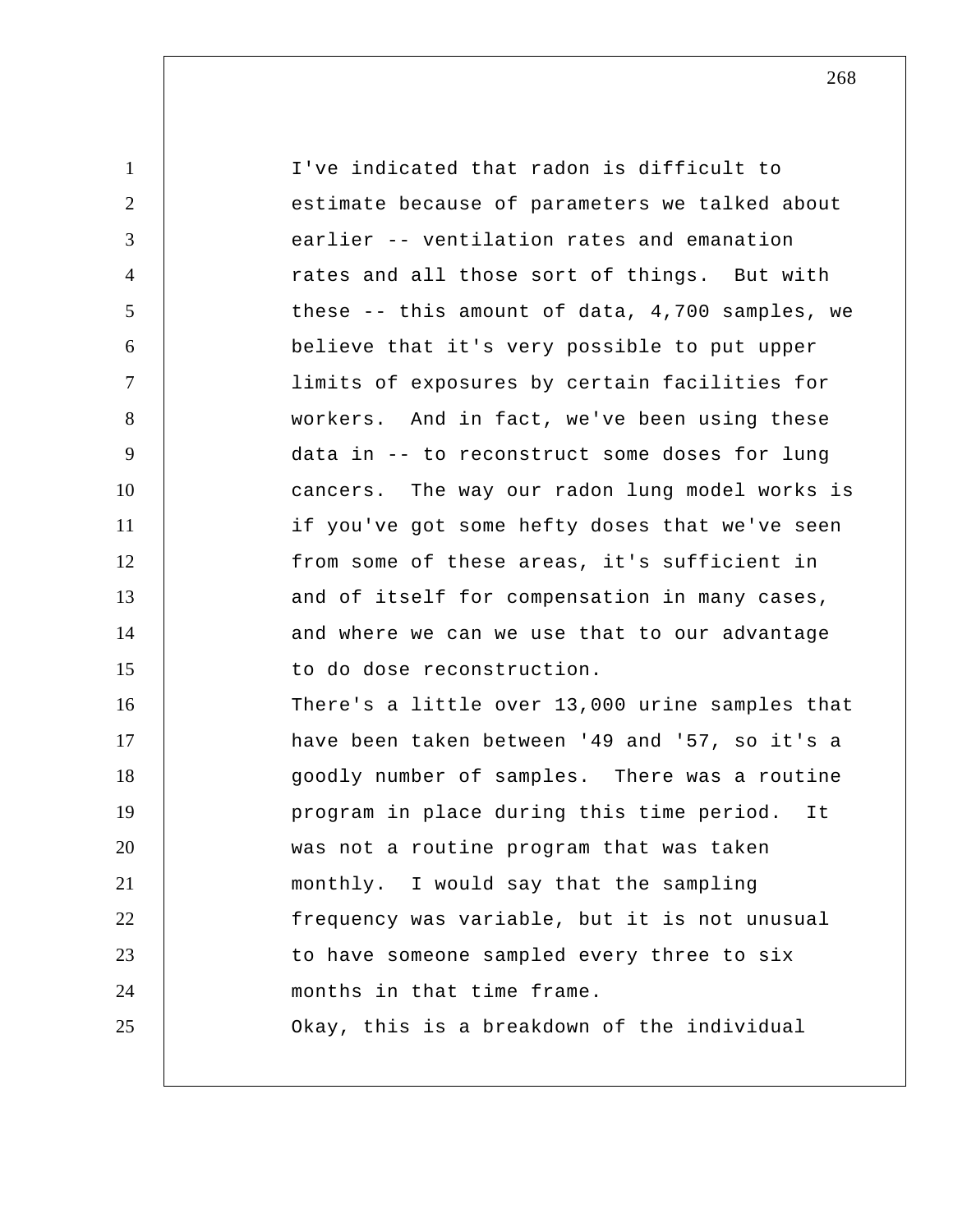| $\mathbf{1}$   | monitoring data, and we have a column here      |
|----------------|-------------------------------------------------|
| $\overline{2}$ | labeled workers. I should qualify that. These   |
| 3              | are workers as identified in the Mallinckrodt   |
| $\overline{4}$ | epidemiologic study that was conducted. And     |
| 5              | typically epidemiologic studies talk about      |
| 6              | white male workers, you know, in a certain      |
| $\tau$         | facility. We believe that it's fairly           |
| 8              | indicative of the work force. There weren't     |
| 9              | many female workers allowed into the production |
| 10             | area in those eras, or working in the           |
| 11             | production areas, so we believe this is a       |
| 12             | fairly reasonable indicator of the work force.  |
| 13             | And this is the Manhattan Engineering District  |
| 14             | work force. I don't believe this represents     |
| 15             | the entire Mallinckrodt facility or the         |
| 16             | chemical activities, but these are the people   |
| 17             | who were working in the -- in the Manhattan     |
| 18             | Engineering District operations.                |
| 19             | What you see here, though, is a very            |
| 20             | interesting picture. I think the lowest         |
| 21             | percent monitored, whether it's urine or film   |
| 22             | badge, is around 50 percent between 1959 -- '49 |
| 23             | and '57. So we have monitoring data on many of  |
| 24             | the workers, if not almost all of the workers   |
| 25             | in the later years. This gives us a fair        |
|                |                                                 |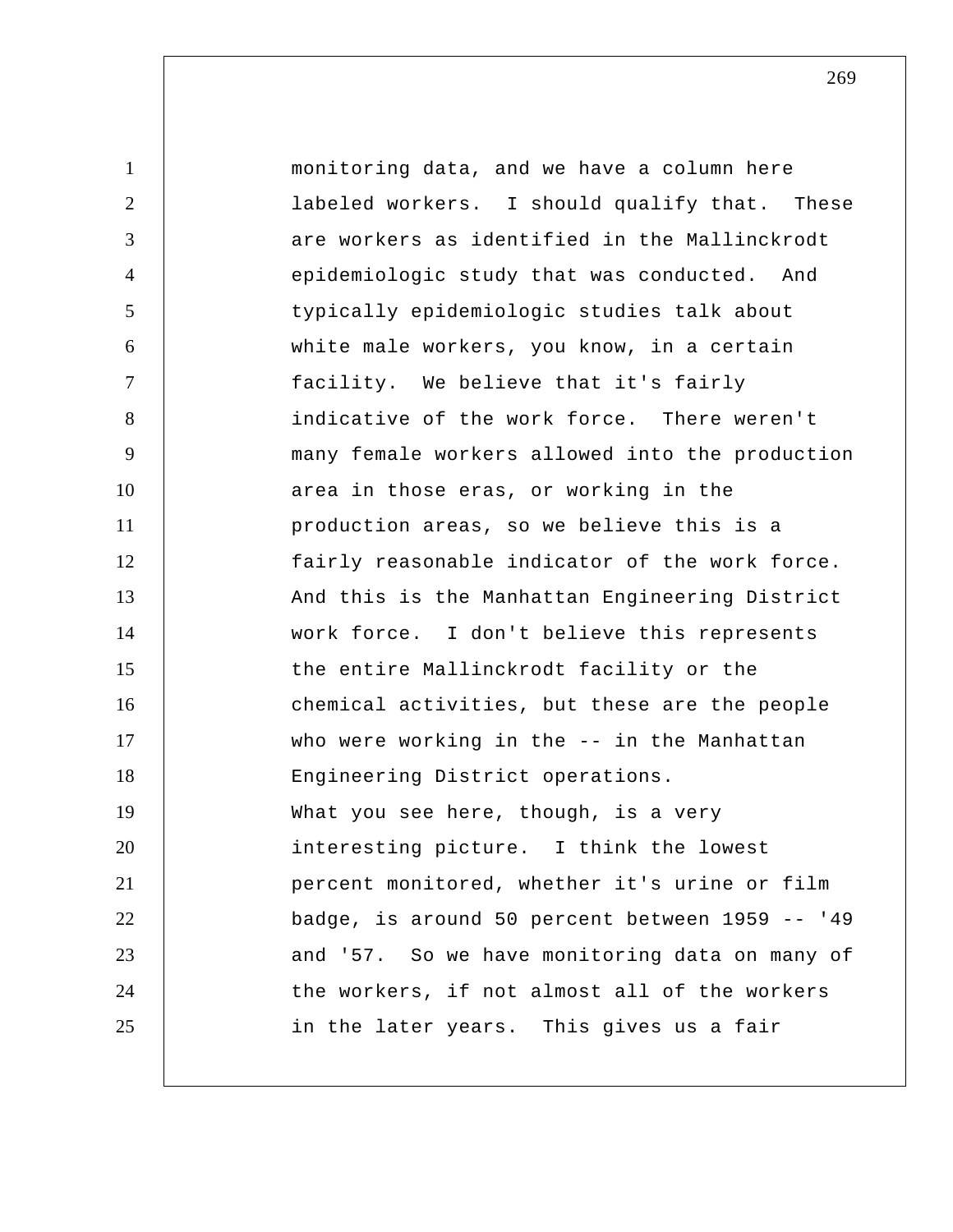1 2 3 4 5 6 7 8 9 10 11 12 13 14 15 16 17 18 19 20 21 22 23 24 25 amount of comfort that we know what these workers were exposed to with the individual monitoring records, and in fact much of the site profile -- the 250 pages of site profile would not be relevant to many of these workers if we indeed have their -- almost their entire monitoring history. We're really just filling in some gaps, and in some cases may be no gaps. Now I mentioned the urine program was not a weekly/monthly type thing. I think if you look at this and add up the number of samples compared to the number of workers, you end up with maybe a couple of samples per year for a worker or something to that effect. But anyways, you have data. So if we have several urine samples per year on a worker, that is sufficient for us to bracket the worker's exposure to uranium in the plant. It doesn't matter to us -- at least the way we do this - if there were incidents. The incidents are covered in the urine monitoring program. They would show up, and we can say that if the person was excreting this amount of uranium in their urine, then there is no way that an incident could have moved them above that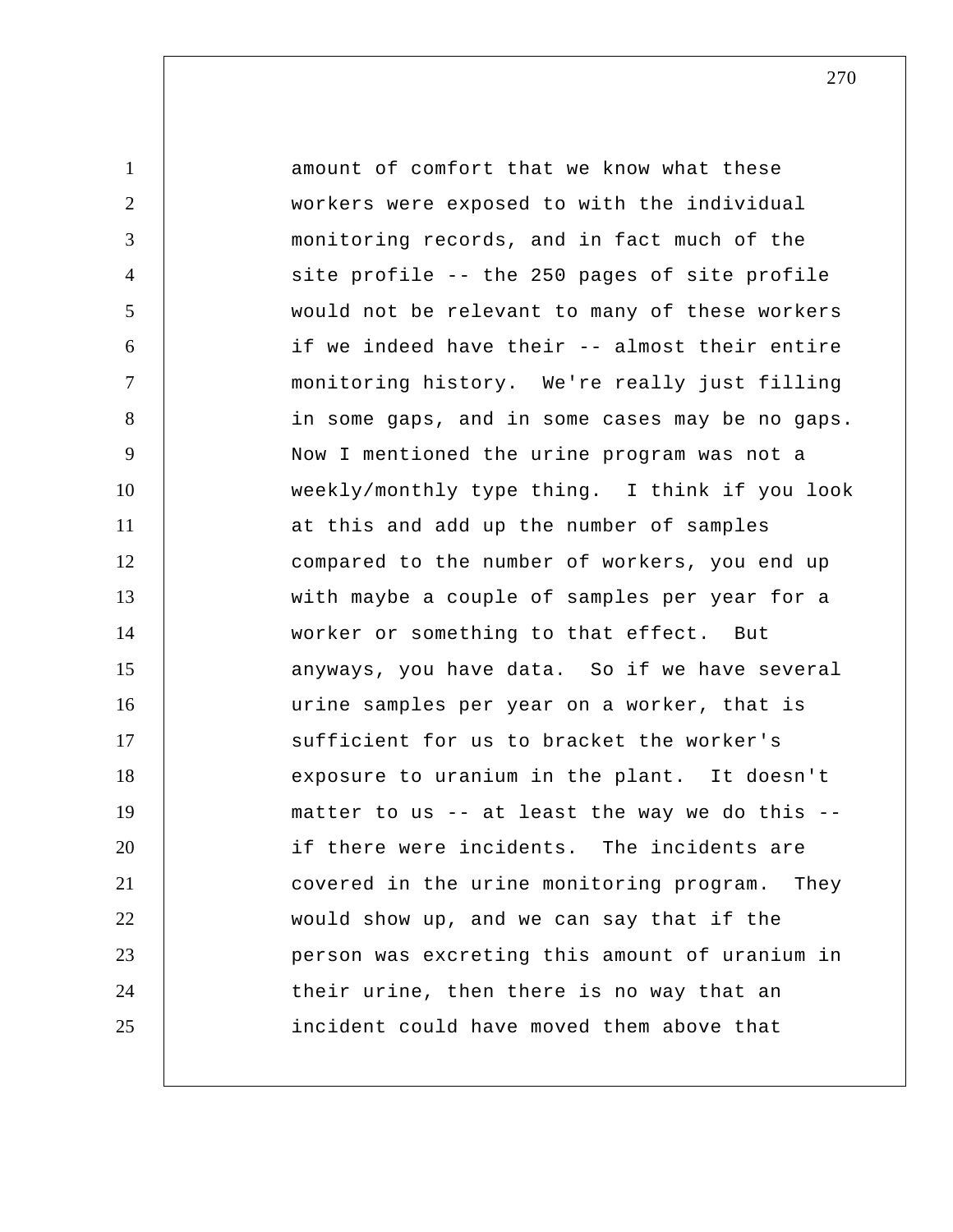1 2 3 4 5 6 7 8 9 10 11 12 13 14 15 16 17 18 19 20 21 22 23 24 25 level, given certain constraints. So we intend to take advantage of that in this profile. Okay, this gets into chapter -- section six that talks about how you do these radioactive intakes and dose, and this is really where - how do you use these tables that are in the back. You have these tables that delineate dust concentrations by facility by year. There's also tables that delineate intakes by year for urine. If you -- if you look, you can get -- based on the urine data that were available, ORAU went back and modeled what the intake per year would be in these facilities - again, based on the urine samples that were available. This gives one the ability to compare intake per year based on urine, based on air sample, to get a feel that they're both in the same ball park. That will become important as I finish up my presentation to address this data integrity issue, I believe. This area here, the estimated intake using time-weighted daily average exposure, that is what is used. The time-weighted daily exposures, we know from the Bethlehem Steel era, is really just what was a person exposed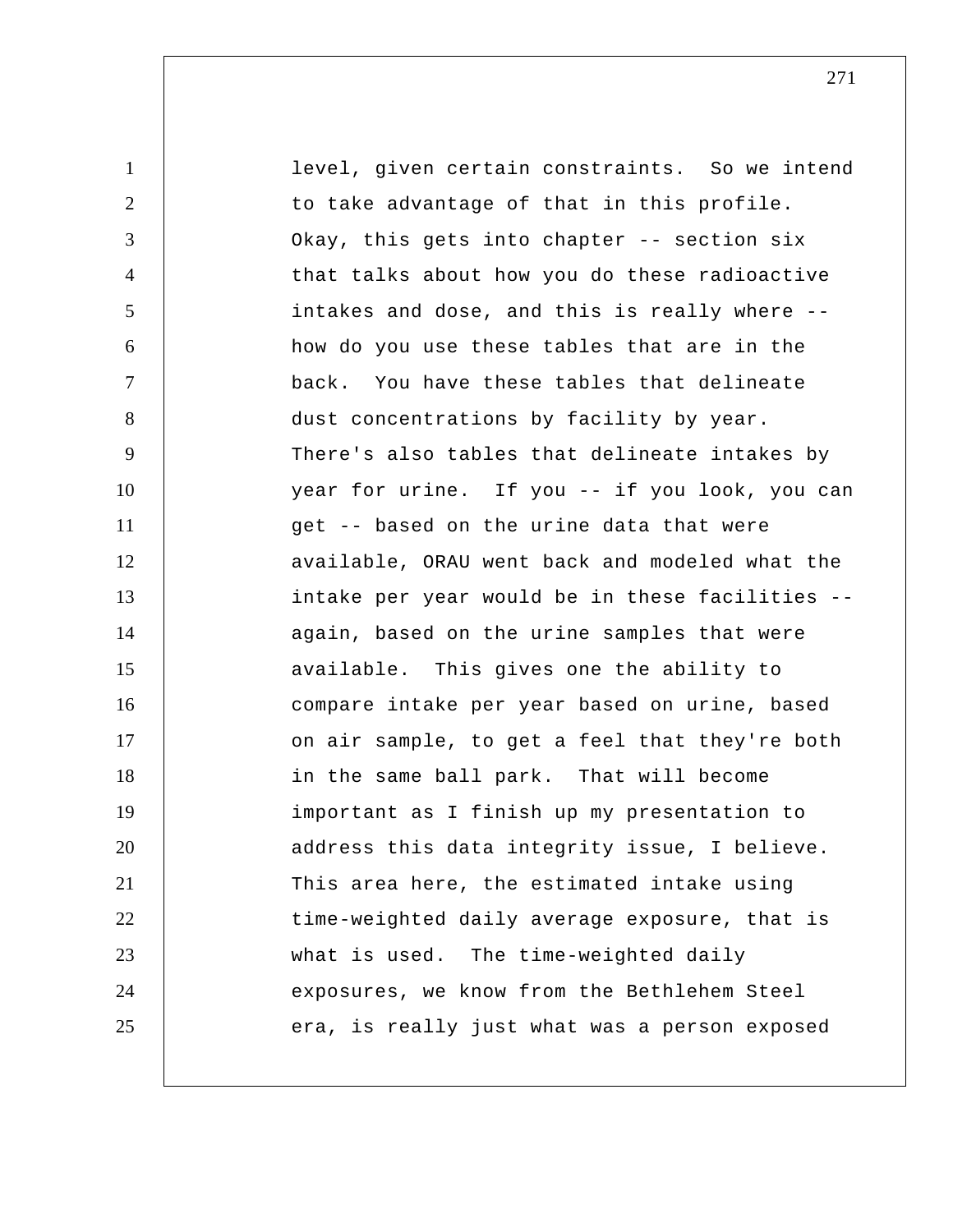| 1              | to throughout the duration of the day, not the  |
|----------------|-------------------------------------------------|
| 2              | peak concentration. And it's a way to get more  |
| 3              | accurate depiction of what a worker's intake    |
| $\overline{4}$ | was during the year -- or during the day.       |
| 5              | This needs to be looked at. We -- we -- if we   |
| 6              | only have these data here, without anything to  |
| $\tau$         | bracket it using the urine data, then we agree  |
| 8              | with SC&A's assertion that the 95th percentile  |
| 9              | is more appropriate. If one, however, has       |
| 10             | urine data to help bracket the intakes, then    |
| 11             | we're not certain that then one really needs to |
| 12             | go to the level of -- of using the 95th         |
| 13             | percentile, although -- you know, when there is |
| 14             | a doubt, we will certainly err on the side of   |
| 15             | the claimant and be favorable and increase the  |
| 16             | dose.                                           |
| 17             | And again, these are how to use these tables    |
| 18             | where you have maybe spotty gaps in the data.   |
| 19             | They're instructions about how one would fill   |
| 20             | in those blanks.                                |
| 21             | Okay, external dose is a very similar thing,    |
| 22             | although I will state that the external         |
| 23             | dosimetry section right now has sort of some    |
| 24             | bold letters on top that says right now do not  |
| 25             | use a surrogate -- do not use the data that's   |
|                |                                                 |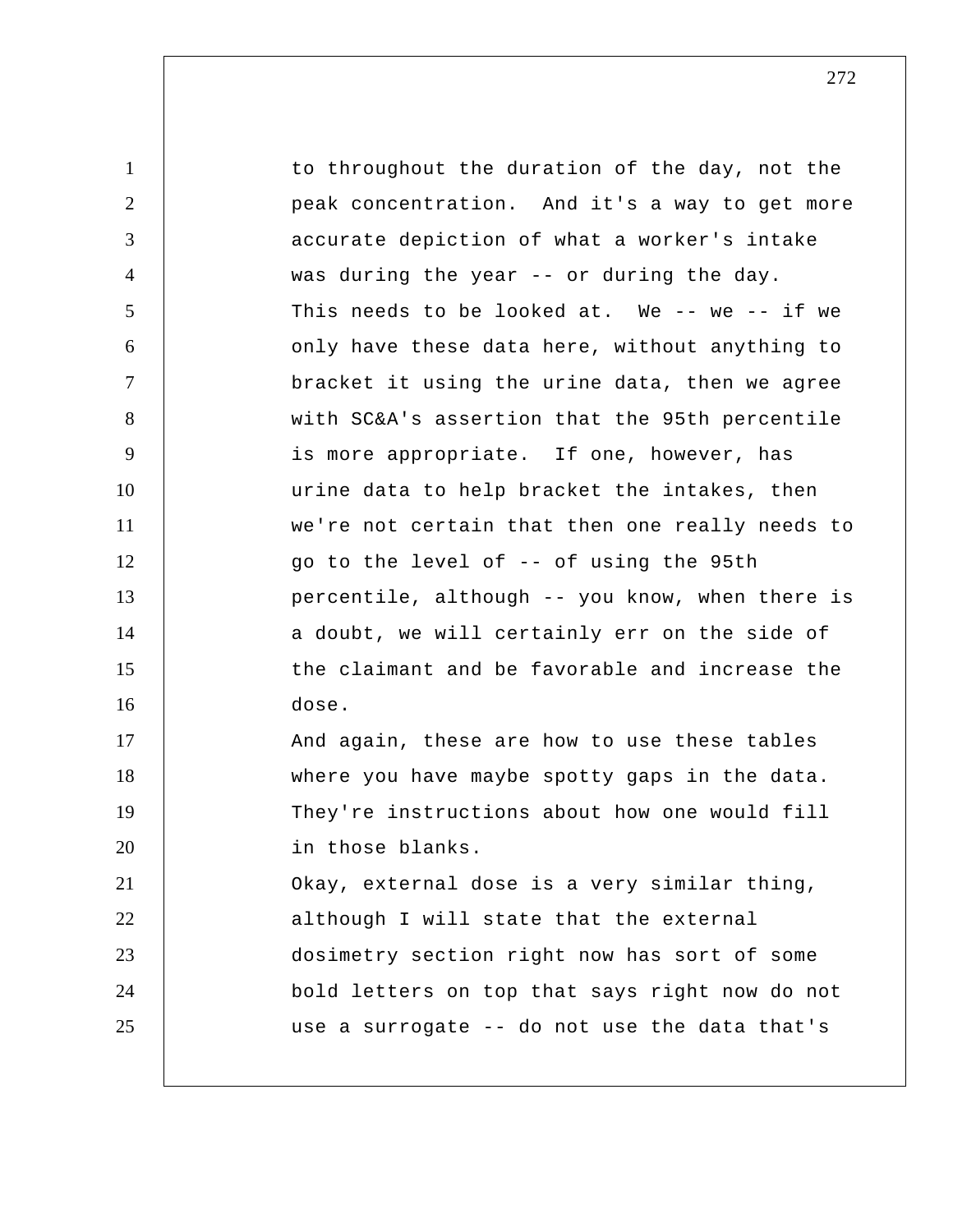1 2 3 4 5 6 7 8 9 10 11 12 13 14 15 16 17 18 19 20 21 22 23 24 25 in these tables for -- for anything other than limited dose reconstructions. And the reason is that ORAU has not yet completed the evaluation of the -- of the composite external dosimetry data that are available. I mentioned there were a large number of external dosimetry results -- I've forgotten how many -- the annual results by year, but the large number of results have not been tabulated and put into distributions usable by dose reconstructors. There are some data in there that give you a feel for what the doses may have been by facility, but we believe -- to do a better job -- those things need to be filled out in more detail and that's currently ongoing. I did mention, though, that this does not preclude us from doing dose reconstructions for workers who we happen to have complete monitoring data for. Again, the only reason one would use those surrogate tables is when you have an unmonitored worker, and in most of the time frames we have monitoring data for the vast majority of the workers. Okay. There are some indi-- there's some data in there about what type of exposure geometries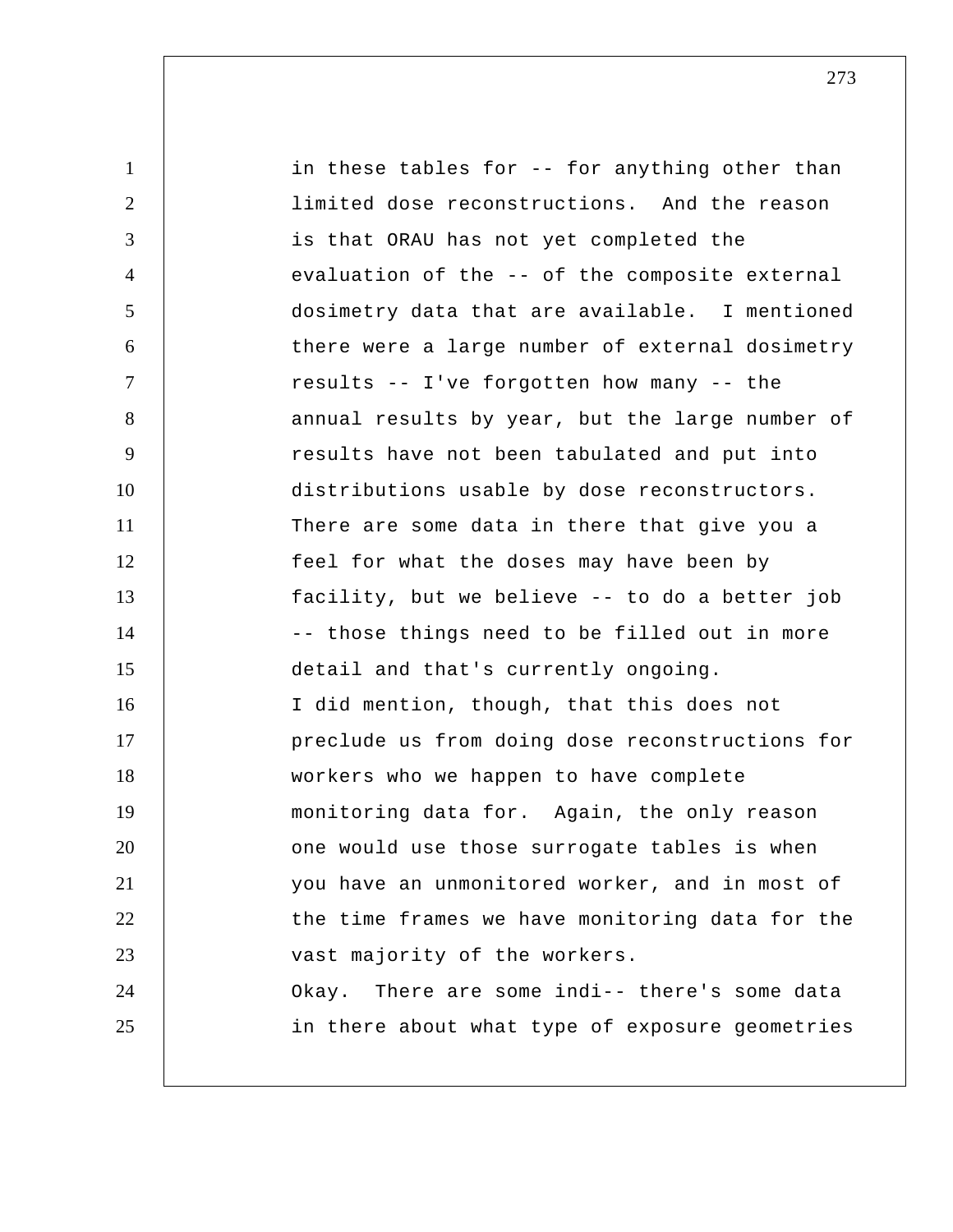| $\mathbf{1}$   | to use by job category, whether it's locational |
|----------------|-------------------------------------------------|
| 2              | or anterior/posterior, isotropic, that sort of  |
| 3              | thing. And photon energy ranges are defaulted,  |
| $\overline{4}$ | as I mentioned, to three $--$ 30 $--$ 30 to 250 |
| 5              | keV.                                            |
| 6              | Other external exposures, there's not much in   |
| $\tau$         | here. I mentioned extremity dosimetry was not   |
| 8              | very prevalent, almost no data in that area.    |
| 9              | Submersion in a cloud we believe is only        |
| 10             | relevant to reconstruction of surficial organs, |
| 11             | and that would be handled on a case-by-case     |
| 12             | basis. And the shallow dose -- right now there  |
| 13             | are beta dose windows that we believe are --    |
| 14             | accurately depict the beta dose and we're       |
| 15             | taking those at face value and assigning them   |
| 16             | for shallow dose.                               |
| 17             | Okay. A little bit at the end of the            |
| 18             | presentation about these data integrity issues  |
| 19             | that have been raised, and this is going to be  |
| 20             | discussed in more detail in Larry Elliott's     |
| 21             | presentation tomorrow, but I thought I'd        |
| 22             | briefly touch on it 'cause it certainly is      |
| 23             | relevant to our ability to reconstruct these    |
| 24             | doses.                                          |
| 25             | It was raised by the Special Exposure Cohort    |
|                |                                                 |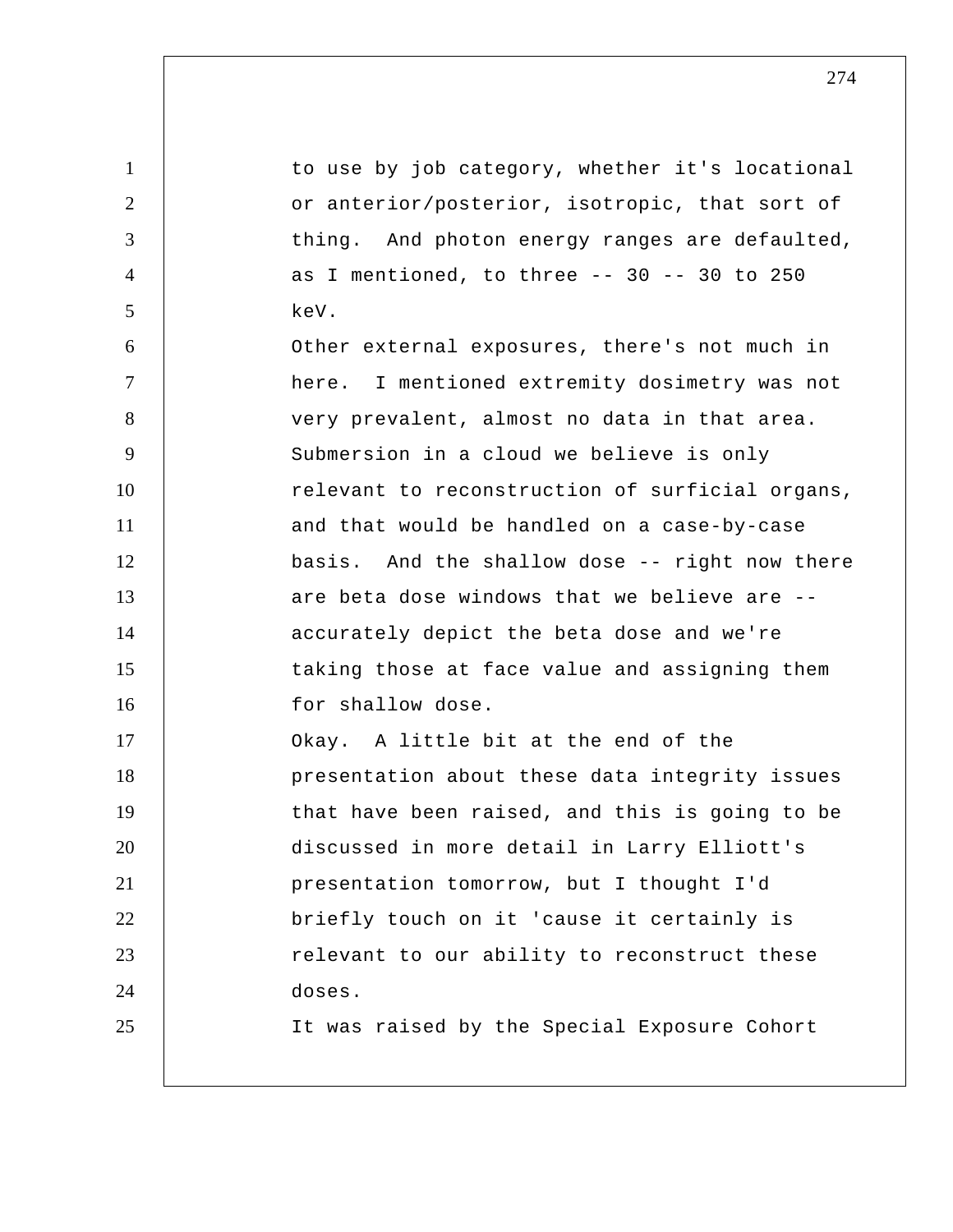1 2 3 4 5 6 7 8 9 10 11 12 13 14 15 16 17 18 19 20 21 22 23 24 25 petitioners, there's a couple issues, I mention two of them here. One was the practice of recording zero exposures for workers when - when they were monitored, and our interpretation of that is they were not -- high values were not made zero, but they were recorded as zero if they were not monitored. Internal Mallinckrodt regarding hiding worker exposure results, there's the Mont Mason information that talks about maybe not reporting something to the workers because it might upset them, or something to that effect. These things, in and of themselves, are disturbing. But we believe, given the amount of data and the variety of data that we have after 1948, that we have sufficient data to evaluate the concern. And otherwise, to do a validation almost of the datasets to make ourselves feel comfortable that we're not missing large chunks. Now I have a very brief example here to show you -- I hope you can see it. This is a hypothetical example. I was hoping to have a real world example based on Mallinckrodt. I didn't have time to get it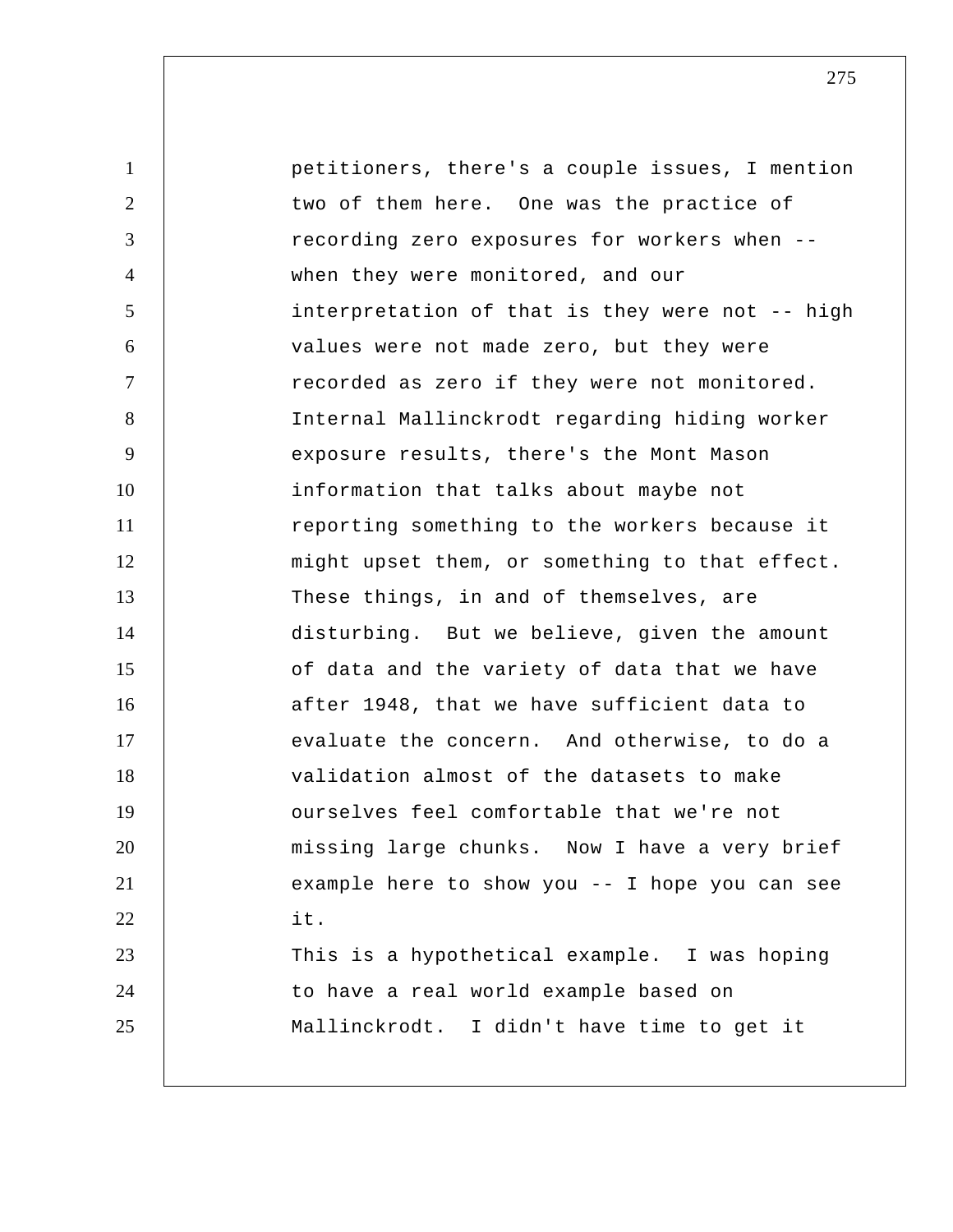| $\mathbf{1}$   | together. But we have -- there's three types    |
|----------------|-------------------------------------------------|
| $\overline{2}$ | of data, and I mentioned this at the last       |
| 3              | meeting. You could have air monitoring data,    |
| $\overline{4}$ | you can have urine monitoring data, and you     |
| 5              | also have the source term data. What happened   |
| 6              | at the plant, what type of mechanical equipment |
| $\tau$         | was there to generate airborne, that stuff.     |
| 8              | And one can -- can compare these three values   |
| 9              | to see that one has a consistent picture. Now   |
| 10             | I'm not suggesting that on a -- on a week-by-   |
| 11             | week basis, or even a month-by-month basis, but |
| 12             | on an annual basis I think if we take the       |
| 13             | aggregate data, one can make a comparison. And  |
| 14             | again, I just made this up, so this is not a    |
| 15             | real plant six example, but let's say for       |
| 16             | instance that we had time-weighted air          |
| 17             | concentration data that tended to look like     |
| 18             | this, that started in '49 and trended down in   |
| 19             | '56 and we would think great, you know,         |
| 20             | engineering controls are being put in place.    |
| 21             | Maybe things are going down and everything's    |
| 22             | hunky-dory.                                     |
| 23             | Now we'll go look at the urine data and we see  |
| 24             | the urine data is indicating that the picocurie |
| 25             | per year intake based on the available data is  |
|                |                                                 |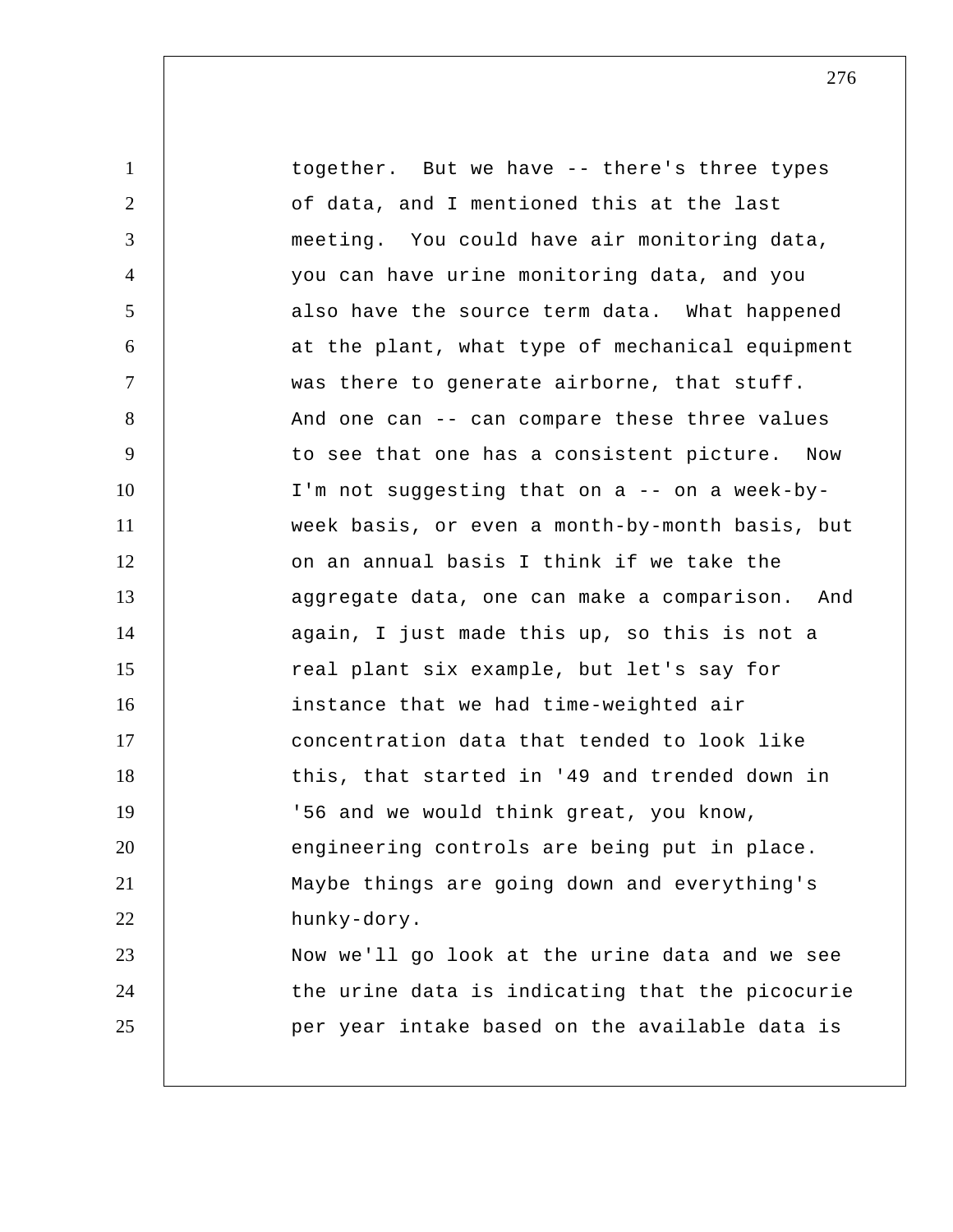1 2 3 4 5 6 7 8 9 10 11 12 13 14 15 16 17 18 19 20 21 22 23 24 25 way up here. Well, that would certainly raise a flag in my mind because it's almost impossible for these data to be lower -- to be -- this data to be lower than these data, for many reasons, as I mentioned. Now if we took a source term evaluation and compared it -- for instance, what were they doing -- there -- there are guidance documents out there such as new Reg. 1400 that were really there to say when do you need an air monitoring program, but one can sort of reverse-engineer the calculations and say what would be my predicted range of concentrations - - and I apologize, I don't have uncertainties on here because this is a made-up example, but we could certainly do that -- and compare these two values, the source term, the urine and - and the air data, and say do we have a problem. And this, in my mind, would clearly indicate that we have a huge issue. Something happened here to artificially lower -- lower the air sample data. So we can go through, based on these picocurie per year intake evaluations that have been done for the various plants to see at least if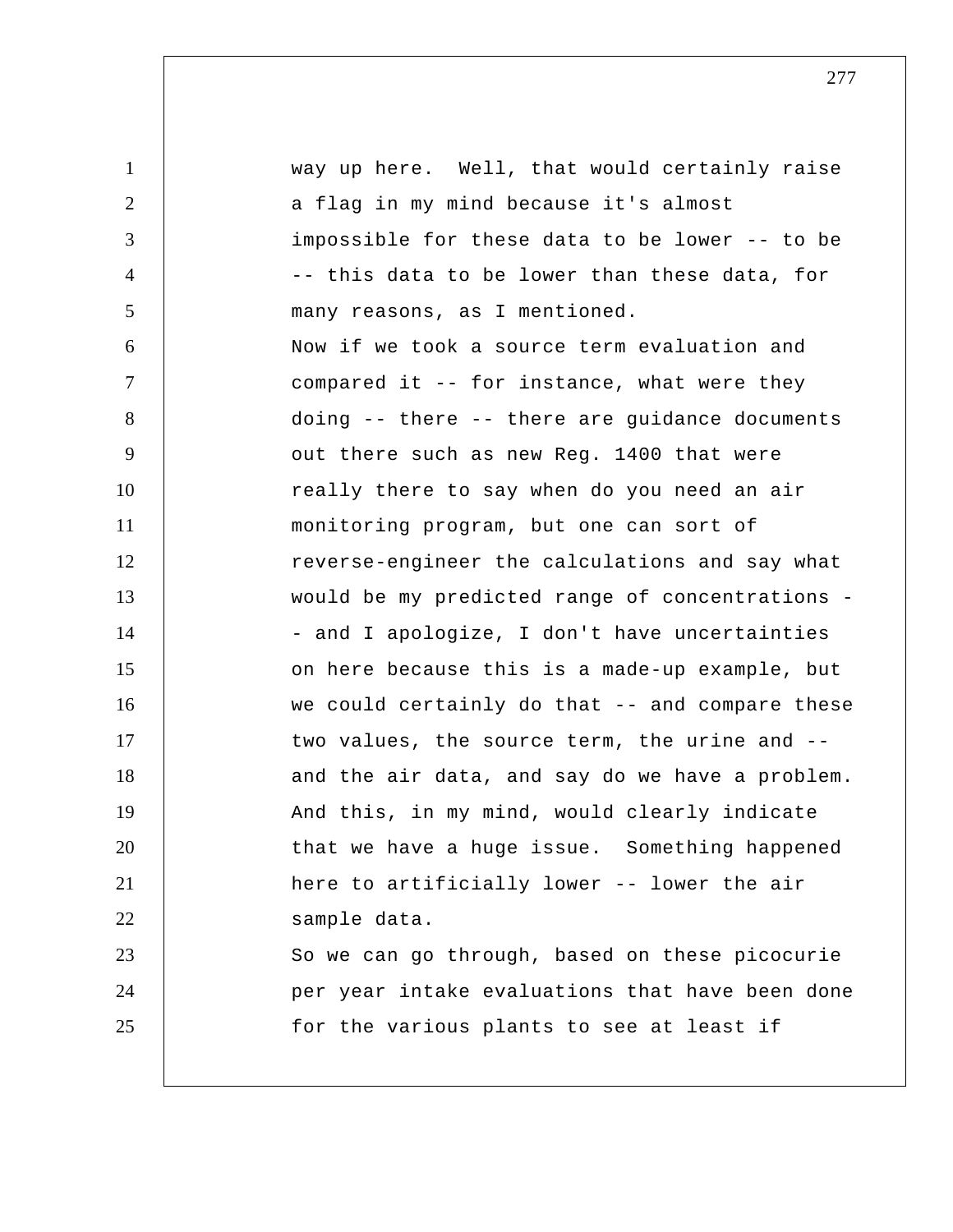| $\mathbf{1}$   | they're consistent in the right area. They're  |
|----------------|------------------------------------------------|
| 2              | not going to be perfect. I cannot guarantee    |
| 3              | that there wasn't one sample that has been     |
| $\overline{4}$ | discounted or something to that effect, but it |
| 5              | at least gives you a feel that there was not a |
| 6              | wholesale ignoring of important data or hiding |
| $\overline{7}$ | or reporting things as zero that were very     |
| 8              | significant.                                   |
| 9              | So that -- that's the intent of what I wanted  |
| 10             | to talk about here. We have not done this yet. |
| 11             | We certainly intend to go back and do this and |
| 12             | demonstrate that we were comfortable with the  |
| 13             | datasets that we do have.                      |
| 14             | Okay. With that, I think I've concluded my     |
| 15             | presentation.                                  |
| 16             | DR. ZIEMER: Thank you very much, Jim. I think  |
| 17             | we'll open this for questions and then we'll   |
| 18             | proceed.                                       |
| 19             | Okay, Mark -- Mark Griffon.                    |
| 20             | MR. GRIFFON: I feel bad you didn't get any     |
| 21             | questions.                                     |
| 22             | DR. NETON: I was going to say, you weren't     |
| 23             | going to let me get off that easy, Mark.       |
| 24             | MR. GRIFFON: Everybody's getting a little      |
| 25             | tired.                                         |
|                |                                                |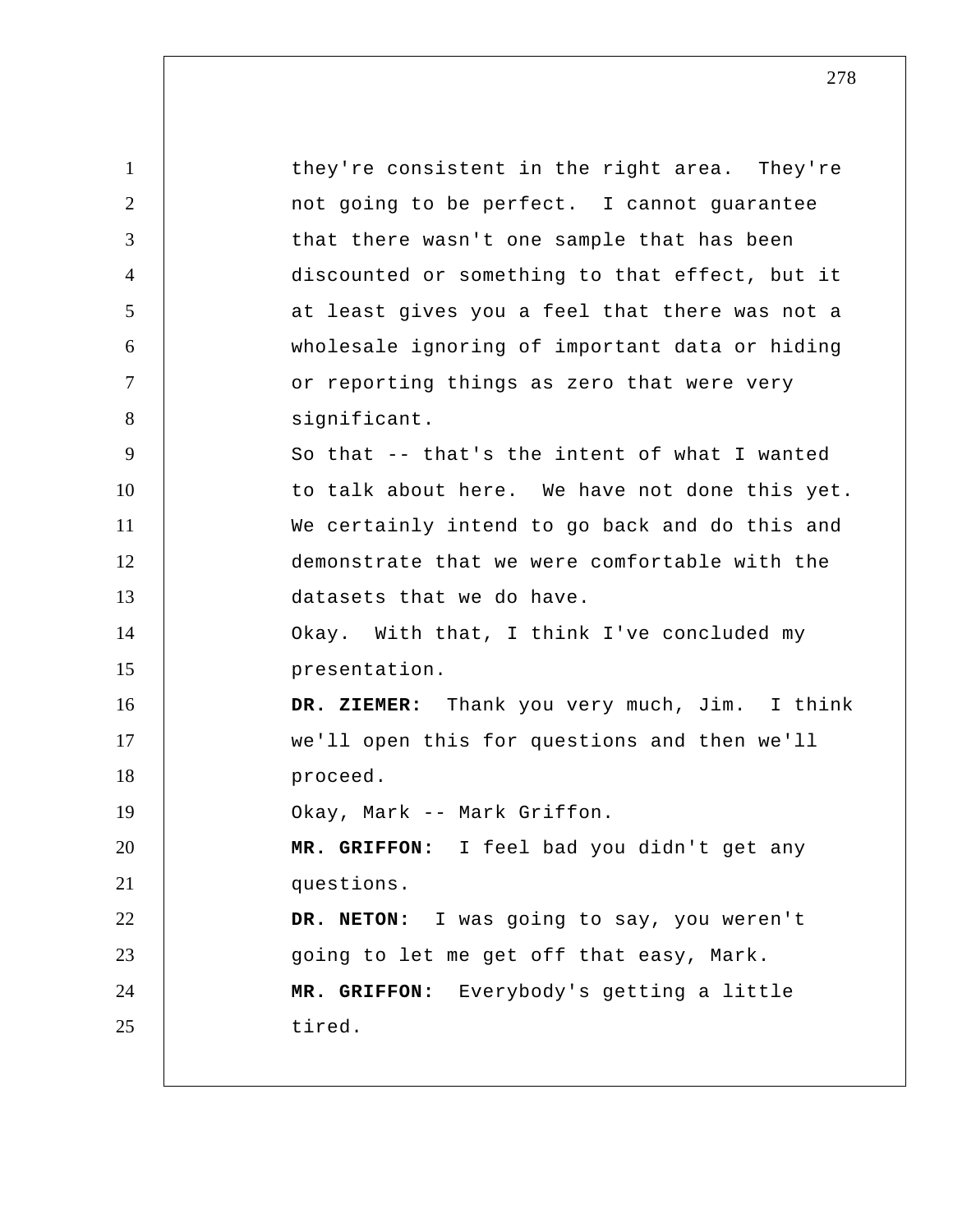1 2 3 4 5 6 7 8 9 10 11 12 13 14 15 16 17 18 19 20 21 22 23 24 25 The film badge data, I'm curious if you have - you said annual roll-up data. Do you have the monthly data, also, or is it only the annual roll-up data available? **DR. NETON:** I think -- I don't think the monthly data are coded. Tim, do you know any more on the monthly data? I wish I knew. I believe that the data exists somewhere, but we have not -- they're not coded, they're not available at this time, but I think -- I think -- I need to check on this, but I'm pretty sure we do.  **MR. GRIFFON:** And I guess another -- **DR. NETON:** I'm sorry, Dick -- Dick Toohey seems to --  **DR. ZIEMER:** Dick Toohey is approaching the mike, ORAU.  **DR. TOOHEY:** Let me preface this answer with a well-known phrase, to the best of my knowledge and belief, we have the monthly data and it is being entered. And you know, it was in hard copy form so it's being entered into the spreadsheets, so it's not yet analyzed and able to be used for dose reconstruction, but it is on hand.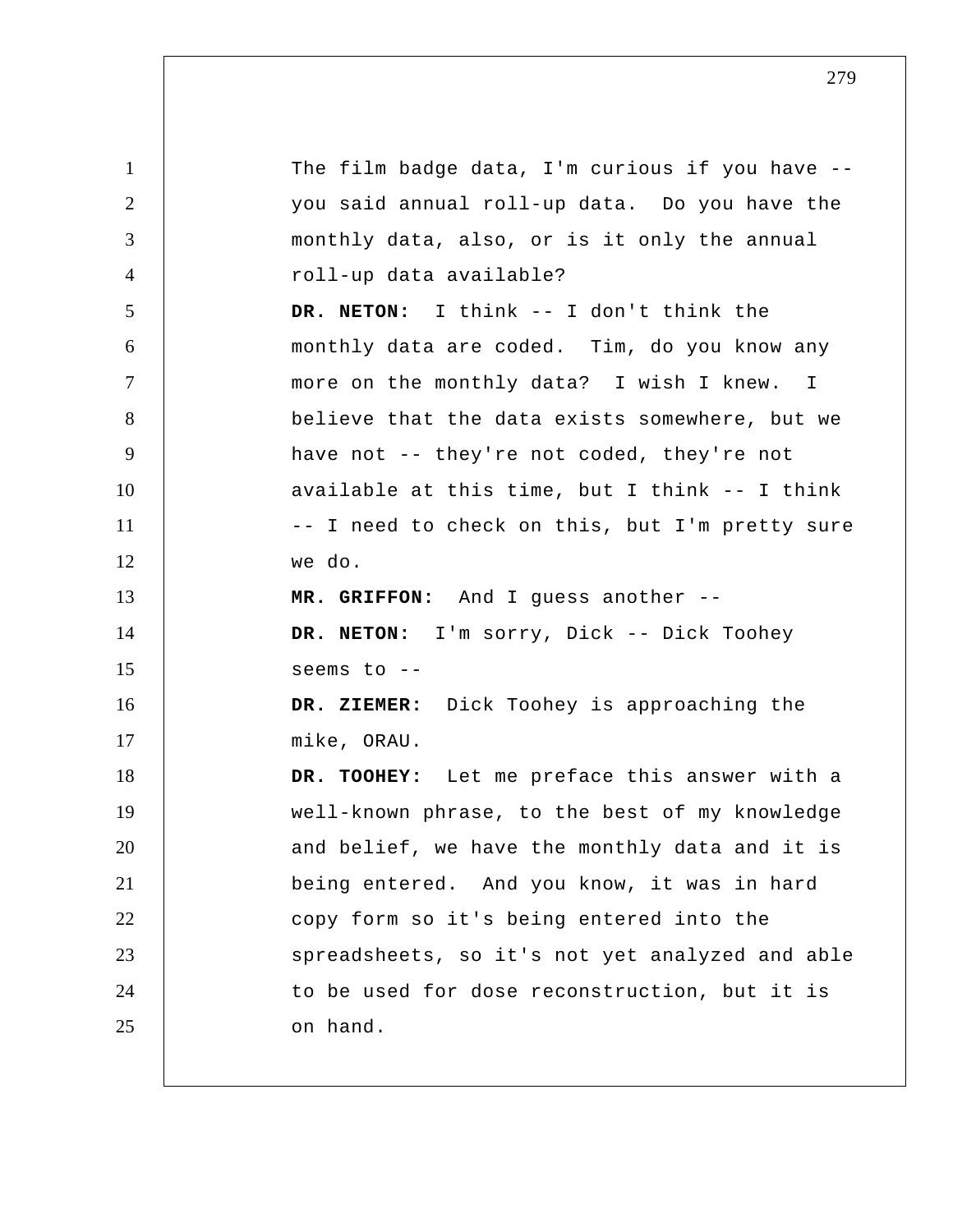**DR. NETON:** Thanks.

1

2 3 4 5 6 7 8 9 10 11 12 13 14 15 16 17 18 19 20 21 22 23 24 25  **DR. ZIEMER:** Follow-up, Mark?  **MR. GRIFFON:** Yeah, not -- not so much -- kind of a different topic. On the -- you mentioned the urinalysis data. All -- all of that is uranium -- total uranium data or gross alpha or what  $--$  what  $--$ **DR. NETON:** Yeah, it's uranium data -- it's fluorometric, so it's a mass measurement, micrograms per liter, that sort of thing. It's a standard fluorometric technique.  **MR. GRIFFON:** And they -- and they didn't do any measurements for the other contaminants that you mentioned other than the breath radon for radium. **DR. NETON:** That's correct, the breath radon was measured for radium, so -- I think I know where you're driving here is we don't  $--$  we don't have any bioassay data for the -- the daughter products that would have been concentrated in the waste streams, but we do have air data that was measured for alpha dpm per cubic meter, and the profile goes through and guides the dose reconstructor as to what ratios one should assume in those alpha dpm per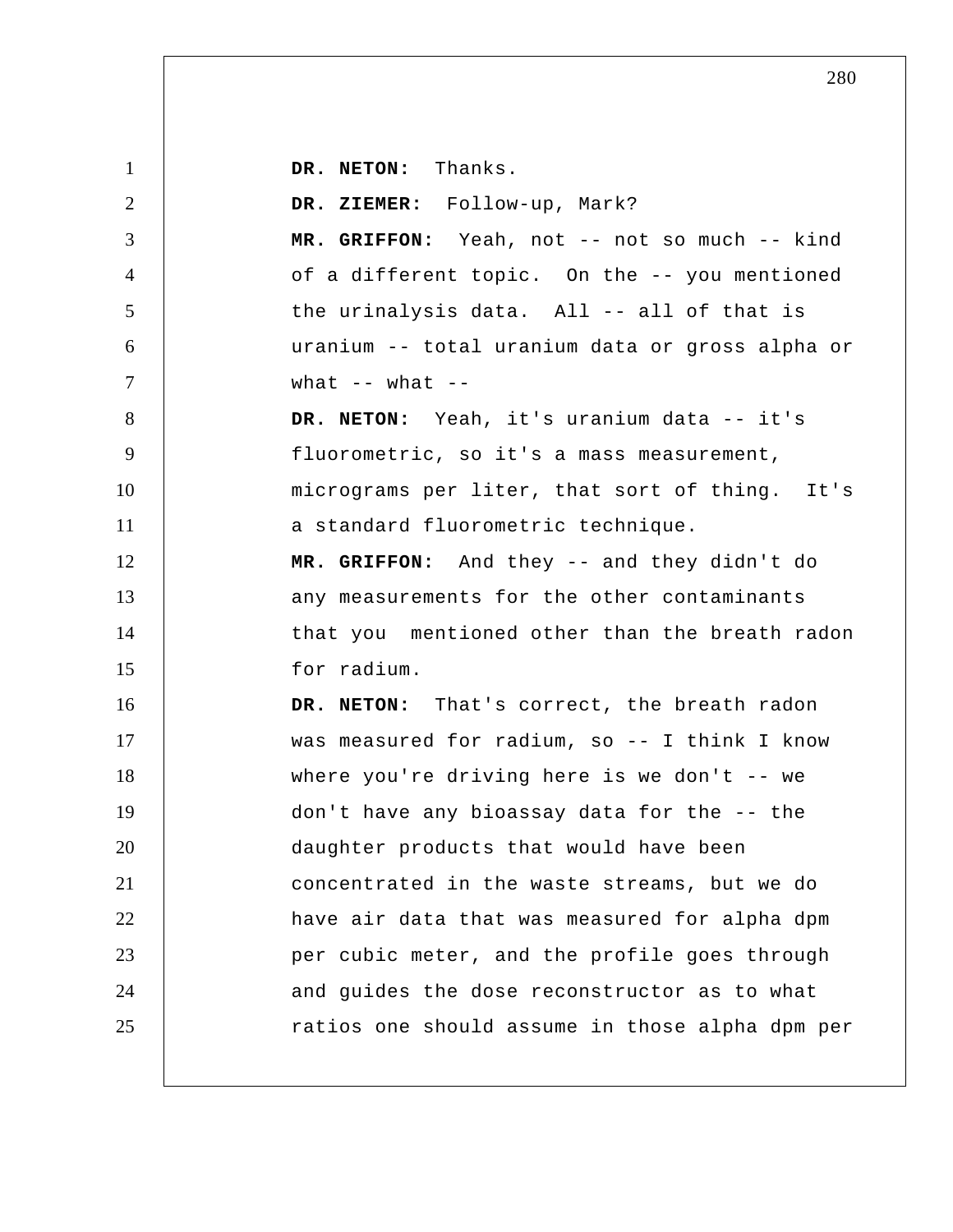1

cubic meter measurements.

2 3 4 5 6 7 8 9 10 11 12 13 14 15 16 17 18 19 20 21 22 23 24 25  **MR. GRIFFON:** Based -- based on source - source term percentages and -- yeah. **DR. NETON:** Source term percentages, but there's also the issue -- I know that the sperry cake issue, which is the reprocessing of some of the sperry cake to get the thorium 230 for Mound -- I believe that's what it was for. Those ratios are somewhat different and we do have available data, and I know that Mark has some of those references, as to what the isotopic compensation of the sperry cake were.  **MR. GRIFFON:** Yeah, I -- I actually just got these references. Janet Westbrook did follow up and -- from a -- I guess that was a workgroup call, I'm not sure what -- anyway, I had requested references on the concentrations of these other contaminants in the sperry cake and the airport cake, and I have them now. And I do have a question on some of  $-$ - I  $-$  I'm wondering -- the sperry ca-- maybe you can speak to the sperry cake and airport cake and where that might have been an issue at the plant. Was it only in one area of one building, was it -- how -- how -- where and how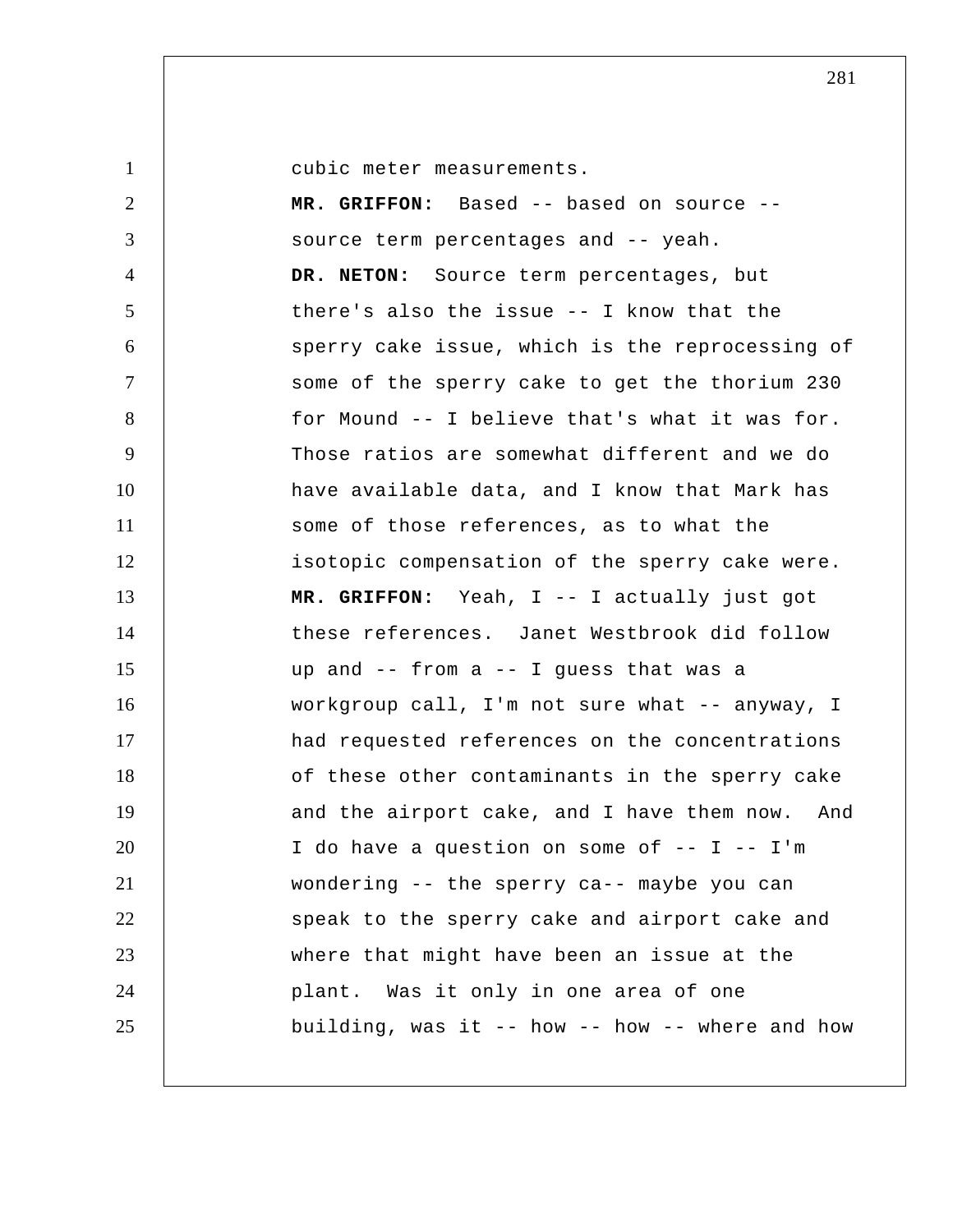might it have --

1

2 3 4 5 6 7 8 9 10 11 12 13 14 15 16 17 18 19 20 21 22 23 24 25 **DR. NETON:** Yeah, I wish I could speak more intelligently about that. It was an effluent stream. I don't know that they had more than one sperry cake filter area, that would be my guess but I really don't know. Janet Westbrook would probably know better. It did end up going out to the St. Louis Airport site, but I -- I can't tell you exactly how widespread it was. I think it was relegated to one particular plant, but I need to check the profile and talk to Janet.  **DR. ZIEMER:** Jim, let me ask a question that pertains to the Mallinckrodt monitoring data but may also apply to other sites, as well. Most of this time period, the late '40's, early '50's, I think the regs still were addressing perhaps weekly limits, something like that, as opposed to annual limits. I don't even recall when the switch-over occurred. But many sites, once they established that they had met a weekly limit, they felt they were pretty well done. And I've seen sites where they really didn't keep track of -- in fact, they would assign a badge number of some -- to a different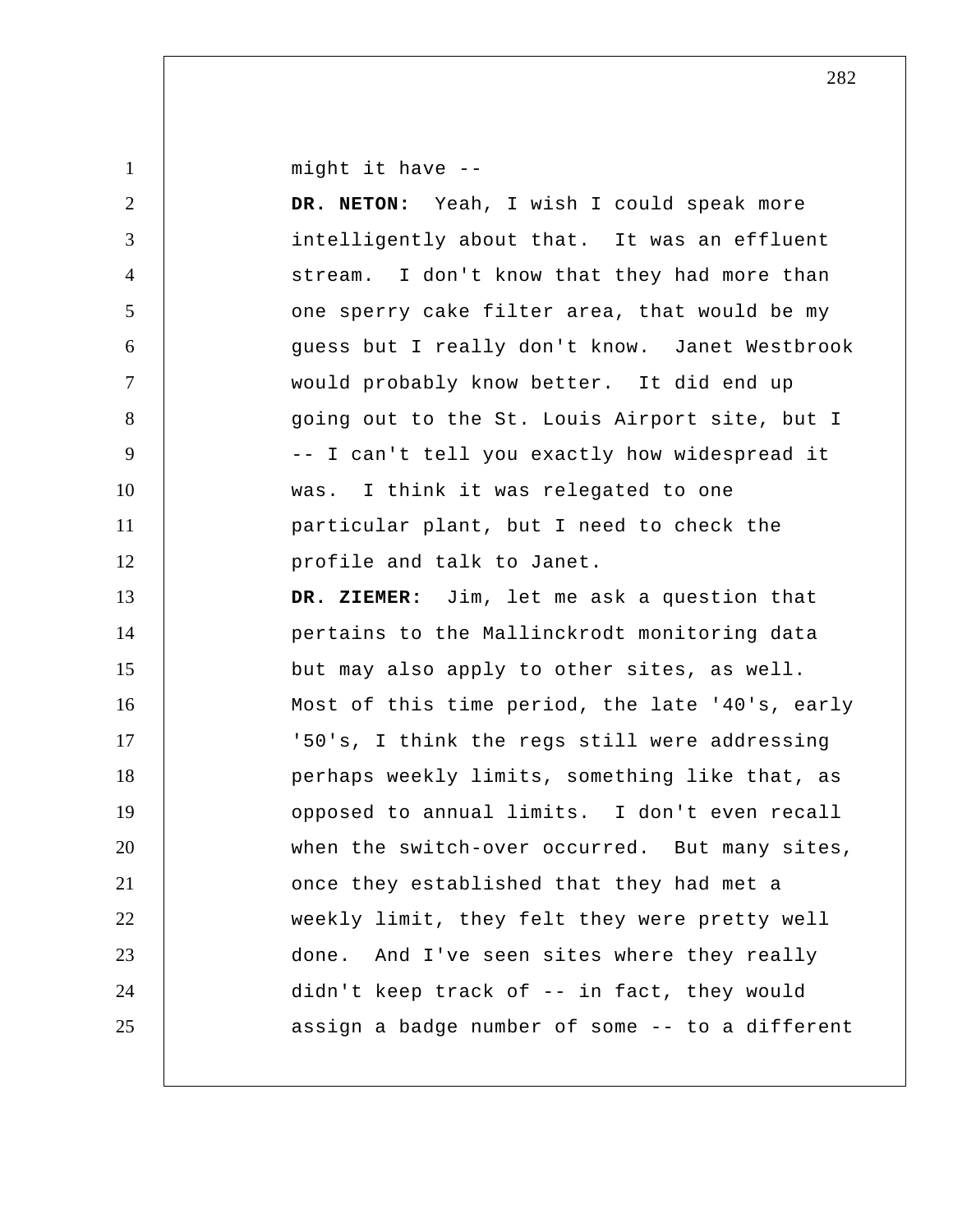1 2 3 4 5 6 7 8 9 10 11 12 13 14 15 16 17 18 19 20 21 22 23 24 25 person with the same badge number and so on. Do you run across that in a site like this or are you able to uniquely identify -- is there a consistency where workers, for example, get the same badge number each month or week -- **DR. NETON:** I don't know about the exact same badge number, but we do have indications that the workers were monitored -- in fact, there are assertions in documents at Mallinckrodt that anyone who entered the Manhattan Engineering District area, the proc-- what we would call the process area, was required to be badged, visitors included. So all worker --  **DR. ZIEMER:** Did they maintain, for example, annual totals on them, even though that wasn't required, and... **DR. NETON:** I can't answer that directly. I know that we have the annual totals. I don't think that they were added up from the individual data because then we would have had it computerized. So they were added up at one point. Now I don't know whether that was done retrospectively by Mallinckrodt or not. But you're right, the exposure was 300 millirem per -- per month --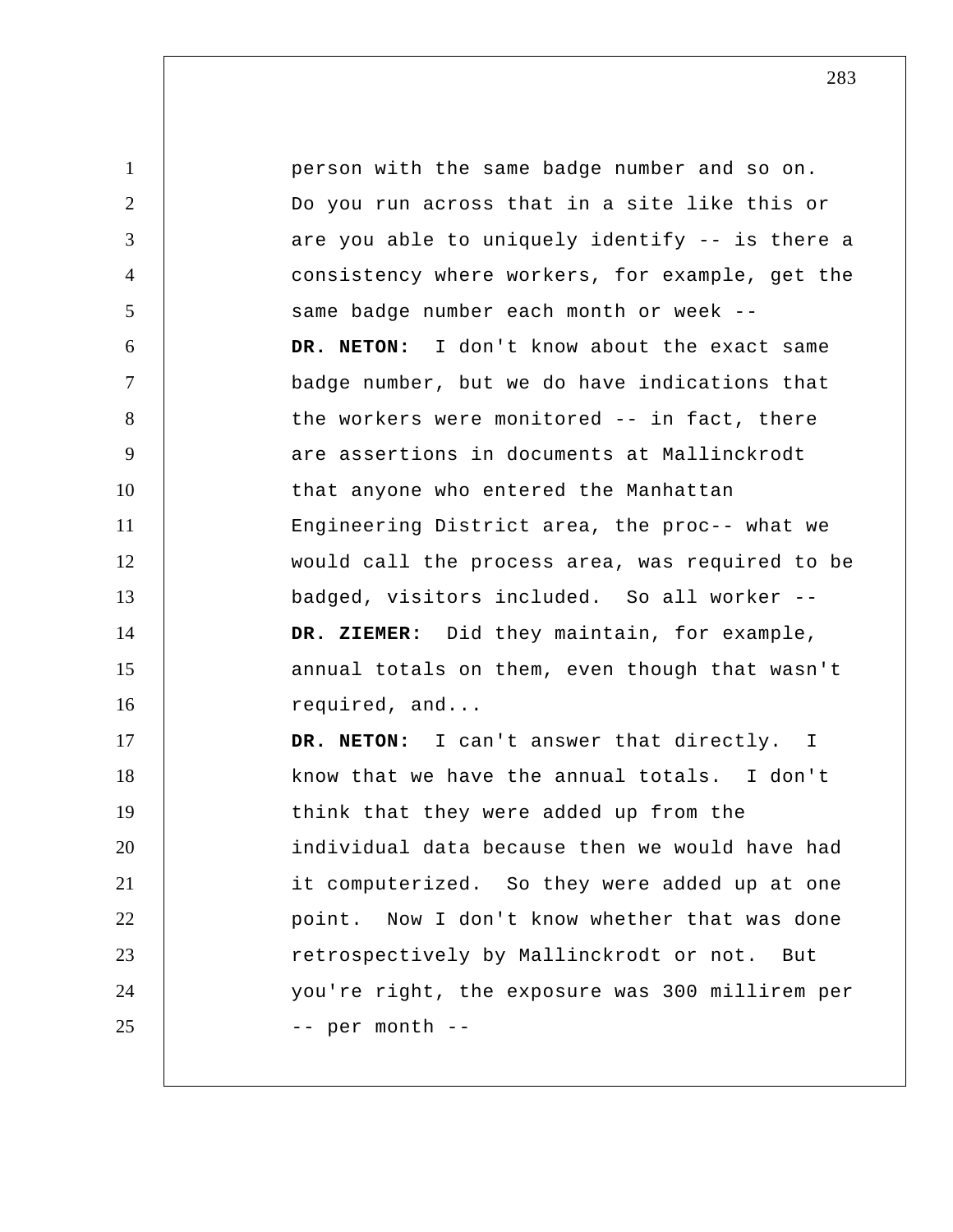| $\mathbf{1}$   | DR. ZIEMER: Per month.                          |
|----------------|-------------------------------------------------|
| 2              | DR. NETON: -- in those time periods.            |
| 3              | Mark?<br>DR. ZIEMER:                            |
| $\overline{4}$ | MR. GRIFFON: Just a question, Jim, on the --    |
| $\mathfrak{S}$ | could you describe the -- I mean I don't know   |
| 6              | if it was the same over the -- I guess the main |
| $\tau$         | question is over the '49 to '55 or '57 time     |
| 8              | period, the -- the bioassay program for the     |
| 9              | uranium, what frequency of sampling -- I think  |
| 10             | they did Monday morning -- could you just       |
| 11             | expand on a little bit of (unintelligible).     |
| 12             | DR. NETON: Yeah, I can only tell you that it    |
| 13             | certainly wasn't like a monthly sampling        |
| 14             | program. It was -- it was quarterly, at best,   |
| 15             | to my knowledge, from what I've seen in the     |
| 16             | reports.                                        |
| 17             | MR. GRIFFON: Mostly annual, is that --          |
| 18             | DR. NETON: Some annual, some quarterly, maybe   |
| 19             | bi-annual, but it was considered a routine      |
| 20             | program. Now just because it was annual         |
| 21             | doesn't mean we can't do anything with it. In   |
| 22             | fact, that actually drives up our -- our missed |
| 23             | dose estimates because you would then have to   |
| 24             | assume that, you know, when -- what the chronic |
| 25             | exposure was that could result in an annual     |
|                |                                                 |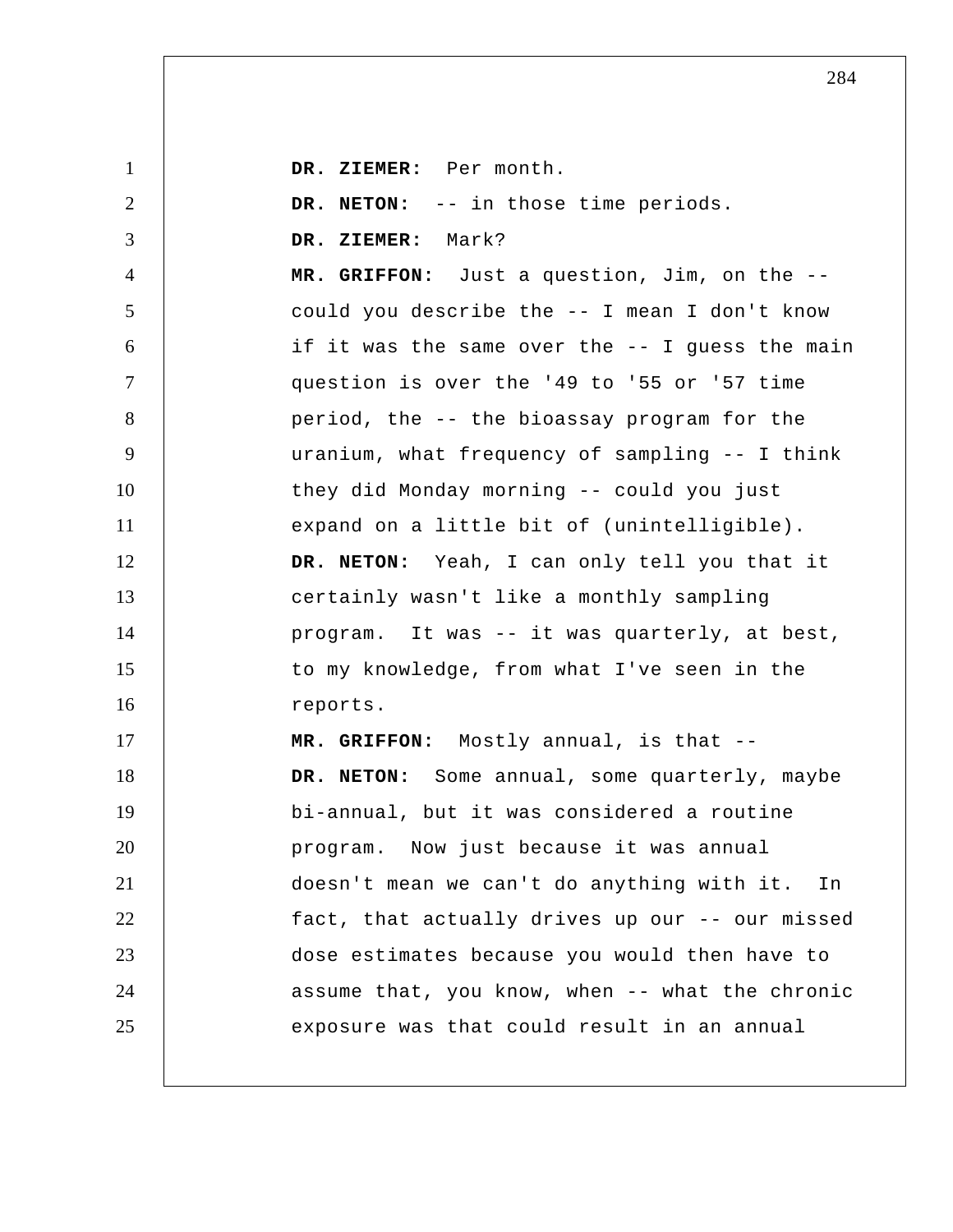| $\mathbf{1}$   | exposure below that value. But yeah, I don't    |
|----------------|-------------------------------------------------|
| $\overline{2}$ | think more than a couple times a year was       |
| 3              | probably the average for workers, at most. It   |
| $\overline{4}$ | wasn't -- it wasn't what you consider like a -- |
| 5              | a contemporary program today where you'd have a |
| 6              | monthly urine sample that was taken after the   |
| $\overline{7}$ | end of the -- the weekend, that sort of thing.  |
| 8              | MR. GRIFFON: Did -- did you interview any       |
| 9              | workers on -- on the bioassay practices, former |
| 10             | workers, claimants? I think it -- I -- I think  |
| 11             | the TBD or the -- the site profile mentioned    |
| 12             | Monday morning sampling before they went on     |
| 13             | their shift, which -- which is understandable.  |
| 14             | DR. NETON: Right. Right.                        |
| 15             | MR. GRIFFON: I'm just wondering if -- you       |
| 16             | know, if they -- I've heard some stories, not   |
| 17             | necessarily at Mallinckrodt but other plants    |
| 18             | where they say they'd have a $-$ - you know,    |
| 19             | they'd be off on vacation for two, three weeks, |
| 20             | then they'd come back and that'd be the first   |
| 21             | thing they'd do, so I just wonder if -- you     |
| 22             | know.                                           |
| 23             | DR. NETON: Yeah, I don't recall that ORAU or    |
| 24             | NIOSH has interviewed the workers on the urine  |
| 25             | program.                                        |
|                |                                                 |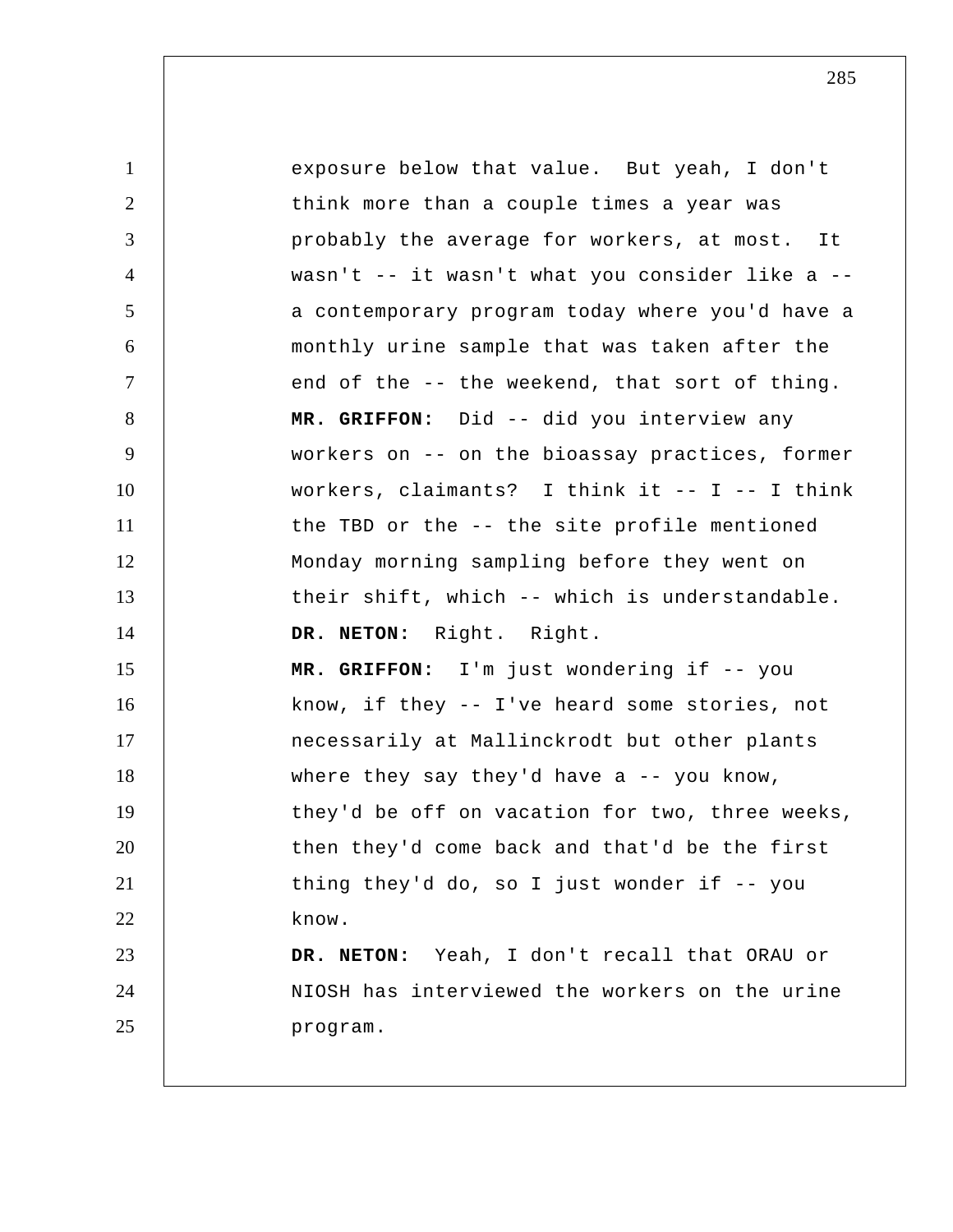| $\mathbf{1}$   | DR. ZIEMER: Yes, Dr. Melius.                    |
|----------------|-------------------------------------------------|
| $\overline{2}$ | DR. MELIUS: I've been puzzled by your last two  |
| 3              | slides, which is this presentation of this sort |
| $\overline{4}$ | of hypothetical approach that you might use to  |
| 5              | address some of the data integrity issues       |
| 6              | raised by the petitioners, I believe --         |
| $\tau$         | DR. NETON: Uh-huh.                              |
| 8              | DR. MELIUS: -- if I understood that --          |
| 9              | DR. NETON: Right.                               |
| 10             | DR. MELIUS: -- correctly. And if I understood   |
| 11             | you also correctly, you've not really ever --   |
| 12             | you haven't done this yet.                      |
| 13             | DR. NETON: That's correct.                      |
| 14             | DR. MELIUS: Yeah. And theoretically, if you     |
| 15             | did do this, one could -- and found a           |
| 16             | discrepancy of -- of the type you show in your  |
| 17             | hypothetical slide there, hypothetical example, |
| 18             | one could make an adjustment, but one could     |
| 19             | also end up with a situation where the          |
| 20             | discrepancies were so great that one would --   |
| 21             | that would in fact support the charge by the    |
| 22             | petitioners and say that look, the data here is |
| 23             | so terrible or whatever that we can't pretend   |
| 24             | to understand it. I mean I just don't quite     |
| 25             | understand the point of presenting a            |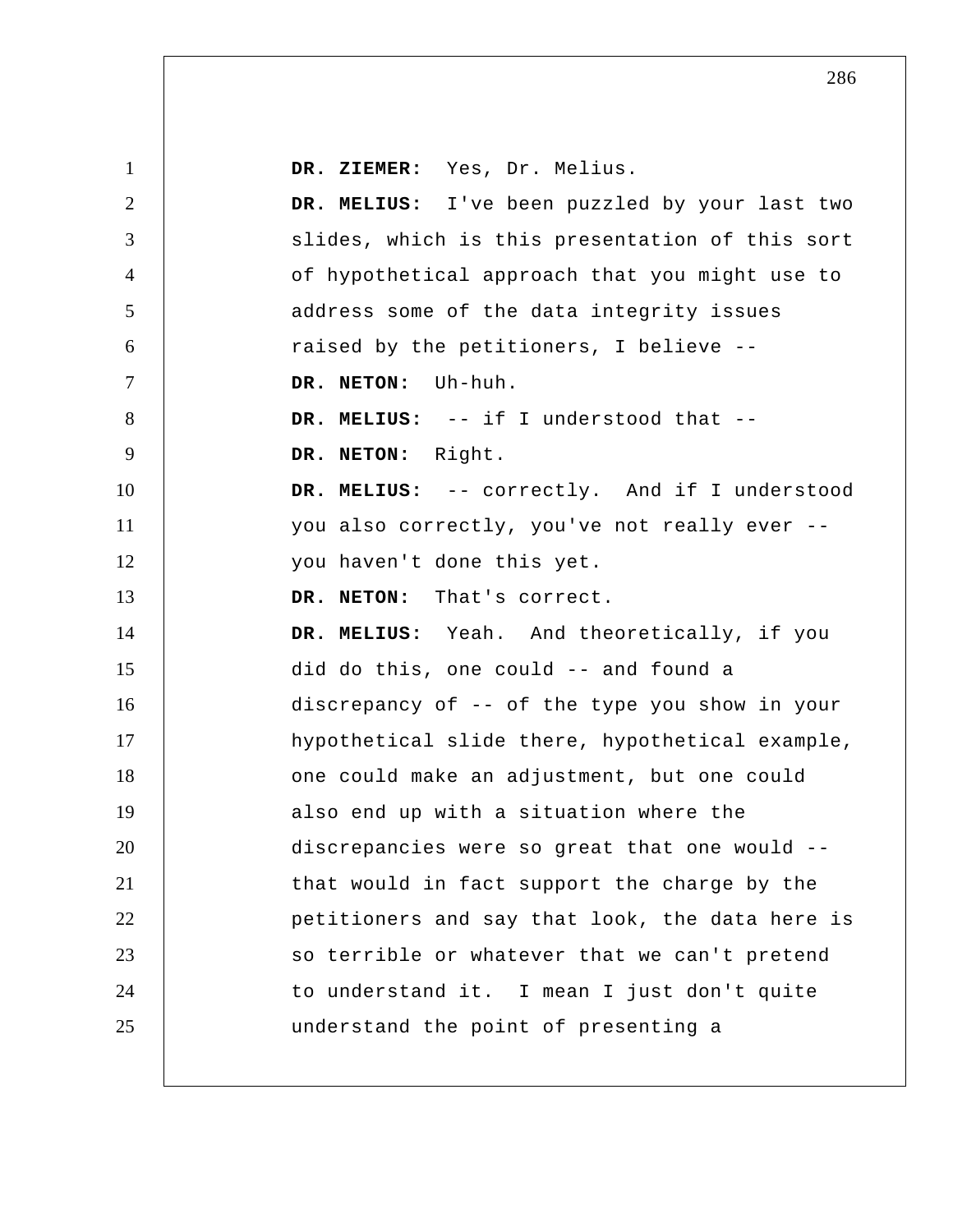| $\mathbf{1}$   | hypothetical example of what you haven't done    |
|----------------|--------------------------------------------------|
| $\overline{2}$ | to supposedly explain the proc--                 |
| 3              | DR. NETON: I think this was -- this was          |
| $\overline{4}$ | presented in the original SEC -- and we're       |
| 5              | getting more into the SEC petition evaluation,   |
| 6              | but in the original SEC petition, when we got    |
| $\overline{7}$ | to the 1946 through '48 time frame $--$ '47, '48 |
| 8              | time frame -- we had monitoring data, but we     |
| 9              | didn't have a good handle -- there weren't       |
| 10             | sufficient monitoring data to bounce one         |
| 11             | against the other to validate that the data      |
| 12             | seemed appropriate. So it's our contention       |
| 13             | that in this time frame we do have sufficient    |
| 14             | data to do that. You're right, we have not       |
| 15             | done the analysis yet. I can say that we don't   |
| 16             | expect this to be the case $-$ - I don't want to |
| 17             | prejudge, but it appears from what we've seen    |
| 18             | so far, there's not been a detailed statistical  |
| 19             | analysis done, but from looking at the data,     |
| 20             | they appear consistent in the profile such that  |
| 21             | the intake per year based on urine data -- and   |
| 22             | it's in the profile, you can look at it -- and   |
| 23             | the intake per year based on the air monitoring  |
| 24             | data appear to be very consistent. I didn't      |
| 25             | want to show up here with a very incomplete      |
|                |                                                  |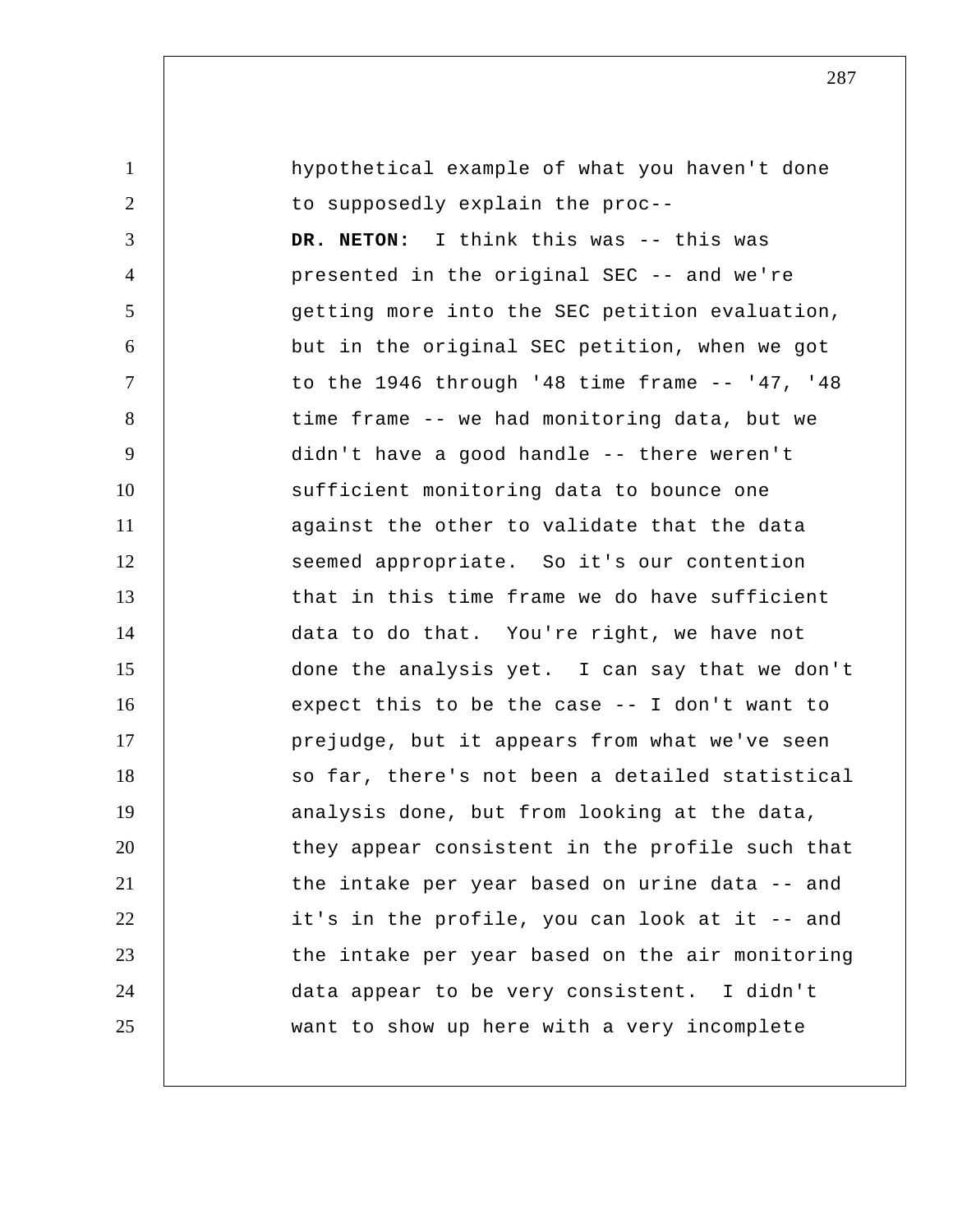| $\mathbf{1}$    | statistical analysis, so I -- I've just         |
|-----------------|-------------------------------------------------|
| $\overline{2}$  | presented what -- what we will do with the --   |
| 3               | with the analysis.                              |
| $\overline{4}$  | DR. MELIUS: With all due respect, I mean I      |
| $5\overline{)}$ | just -- I mean it's very sort of misleading and |
| 6               | confusing. I mean you either present the real   |
| $\tau$          | data and let us evaluate it or don't present    |
| 8               | anything -- or leave it to the petition review  |
| 9               | -- evaluation review tomorrow, but I just -- I  |
| 10              | don't see what purpose this serves.             |
| 11              | DR. ZIEMER: Okay, thank you. Other comments     |
| 12              | or questions?                                   |
| 13              | PRESENTATION BY SC&A                            |
| 14              | Thank you, Jim. Then we'll proceed with the     |
| 15              | presentation by our contractor, SCA. Board      |
| 16              | members should have actually received that      |
| 17              | report -- well, you had the slides. The report  |
| 18              | itself was distributed earlier, some -- many    |
| 19              | that -- do we have the over-- the overheads?    |
| 20              | DR. WADE: Yes, we have. They've been            |
| 21              | distributed.                                    |
| 22              | DR. ZIEMER: Okay. Dr. Makhijani is going to     |
| 23              | make the presentation. Arjun, are you set to    |
| 24              | 90?                                             |
| 25              | DR. MAKHIJANI: Mr. Chairman, members of the     |
|                 |                                                 |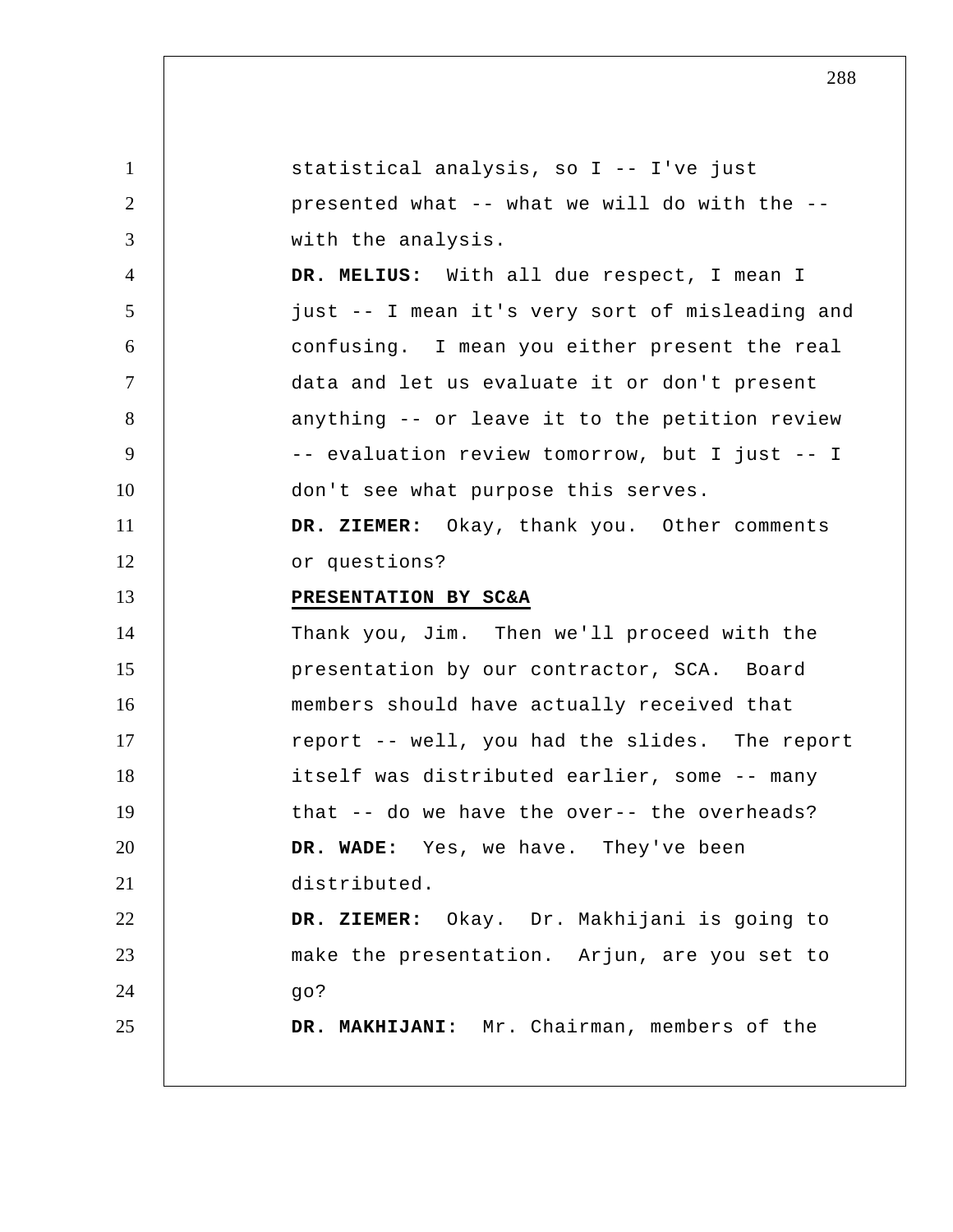1 2 3 4 5 6 7 8 9 10 11 12 13 14 15 16 17 18 19 20 21 22 23 24 25 Board, may I ask Dr. Neton a question --  **DR. ZIEMER:** Of course.  **DR. MAKHIJANI:** -- about one of the charts? Dr. Neton, in the urinalysis -- in the chart where you had number of workers and number of urinalysis, were -- were those numbers of urinalyses per year or -- I didn't -- **DR. NETON:** No, I believe they were individual urinaly--  **DR. MAKHIJANI:** Oh, they were individuals who were monitored, so we can -- **DR. NETON:** No, no, they were individual samples, I believe.  **DR. MAKHIJANI:** They were the number of samples and not the number of workers -- **DR. NETON:** Wait, wait, wait, wait --  **DR. MAKHIJANI:** -- who were monitored. **DR. NETON:** -- I need to look at the slide again.  **DR. MAKHIJANI:** Okay. It's -- it's -- **DR. NETON:** It's been a long day and I apologize.  **DR. MAKHIJANI:** It's this one (indicating). **DR. NETON:** No, this is the number monitored, not the number of samples.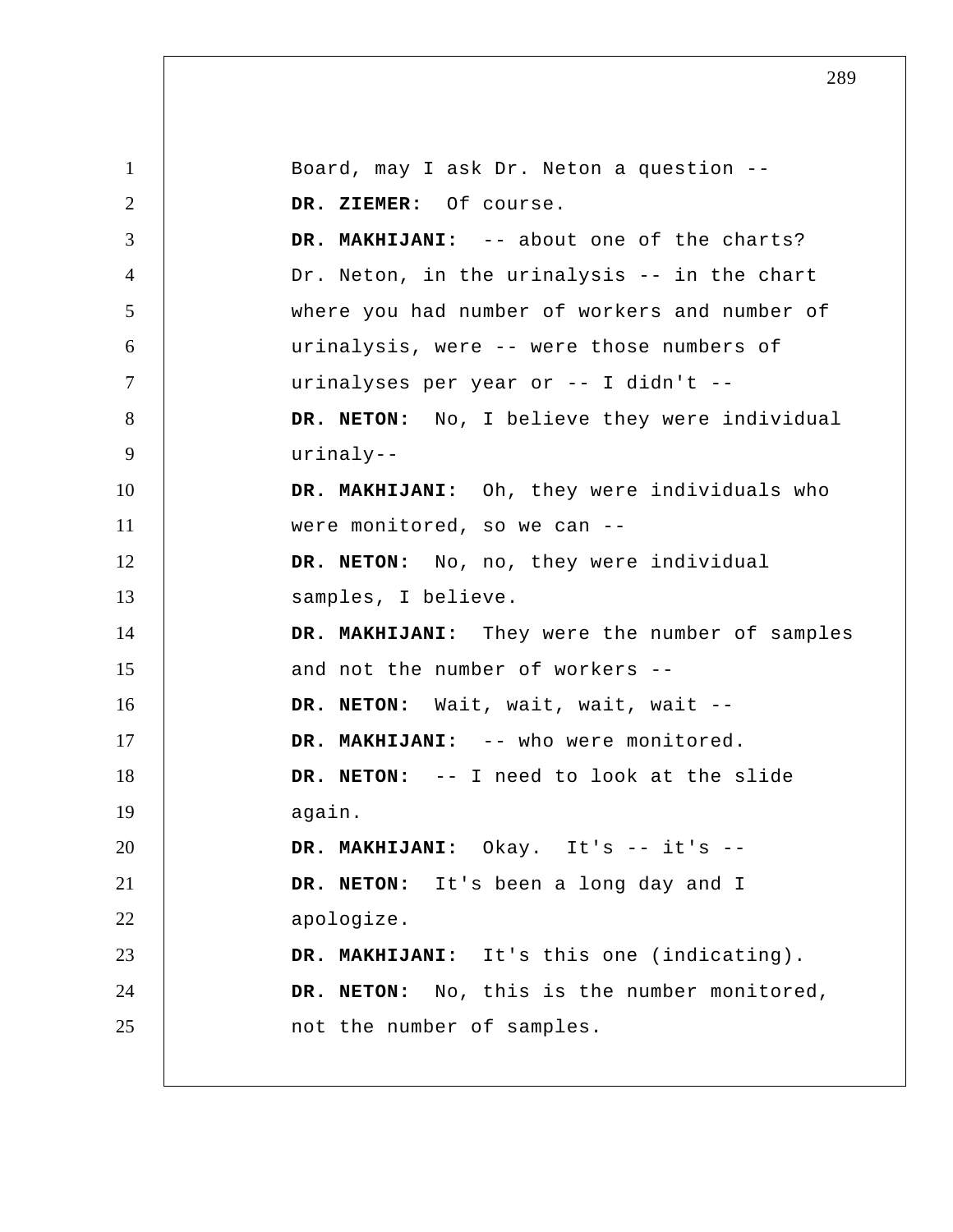| $\mathbf{1}$   | DR. MAKHIJANI: Okay. Thank you.                 |
|----------------|-------------------------------------------------|
| $\overline{2}$ | DR. NETON: That's correct, because there are    |
| 3              | many more samples than that.                    |
| $\overline{4}$ | DR. MAKHIJANI: Okay. Thanks. I'm sorry, I       |
| 5              | was just -- I needed that clarification.        |
| 6              | We prepared this with my colleague, Tom Bell,   |
| $\tau$         | who's not here. The background to this is --    |
| 8              | this is the supplemental review -- if I could   |
| 9              | have the next slide -- of Revision 01. We gave  |
| 10             | you the review of Revision -- of the basic      |
| 11             | document, of Revision 0 in your St. Louis       |
| 12             | meeting in February. You know about the         |
| 13             | downtown site so I won't -- won't go over what  |
| 14             | Dr. Neton went through already. Next slide,     |
| 15             | please.                                         |
| 16             | We -- the background to this review is we began |
| 17             | reviewing this shortly after the site profile   |
| 18             | was published, according to the direction of    |
| 19             | the Board. That was about in mid-March.<br>We   |
| 20             | were asked to provide an early draft so we      |
| 21             | could get some feedback from the subcommittee   |
| 22             | and from NIOSH, which we did on the 5th of      |
| 23             | April.                                          |
| 24             | We provided the version you have for the full   |
| 25             | Board on April 18th. Since we were doing this   |
|                |                                                 |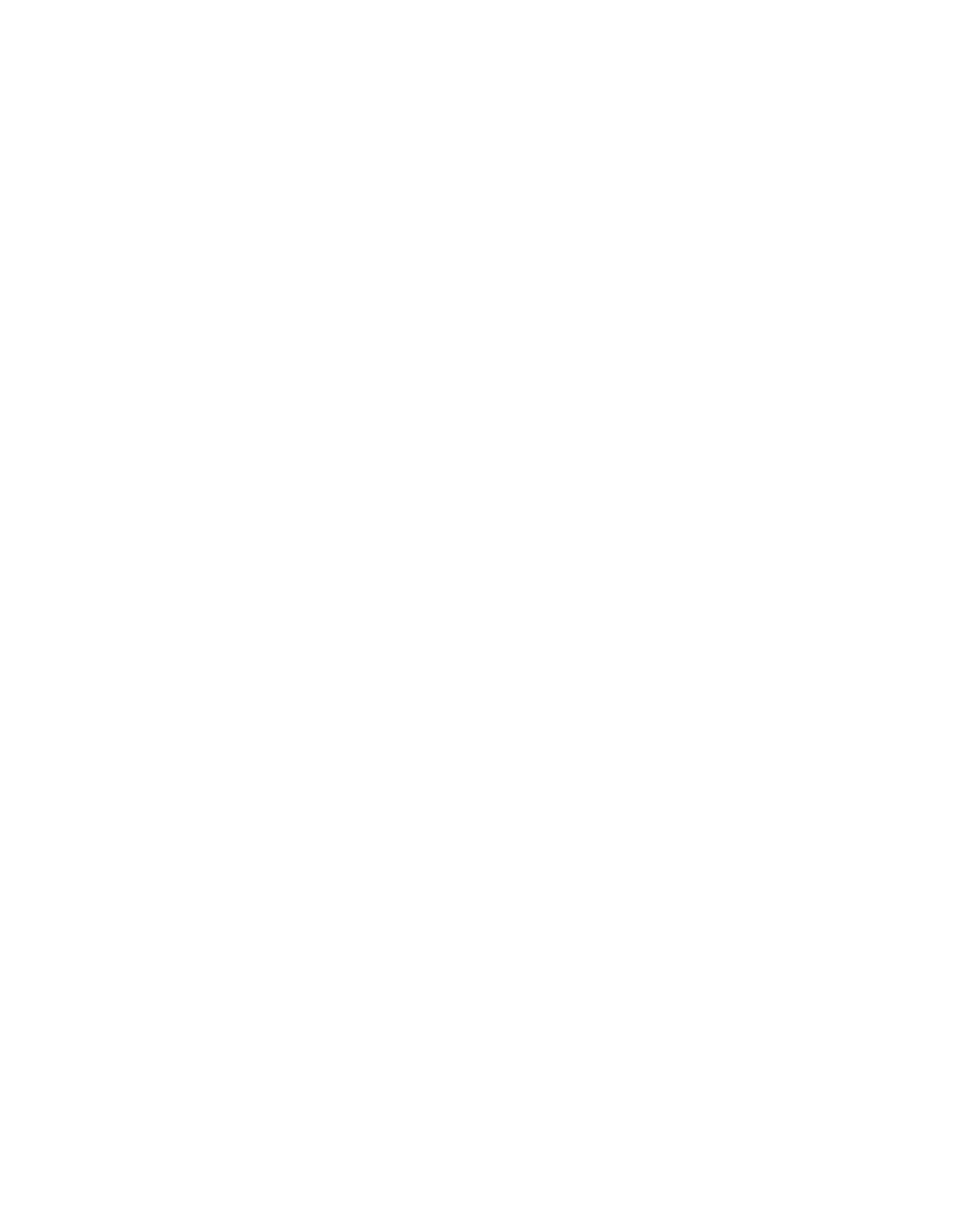1 2 3 4 5 6 7 8 9 10 11 12 13 14 15 16 17 18 19 20 21 22 23 24 25 calculated the 95 percentile -- 95 percent upper confidence limit for the average of what the worker would experience. Now normally that might not deviate a lot from the actual straight -- straight average, lognormal average. However, in this case, because we have very few measurements -- as you can see, for the mixing we have only three air measurements -- you cannot actually develop a very good statistical distribution so you have to make allowance for the fact of the small number of measurements, and because of the small number of measurements, when you calcu- and the higher spread in the air concentrations, just the uncertainty for the mixing operation leads to a total intake that is two -- nearly two and a half times, two -- 2.4 times the time-weighted average intake. So you can see the uncertainty makes an enormous amount of difference. In some operations, like the lunch room or the locker room and so on, the uncertainty doesn't make a lot of difference 'cause the air concentrations are quite low. But if you take the uncertainty in the air concentrations when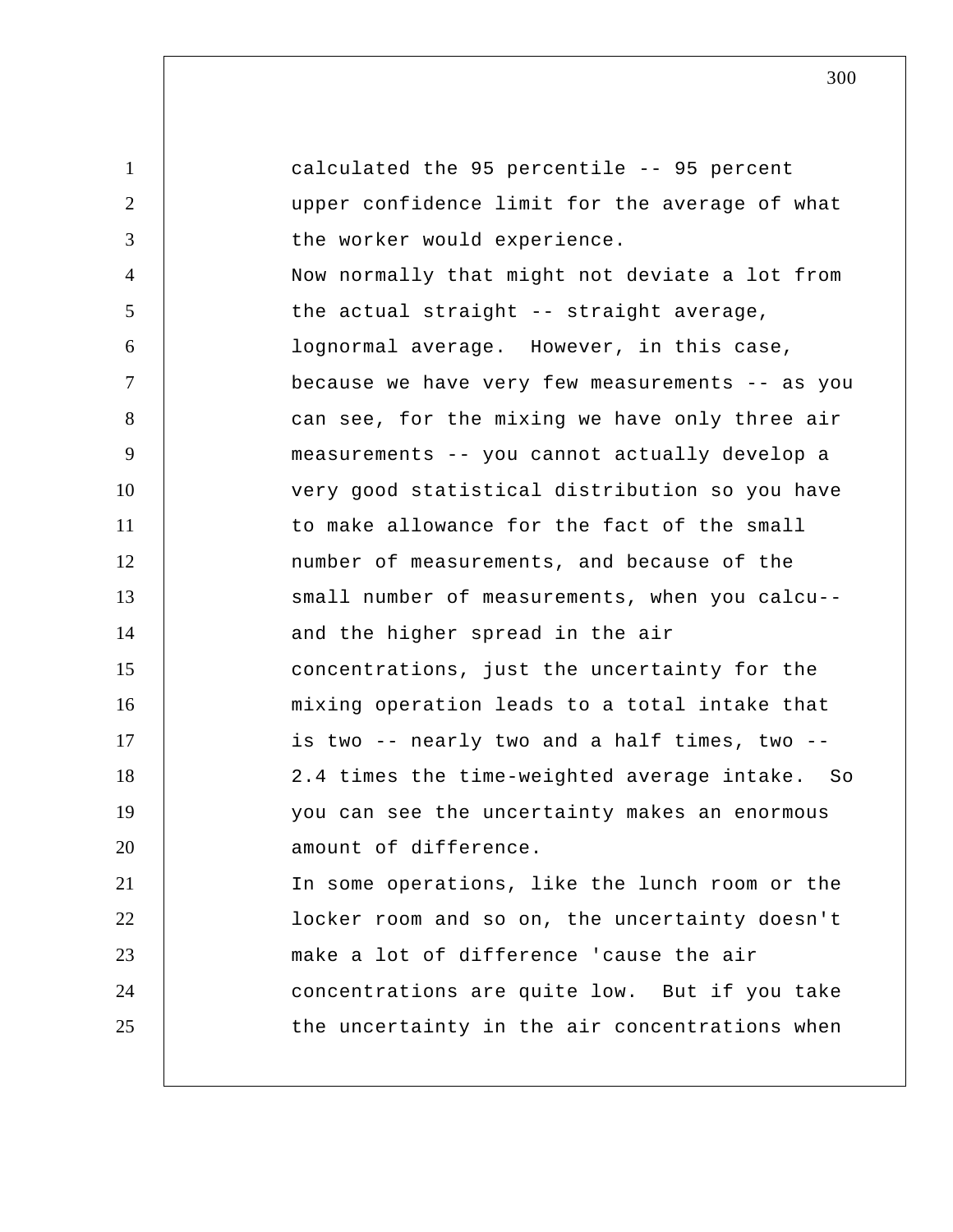1 2 3 4 5 6 7 8 9 10 11 12 13 14 15 16 17 18 19 20 21 22 23 24 25 the furnace is operating, that itself leads to a total -- by -- alone, one uncertainty alone leads to a total intake which is 3.4 times at the 95 percentile upper confidence limit than this great average. So it's very essential to actually compute the 95 percentile -- 95 percent upper confidence limit in order to resolve these uncertainties in a claimantfavorable way. Unfortunately it turns out that when you have a small number of measurements, this is not an easy thing to do, so we didn't try to -- you know, we didn't have the time actually to develop a full methodology. And in any case, this may be beyond our charge, but we did try to do some illustrative calculations as to why this is essential, and -- and we're glad that NIOSH is -- is looking into it. Next slide, please. Next slide. I think I've gone over this one, so we can - essentially the -- the -- it's very important to -- can you go back? Maybe I didn't go over it well enough. Thank you, Kathy. So it -- the basic recommendation remains the same from before, that it is very important to develop these uncertainties. The one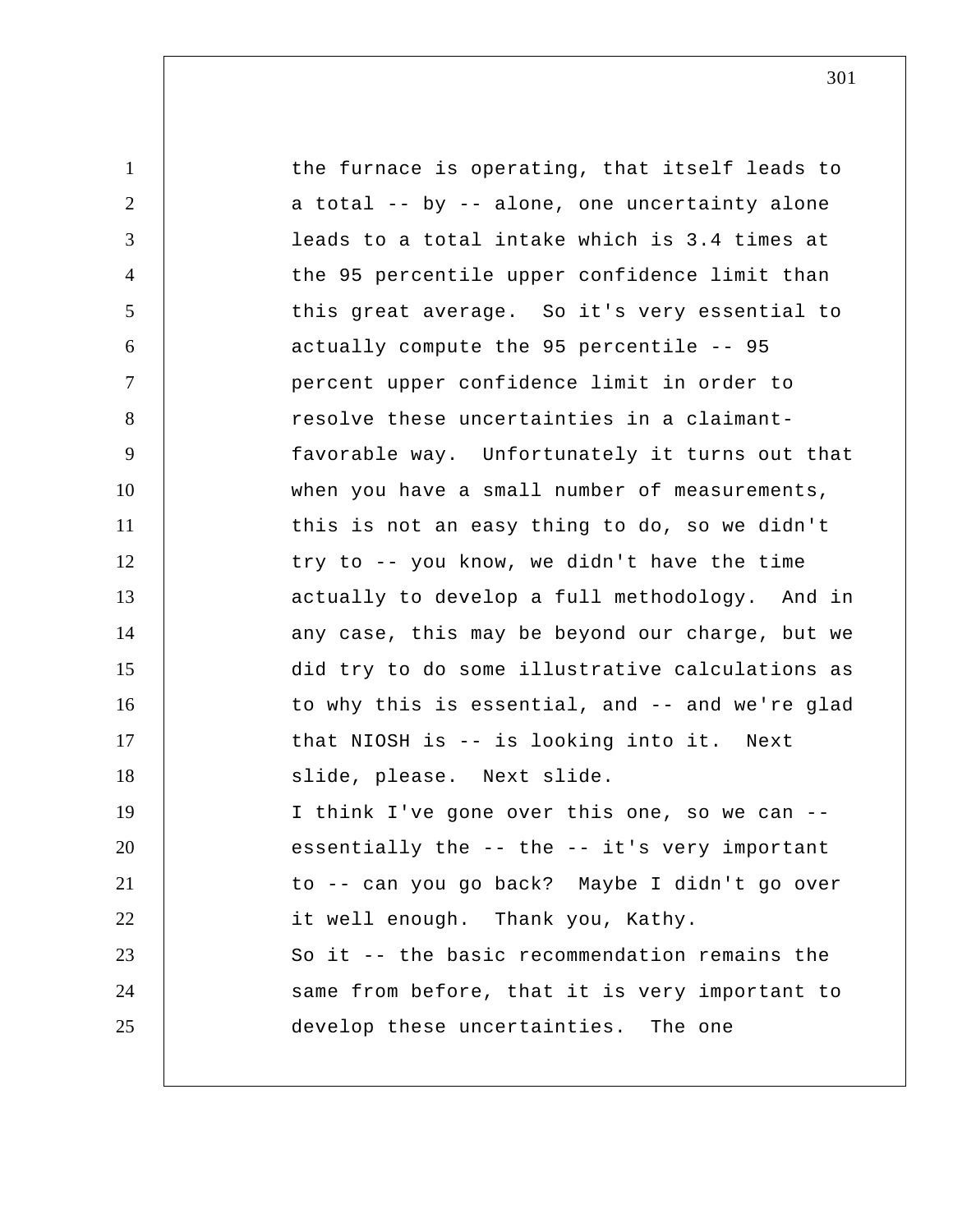| $\mathbf{1}$   | difficulty that I'd like to point out in this   |
|----------------|-------------------------------------------------|
| $\overline{2}$ | context is that there are some special          |
| 3              | difficulties that arise in relation to survivor |
| $\overline{4}$ | claimants. As I mentioned in the context of     |
| 5              | Iowa, as well, this is -- because when you need |
| 6              | the job descriptions, often the families may    |
| $\tau$         | not have the detailed job description and the   |
| 8              | job histories so you -- coworker data and       |
| 9              | interviews are absolutely essential, and -- and |
| 10             | as far as we understood from the task three     |
| 11             | report, coworker interviews have rarely been    |
| 12             | conducted. As of January I believe 12 in the    |
| 13             | whole nuclear weapons complex from the          |
| 14             | applications that have been evaluated. Next     |
| 15             | slide, please.                                  |
| 16             | We evaluated the proposed method for            |
| 17             | calculating doses from blowouts. That is when   |
| 18             | -- when this reduction takes place, because     |
| 19             | it's an exothermic reaction, it liberates heat. |
| 20             | In going from uranium tetrafluoride to metal,   |
| 21             | it happens very suddenly. It's already a very   |
| 22             | high temperature. This kind of accident was     |
| 23             | not only common at Mallinckrodt, it also        |
| 24             | occurred at Fernald and it -- not only in the   |
| 25             | beginning of the operation. This -- this was -  |
|                |                                                 |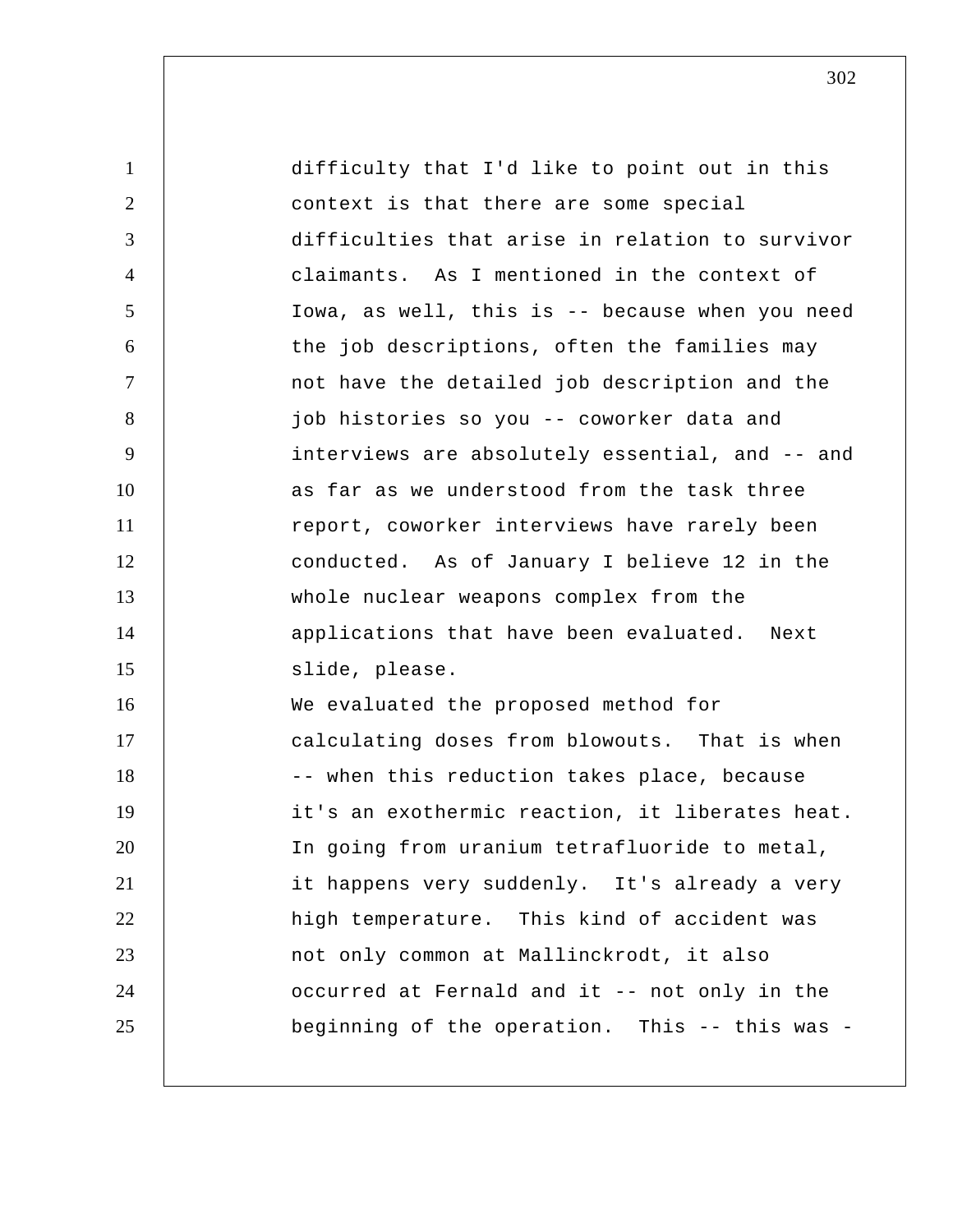| $\mathbf{1}$   | - this was a continuing difficulty.             |
|----------------|-------------------------------------------------|
| $\overline{2}$ | NIOSH has proposed a method in that they've     |
| 3              | said that they can -- they can go to the first  |
| $\overline{4}$ | day after the urinalysis and assume that the    |
| 5              | blowout happened then and produce a claimant-   |
| 6              | favorable way of actually calculating that.     |
| $\tau$         | And of course if there were just one blowout    |
| 8              | and no other exposures of any other solubility  |
| 9              | type than the single solubility type of uranium |
| 10             | tetrafluoride, you could actually do the        |
| 11             | calculation in this way, provided the           |
| 12             | urinalyses were frequent enough. So there are   |
| 13             | a lot of provisos in this. So theoretically     |
| 14             | it's not an implausible approach, but can it be |
| 15             | applied to the situation of Mallinckrodt.       |
| 16             | The blowouts were -- did happen fairly          |
| 17             | frequently. I don't know what is the frequency  |
| 18             | of the blowout but certainly in some periods    |
| 19             | they would have happened more than once every   |
| 20             | three or six months, which is the frequency of  |
| 21             | urinalysis. So you have the question of what    |
| 22             | happens if you have multiple blowouts.          |
| 23             | Blowouts were not -- also were not the only     |
| 24             | type of accident. You also had uranium fires    |
| 25             | and that would generate some amount of type S   |
|                |                                                 |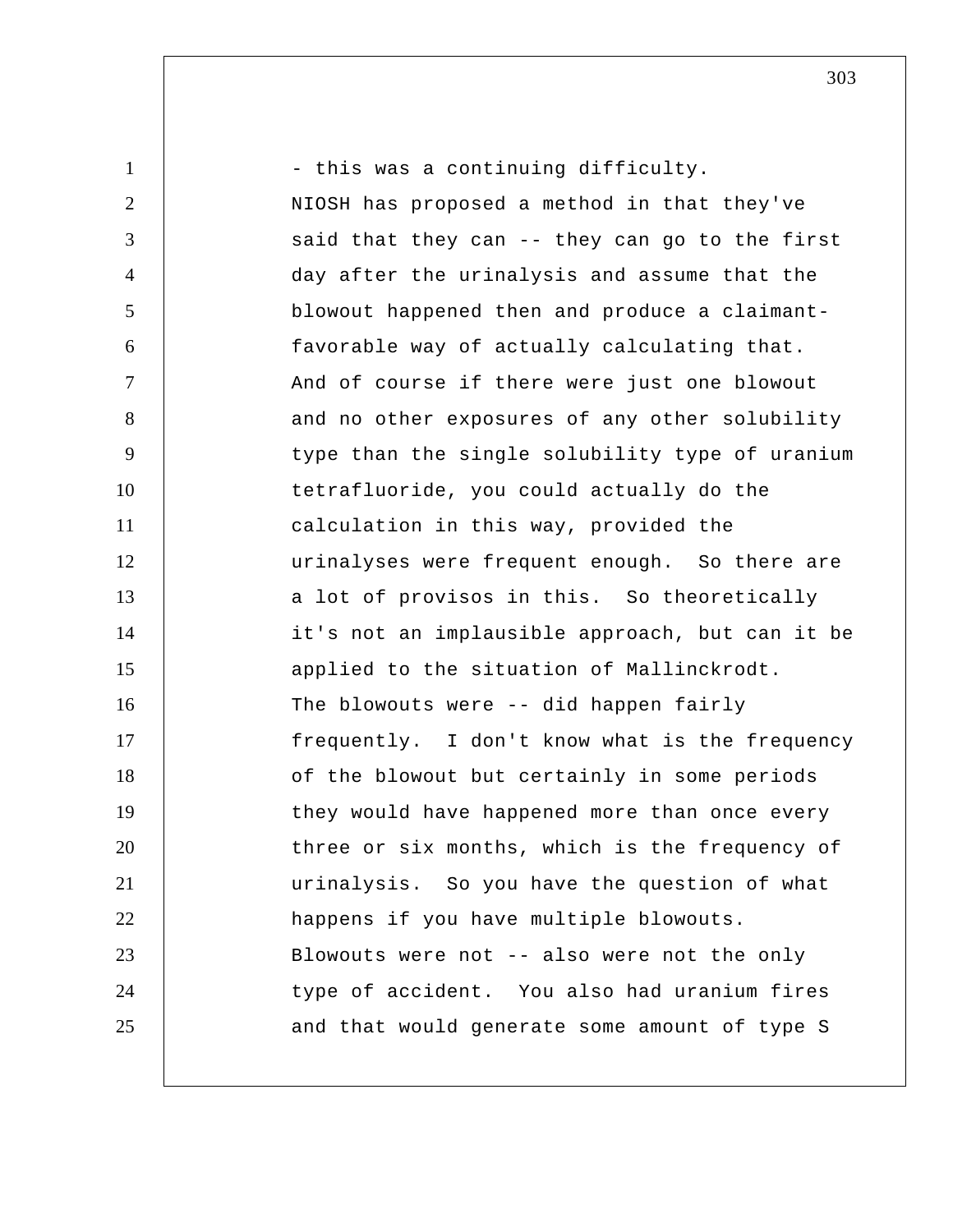1 2 3 4 5 6 7 8 9 10 11 12 13 14 15 16 17 18 19 20 21 22 23 24 25 material, which is insoluble material, and so you'd have inhalation of insoluble material from incidents mixed up with type M material, which is more soluble, and the urinalysis data would be quite hard to interpret. Another problem is that the main intake is uranium tetrafluoride. Then you have most of the material that has been excreted rather rapidly in days and weeks, and what remains over a long period of time is a small amount of the uranium that would be deposited in the bone. And then you have very slow excretion from that that doesn't look that different from type S material. So the interpretation of this urine data in terms of actually relating it to blowouts would seem to be extremely difficult, even if you knew the dates of the blowouts and the frequency of the blowouts. That would be maybe possible to establish for employee claimants if they remembered when the blowouts would be. That's also a long time, but at least more plausible. I think it would be very questionable or very difficult, at least, in the case of survivor claimants because I can't imagine any way that the survivor claimants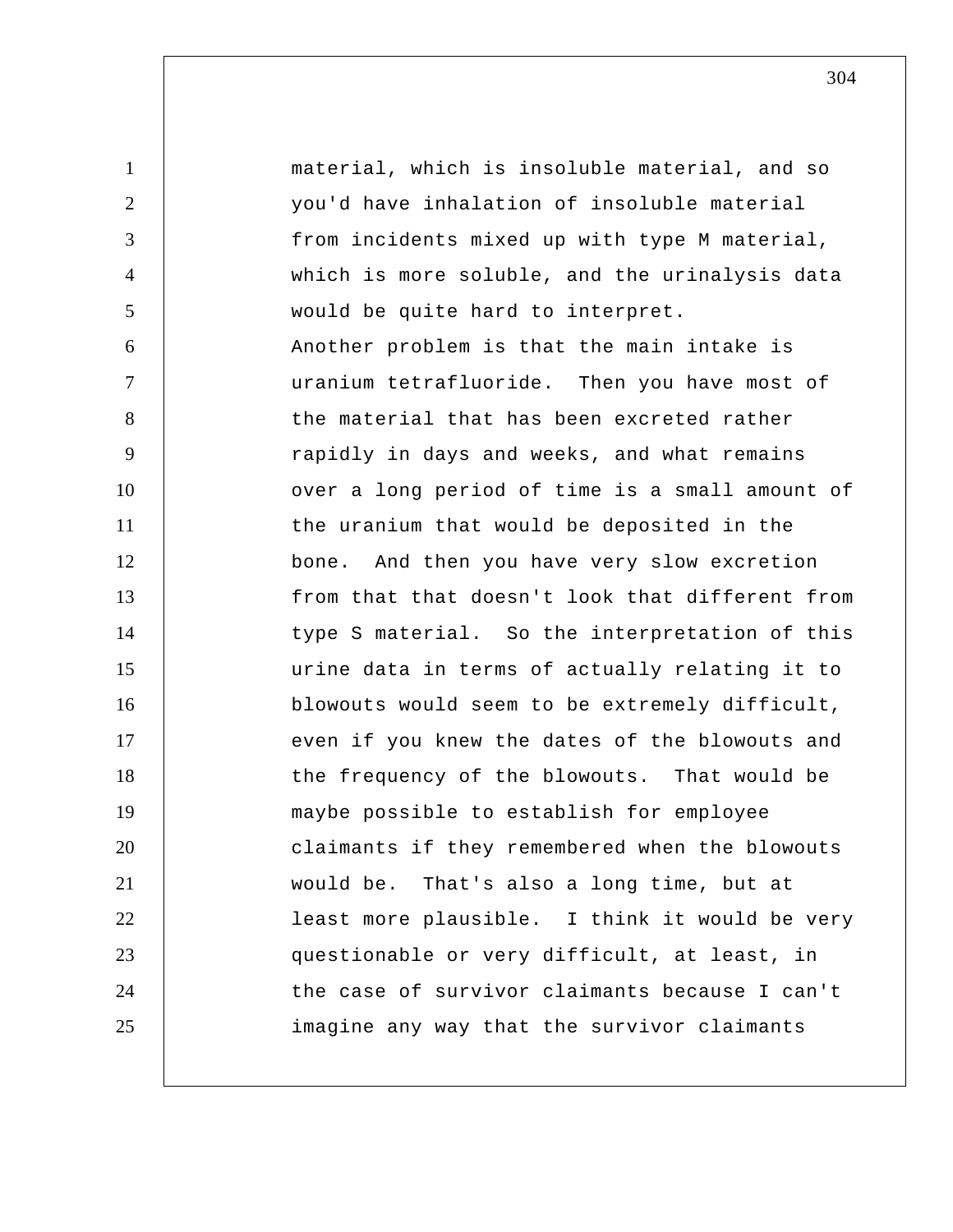1 2 3 4 5 6 7 8 9 10 11 12 13 14 15 16 17 18 19 20 21 22 23 24 25 would be able to provide data on what might have happened in regard to incidents. And so while the question -- the method proposed is, on its face, theoretically plausible, the number of difficulties for actually applying this to a practical dose reconstruction and -- and Dr. Neton pointed out that the TBD has to be interpreted in the context of actual dose reconstruction, but Dr. Neton, correct me if I'm wrong, I don't believe that an actual method has been developed for - for a -- for this in terms of applying to any dose reconstruction. Am I right about that? **DR. NETON:** Not exactly.  **DR. MAKHIJANI:** Okay. **DR. NETON:** This is a --  **DR. MAKHIJANI:** That's what I understood. **DR. NETON:** This is a standard technique that one uses to bracket the dose --  **DR. MAKHIJANI:** Okay. **DR. NETON:** -- from an intake --  **DR. MAKHIJANI:** Well, yeah -- so -- **DR. NETON:** -- and I just do want to say that it's irrelevant whether there are multiple blowouts or not --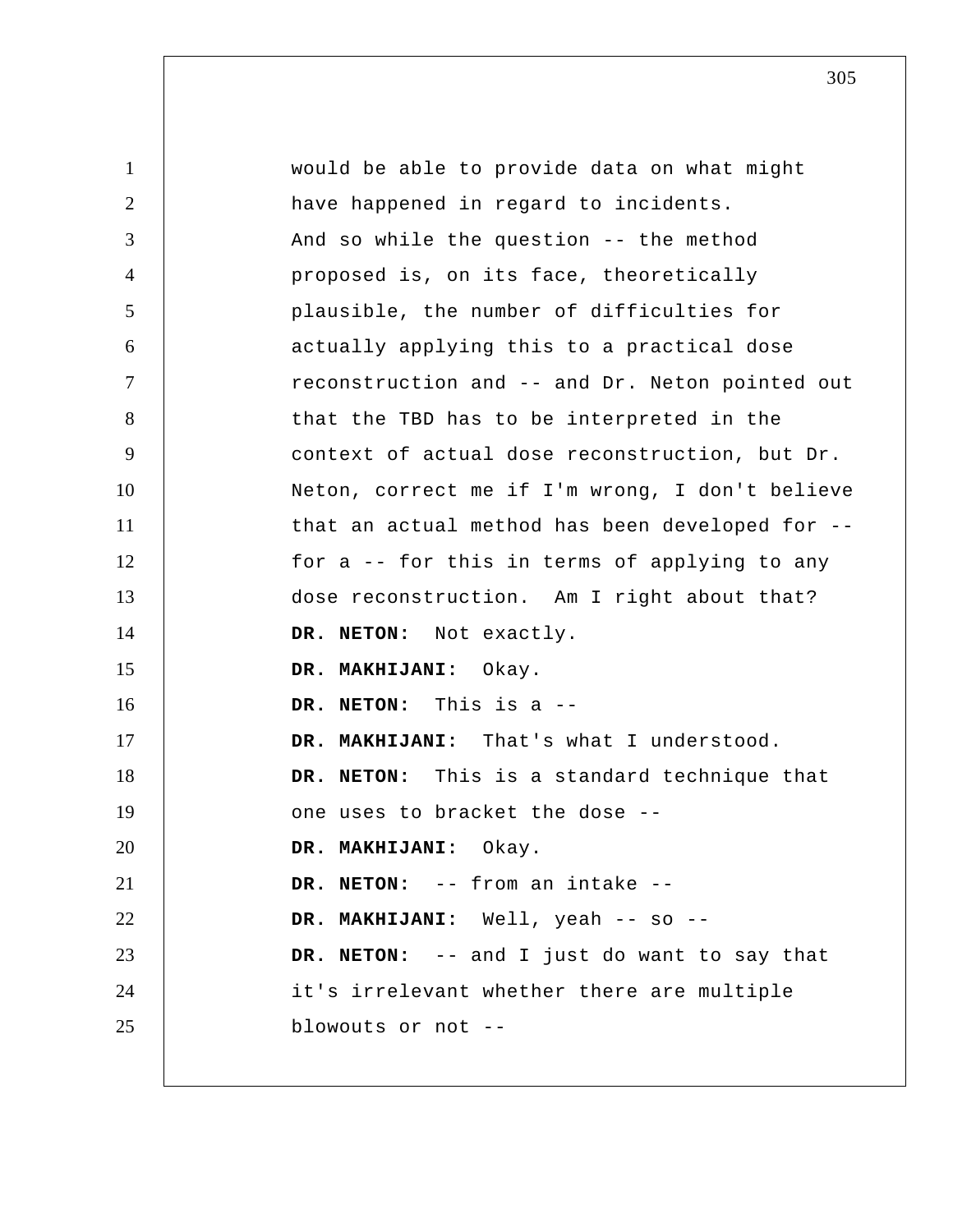| $\mathbf{1}$   | DR. MAKHIJANI: Okay.                             |
|----------------|--------------------------------------------------|
| 2              | DR. NETON: -- the -- if the urine sample         |
| 3              | represents a time interval of the exposure to    |
| $\overline{4}$ | the person --                                    |
| 5              | DR. MAKHIJANI: Right.                            |
| 6              | DR. NETON: -- from the date of the incident or   |
| $\tau$         | any -- from the previous sample to the current.  |
| 8              | So whether there's three or four or ten          |
| 9              | blowouts in that time period does not really     |
| 10             | come into play here. That's not correct, what    |
| 11             | you stated.                                      |
| 12             | DR. MAKHIJANI: Well, as I -- as I pointed out,   |
| 13             | in order to separate the various classes of      |
| 14             | material, if you're going to have a urinalysis   |
| 15             | that's very infrequent, it's very difficult to   |
| 16             | actually separate the intake from type M         |
| 17             | material and type S material. And because        |
| 18             | there's intakes of type S material, both from    |
| 19             | incidents and -- and routine intakes, actually   |
| 20             | coming up with a method for a claimant-          |
| 21             | favorable calculation that could be done, would  |
| 22             | in my -- in our opinion be -- be rather          |
| 23             | difficult, and I think the applicability -- as   |
| 24             | I've said, this method is theoretically          |
| 25             | plausible. It's not an incorrect method.<br>This |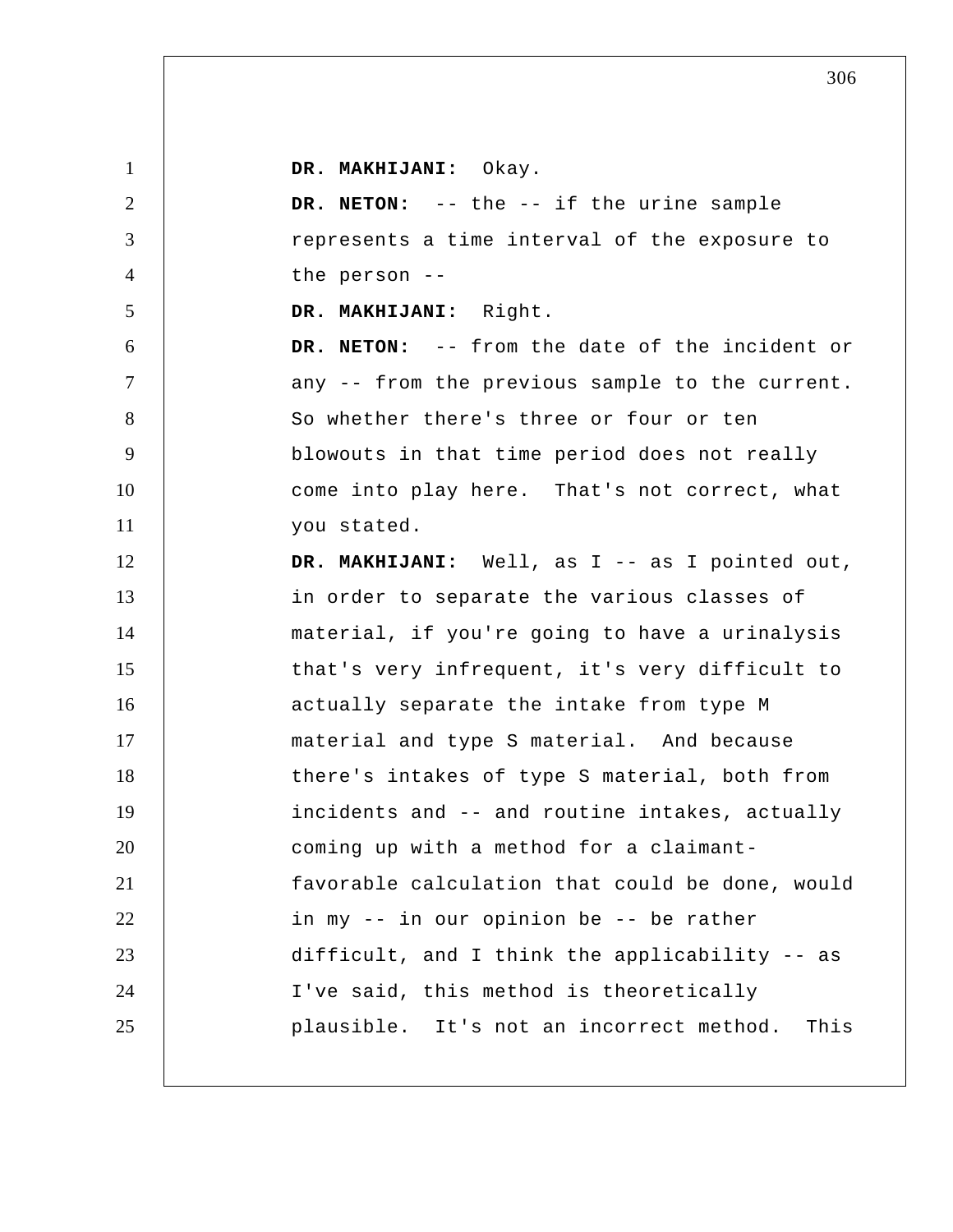| $\mathbf{1}$   | can be applied to generate numbers. Whether it  |
|----------------|-------------------------------------------------|
| $\overline{2}$ | can be applied to generate numbers in the case  |
| 3              | of -- of Mallinckrodt with the frequency of     |
| $\overline{4}$ | data that exists and the variety of             |
| 5              | solubilities that were taken in by workers is - |
| 6              | - is questionable at the present time, in our   |
| $\tau$         | view, and we would like to see the actual       |
| 8              | application of this to the circumstance --      |
| 9              | circumstances of Mallinckrodt, especially as -- |
| 10             | if six-month samples or annual samples, three   |
| 11             | months at best, is -- was the state of          |
| 12             | bioassay, then it would be complex. Next        |
| 13             | slide, please.                                  |
| 14             | The external dose, the $-$ I gave an example of |
| 15             | a situation where there's a lack of adequate    |
| 16             | shielding, and the question arises, as it did   |
| 17             | in Iowa -- you know, where the pits are close   |
| 18             | to the pelvic area and the badges were worn on  |
| 19             | the collar or the pocket -- there's a question  |
| 20             | of the organs that are being exposed. And       |
| 21             | there's a fair -- very good discussion in the   |
| 22             | TBD about installing shielding around digester  |
| 23             | tanks during pitchblende processing, and the    |
| 24             | question has arisen as to whether the film      |
| 25             | badge data would adequately capture the         |
|                |                                                 |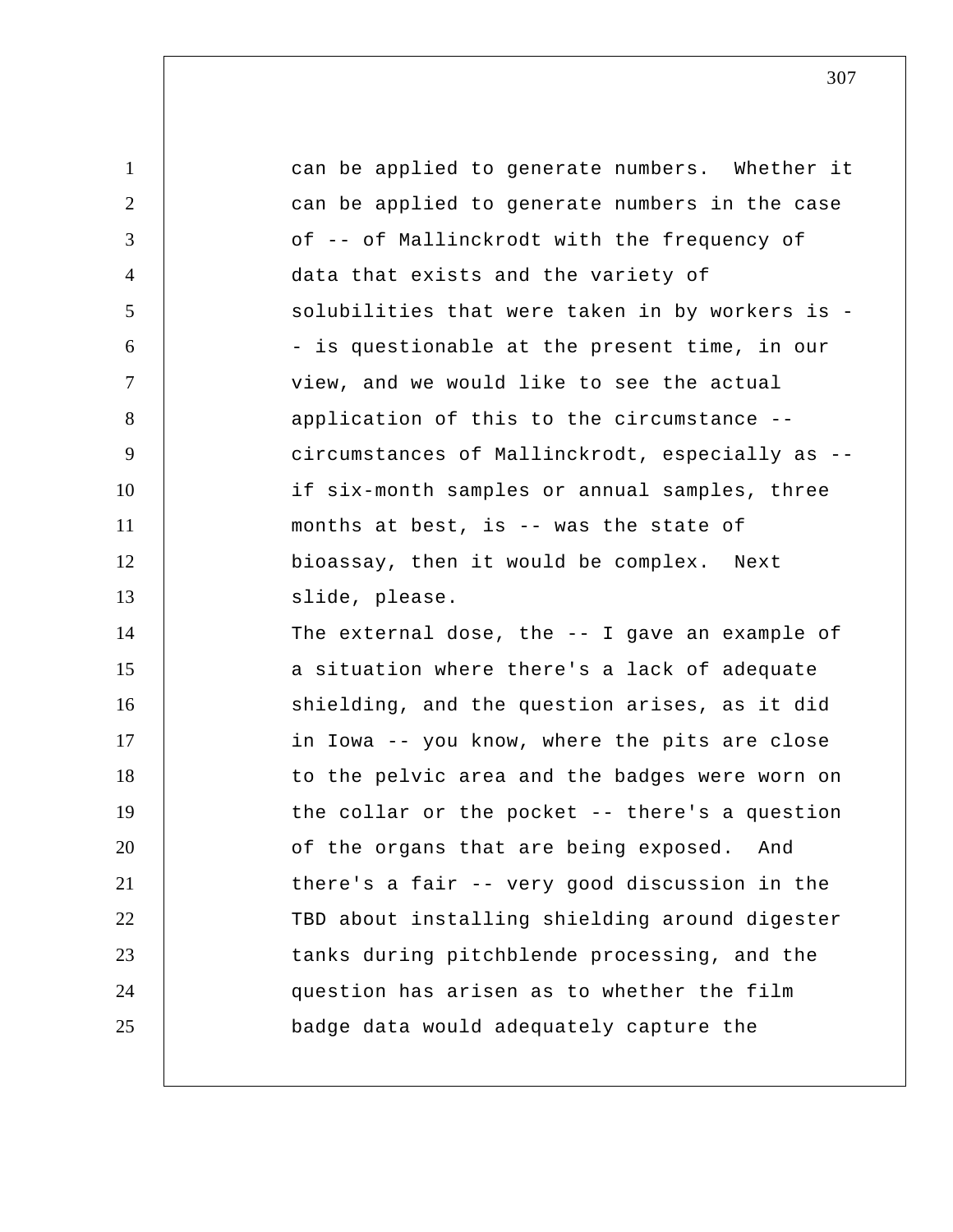1 2 3 4 5 6 7 8 9 10 11 12 13 14 15 16 17 18 19 20 21 22 23 24 25 geometry of the exposure, and we do think that NIOSH needs to characterize the geometry of the exposure -- this would not apply to all workers. They'd apply to the specific workers who were involved in pitchblende processing and in those particular digester tank areas. There would be other areas where similar geometry issues may arise and we have not had the chance to do full evaluation. In our review of Revision 0 we'd also raised some questions in regard to the interpretation of film badge data, the two-element film badges. NIOSH has provided more information on these film badges, but we just have not had the time to actually finish our analysis as to what we would recommend regarding the interpretation of film badge data and what needs to be done to properly interpret it. This would be something that Dr. Behling would have attended to. And as you know, it's just been a pretty crushing amount of work to do and we didn't want to prematurely say something and then not be on the mark. So that's why that -- that -- that piece of work is unfortunately not -- not yet complete. Next slide, please.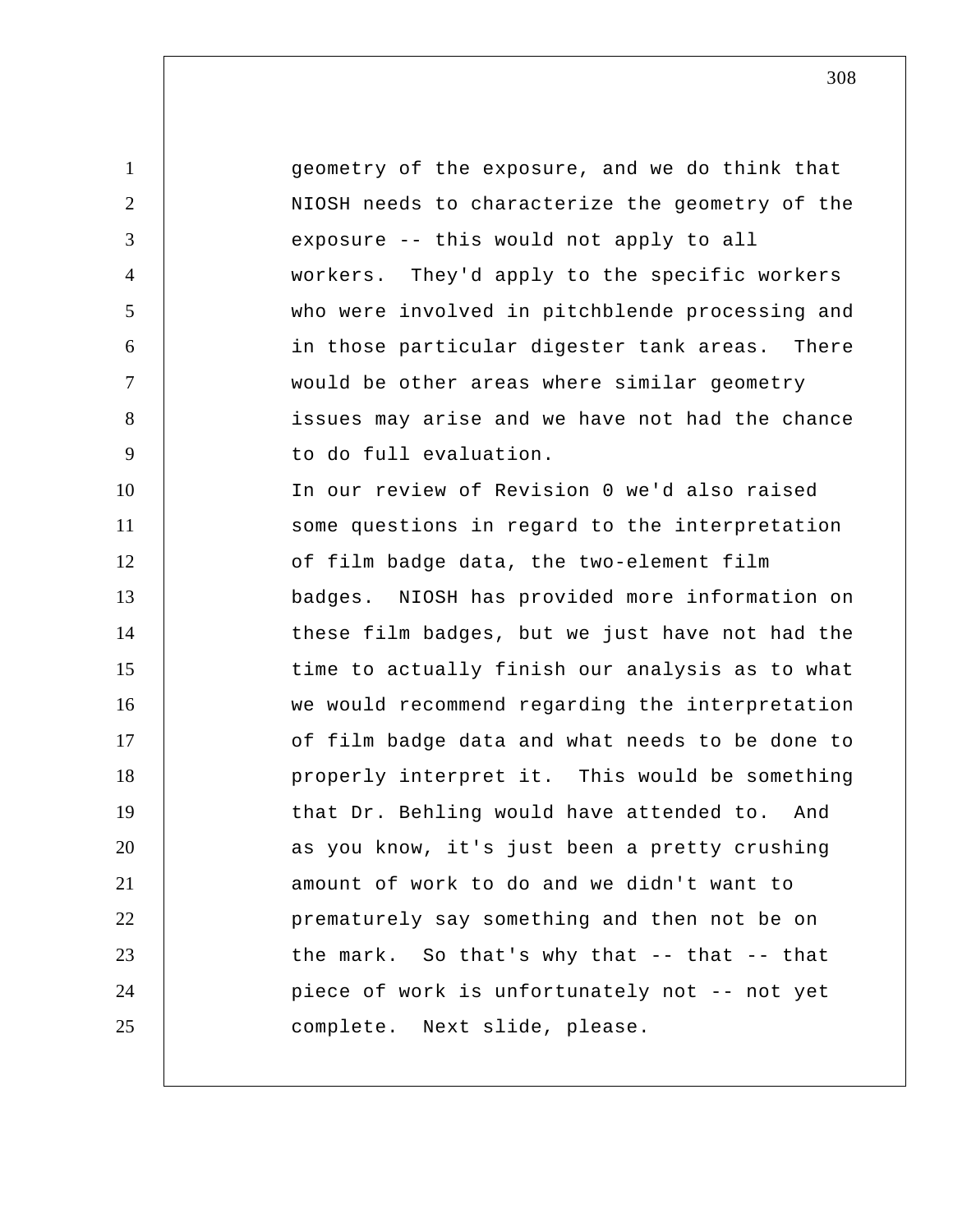1 2 3 4 5 6 7 8 9 10 11 12 13 14 15 16 17 18 19 20 21 22 23 24 25 Tom Bell and I did a brief review of the documents. I made some notes on some of these documents, and Tom did, too. I -- so I decided to make a little bit of a slide. NIOSH has said that much of the data is captured in the existing TBD. Some of the data from 1953 to '58 are not captured and are going to be put in the revision of the site profile, so we did this brief review. I was able to confirm that some of the data I looked at were in the TBD. Please bear in mind it's very difficult to actually go through this data, which is raw -- raw -- quite a bit of raw data and relate it to what's in the TBD, which are a lot of average data -- averages with geometric standard deviations, intake calculations and so forth, so it's not a straightforward matter to actually make sure that this -- these data are incorporated. I looked at some of the external dose data - now this would be useful only for surrogate data. If you have of course external dose data for a worker that are complete, then -- then some of these issues don't -- don't enter. But Table 33 on external dose does not have 1949 to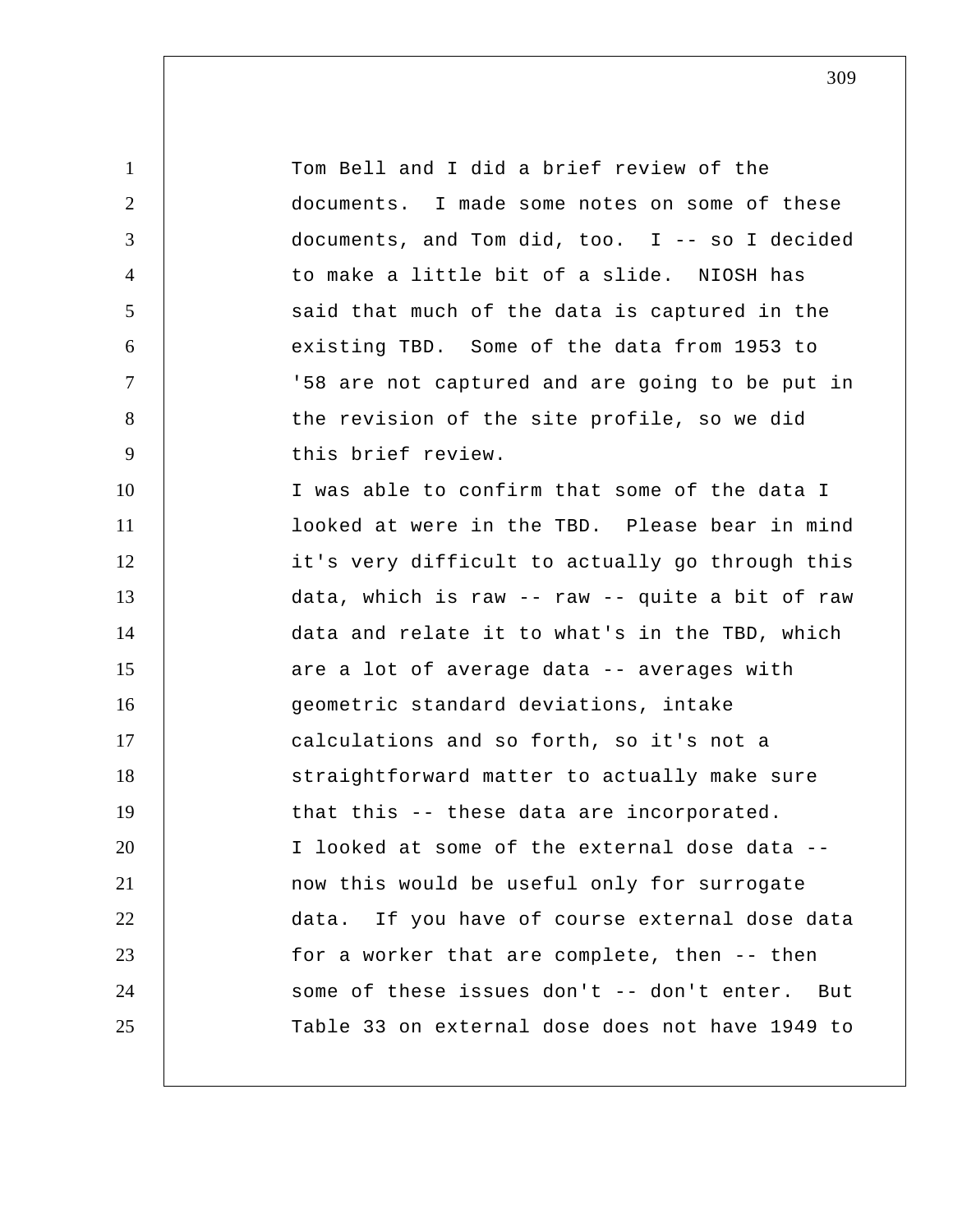1 2 3 4 5 6 7 8 9 10 11 12 13 14 15 16 17 18 19 20 21 22 23 24 25 1952 data and including 1949 to 1952 data that are in these boxes, and I've been able to identify a couple of documents in this regard. And NIOSH has noted that some of -- the '53 to '57 documents are not yet incorporated. But one of the things that struck me in this review was that in the external dose data in this period there were a number of documents that actually only listed the job categories for the high exposures, above 200 or 300 millirep for a two-week period. So it's not clear how you can actually use this to marry it with job category data in order to come up with an actual profile of a particular job category in relation to the external doses. For some -- for some badge periods there are no job category data because all were below 300 milliroentgen in the badge readings. The -- so the job categories are there only for a small proportion of the data in the documents that I reviewed and I did review several of them. These documents are typically like 80, 90, 100, 100-plus pages. I reviewed a document in relation to radon. The last but one bullet, I'm sorry, has a typo. It says Table 26. It should say Table 25 of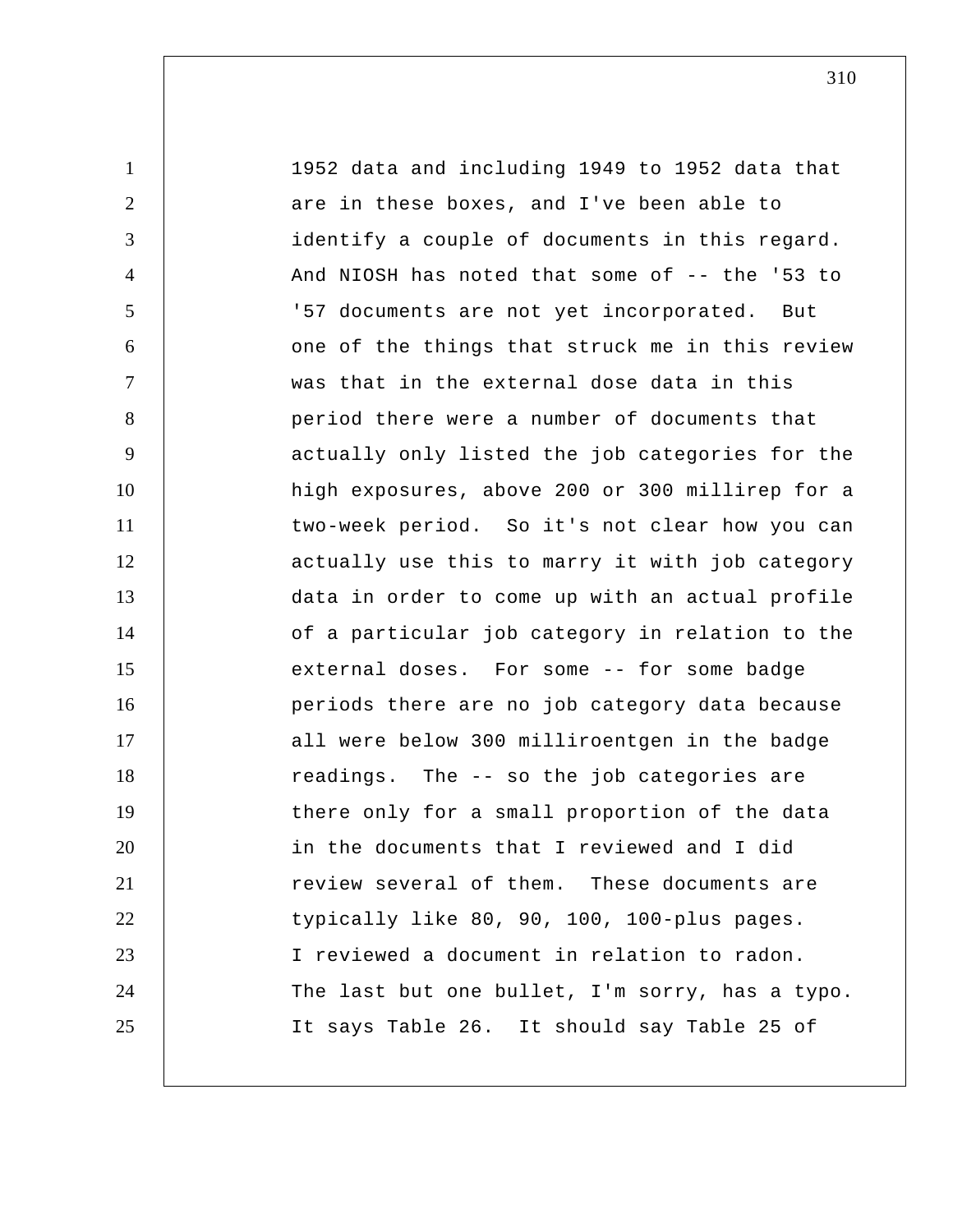1 2 3 4 5 6 7 8 9 10 11 12 13 14 15 16 17 18 19 20 21 22 23 24 25 the site profile, it's not Table 26. I apologize for the error. I tried to compare this document with Table 25 for this particular -- this document relates to radon in the cloth storage room. I've given you the document number. I found that the site profile had actually averaged a number of different places in this general area. The - the average given in the site profile is seven picocuries per liter, .07 time ten to the minus ten. The average for a five-month period from August 1st to December in this document was given as 0.5 times ten to the minus ten, or about seven times the average, but only for the cloth storage room. And this raised a question in my mind as to how the averaging of radon data is being done and whether we know which specific workers spent how much time in which of these areas. Now this is just one line item in the site profile that reads Feinc/Filter/Cloth Storage Room in Niagara C-3\* and so on, and so it seems to be an aggregate of datapoints into a single average with a very large geometric standard deviation of 5.8. And then I could not exactly match it up with this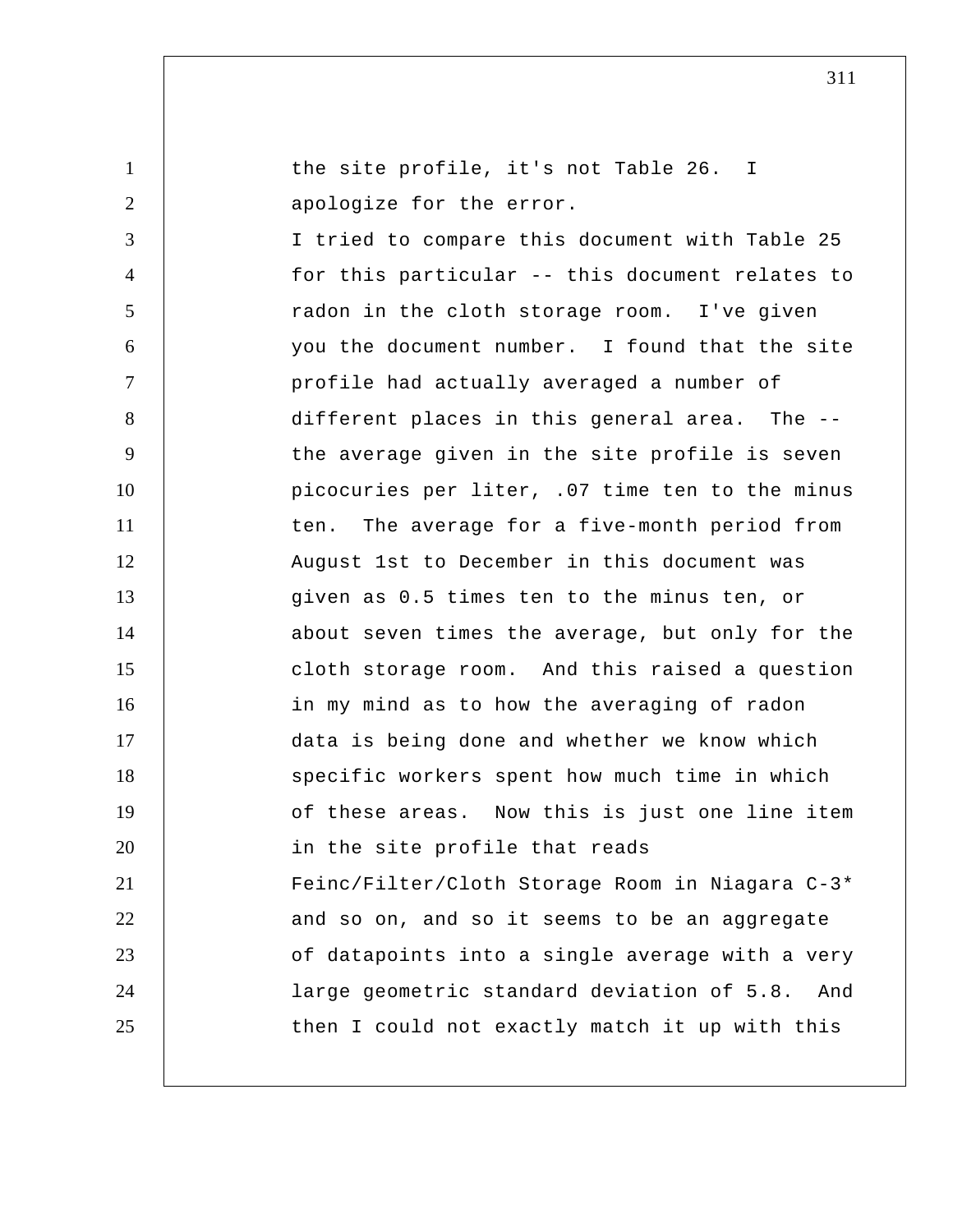1 2 3 4 5 6 7 8 9 10 11 12 13 14 15 16 17 18 19 20 21 22 23 24 25 -- it may be inclusive or not inclusive -- it certainly raised a question in my mind as to how these averages in the site profile are being used and whether they are claimantfavorable. We just did not have time to go through the very large amount of air concentration data to do an evaluation. Let me sum up for you -- next slide, please. The -- we've already dealt with the early dose question, so I think we have some resolution there. There have been many improvements and much added data in Revision 01 of the site profile. We still believe -- SC&A still believes that there are a significant number of issues of varying difficulty that remain to be resolved before dose reconstruction other than a minimum dose can be done for the 1949 to 1957 period in a reliable way. I'll just tick off some of those points for you. The question of the integrity of the data on dose reconstruction does need to be resolved, a hypothetical example notwithstanding. We raise this question not in the context of the SEC and any legal interpretation. I have come across issues of fabricated data in the nuclear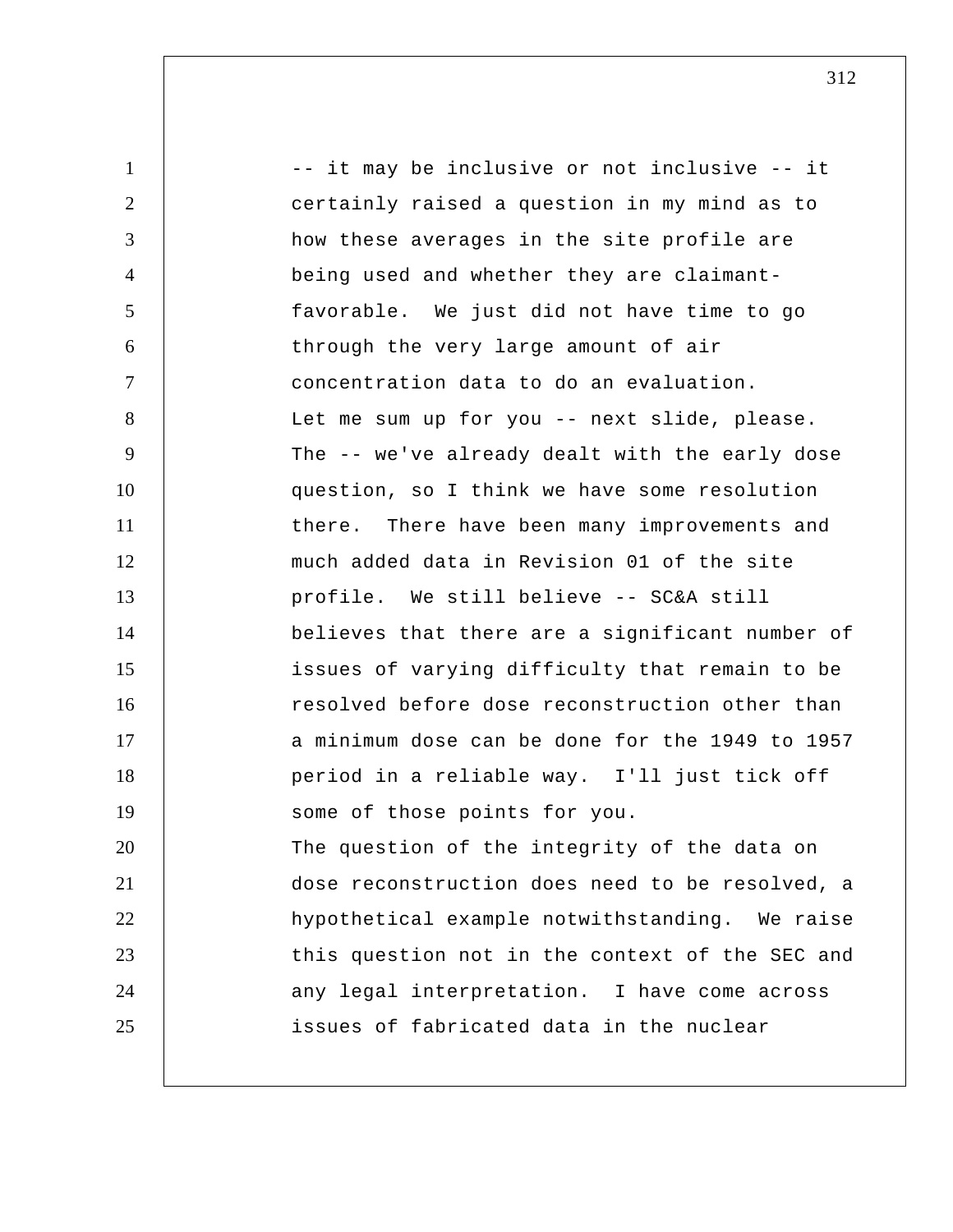| $\mathbf{1}$   | weapons complex in other contexts, and          |
|----------------|-------------------------------------------------|
| 2              | sometimes data that has no basis, numbers that  |
| 3              | are made up, has a significant effect. And      |
| $\overline{4}$ | sometimes when you evaluate them they don't     |
| 5              | have a significant effect, but you -- on -- on  |
| 6              | the total result, but you do have to make a     |
| $\tau$         | thorough technical evaluation of the issue with |
| 8              | the information at hand in order to be          |
| 9              | confident that the numbers you're coming up for |
| 10             | exposures or releases, as the case may be, are  |
| 11             | -- are reliable or bounding, depending on what  |
| 12             | kind of calculation you're trying to do. So     |
| 13             | that's -- that's a piece of work that really    |
| 14             | remains to be done from the point of view of    |
| 15             | dose reconstruction.                            |
| 16             | We don't believe that the data for -- for       |
| 17             | incident dose reconstruction is as yet adequate |
| 18             | in terms of the frequency of incidents and the  |
| 19             | mixtures of the various types of incidents.     |
| 20             | The question of the Mallinckrodt versus the AEC |
| 21             | data has been addressed for one datapoint only  |
| 22             | but not in general.                             |
| 23             | There are a number of issues that I've alluded  |
| 24             | to in regard to survivor claimants that are     |
| 25             | really very important, given that this is a     |
|                |                                                 |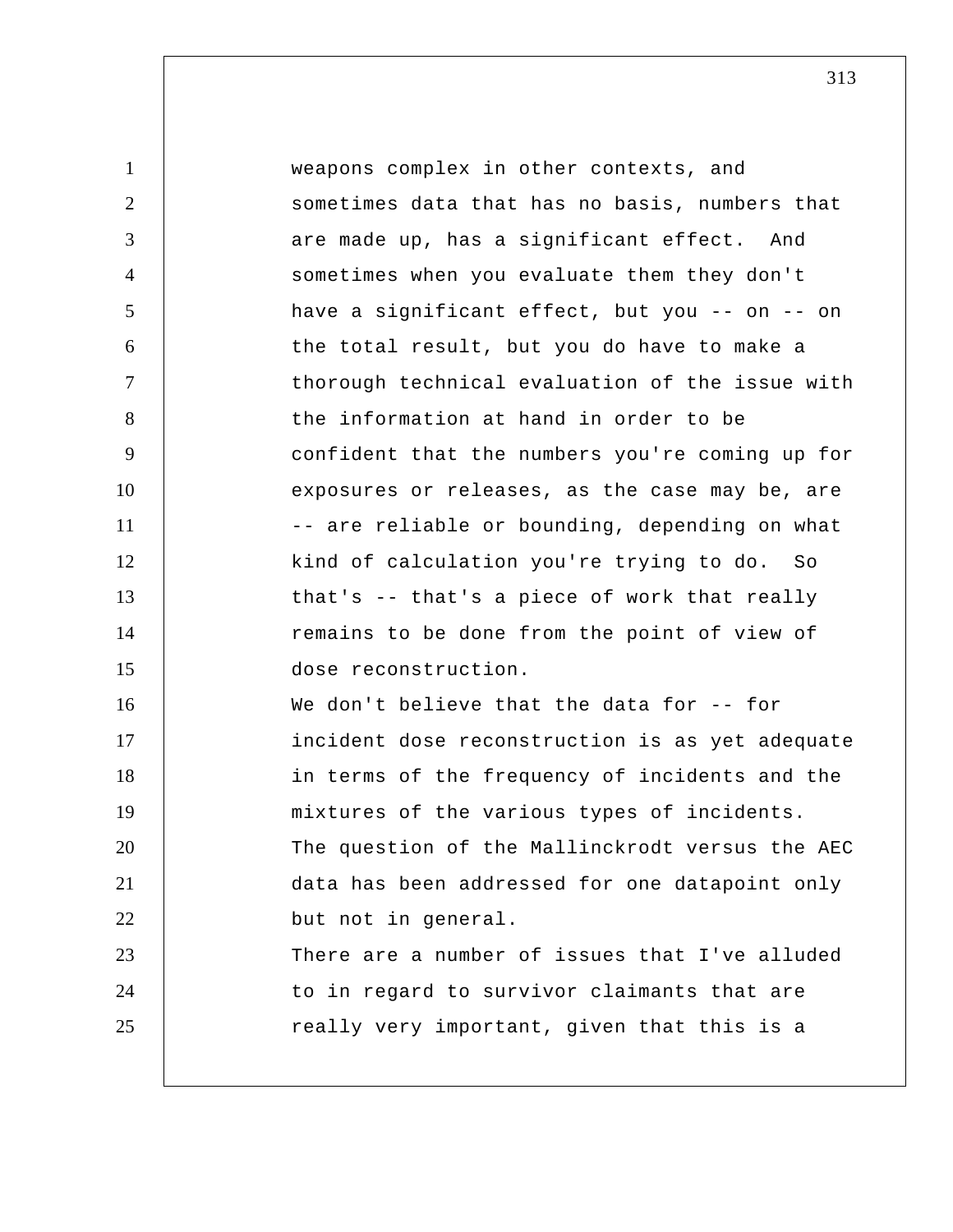| $\mathbf{1}$   | site at which production work stopped in '57    |
|----------------|-------------------------------------------------|
| $\overline{2}$ | and there are a number of employees who are --  |
| 3              | who have passed away. So the question of        |
| $\overline{4}$ | coworker information and job-specific           |
| 5              | information and how all the surrogate data are  |
| 6              | to be applied is extremely important. And       |
| $\tau$         | unless it is resolved, I don't see how those    |
| 8              | dose reconstructions where surrogate data are   |
| 9              | needed and job descriptions are not easily      |
| 10             | available, not in the worker record, would --   |
| 11             | would be available. Of course if they are       |
| 12             | detailed in the worker record this would be --  |
| 13             | this would be a different matter, but it's a    |
| 14             | matter that needs to be explicitly addressed.   |
| 15             | It's mentioned in passing in the report, but I  |
| 16             | just wanted to call it to your attention that - |
| 17             | - that the site profile does contain some       |
| 18             | discussion of -- of quality problems with       |
| 19             | respect to the bioassay data, at least until    |
| 20             | 1951. I've cited the pages for you. It is       |
| 21             | worthy of review, partly because we did not     |
| 22             | find how -- how these quality data are resolved |
| 23             | in terms of actual dose reconstructions.<br>And |
| 24             | as I said, we haven't had -- had the benefit of |
| 25             | actually reviewing dose reconstructions so I    |
|                |                                                 |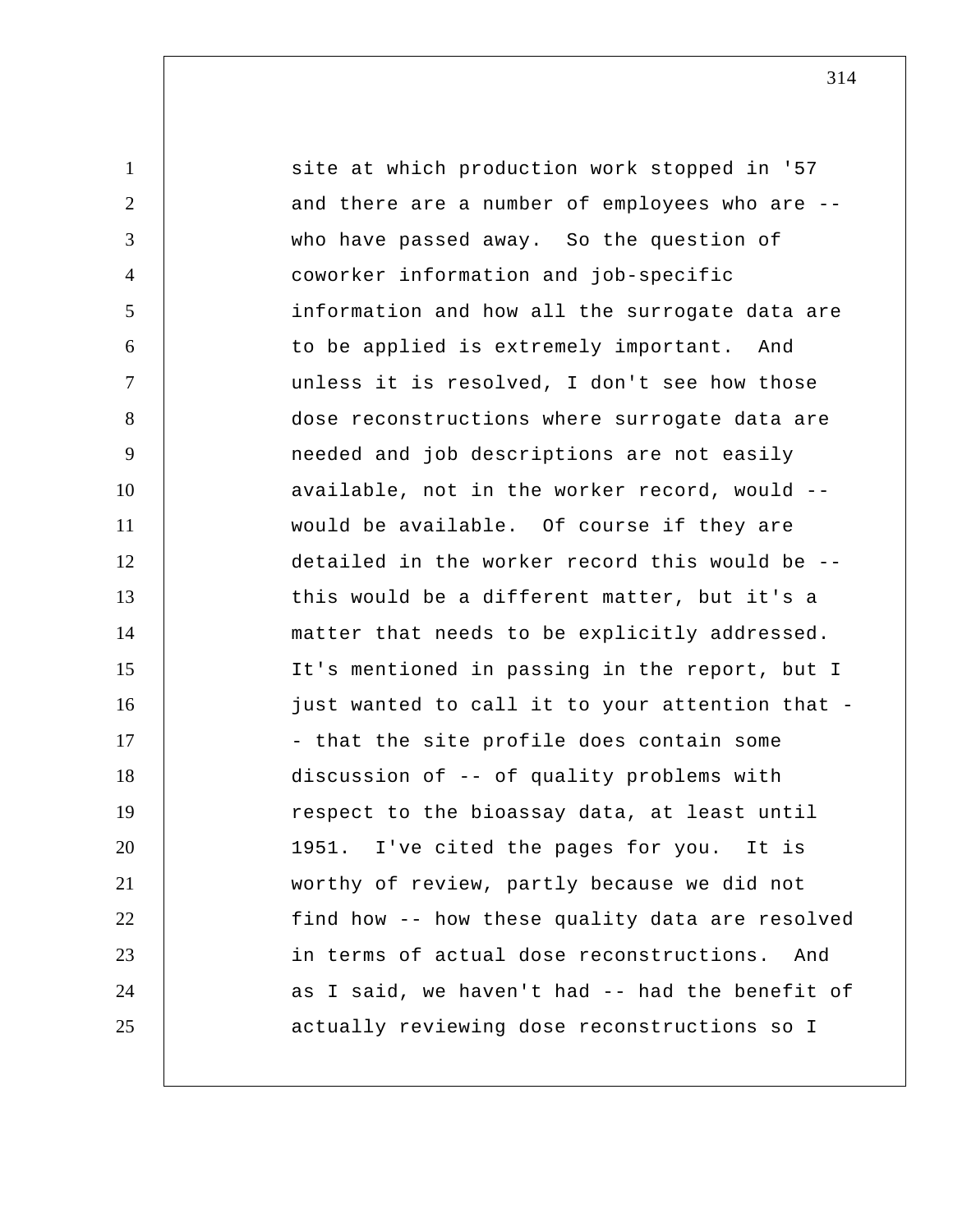1 2 3 4 5 6 7 8 9 10 11 12 13 14 15 16 17 18 19 20 21 22 23 24 25 don't know if they are addressed well or not. There are still some specific issues, like sperry cake, whose intake potential needs to be addressed. We don't have the position that it was a big or not a big dose. All -- but we do believe that the intake potential from sperry cakes, given the specific radionuclides involved, does need to be addressed. There needs to be a statistical approach to cohort definition. And a time-weighting method that is claimantfavorable needs to be developed. The report also contains some discussion of large particle ingestion which needs to be addressed. Thank you.  **DR. ZIEMER:** Thank you very much. We have a little time for questions. Let me begin and I'd like to ask maybe both Jim and Arjun to help clarify for me this issue on the bioassay. My understanding, if you had -- let's say you had two bioassay samples, one three months ago, and let's say there was nothing there. And now we find something. And let's assume there were several blowouts in the middle -- or in between sometime -- it was my understanding that what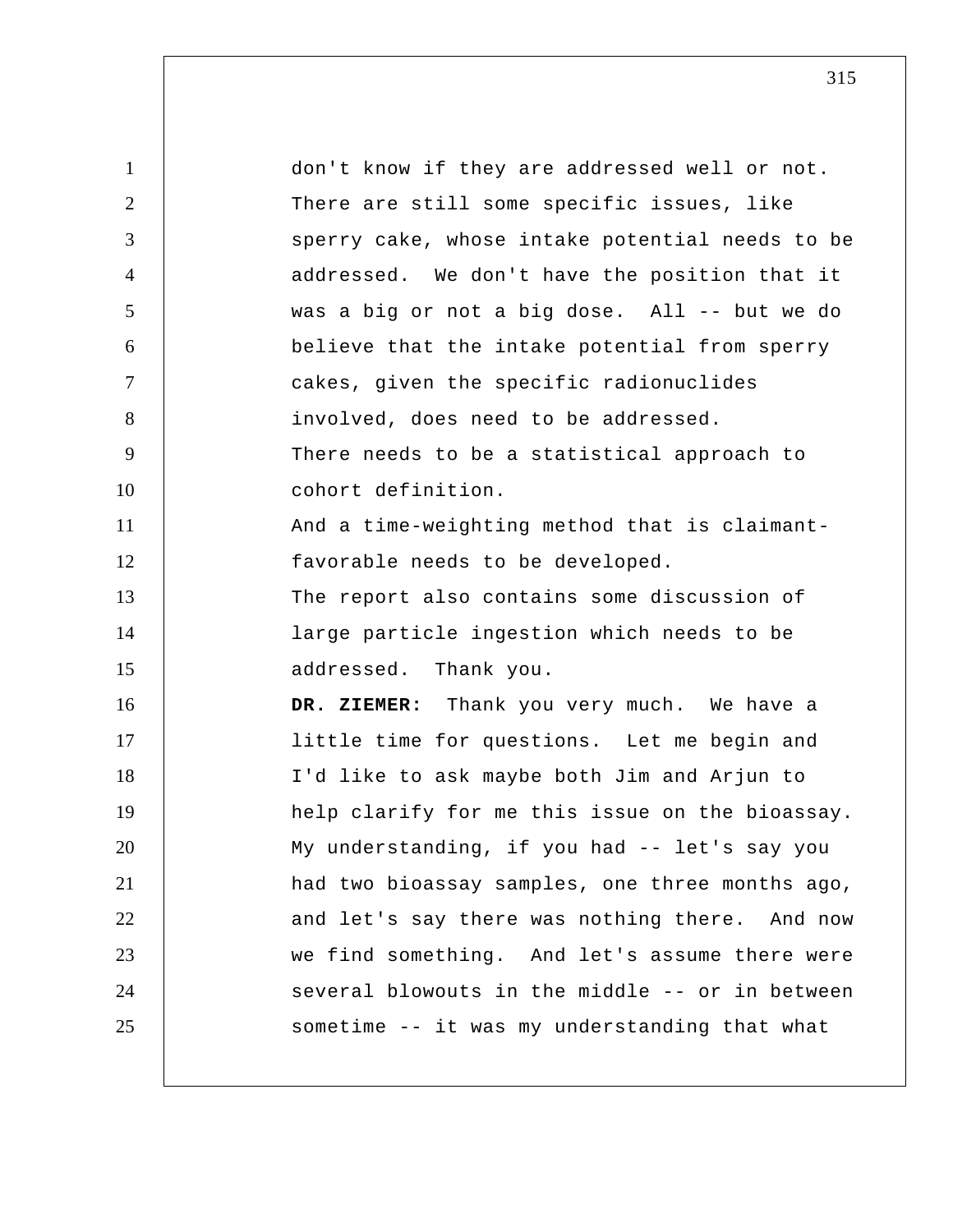1 2 3 4 5 6 7 8 9 10 11 12 13 14 15 16 17 18 19 20 21 22 23 24 25 NIOSH would do would be to assume the - probably the longest time interval that that intake occurred, for example, the next day after the clean bioassay, so that there was the longest chance for the excretion to get you down to where you find the sample, say three months later, and that you would select the worst solubility class that would deliver the highest dose. Am I understanding that correctly? **DR. NETON:** That's correct, we would pick the excretion curve that maximized the dose between those two samples and over-arched any -- you know, any --  **MR. GRIFFON:** I think -- **DR. NETON:** -- (unintelligible) the exposure.  **MR. GRIFFON:** I think you'd actually pick the - - if I can clarify quick-- you'd pick the worst solubility class -- **DR. NETON:** Yeah.  **MR. GRIFFON:** -- that would define the highest intake, and then you might apply a different -- **DR. NETON:** Well, you've got to be careful --  **MR. GRIFFON:** -- solubility class to dose estimates?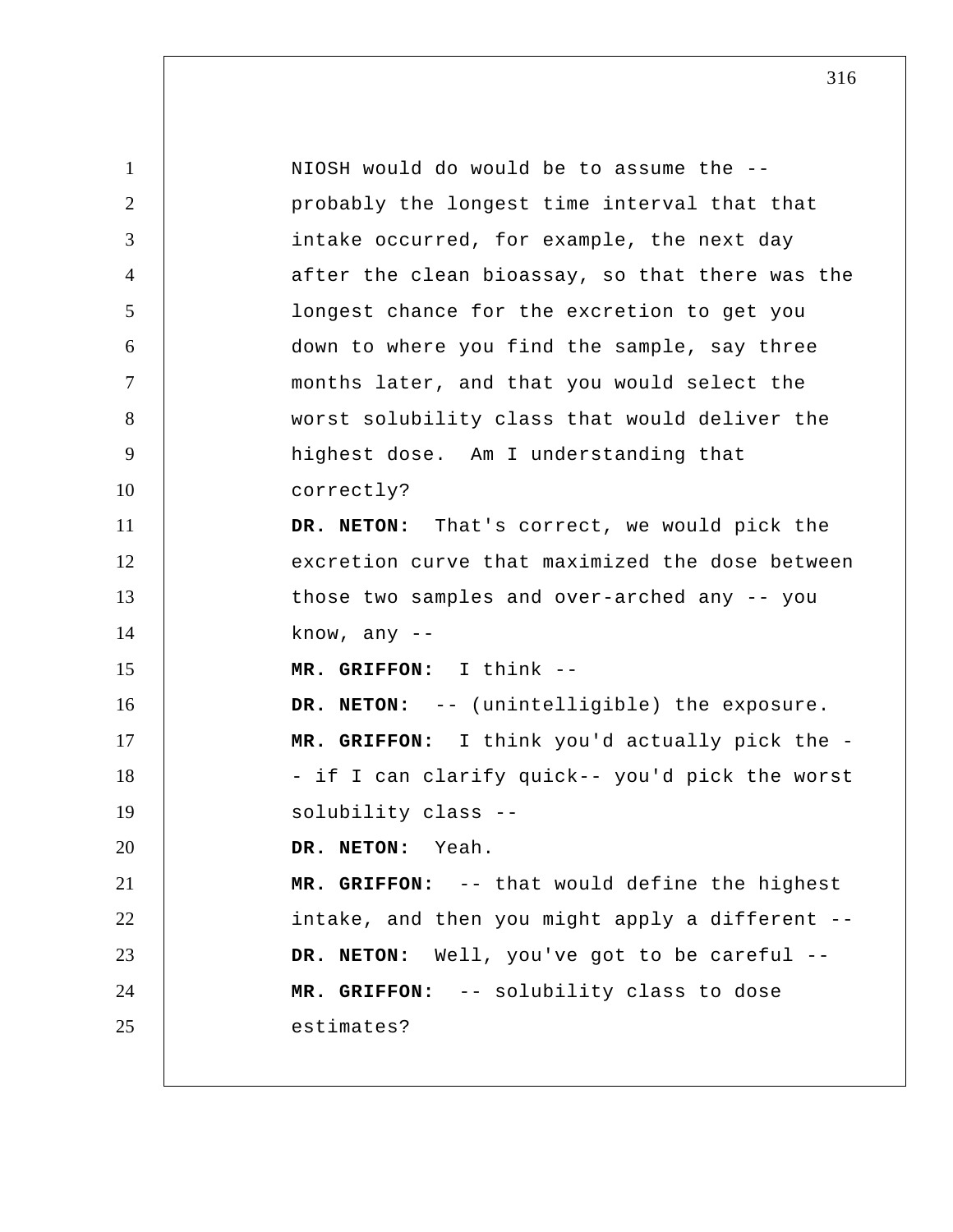1 2 3 4 5 6 7 8 9 10 11 12 13 14 15 16 17 18 19 20 21 22 23 24 25 **DR. NETON:** Yeah, you've got to be careful. You do a mixture of both. You find the highest intake and then use the --  **MR. GRIFFON:** I don't want to confuse people (unintelligible). **DR. NETON:** You need to do it both ways, based on solu-- the two different solubility classes that may be relevant, because you may get a higher intake for a radionuclide -- a solubility class that gives you a lower dose per unit intake, but the intake is much higher, that's what you would assume. So we do this both ways. We're very -- we do this routinely as part of our program. This is not something new that we're adding to the Mallinckrodt evaluations.  **DR. ZIEMER:** I wanted to make sure I understood that because I wasn't quite clear whether - how important it was to know exactly when blowouts occurred, if in fact you could bracket with a maximizing kind of claimant-friendly approach to -- **DR. NETON:** Right.  **DR. ZIEMER:** -- to gaining what would have to be the maximum intake.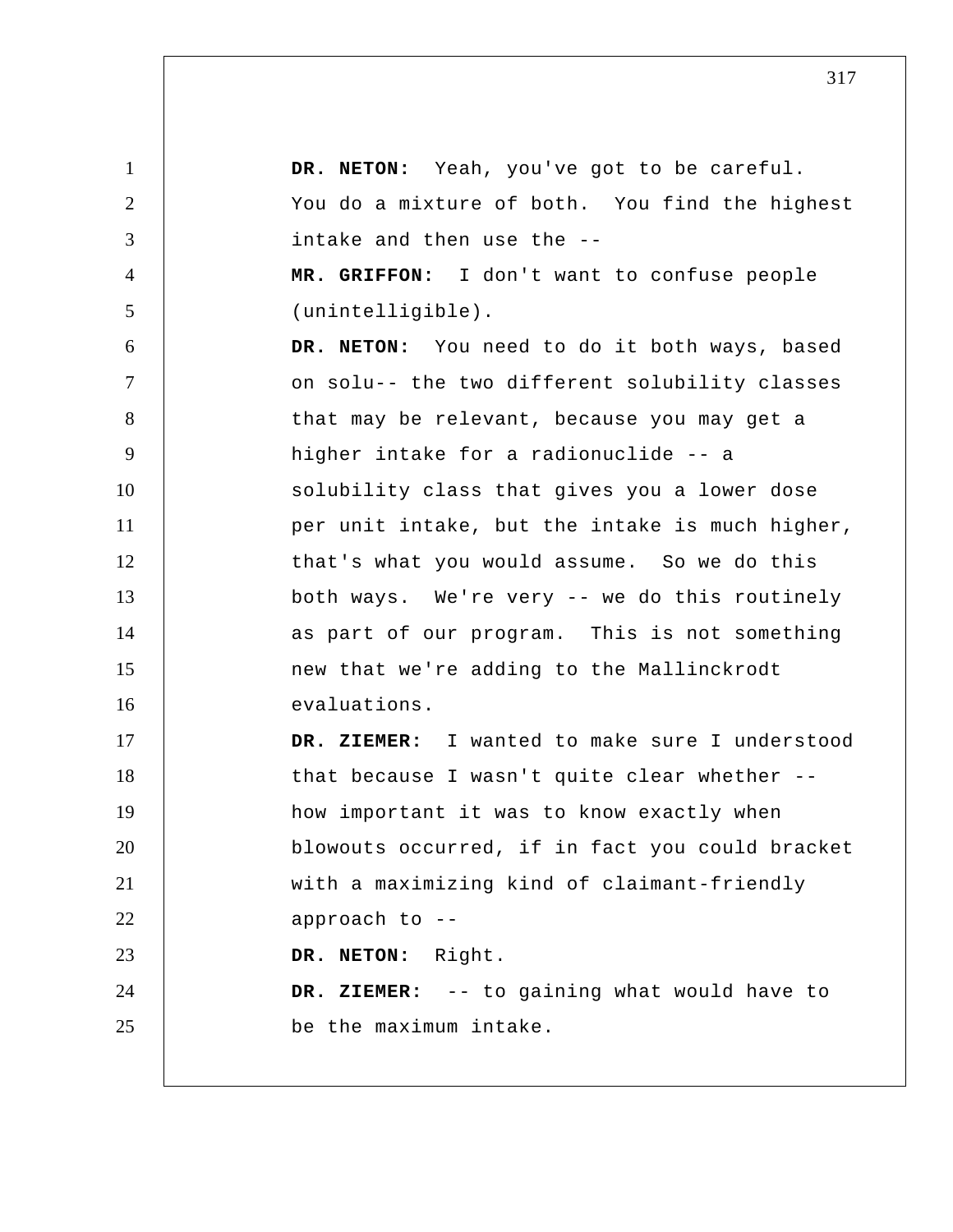**DR. NETON:** Correct.

1

2 3 4 5 6 7 8 9 10 11 12 13 14 15 16 17 18 19 20 21 22 23 24 25  **DR. MAKHIJANI:** Well, Dr. Ziemer, if -- if you were only talking about one type of intake and one type of solubility, this would not be an issue, as I indicated.  **DR. ZIEMER:** Well, in fact that's what I'm trying to get some additional clarity on. Even if there were multiple solubilities, would this address that issue? **DR. NETON:** Yes, it would. I mean you would - you would overestimate the dose -- you know, it doesn't matter if you over-- if you - overestimating techniques, you're going to have an overestimate of the dose. If you pick the worst solubility class and estimate it, that's -- you'll end up with the highest estimate of the  $--$  **DR. MAKHIJANI:** Am I to understand you're going to apply a -- a class S or a class M, a type S or a type M to the urinalysis interpretation depending on how long an interval you have, because -- **DR. NETON:** No.  **DR. MAKHIJANI:** -- some of it will depend on that. When you have continuous -- when you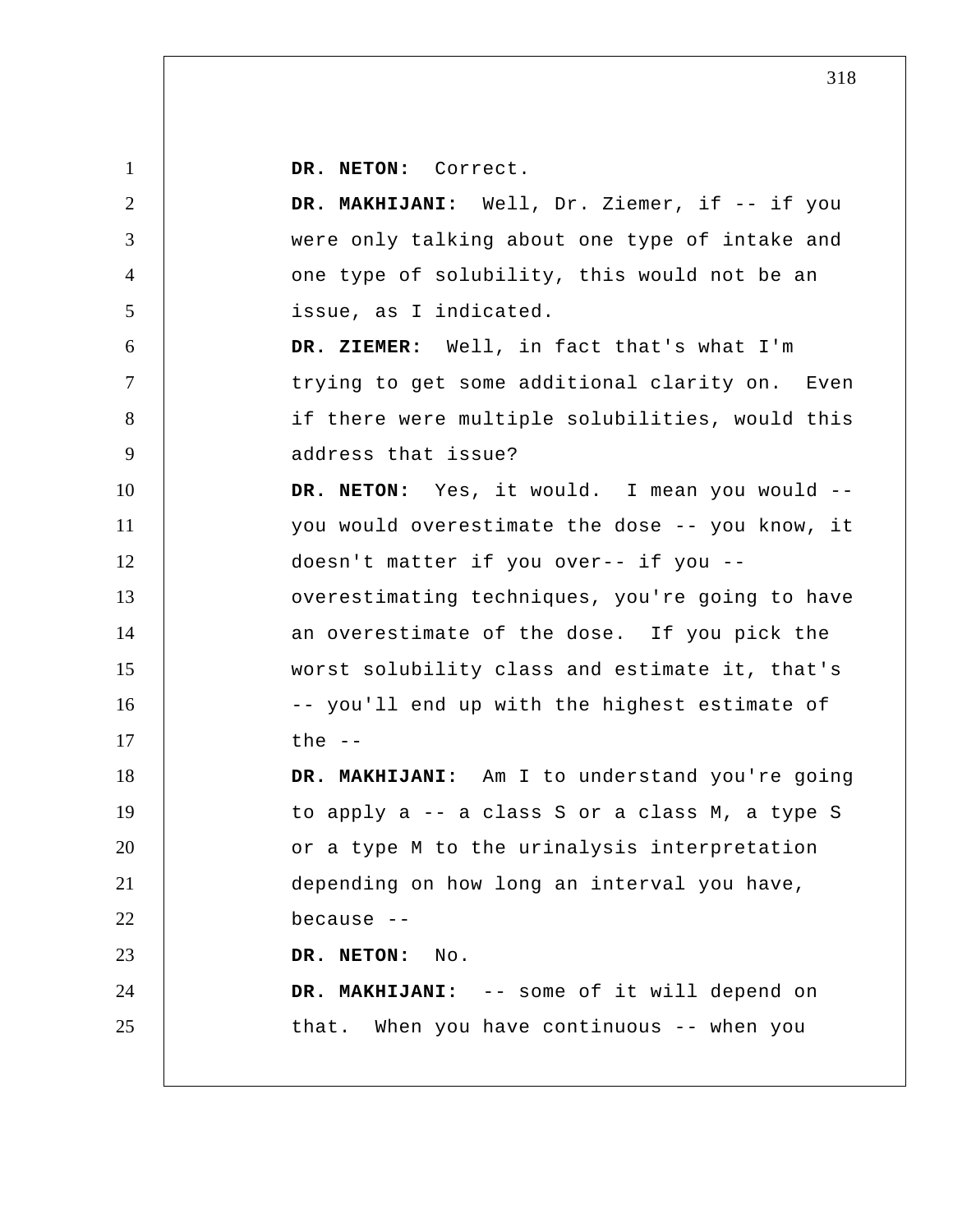1 2 3 4 5 6 7 8 9 10 11 12 13 14 15 16 17 18 19 20 21 22 23 24 25 have continuous intakes, there is no ambiguity that when you're going back from urinalysis to say air concentrations and intake that you would use generally type S 'cause you would get -- you know, you would get the lowest excretion rate and so on. When you have -- when you have incident intakes it does matter when you do the urinalysis relative to the intake and what the solu-- what solubility assis-- assumption will actually maximize your intake. The interval is important in that case, so it's not actually a straightforward matter to say that you're simply going to assume it on the next day or the frequency of blowouts doesn't matter, because if you do the calculations, the -- for incidents, the interval is important. The second point is that blowouts don't -- are not pure in terms of solubility because you do have metal particles that would be blown out and that would oxidize along with uranium tetrafluoride. And then you have UO2 in the site, as well as uranium chip fires, so we would -- we're not saying it's not possible to do this. We're -- all we're saying is that the data and methodological development as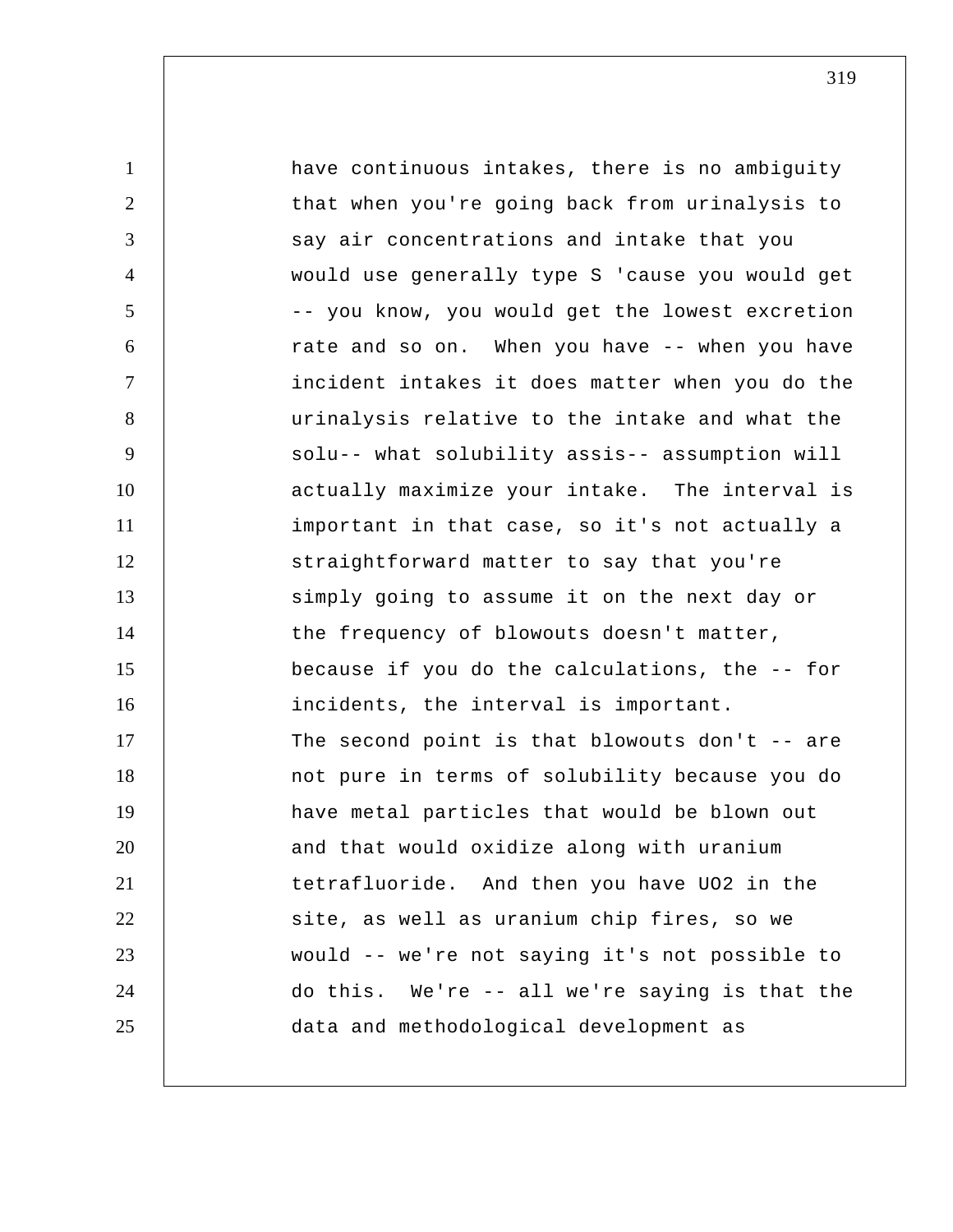1 2 3 4 5 6 7 8 9 10 11 12 13 14 15 16 17 18 19 20 21 22 23 24 25 presented in the supplement is plausible, but not sufficient, in our view, to actually carry out -- carry out a practical dose reconstruction. We'd like to see that.  **DR. ZIEMER:** Yes, Dick Toohey.  **DR. TOOHEY:** Yes, I'd like to add some things Dr. Neton said and hopefully clarify it, although I'll probably muddy the waters a bit. The procedure we're talking about in this is assuming what the date of the intake could have been, the day after the last clean sample, and what the solubility class may have been, is what we routinely do for internal dose assessment for all cases where we are analyzing positive bioassay data. And we use the IMBA software to run a number of all plausible scenarios regarding intake dates and solubility classes, and we do not -- we are not interested in necessarily maximizing the intake. What we do do is find the intake pattern that fits the observed data and maximizes the dose to the organ for which we are calculating dose. Because if that organ is a metabolic versus - or lung, say, then obviously type S, which stays in the lung, will be more claimant-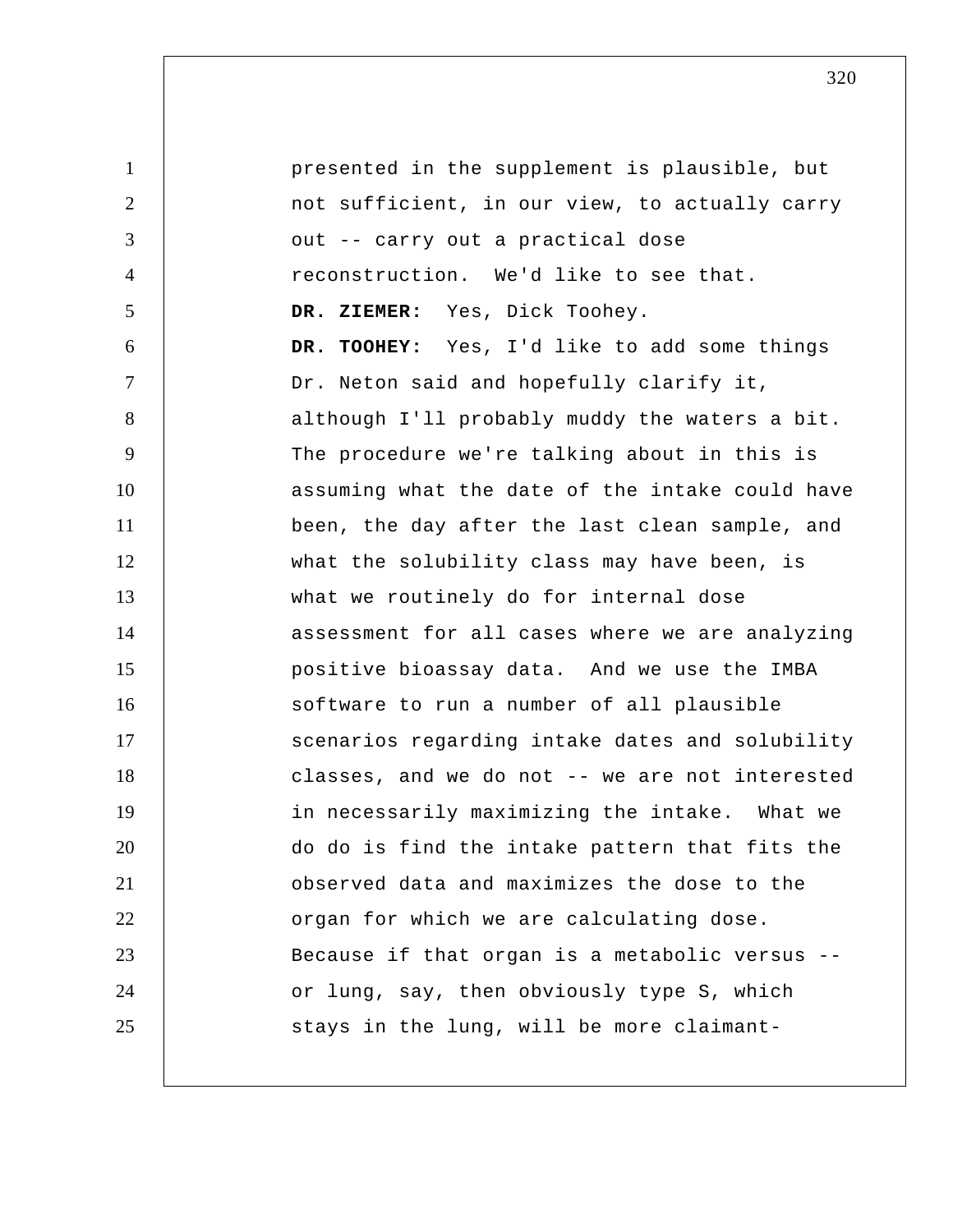1 2 3 4 5 6 7 8 9 10 11 12 13 14 15 16 17 18 19 20 21 22 23 24 25 favorable. If it's a metabolic organ, then a more soluble material is more favorable and the exact -- we don't know a priori, unless there's very good air monitoring data that we can pin the date down to, when that intake occurred or what the chemical form of the material was. So we look at all plausible scenarios with IMBA to calculate the most claimant-favorable dose. So really the objections you are raising are - are just not relevant. We handle every internal dose assessment the same way.  **DR. ZIEMER:** Thank you.  **DR. MAKHIJANI:** I do -- we do have some questions because if -- if you handle all internal dose assessments in the same way, we first of all said that in the specific case of Mallinckrodt the use of type M solubility was mentioned in Revision 0 and that this needed to be changed. It wasn't changed and -- but you've now agreed that this -- this -- this - this is being done. It was not clear -- to us, anyway -- that in going back from urinalysis to intakes and to organs that the most favorable solubility assumptions are actually being used. **DR. NETON:** I think that was a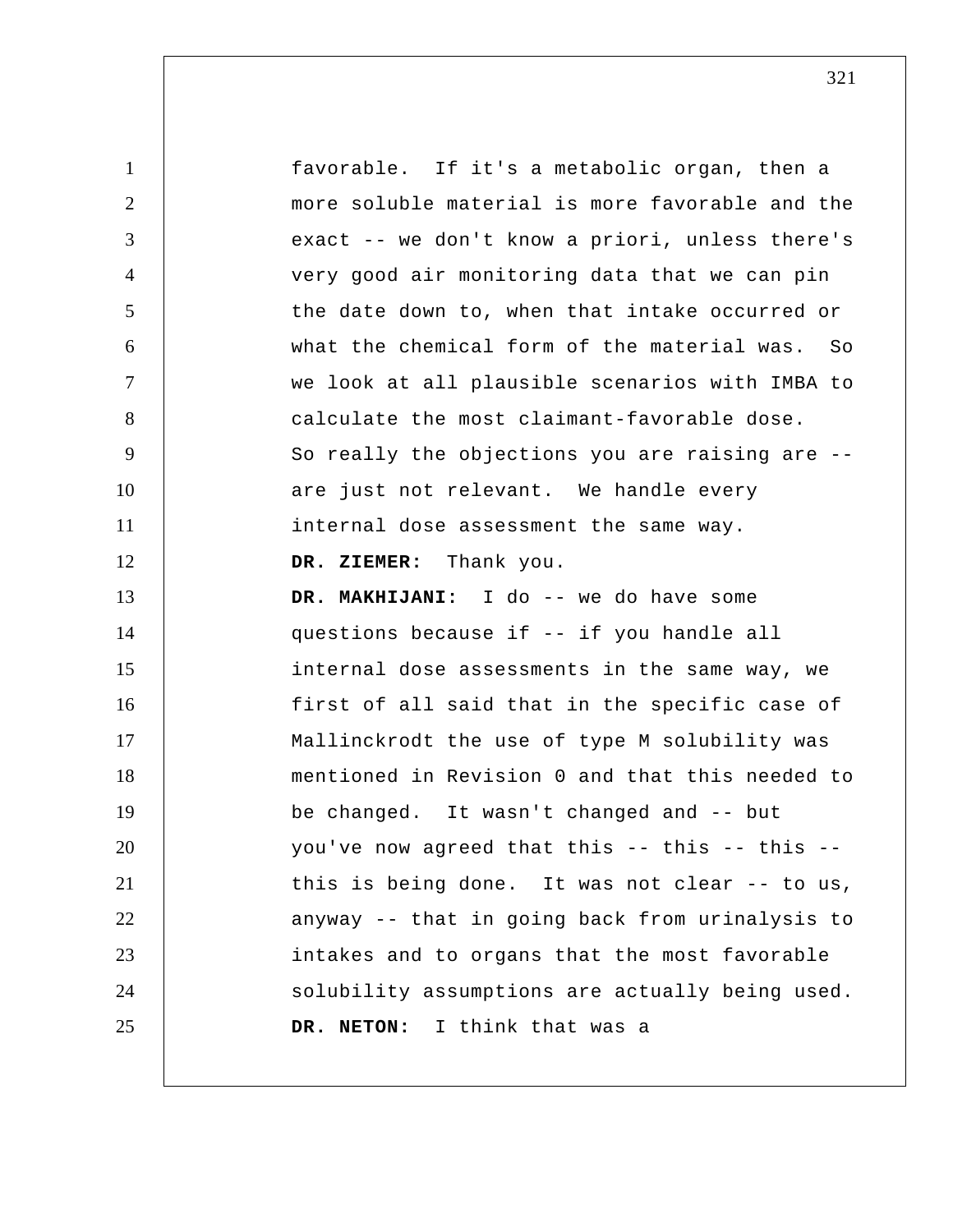| $\mathbf{1}$   | misinterpretation of Table 28 that lists type M |
|----------------|-------------------------------------------------|
| $\overline{2}$ | material as an example, because we believe as a |
| 3              | dose reconstructor that would be the most       |
| $\overline{4}$ | commonly encountered form of uranium in certain |
| 5              | areas. But clearly in the earlier part of       |
| 6              | section six it lists the default -- default     |
| $\tau$         | classes to be used for different solubilities - |
| 8              | - you know, different work place exposure       |
| 9              | conditions, and they're not all type M, so --   |
| 10             | DR. MAKHIJANI: Yeah, and we -- this is -- this  |
| 11             | is clearly a matter -- I mean maybe it is a     |
| 12             | matter that we need to understand with further  |
| 13             | discussion. My understanding of the listing of  |
| 14             | the solubility tables, and I did look at those  |
| 15             | in the site profile, was that those applied to  |
| 16             | air intakes. And we do agree that when you're   |
| 17             | considering the intakes that there are gui--    |
| 18             | that there is guidance in the TBD for the dose  |
| 19             | reconstructor to use the proper solu-- so I     |
| 20             | don't have a question about that. We -- and we  |
| 21             | did not raise a question about that earlier on  |
| 22             | because I do think we understood you properly.  |
| 23             | DR. NETON: Right.                               |
| 24             | DR. MAKHIJANI: We did -- we did raise a         |
| 25             | question that in going back from urinalysis and |
|                |                                                 |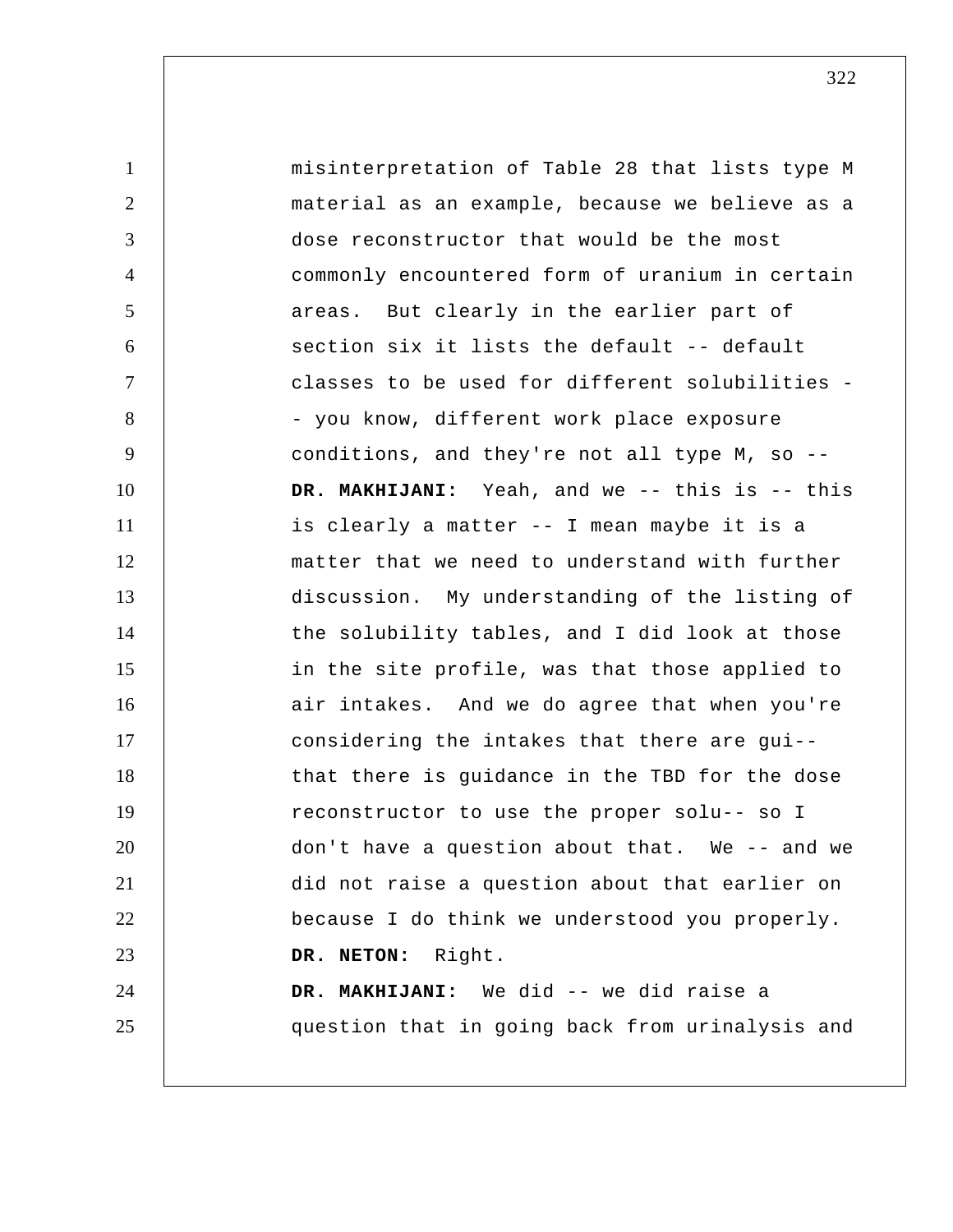| $\mathbf{1}$   | calculating an air concentration and air intake |
|----------------|-------------------------------------------------|
| $\overline{2}$ | that would be -- an intake by the inhalation    |
| 3              | pathway, that -- that there did not seem to be  |
| $\overline{4}$ | a specific guidance and methodology to assume a |
| 5              | more -- the most claimant-favorable solubility. |
| 6              | DR. NETON: Yeah, we'd be more than happy to     |
| $\tau$         | sit down with you -- SC&A and discuss this.     |
| 8              | DR. ZIEMER: Yeah, I think this methodology had  |
| 9              | been explained to the Board in the past, $I$ -- |
| 10             | at least that's the way I understood it. And    |
| 11             | Mark, I think you've confirmed that that was    |
| 12             | the case, yes. Richard?                         |
| 13             | DR. TOOHEY: I'd also like to add another        |
| 14             | comment on the issue of burns, whether chemical |
| 15             | or thermal, in accidents and scenarios.         |
| 16             | There's a vast amount of literature in          |
| 17             | radiation accident management that shows that   |
| 18             | even burned skin is still a pretty good barrier |
| 19             | against transdermal absorption. In terms of     |
| 20             | imbedded shrapnel, metallic particles in a      |
| 21             | blowout, for example, there's also now a lot of |
| 22             | data available on Gulf War veterans who have    |
| 23             | imbedded DU shrapnel on what uptake may be and  |
| 24             | resulting doses from that. And I'm part of an   |
| 25             | NCRP committee, we're hopefully getting out a   |
|                |                                                 |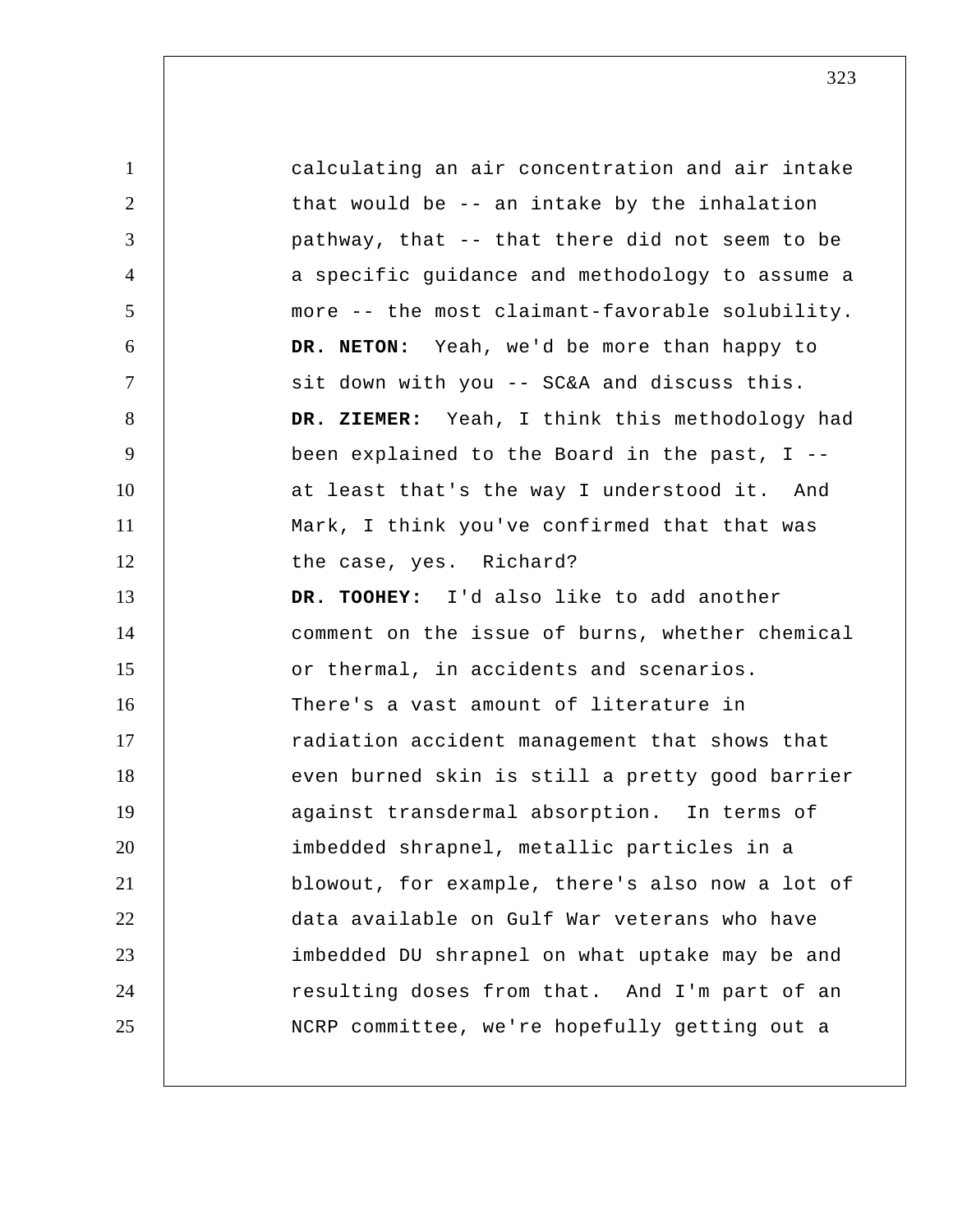1 2 3 4 5 6 7 8 9 10 11 12 13 14 15 16 17 18 19 20 21 22 23 24 25 final report for Council review on a contaminated (unintelligible) model that can be used, if necessary.  **DR. ZIEMER:** Thank you.  **DR. MAKHIJANI:** Our point in bringing up many of these issues, just so it is clear as to why they are there -- like the sperry cakes and burns -- NIOSH, in many of its TBDs that we've looked at, does raise issues where doses are just a few millirem. In order to put it to rest, if doses are a few millirem and if it's not an issue and if there is a barrier or sperry cakes are not an issue, these issues have been raised by site experts. I believe it's very important for the credibility of the program that they not be dismissed without an analysis being put --  **DR. ZIEMER:** Very good.  **DR. MAKHIJANI:** -- on the table.  **DR. ZIEMER:** You're quite right.  **DR. MAKHIJANI:** That's the point.  **DR. ZIEMER:** Yes, Dr. Melius.  **DR. MELIUS:** Yeah, in our last meeting there was a -- some -- a long discussion and issues raised about newly-discovered boxes of data,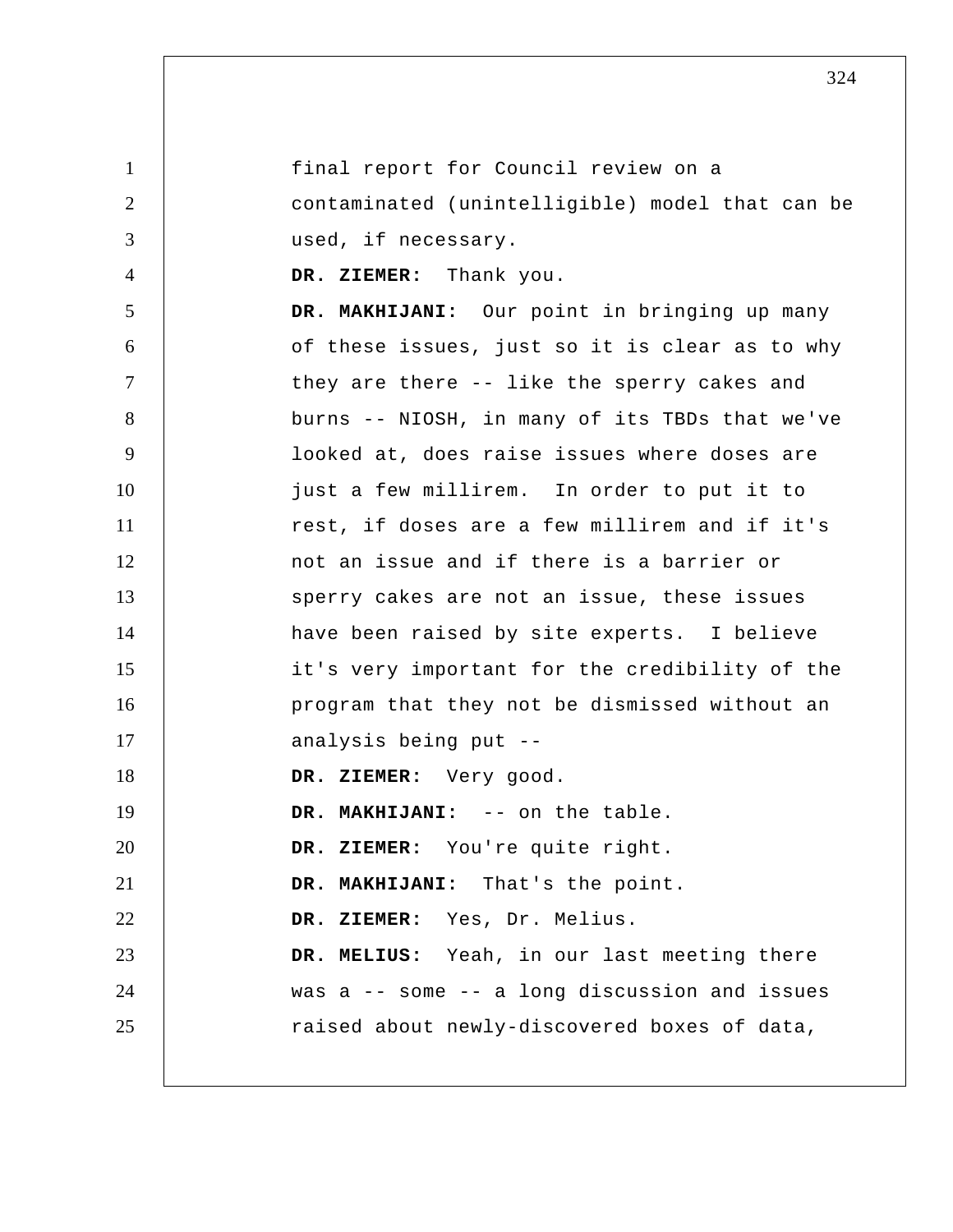1 2 3 4 5 6 7 8 9 10 11 12 13 14 15 16 17 18 19 20 21 22 23 24 25 and I noticed in your report, Arjun, that - and it may be for NIOSH to answer this, but under your review of the five to six boxes that NIOSH has stated that '53 to '58 data are not captured and will be put in the next revision of the TBD. Given our experiences with Mallinckrodt last time and Iowa, I'd like some explanation of that. It may be straightforward, but -- what do you mean by not captured and then -- **DR. NETON:** That they have not been considered in -- in the Revision 1 that has been issued. They were not available at the time Revision 1 was done. I'd remind the Board, the history behind this is that we were very close to issuing Revision 1 when Mallin-- when -- when the Revision 0 review came out and we committed to getting Revision 1 out as soon as possible, and that did not allow us sufficient time to review all of those boxes and incorporate them, although we're moving as quickly as we can to incorporate those data and put out, you know, the revision -- if necessary. It may end up being that those data are not as useful as we might think, I don't know. I have not looked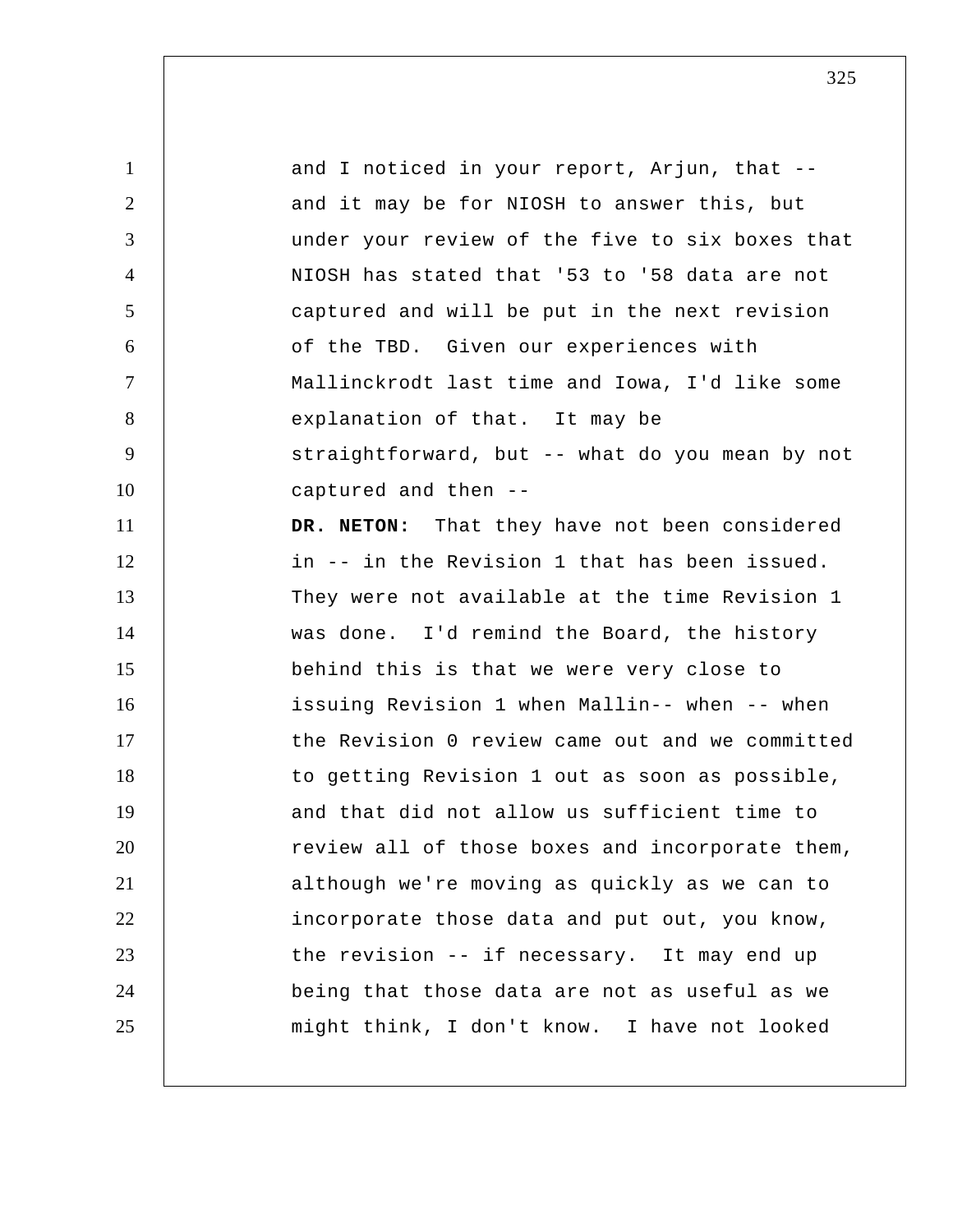1

at the data myself.

| 2              | DR. MELIUS: Thanks for the clarification.       |
|----------------|-------------------------------------------------|
| 3              | DR. ZIEMER: Yes, Mark.                          |
| $\overline{4}$ | MR. GRIFFON: I got $--$ I have a $--$ a few     |
| 5              | questions and -- and perhaps some -- maybe      |
| 6              | ideas for reading for tonight for the Board,    |
| $\tau$         | certain areas of interest in the -- in the 250- |
| 8              | page TBD, can narrow it down a little maybe. I  |
| 9              | -- Table 13, this might be a question more for  |
| 10             | -- for Jim, is -- I think it's one of --        |
| 11             | DR. ZIEMER: This is TBD Rev. 1 is --            |
| 12             | MR. GRIFFON: Yes, page 195, if people have it   |
| 13             | -- measured daily weighted average exposure     |
| 14             | concentrations. Can you give me a sense -- it   |
| 15             | may be in this -- this report, it probably is   |
| 16             | somewhere, I mean it's a very volumous (sic)    |
| 17             | report. Can you give me a sense of the          |
| 18             | weighted average concentrations, what -- what   |
| 19             | is the -- sort of the end in this equation?     |
| 20             | How many samples were used to derive these      |
| 21             | weighted averages? I'm sure it varies, but is   |
| 22             | that in this report somewhere?                  |
| 23             | DR. NETON: I believe so, but I can't -- I       |
| 24             | can't tell you that off the top of my head.     |
| 25             | It's a pretty large report and --               |
|                |                                                 |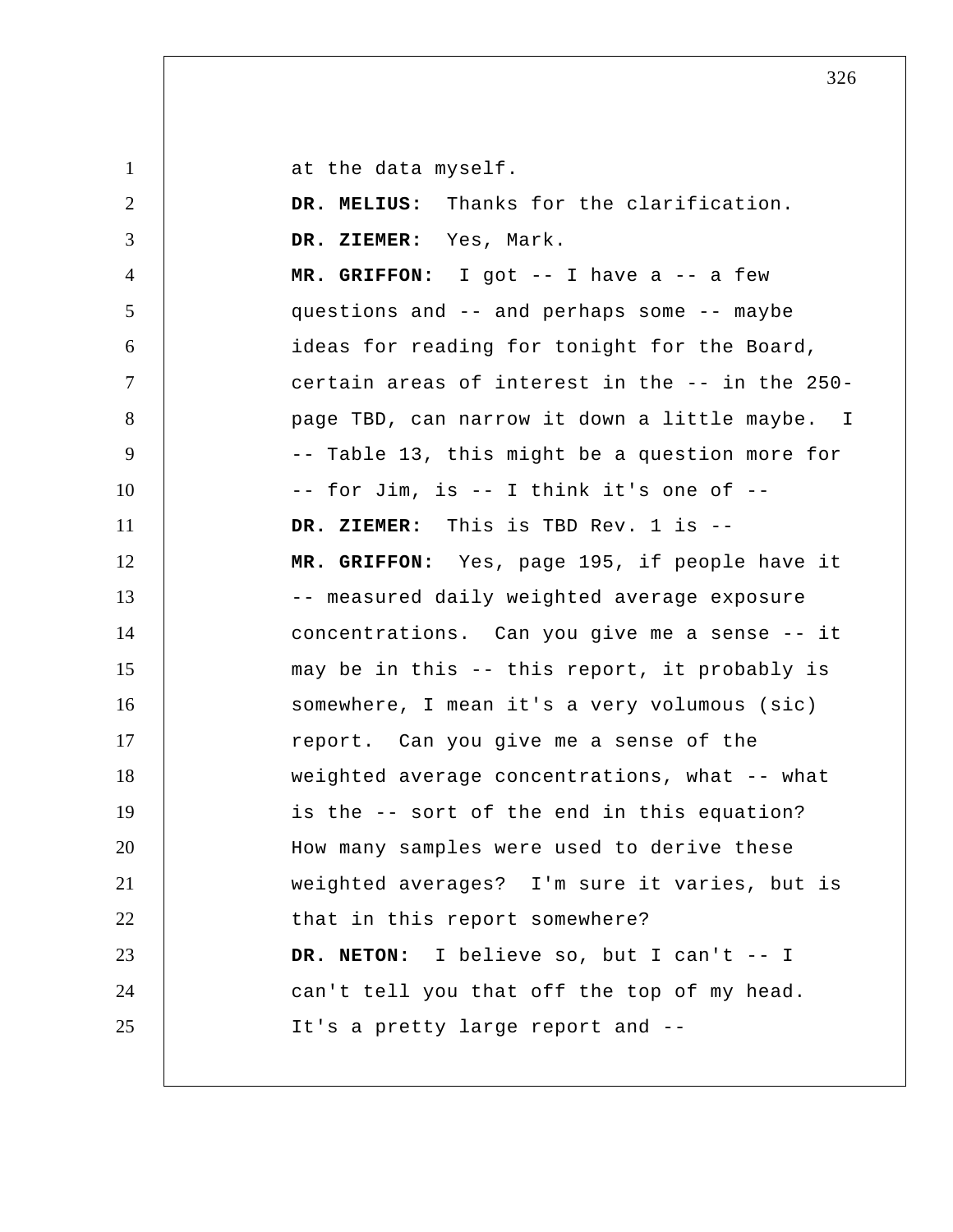| $\mathbf{1}$   | MR. GRIFFON: Yeah, yeah.                        |
|----------------|-------------------------------------------------|
| $\overline{2}$ | DR. NETON: -- I was not the principal author,   |
| 3              | $but --$                                        |
| $\overline{4}$ | MR. GRIFFON: Okay, if you -- if you --          |
| 5              | DR. NETON: -- I can certainly get that          |
| 6              | information for you.                            |
| $\tau$         | MR. GRIFFON: Right. That's fine.                |
| 8              | DR. MAKHIJANI: I don't believe that -- Dr.      |
| 9              | (sic) Griffon, I don't believe that the         |
| 10             | detailed data are actually -- in terms of the   |
| 11             | number of samples, are in the site profile.     |
| 12             | They are in the underlying documents that are   |
| 13             | available on the database, which is -- I        |
| 14             | pointed you to the -- to the table in our       |
| 15             | report on page 28, which is where that table is |
| 16             | drawn from and -- and as you can see, the       |
| 17             | number of samples for each work -- work -- task |
| 18             | is generally quite limited. I've looked at      |
| 19             | numbers of these, and they're typically two,    |
| 20             | three, four samples, sometimes only one sample. |
| 21             | Of course when you have one sample, you can't   |
| 22             | do anything with that statistically. And --     |
| 23             | and that would -- I haven't looked at all the   |
| 24             | data, of course, but that would be fairly       |
| 25             | typical, and you can't actually join all these  |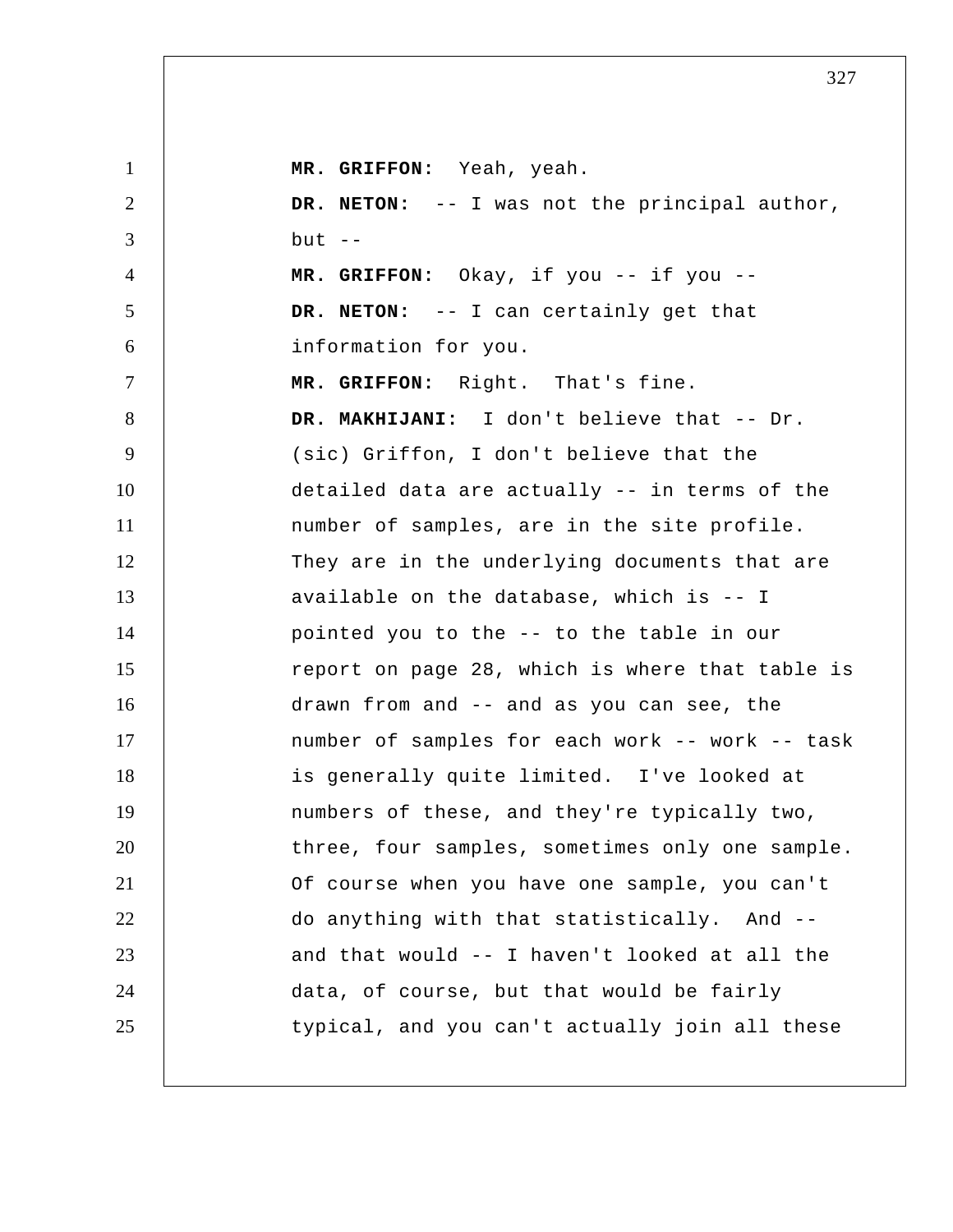1 2 3 4 5 6 7 8 9 10 11 12 13 14 15 16 17 18 19 20 21 22 23 24 25 datapoints into one distribution because - because each task has its own characteristic probability distribution for air concentrations that has to be characterized. That's why actually this is somewhat a complex task to -- **DR. NETON:** Right.  **MR. GRIFFON:** I guess --  **DR. MAKHIJANI:** -- come up with a -- **DR. NETON:** I'd remind the Board again that this is part of the analysis. This profile does not say use exclusively Table 13, plant six as verbatim and insert six dpm per cubic meter for 1956. It's part of the process of a dose reconstructor putting together the mosaic that is a dose reconstruction. If you have some urine data, you have some plant air data, you may look at other intervening years, but it does not necessarily commit the person to using these individual datapoints. Again, it's part of the toolbox for doing a dose reconstruction, and I still submit that the dose reconstructions themselves would stand alone on their own two feet, using this as their guide.  **MR. GRIFFON:** I -- I understand, Jim. I just - - I think it's important for us to consider the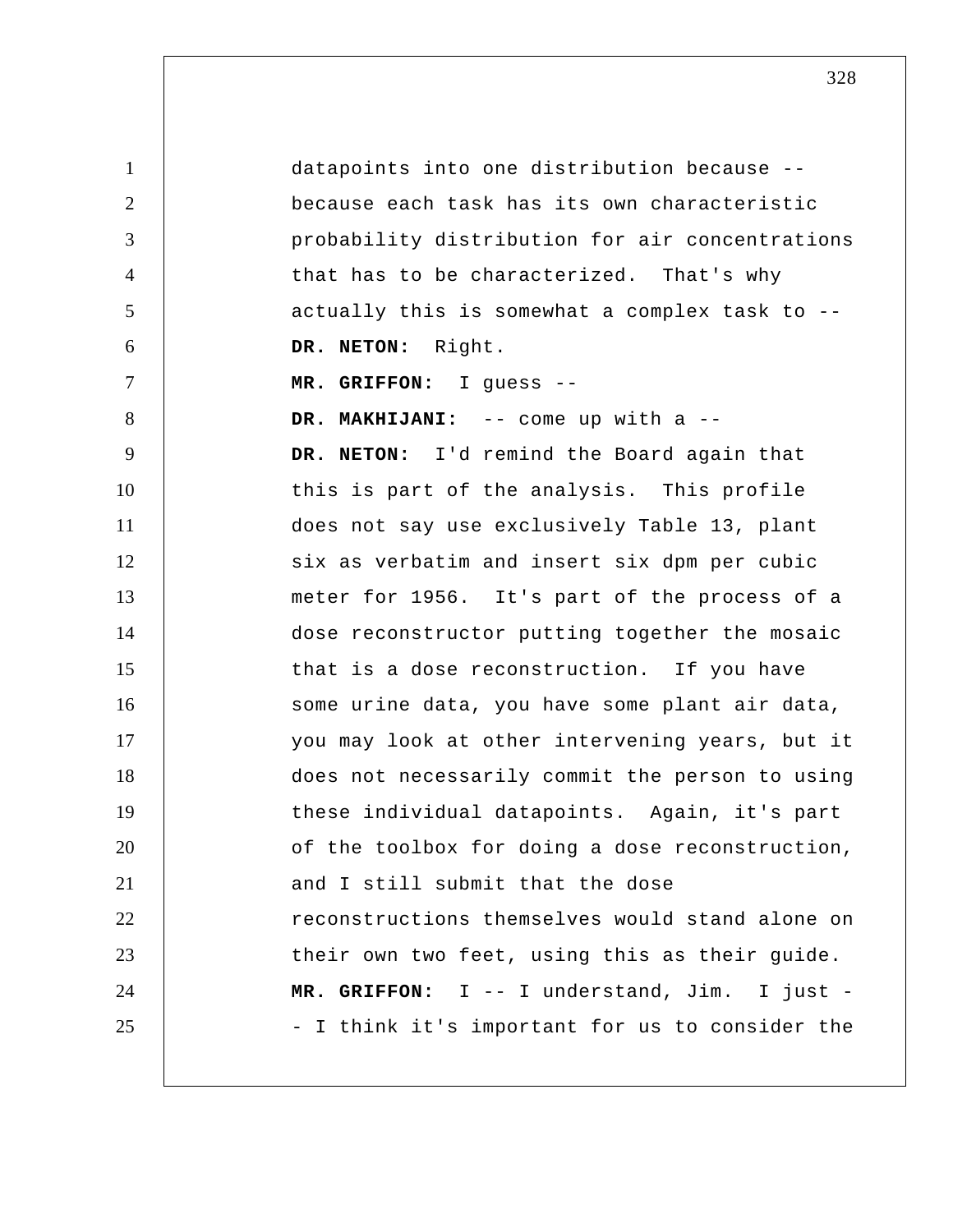1 2 3 4 5 6 7 8 9  $10$  --11 12 13 14 15 16 17 18 19 20 21 22 23 24 25 -- the -- there's a -- there's a volume of data here, nobody disputes that. I think we have to consider the quality of the data -- **DR. NETON:** Sure.  **MR. GRIFFON:** -- and -- and the validity of the data, so that -- that's all I'm after -- **DR. NETON:** Absolutely.  **MR. GRIFFON:** -- and I'm just using that one table as an example. I just picked one out of **DR. NETON:** Yeah.  **MR. GRIFFON:** -- out of the 35 or whatever. The next question or -- and along those lines, just on the Table 13, I guess sort of what raised my attention to this was if -- if you end up having to use this as part of your reconstruction, if you don't have your end data and you end up having to use this to estimate intakes, you know, it -- it just -- what raised my question about the number of samples was there was a high degree of variability, at least in some of these jobs, from sample to sample, from -- from weighted average point to weighted average point. For instance, pilot plant technician, 1,940 in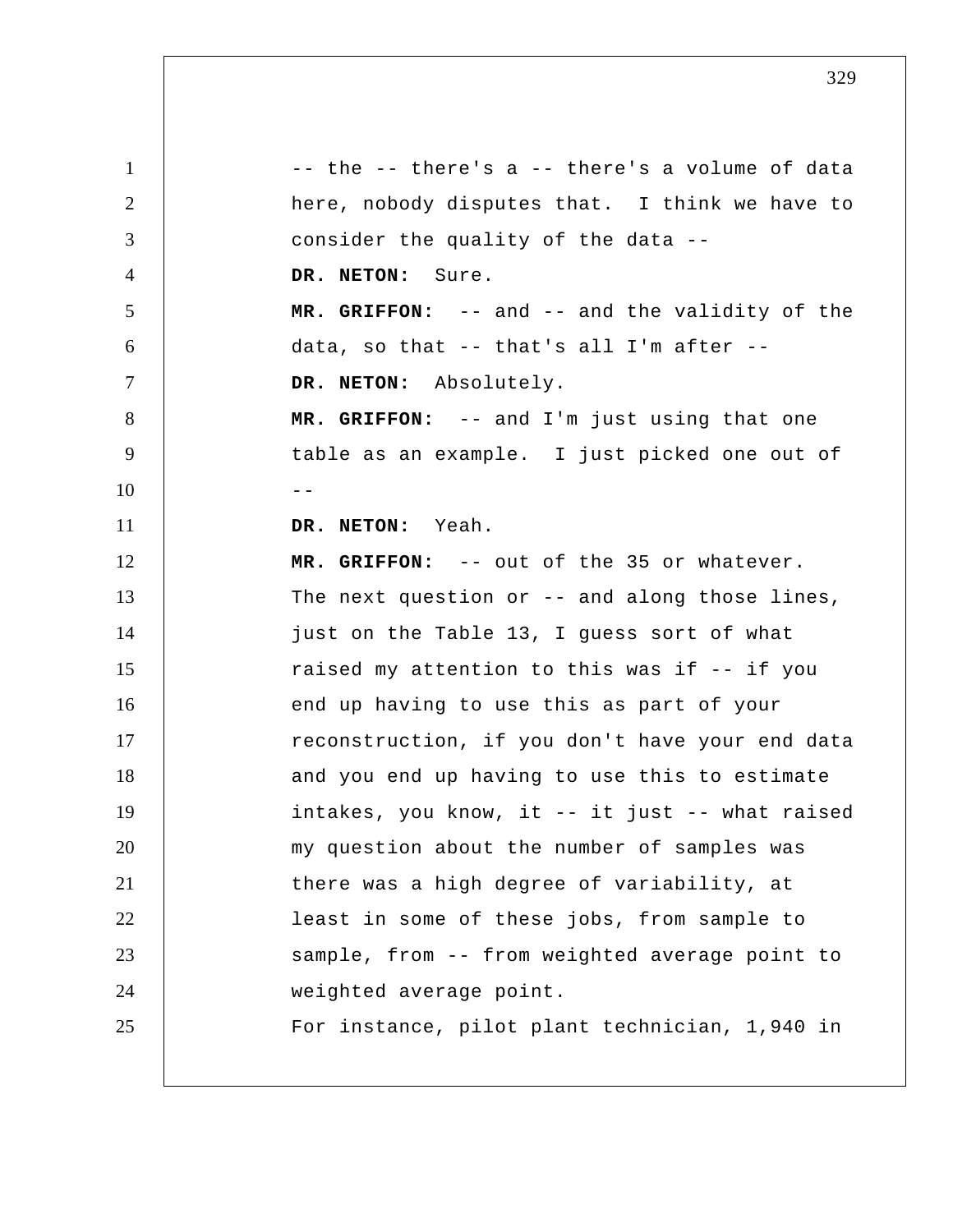1 2 3 4 5 6 7 8 9 10 11 12 13 14 15 16 17 18 19 20 21 22 23 24 25 '56 and then 9.2 in '54 makes me wonder if that's, you know, production related or, you know -- **DR. NETON:** Sure, and I think you'd find -- and maybe this is one of these profiles that certainly would benefit from a user's guide. You know, we talked about user's guides in these things to assemble these so that one can understand a little better how they would be applied in the field. But I think if you see our past practice, more than likely - depending on the type of cancer that was being -- the organ that was being reconstructed - one may go and find the highest dataset among all of those and use that in the dose reconstruction to demonstrate that the probability of causation is less than 50 percent. So again, they're not -- this is not instructing one to use these individual datapoints where the N equals three or five or one or whatever. It's to give them a sense for the relative magnitude and the distribution, as you pointed out, and -- and use it in that context. So I guess it's very difficult for me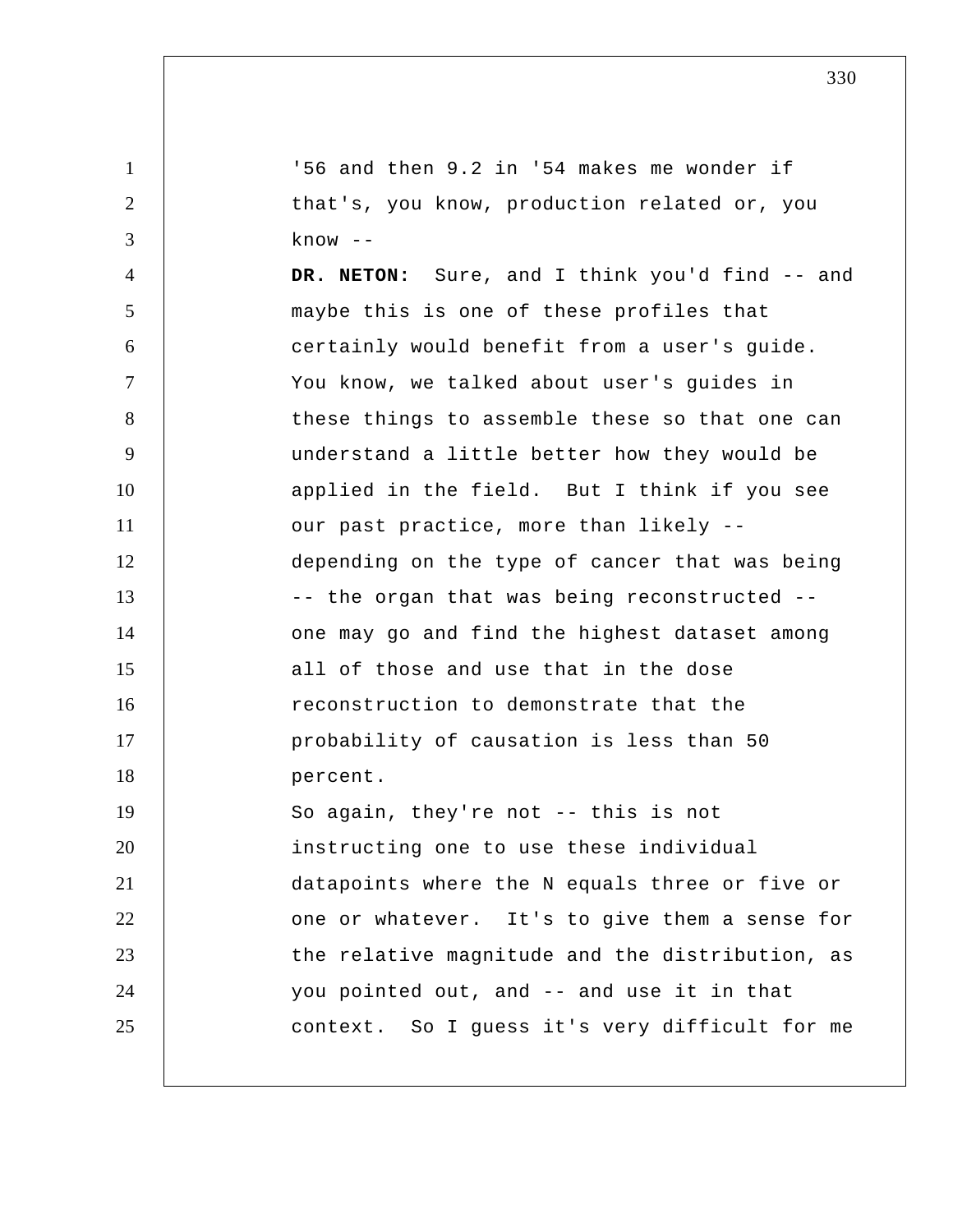1 2 3 4 5 6 7 8 9 10 11 12 13 14 15 16 17 18 19 20 21 22 23 24 25 to sit here and say, you know -- to answer your question. This is --  **MR. GRIFFON:** Yeah -- no, no, I know -- **DR. NETON:** -- this is insufficient in and of itself. It's a compilation of all the available data at the site, but it -- it's part of a -- the toolbox for dose reconstructing.  **MR. GRIFFON:** I guess my -- my next, and maybe my last, I know it's getting late in the day here, question -- the -- the urinalysis data that you're using, is it CEDR database or -- or a -- a non-Privacy Act -- **DR. NETON:** It's CER database --  **MR. GRIFFON:** CER database. **DR. NETON:** -- Center for Epidemiological Research, not CEDR, so it is identified --  **MR. GRIFFON:** CER database, right, it's -- **DR. NETON:** Yeah, this is not off the --  **MR. GRIFFON:** -- just has the names in it instead of the de-identified version -- **DR. NETON:** Correct.  **MR. GRIFFON:** -- CEDR. Right? **DR. NETON:** Right, I'm not sure that -- I'm not -- this is -- may be on CEDR, as well, I don't know, but  $--$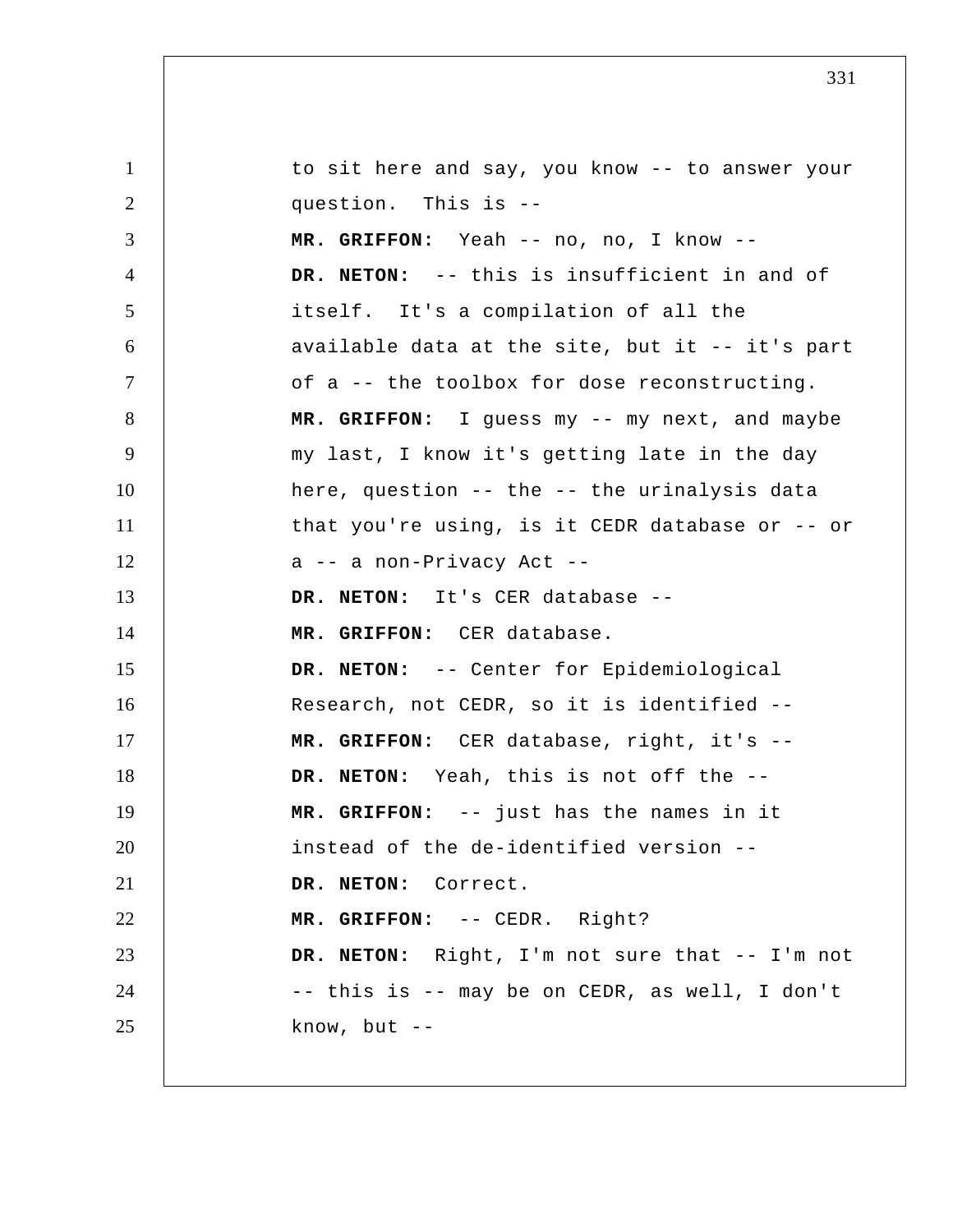1 2 3 4 5 6 7 8 9 10 11 12 13 14 15 16 17 18 19 20 21  $22$  --23 24 25  **MR. GRIFFON:** It is, it is, yes. **DR. NETON:** Okay, but this is the original ORAU-obtained data for their epidemiological --  **MR. GRIFFON:** It may -- it might be slightly different.  **DR. ZIEMER:** Richard, additional comment?  **DR. TOOHEY:** Yeah, just to comment on that. Jim -- Jim's correct, it's the CER data, not the de-identified -- the CEDR, which we found of limited usefulness except for overall (unintelligible) --  **MR. GRIFFON:** Because you need the names (unintelligible) of course, yeah.  **DR. TOOHEY:** But what we have done is check the names in the CER data from the old epi studies against the claimant rosters. And when we get bioassay data submitted from DOE or whoever - what they claim filed, we compare the two -- **MR. GRIFFON:** Okay.  **DR. TOOHEY:** -- and see if they jive. If they don't, then we start asking more questions and  **MR. GRIFFON:** So you do -- you do have --  **DR. TOOHEY:** -- pull the strings till we get (unintelligible) --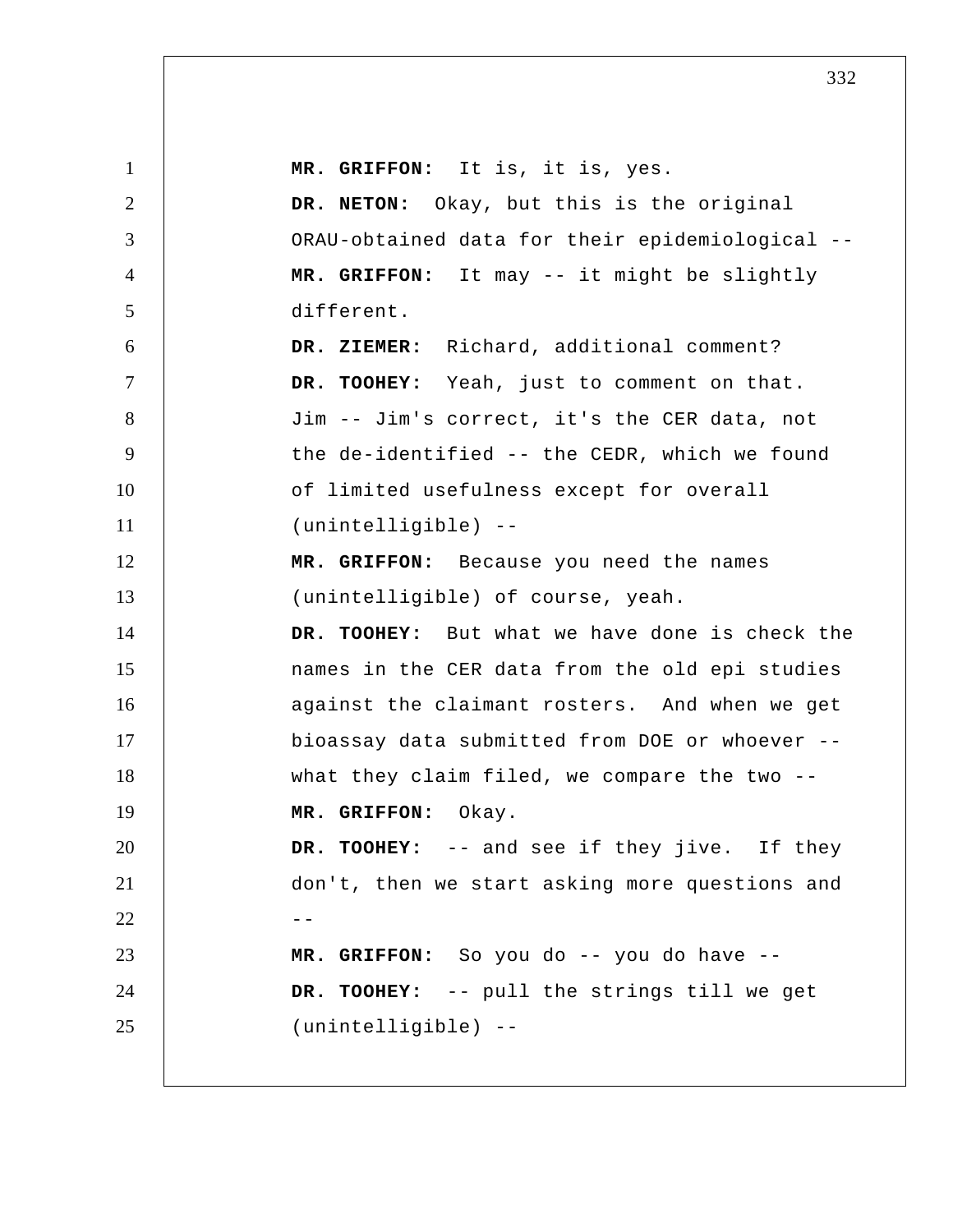1 2 3 4 5 6 7 8 9 10 11 12 13 14 15 16 17 18 19 20 21 22 23 24 25  **MR. GRIFFON:** -- some raw data that you're using to validate the database data.  **DR. TOOHEY:** Yes.  **MR. GRIFFON:** Okay. And that -- that -- then the last question, I guess -- and I -- I also agree with this reference, page 77/78 make for some interesting reading. The second paragraph on page 78 says that because of the questions regarding the validity of the samples, the apparent variations in the sample analysis methods, and even who was doing the analysis, the Mallinckrodt urinalysis data should be used with caution, at least when the data were taken from Barnes prior to about 1951. **DR. NETON:** Right, those data would be biased high.  **MR. GRIFFON:** And -- and -- well, that's your conclusion. **DR. NETON:** Well --  **MR. GRIFFON:** And the previous page -- **DR. NETON:** -- what the records shows, but --  **MR. GRIFFON:** Okay. **DR. NETON:** -- that was the problem with the Barnes data is their calibration values were low due to precipitation of the uranium out of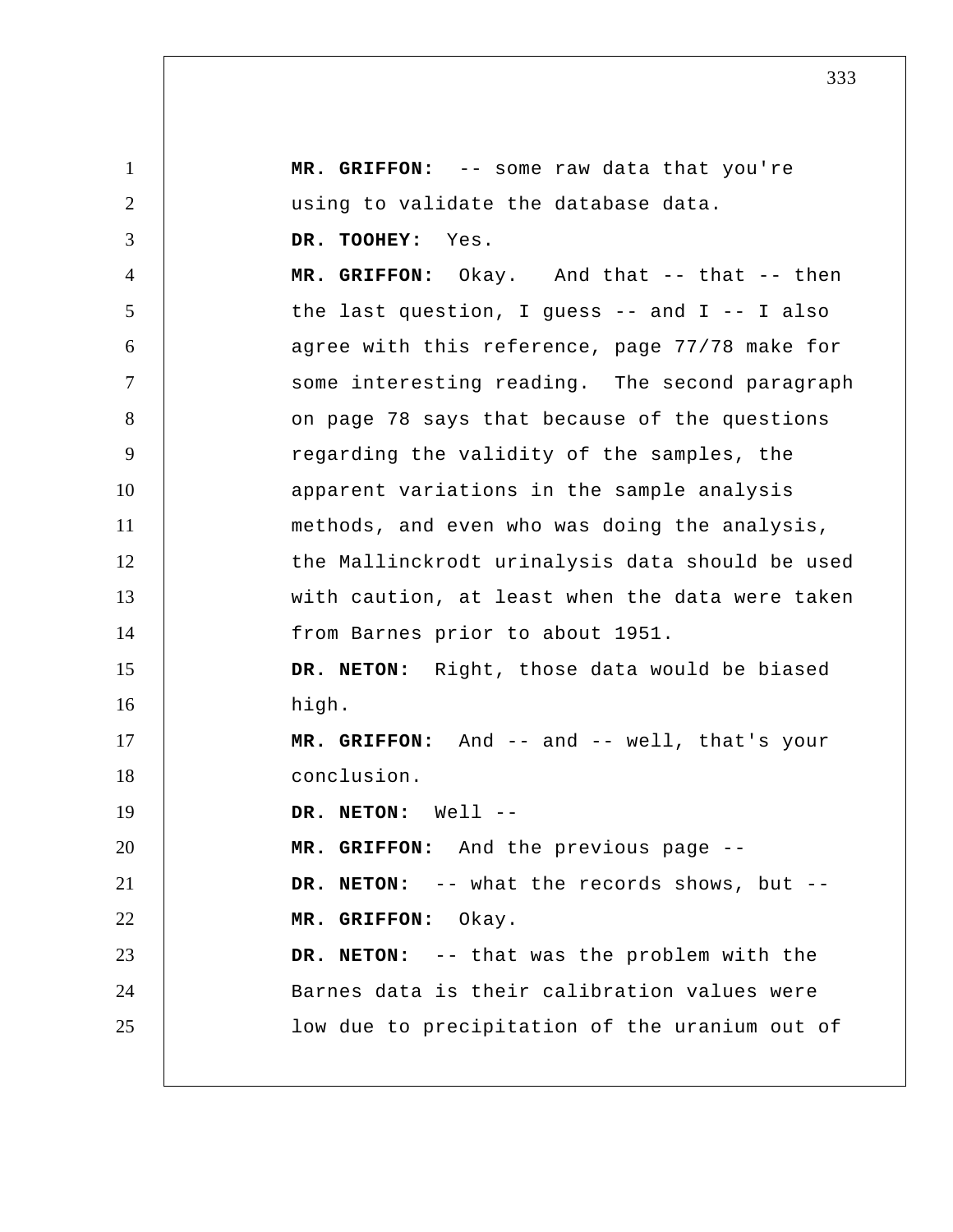1 2 3 4 5 6 7 8 9 10 11 12 13 14 15 16 17 18 19 20 21 22 23 24 25 the standard solutions, so with a low calibration value, the values were increased, so I mean it's in the --  **MR. GRIFFON:** I saw some discussion of contaminated blanks, but I -- I don't want to get into the -- you know -- **DR. NETON:** Okay.  **MR. GRIFFON:** We can discuss that further I guess tomorrow or whatever. **DR. NETON:** Sure.  **MR. GRIFFON:** But it also sort of truncates it at '51, but on the prior page, page 77, it also says it is not clear who did the urinalyses from '50 to '54. So I  $-$  I guess  $-$  you know, some of -- some of these questions -- **DR. NETON:** Yeah.  **MR. GRIFFON:** It just raises the question of are these -- are these data valid in the first place. I mean there's -- there's a lot of it, for sure. It does raise the question of validity. DR. NETON: Sure.  **MR. GRIFFON:** So...  **DR. ZIEMER:** Thank you. Jim Melius.  **DR. MELIUS:** Just one brief comment along those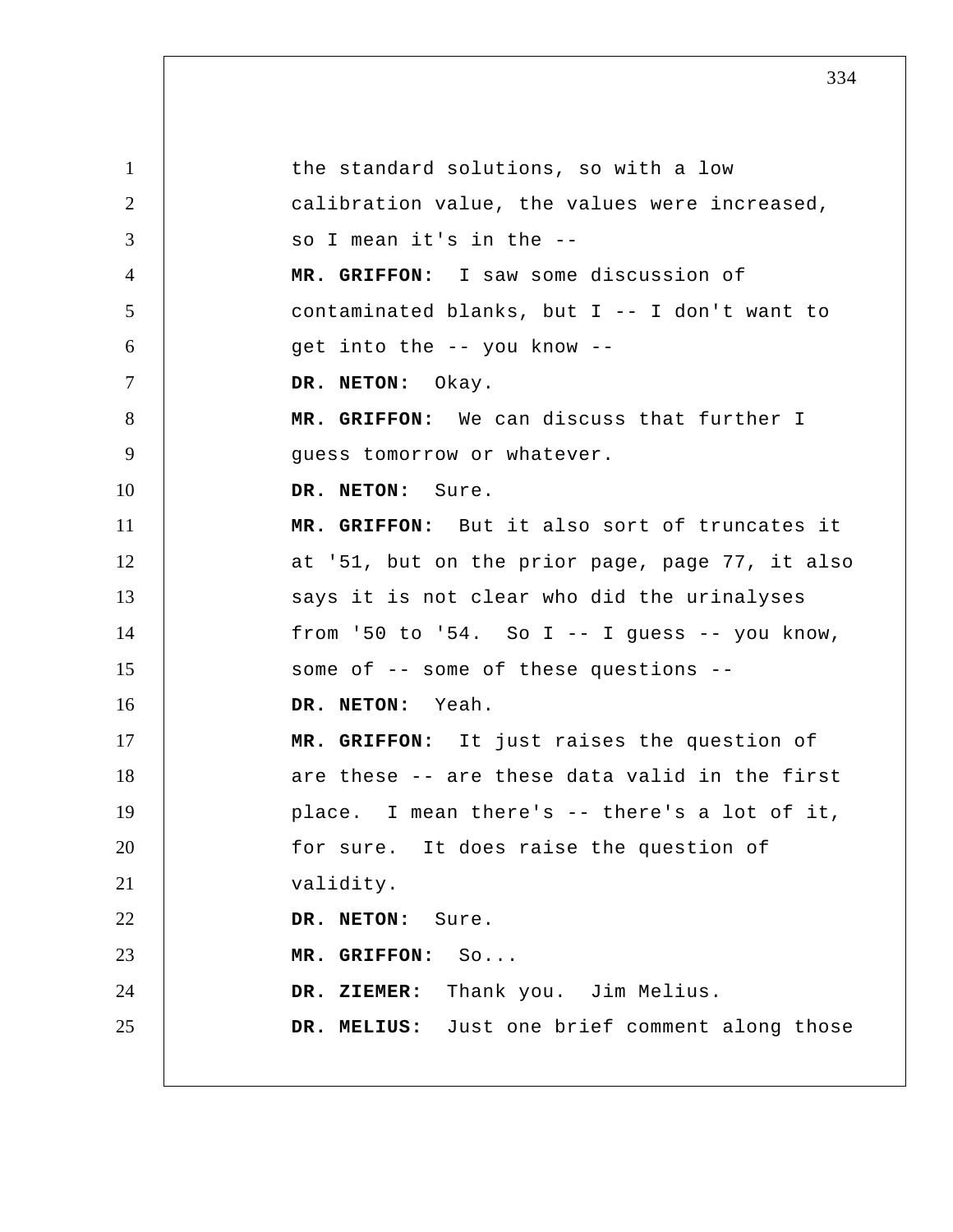| $\mathbf{1}$   | lines. You can sit down, Jim. This is a         |
|----------------|-------------------------------------------------|
| $\overline{2}$ | comment. We've been giving you a workout here   |
| 3              | back and forth, but -- but it refers back to    |
| 4              | actually a comment that Jim made earlier.       |
| 5              | With the Iowa site profile and petition we were |
| 6              | trying to determine whether -- basically        |
| $\tau$         | whether the model was allowing the calculation  |
| 8              | of -- or dose reconstruction with sufficient    |
| 9              | accuracy -- put it simplistically. And in this  |
| 10             | case with Mallinckrodt, we're weighing a site   |
| 11             | profile that's a toolbox, as you describe it,   |
| 12             | and as to whether that toolbox allows the       |
| 13             | reconstruction of a dose with sufficient        |
| 14             | accuracy, and that's a more difficult task and  |
| 15             | -- 'cause the problem is you use different      |
| 16             | tools on different individuals, and we don't    |
| 17             | necessarily have a good sense -- and maybe you  |
| 18             | don't, either -- of which tools are going to be |
| 19             | most commonly used, as well as -- so all we can |
| 20             | really do is sort of look at what is the        |
| 21             | strength and weaknesses of the various tools in |
| 22             | there and figure out which are important tools  |
| 23             | and -- and -- and then make some sort of        |
| 24             | overall assessment. And so that's sort of the   |
| 25             | probing that's going on. I don't think it's     |
|                |                                                 |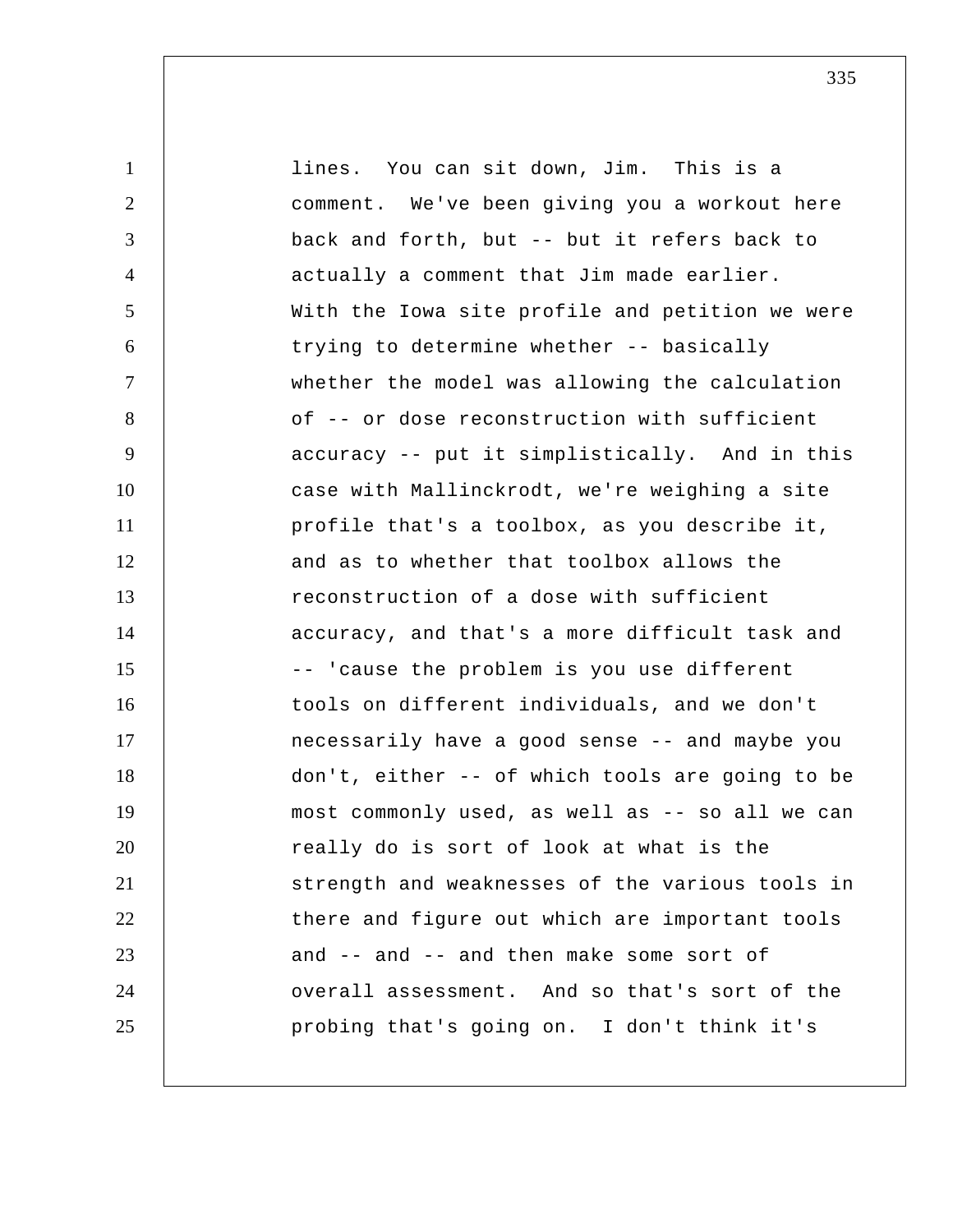| $\mathbf{1}$   | necessarily helpful to that probing to say      |
|----------------|-------------------------------------------------|
| 2              | well, this isn't going to be used all the time  |
| 3              | or this is going to be used -- you know,        |
| $\overline{4}$ | there's other tools, 'cause we've got to sort   |
| 5              | of judge each tool and then come to some        |
| 6              | conclusion as to how we deal with the -- the    |
| $\tau$         | SEC petition. So I think that's -- I think      |
| 8              | what Mark was trying to get -- get at,          |
| 9              | basically -- and I understand it's a long day   |
| 10             | and it's sort of frustrating, but we sort of    |
| 11             | have to go through this, I think.               |
| 12             | DR. ZIEMER: Go ahead, Richard, and reply.       |
| 13             | DR. TOOHEY: Okay, if I may make a comment       |
| 14             | myself. Believe it or not, I agree with you.    |
| 15             | We $-$ it's a toolbox, and which tool is        |
| 16             | appropriate for a given claim is, to some       |
| 17             | extent, up to the judgment and experience of    |
| 18             | the dose reconstructor who is doing that dose   |
| 19             | reconstruction. Presumably they've got          |
| 20             | experience, they're familiar with bioassay data |
| 21             | analysis and all that and they will make the    |
| 22             | best judgment.                                  |
| 23             | I do want to mention, though, that the tools in |
| 24             | the site profile are tools intended for         |
| 25             | individual dose reconstruction, which may be a  |
|                |                                                 |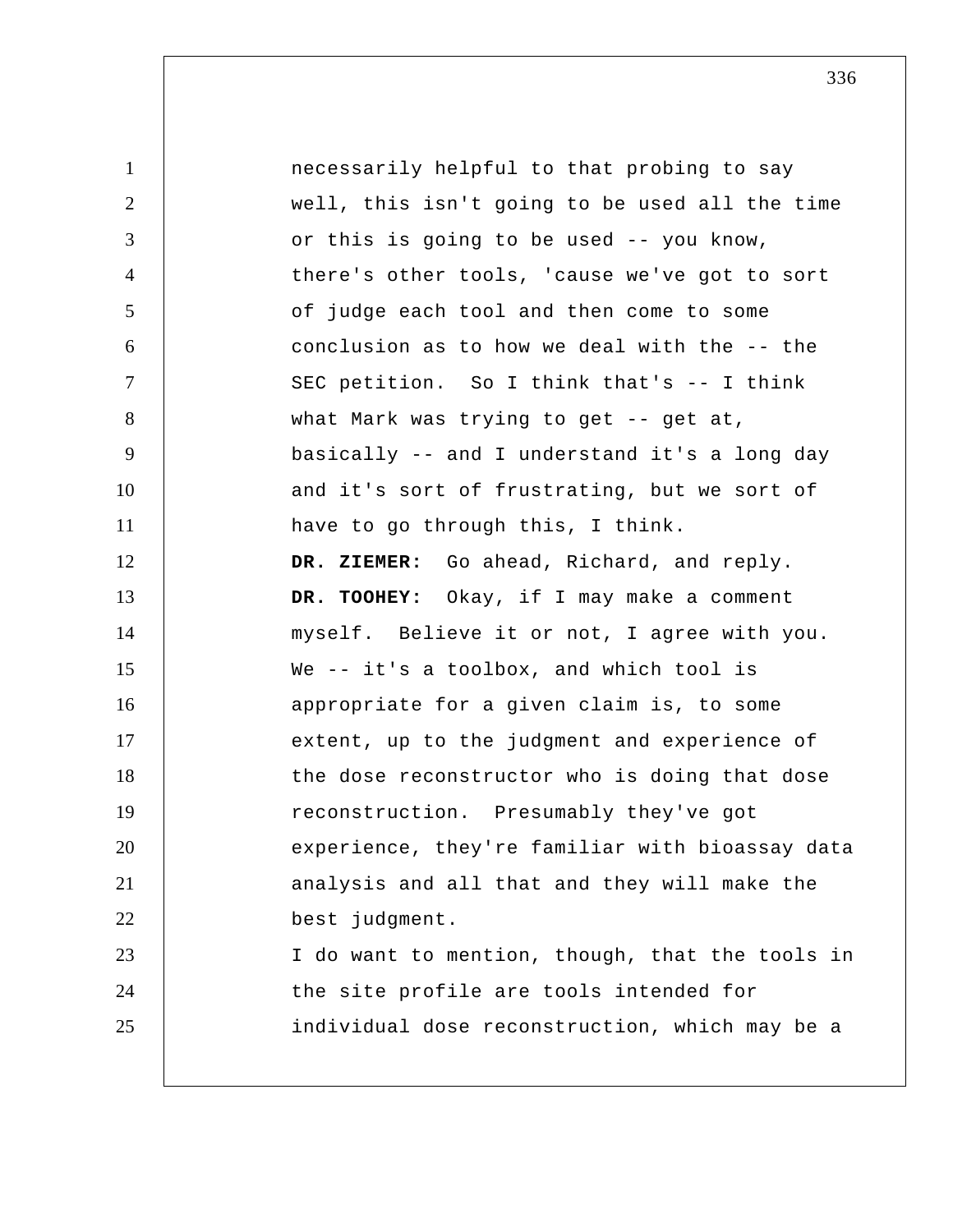1 2 3 4 5 6 7 8 9 10 11 12 13 14 15 16 17 18 19 20 21 22 23 24 25 minimum estimate for a likely compensable, a maximum estimate for a likely non-compensable case, or a best estimate for a case in the middle. Whereas sufficient accuracy, for deciding an SEC petition, is limited to at least putting an upper limit on the dose to each of the 22 organs. And a tool that maybe doesn't quite cut the mustard for a best estimate in one case may be perfectly adequate to put a maximizing limit on an organ dose.  **DR. MELIUS:** Yeah.  **DR. ZIEMER:** Thank you. Other comments? We are going to resume our discussion on the Mallinckrodt site and related matters tomorrow morning. We also have a public comment period this evening beginning at 7:15, so we will return here at that time. I want to ask if there are any housekeeping issues we need to address -- thank you, Arjun - - any housekeeping issues we need to address before we dismiss? Then we will recess until 7:15. Thank you very much. (Whereupon, a recess was taken from 5:10 p.m. to 7:15 p.m.)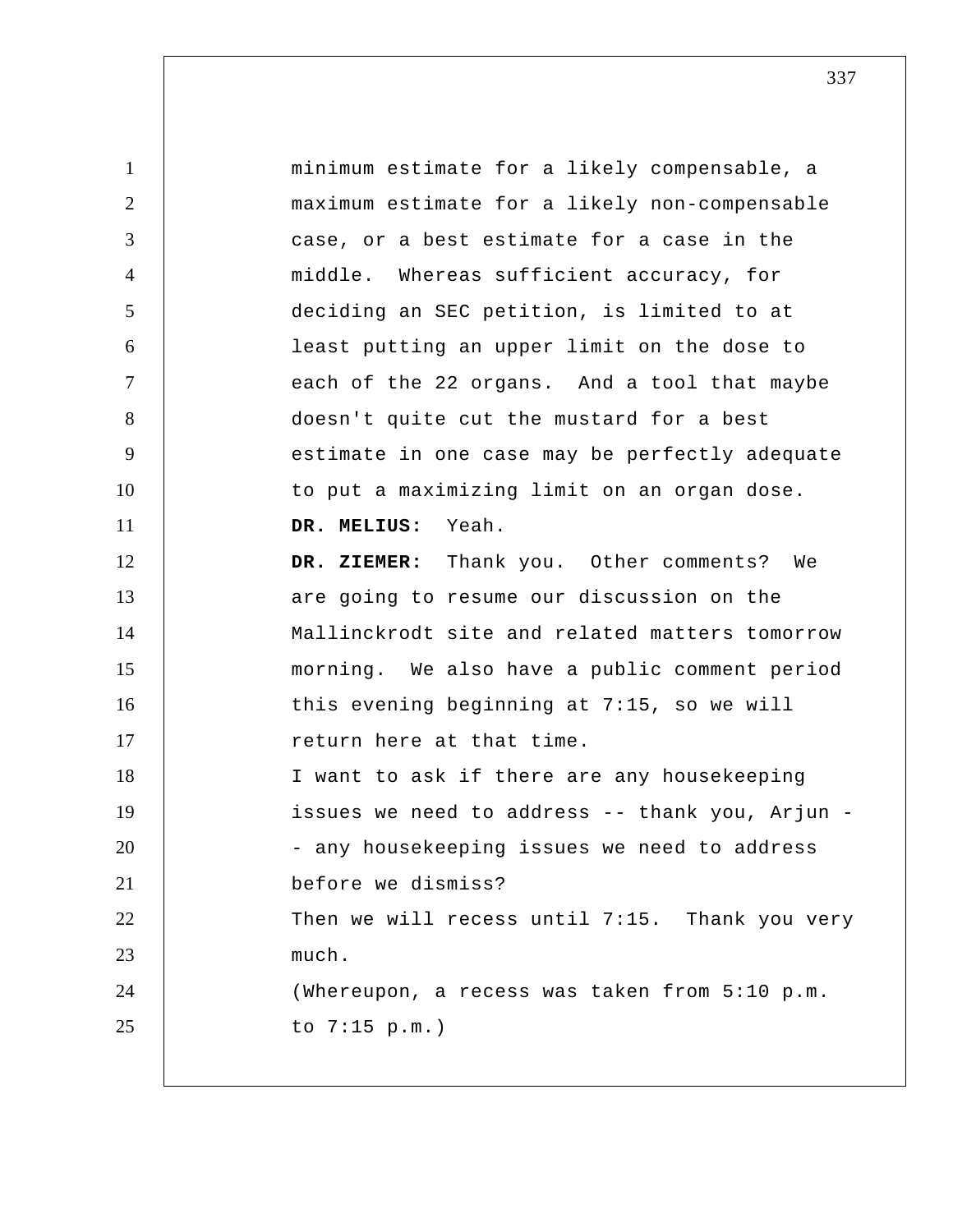## **PUBLIC COMMENT**

| $\overline{2}$  | DR. ZIEMER: Good evening, everyone. We're       |
|-----------------|-------------------------------------------------|
| 3               | going to begin our evening public comment       |
| $\overline{4}$  | session at this time. The logistics and events  |
| 5               | of this day probably have impacted on the crowd |
| 6               | this evening -- the crowd, or lack of a crowd.  |
| $7\phantom{.0}$ | But in any event, we will proceed.              |
| 8               | I'm Paul Ziemer, Chairman of the Advisory Board |
| 9               | on Radiation and Worker Health. Ordinarily I    |
| 10              | spend a bit of time at the beginning of the     |
| 11              | public comment session talking about the role   |
| 12              | of the Advisory Board and exactly what we do    |
| 13              | and that sort of thing. However, for this       |
| 14              | particular group -- which I suspect tonight     |
| 15              | largely focuses on St. Louis Mallinckrodt folks |
| 16              | and we've been to St. Louis a couple of times   |
| 17              | and have had public testimony from folks from   |
| 18              | the Mallinckrodt group. And of course most of   |
| 19              | the Iowa folks were here earlier and have       |
| 20              | probably left. But in any event, I think the    |
| 21              | Mallinckrodt people, the St. Louis people, are  |
| 22              | quite familiar with the role and operation of   |
| 23              | this Board so I'm not going to take the time to |
| 24              | go through my normal presentation, although     |
| 25              | there are copies of it for those who may want   |
|                 |                                                 |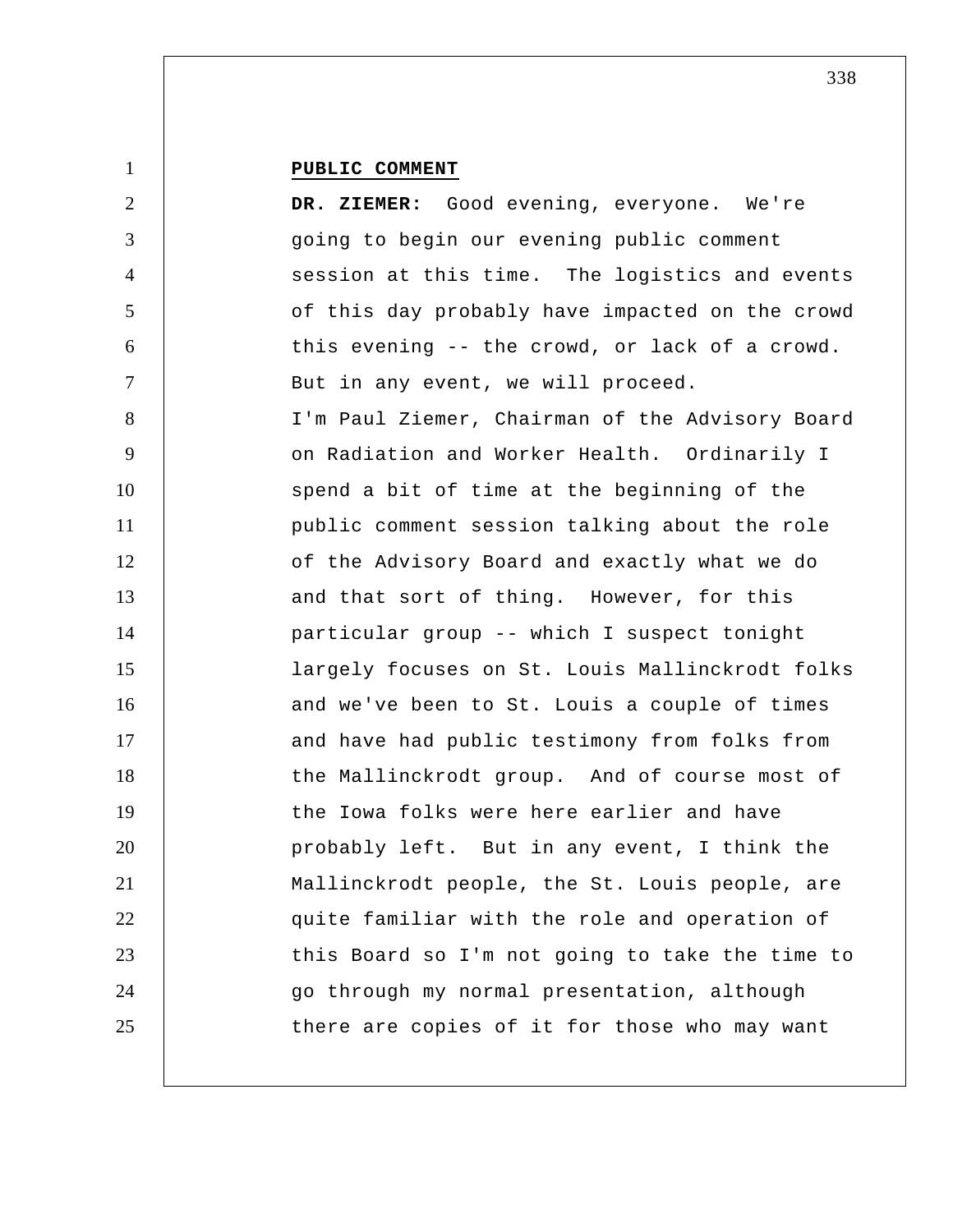1 2 3 4 5 6 7 8 9 10 11 12 13 14 15 16 17 18 19 20 21 22 23 24 25 it. And I think those will be back on the back table, but in any event, we'll proceed just without that this evening, if that's agreeable. I am going to be looking for the sign-up sheet of those who have signed up. I perused it a moment ago. There were not too many names on there, but I think if Tom Horgan is here -- and there's Tom -- and Tom, in just a moment we'll give you the mike and you'll have the opportunity to speak to us, as well. I should point out that if -- if you did wish to speak and didn't have the opportunity to sign the sheet, you'll still have an opportunity, in any event, to address the group if you so wish. Actually the first one on this list here is Dan McKeel. Is Dan here this evening? He was here earlier. And I know that, Board members, Dan has provided us with some material that was passed out earlier, so if Dan isn't here this evening you at least have the material that was distributed by Dan -- and we'll give him another opportunity in a minute. The other thing before I call other speakers is I would like to make sure that everyone here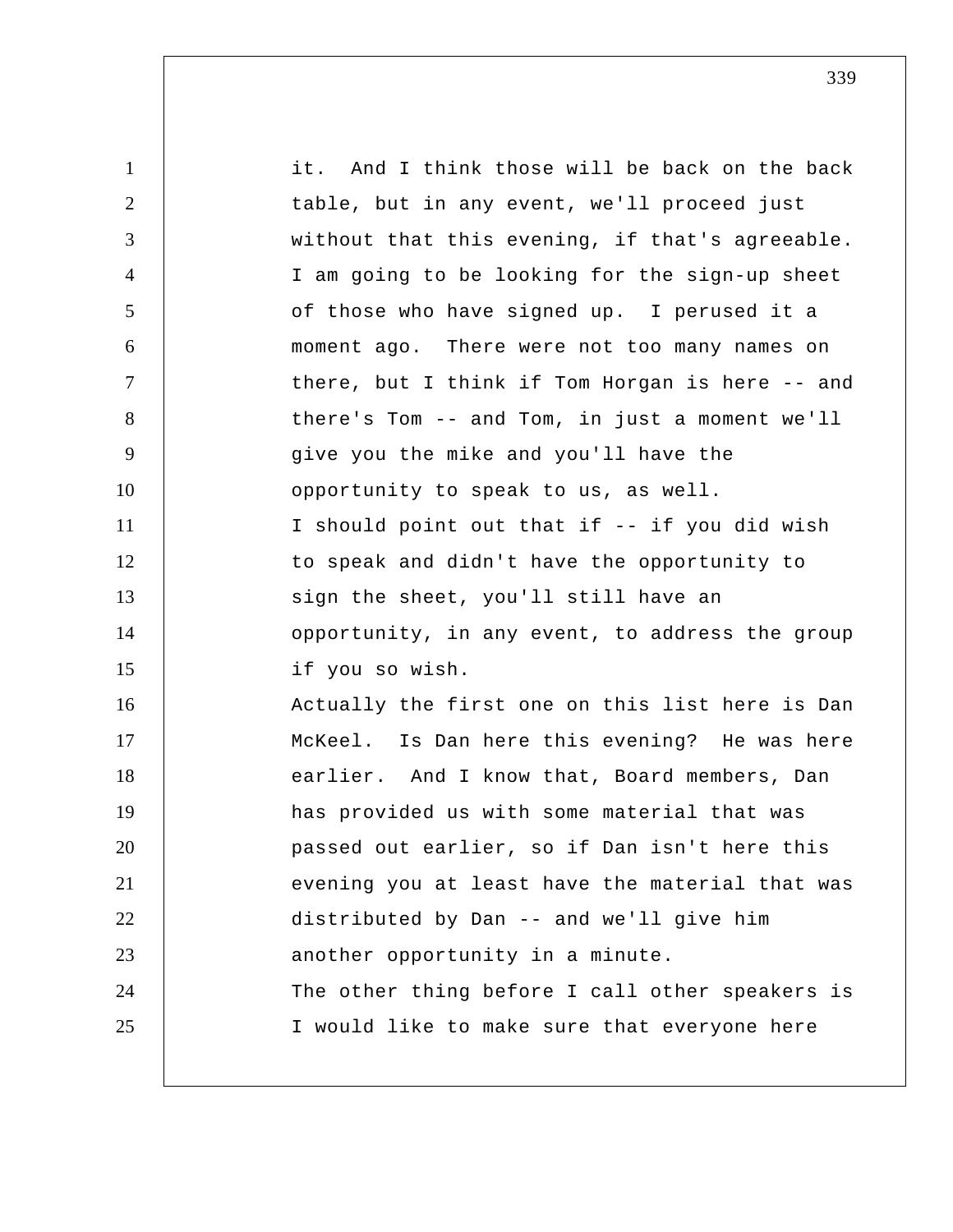1 2 3 4 5 6 7 8 9 10 11 12 13 14 15 16 17 18 19 20 21 22 23 24 25 attending is aware of what has transpired so far since our meeting opened yesterday. Earlier today the Advisory Board approved a motion to recommend to the Secretary of Health and Human Services that the Iowa petitioners be designated as a class in the Special Exposure Cohort, and that motion was approved and will proceed on up to the Secretary of Health and Human Services. So I don't know if there - there were some Iowa folks that had signed up to speak tonight, and it may be that they will not feel the need to do so, but I think we do have some Iowa names on the list, as well. We will hear then from Denise Brock, from Tom Horgan, from Dan McKeel -- all representing the petitioners in -- from Mallinckrodt, and I'm sort of looking over here to see who wants to go first, and if -- Denise, if you're prepared to go first -- **MS. BROCK:** (Off microphone) (Unintelligible) ready in about 30 seconds.  **DR. ZIEMER:** Thirty seconds, okay. **MS. BROCK:** (Off microphone) I'll just wait (unintelligible).  **DR. ZIEMER:** Then -- yeah, Tom wants me to tell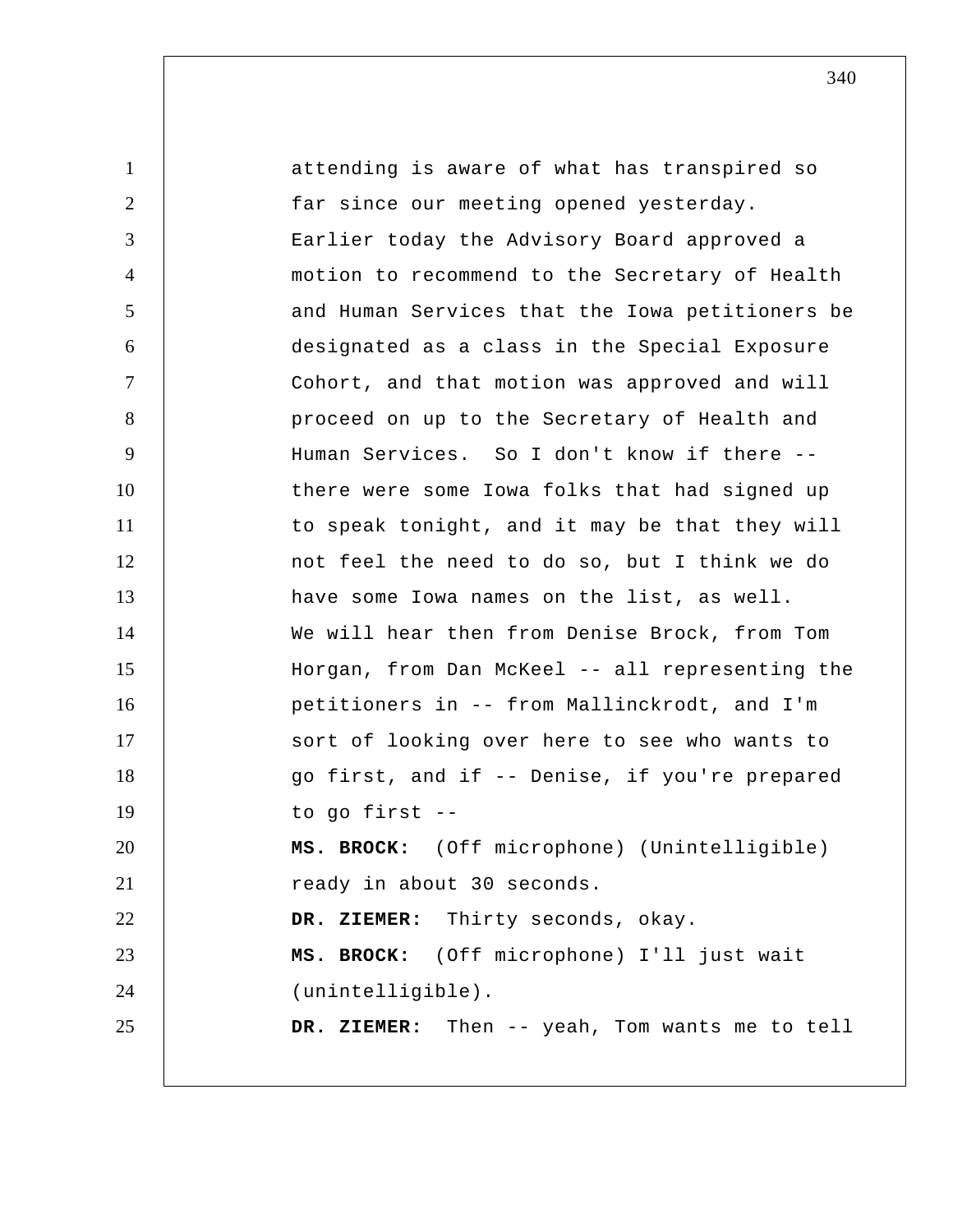1 2 3 4 5 6 7 8 9 10 11 12 13 14 15 16 17 18 19 20 21 22 23 24 25 a few funny stories in the meantime, but we will just momentarily hear from Tom Horgan, representing Senator Bond. I do want to just double-check and see if any of these Iowa folks are here. Jane Stonger? Anita Loving? Jim Shelton? E.D. Webb? None of those are here then this evening, and that's understandable. They will have felt that their -- their need was completed already. Dan McKeel, I have already indicated to the Board that we have a document that was made available to us, and I understand that you also will have some additional comments for us this evening, so the Board does have your -- your document, as well. (Pause) Tom Horgan, representing Senator Bond's office. Thank you for being with us tonight.  **MR. HORGAN:** I'm going to put this up here because I'm going to have to refer to some notes. But first of all I -- I just want to say that  $I$  -- I found the dialogue today between the contractors and NIOSH very stimulating and very informative. And you know, I probably bet you don't get a lot of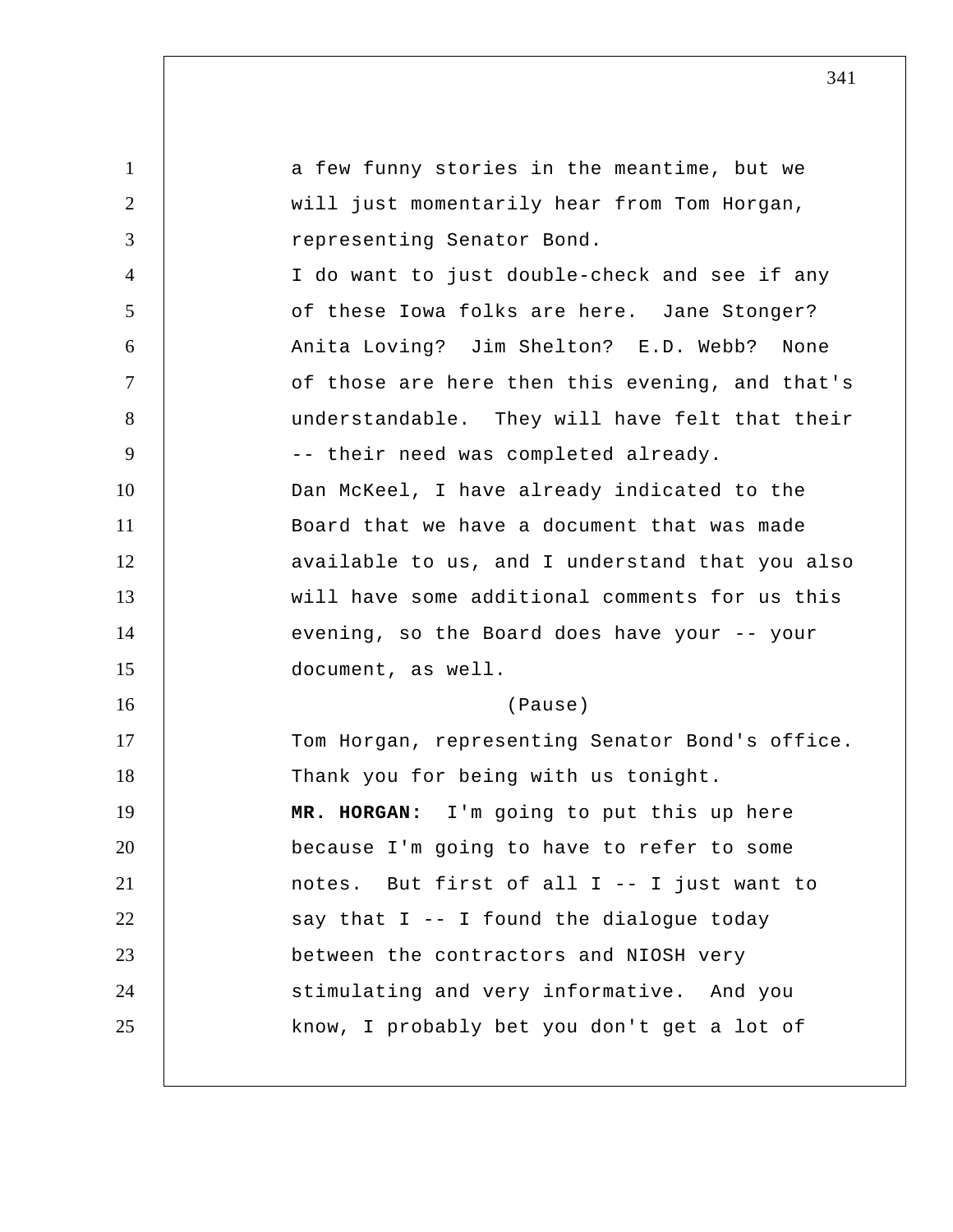| $\mathbf{1}$   | comments like that at these meetings, but I     |
|----------------|-------------------------------------------------|
| 2              | really did, and so                              |
| 3              | At any rate, while I was listening to the       |
| $\overline{4}$ | dialogue today between Mr. (sic) Neton's        |
| 5              | presentation from OCAS and then followed by Dr. |
| 6              | -- let me make sure I get this right --         |
| $\tau$         | Makhijani's presentation, I noticed a couple of |
| 8              | things. And the first thing I wanted to         |
| 9              | address had to do with Mr. (sic) Neton's        |
| 10             | presentation.                                   |
| 11             | I am a little bit disturbed about one thing in  |
| 12             | his presentation, and that was the use of a     |
| 13             | hypothetical model to demonstrate -- and I      |
| 14             | don't know the specific context. I certainly    |
| 15             | want Mr. (sic) Neton to come up and, you know,  |
| 16             | if I misspoke, to -- misspeak, to -- to correct |
| 17             | it, but the use of a hypothetical model to      |
| 18             | determine -- to determine -- and -- and -- I    |
| 19             | guess I got the feeling to justify the ability  |
| 20             | to do dose reconstruction.                      |
| 21             | Now a hypothetical model -- and I didn't do     |
| 22             | well on my SATs, but I think I got this one     |
| 23             | right, is something that really doesn't exist.  |
| 24             | It's -- and it's a make-believe example.<br>Now |
| 25             | I'm not a scientist, but I have a fairly decent |
|                |                                                 |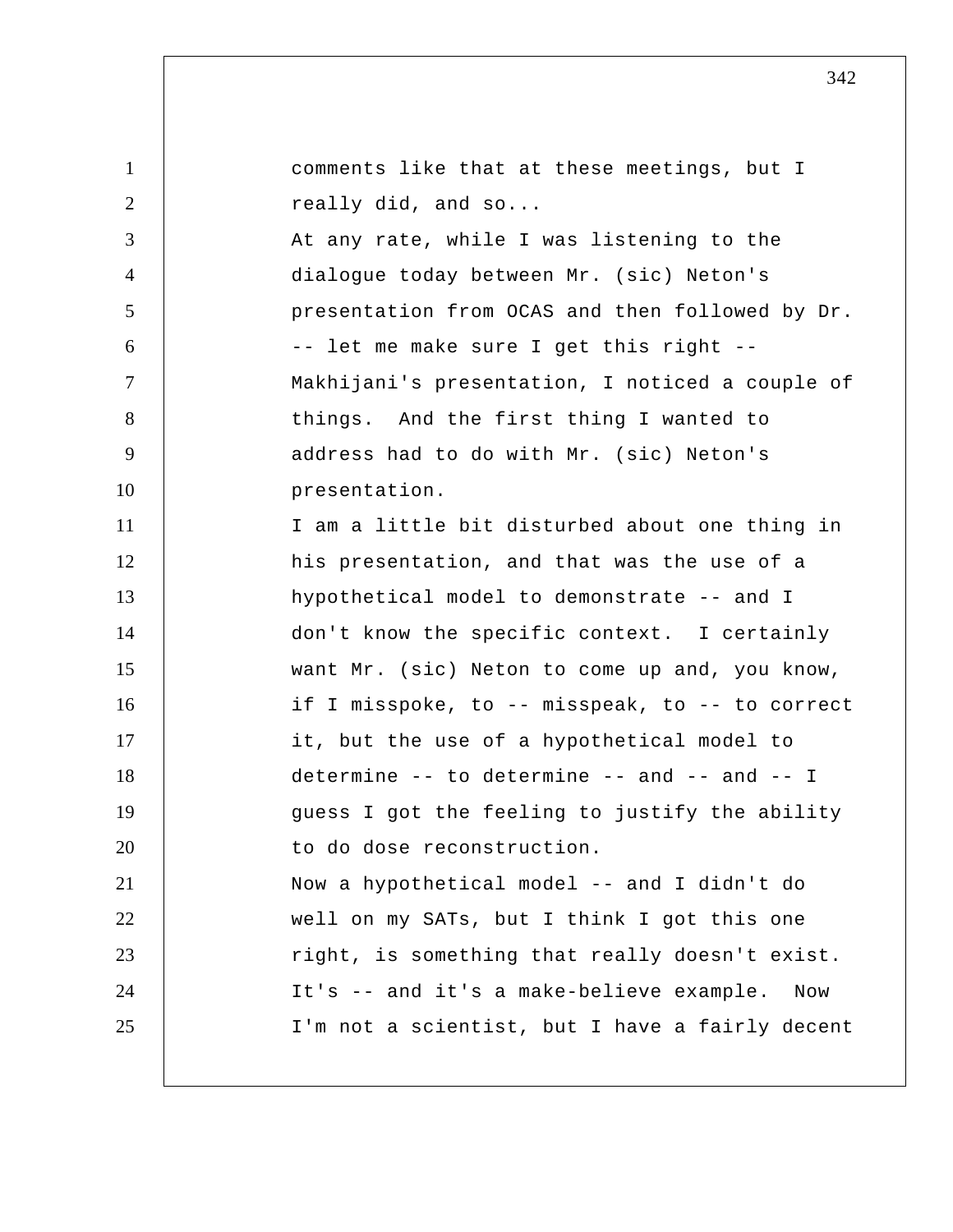1 2 3 4 5 6 7 8 9 10 11 12 13 14 15 16 17 18 19 20 21 22 23 24 25 background in social scientific research, after going to graduate school, and I am concerned that Mr. (sic) Neton used a hypothetical model to illustrate the fact that he could do dose reconstruction on claimants who were involved in real incidents and exposures and circumstances. That troubles me. But what troubles me even more is a phrase that Mr. (sic) Neton said in his presentation when he was developing his hypothetical mod-- or explaining his hypothetical model. I think it had to do with numbers, and we could check the transcript. But he said something along the lines, when he was explaining it, that the numbers in the hypomodical (sic) that these numbers he just made up. He just made them up. How can you use a hypothetical model and numbers you just made up to do a dose reconstruction on people with real exposures and real events? Now I don't want to be cynical, but it leads me to question -- as representative of Senator Bond -- has Jim Neton and OCAS -- what else have they just made up to justify dose reconstruction? Is this the only thing? I'm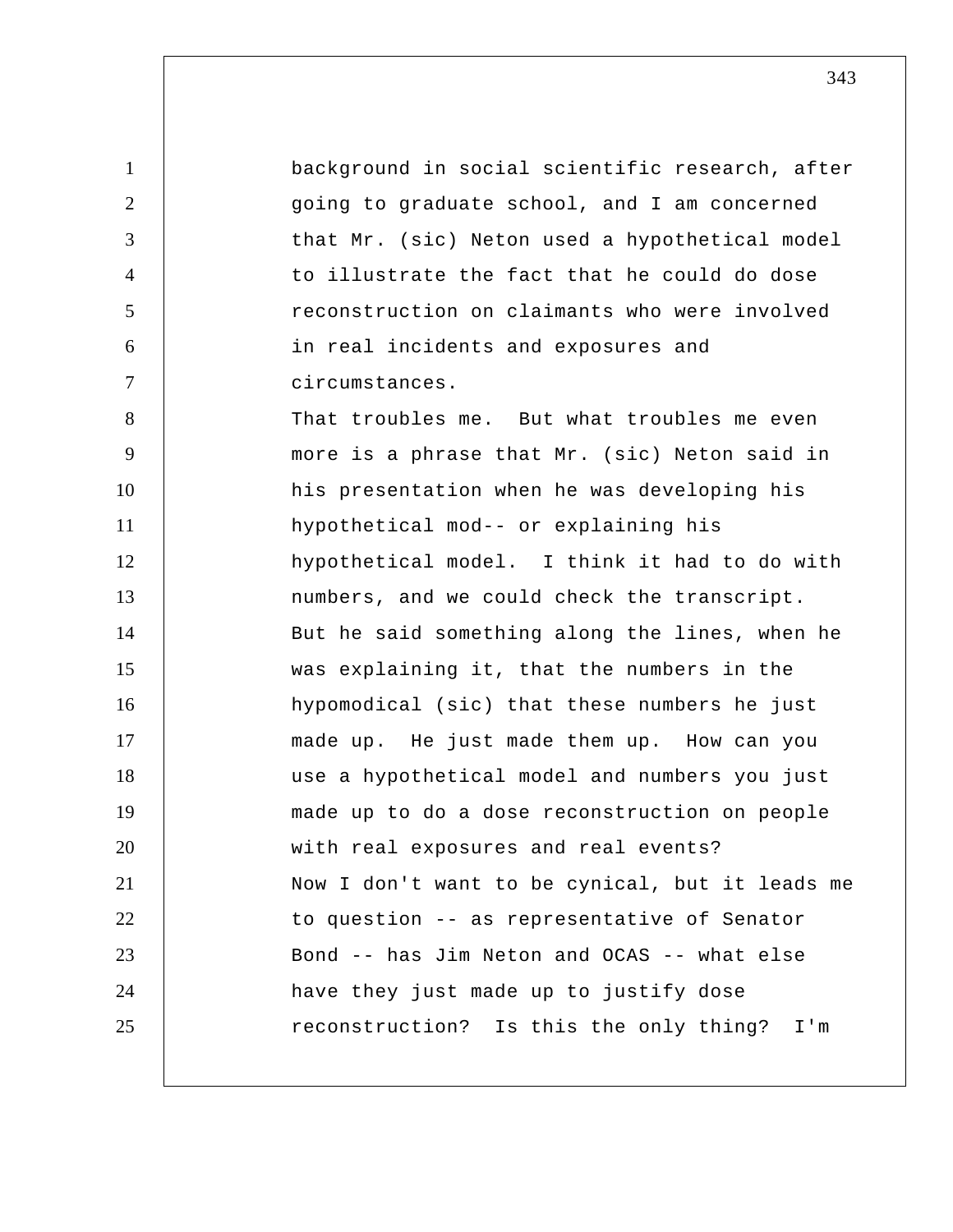| $\mathbf{1}$   | concerned about that and I want the Board to     |
|----------------|--------------------------------------------------|
| $\overline{2}$ | know that concern.                               |
| 3              | Number two, in Arjun -- Arjun's presentation     |
| $\overline{4}$ | there was a slide that says -- and I believe it  |
| 5              | was slide 13, brief review of CD with documents  |
| 6              | from five or six boxes, and it was the first     |
| $\overline{7}$ | bullet. And specifically I'm referring to the    |
| 8              | -- the boxes contain a large amount of data.     |
| 9              | It will take significant effort to verify        |
| 10             | whether data are adequately captured. NIOSH      |
| 11             | has stated some 1953 to 1958 data are not        |
| 12             | captured and will be put in the next revision    |
| 13             | of the TBD.                                      |
| 14             | Well, the next revision of the TBD? And I want   |
| 15             | to make this clear, and if Mr. (sic) Neton is    |
| 16             | here, I'd like to ask him. And when he came up   |
| 17             | with his dialogue, I believe, with Arjun, he     |
| 18             | said that -- something along the lines -- and I  |
| 19             | $don't$ -- we'd -- again, we'd have to check the |
| 20             | transcripts -- that this will be addressed in    |
| 21             | our next revision to the site profile. And I     |
| 22             | guess my question is -- to Jim and Larry at --   |
| 23             | and the rest of the gang at OCAS, are you        |
| 24             | planning to revise this TBD again after this     |
| 25             | meeting in the future? If -- if anybody wants    |
|                |                                                  |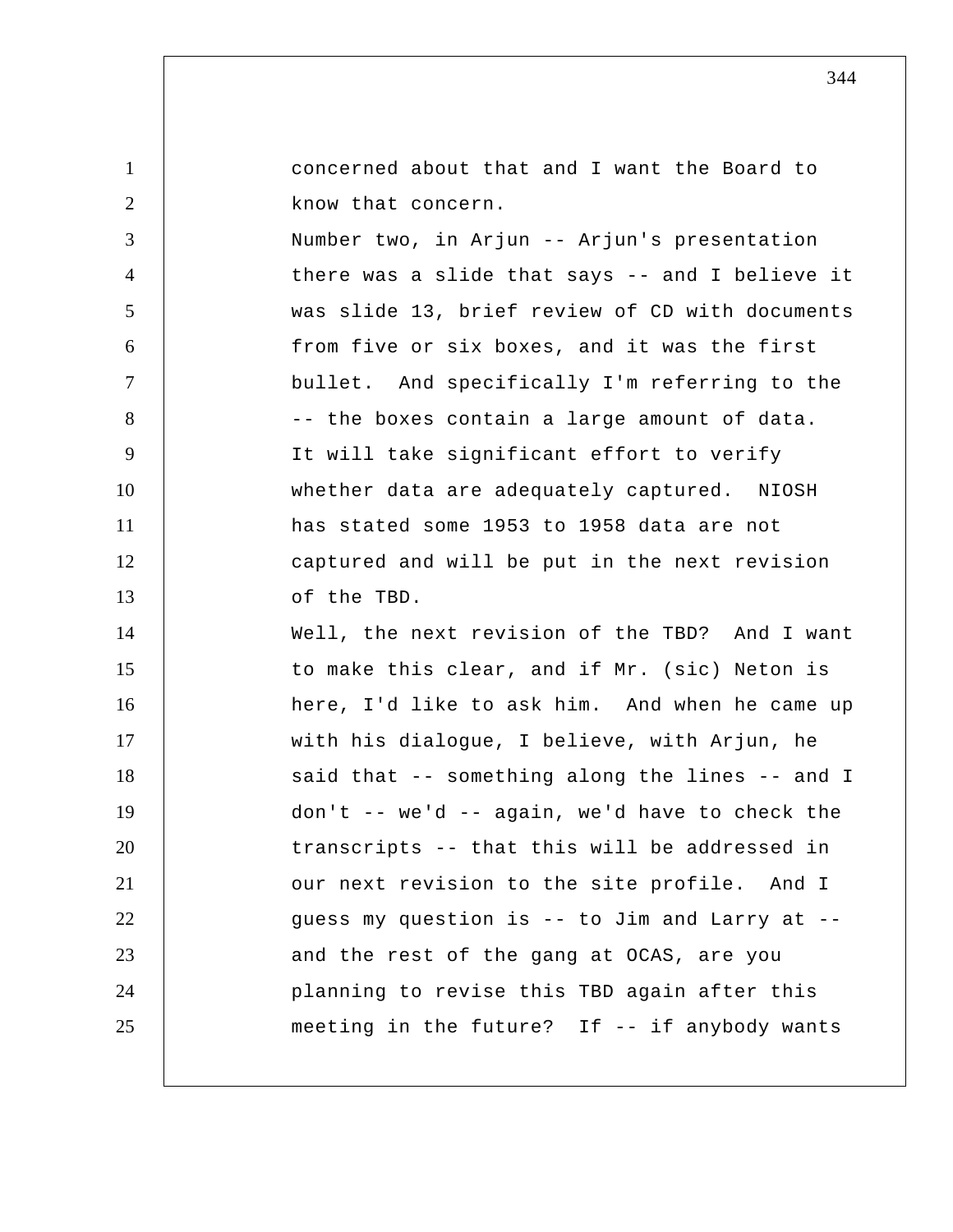1

to answer that, they can.

2 3 4 5 6 7 8 9 10 11 12 13 14 15 16 17 18 19 20 21 22 23 24 25  **DR. ZIEMER:** Let me make a general comment and then -- and Jim can certainly answer -- all of the site profiles are subject to updating on a regular basis, certainly as a starting point. But Jim, you may wish to address that. **DR. NETON:** Yes, Jim Neton. I think I'll (whereupon, the speaker's microphone failed but the response continued) address the first issue that was raised (unintelligible) -- the first issue (unintelligible). (Pause) (Whereupon, the microphone service was restored.) My lucky day. I'd like to address the first issue raised by Tom. The -- I think the -- I'm not sure of the exact title of the slide, but I thought it was hypothetical example, not model. And I'm sorry for the misunderstanding that I -- I must have given - at least Mr. -- Tom that this was an example that was used or a model that was going to be used to actually make decisions on -- on the data. What I really intended to convey was that this was an example of the approach that is going to be used to validate the individual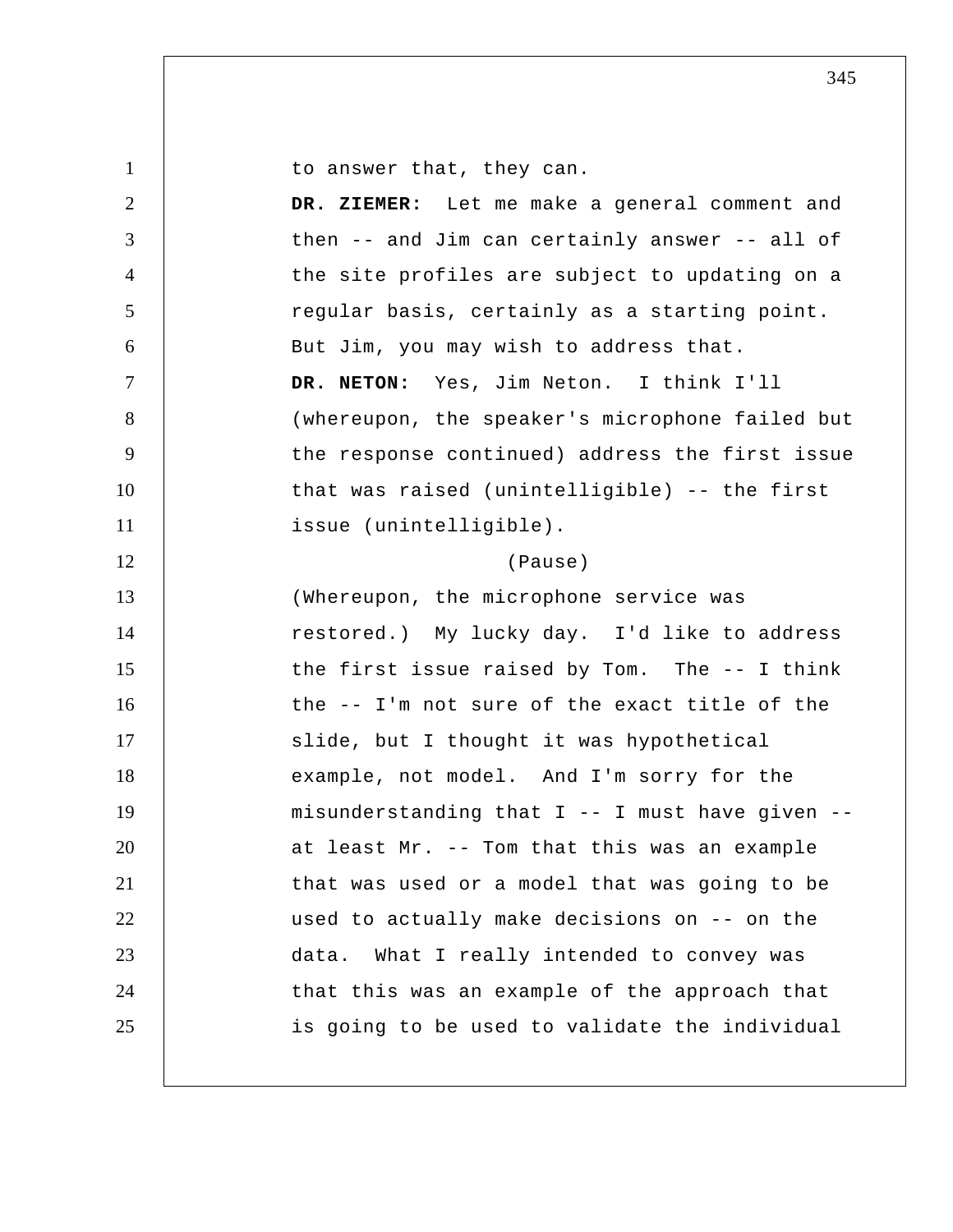| $\mathbf{1}$   | sets of monitoring data against each other so   |
|----------------|-------------------------------------------------|
| 2              | that we could have some assurance that this     |
| 3              | data integrity issue was -- was not a major     |
| $\overline{4}$ | factor in our dose reconstruction. So I do      |
| 5              | apologize for -- for giving that misinterpre--  |
| 6              | misimpression, but it is not a model that's     |
| $\tau$         | going to be used for any dose reconstructions   |
| 8              | at all. I just used it as an example to -- for  |
| 9              | timeliness purposes. And I think Dr. Melius     |
| 10             | already pointed that out after my presentation. |
| 11             | The second question related to the Revision 2   |
| 12             | of the site profile. I indicated that we're     |
| 13             | under very serious time constraints trying to   |
| 14             | get Rev. 1 out. The dataset from '53 to '58 we  |
| 15             | do intend to incorporate. It will be a very     |
| 16             | short time period for that incorporation, we    |
| 17             | just did not have time to get it in for this    |
| 18             | deliberation.                                   |
| 19             | I will point out, as Dr. Ziemer indicated, they |
| 20             | are -- profiles are meant to be living          |
| 21             | documents. We use that term a lot but it is     |
| 22             | very true. We will put in there what we know    |
| 23             | to be fact as it's available. And more          |
| 24             | importantly, as it becomes available we will    |
| 25             | look at every single dose reconstruction that   |
|                |                                                 |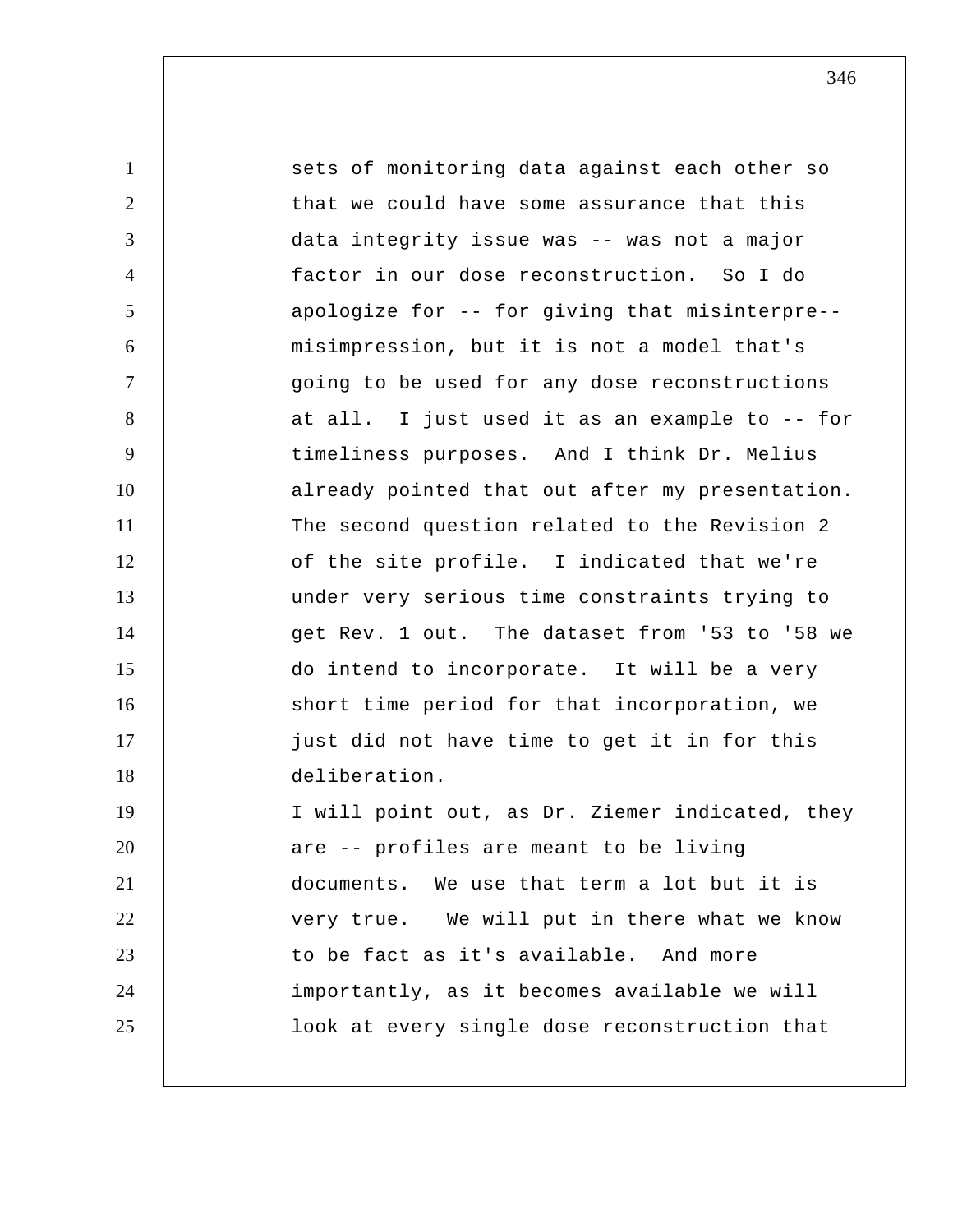1 2 3 4 5 6 7 8 9 10 11 12 13 14 15 16 17 18 19 20 21 22 23 24 25 may have been done under the previous version to see what effect that additional data may have on the outcome of the cases. No case is closed under this system. Every time a profile is revised, we go back and evaluate those.  **MR. HORGAN:** Well, in terms of the hypothetical model, that's good to know, 'cause I hope we would use real numbers. The second issue -- in response to the second issue, so we -- we -- we have the answer to that question. There is going to be another revision to the site profile. And I've heard -- again, let me remind the Board that we -- this site -- the original site profile was given to us or released 18 months ago. I believe it was October 28th, 2003 at the Adams Mark in St. Louis. We've had Rev. -- Rev.  $0$ , Rev.  $1 - I - I$  really can't keep track. My point is, though, and I think Senator Bond touched about it on this speech. Now we know they're planning to do another revision of the site profile -- another one. I've just got to ask a question with the intent of the statute and the timeliness, and he said it's going to be short, but how many times -- I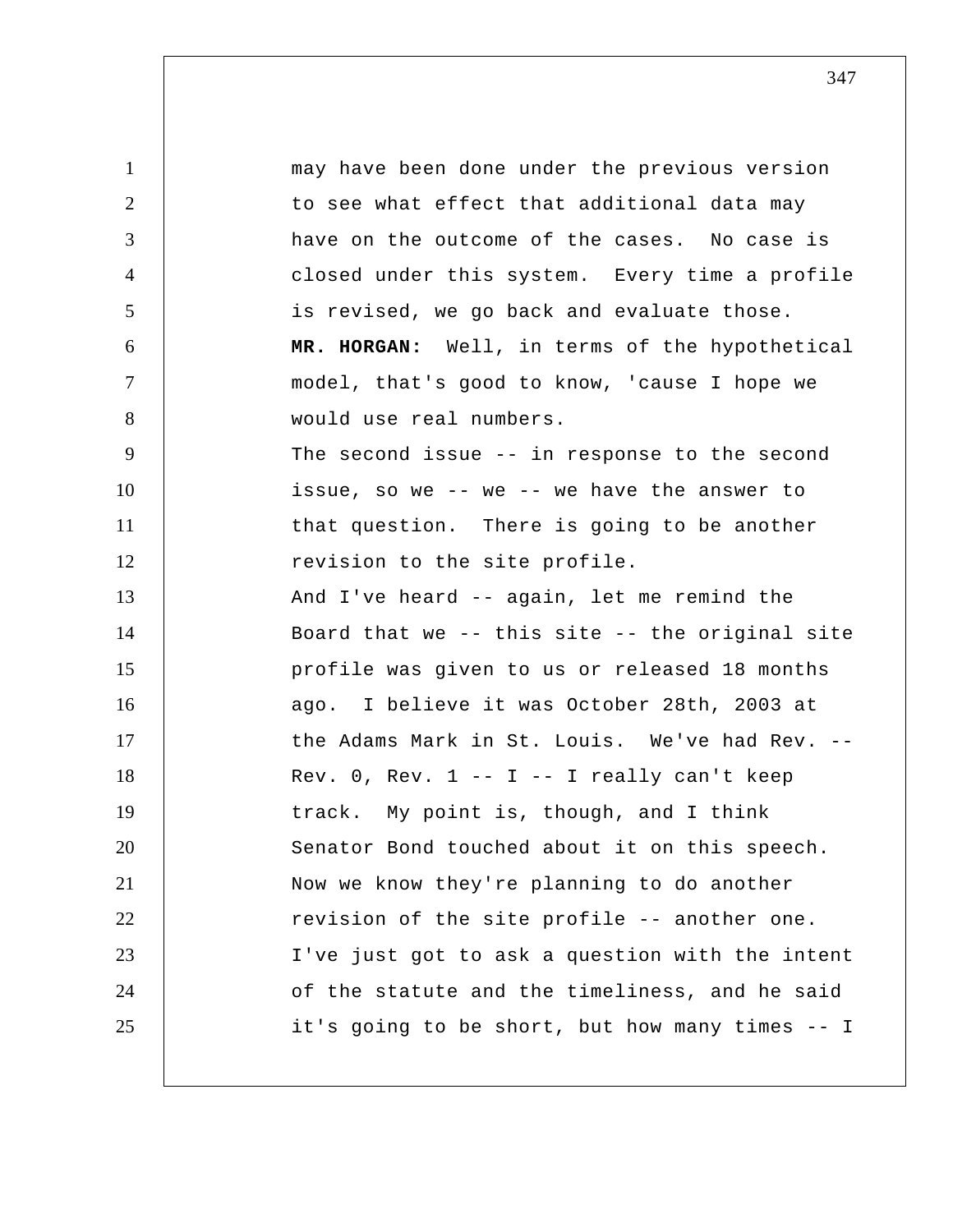| $\mathbf{1}$   | want to ask the Board -- does NIOSH need to     |
|----------------|-------------------------------------------------|
| $\overline{2}$ | revise the site profile to get it right?        |
| 3              | This very well may be a living document. I've   |
| $\overline{4}$ | heard that a hundred times. While the document  |
| 5              | is alive and well and maturing after 18 months, |
| 6              | there are plenty of Mallinckrodt workers who    |
| 7              | are dying. And even though it will be a short   |
| 8              | site profile that -- from what we're told,      |
| 9              | again, I -- a lot of people don't have a lot of |
| 10             | time left. So again, it's a living document     |
| 11             | after 18 months, but a lot of people are dying. |
| 12             | And a lot of people have died within that 18    |
| 13             | months.                                         |
| 14             | Finally -- and I guess if I could leave that,   |
| 15             | in the earlier discussions today it all comes   |
| 16             | back to an issue that was discussed in the Iowa |
| 17             | site profile, very (unintelligible), an issue   |
| 18             | of credibility.                                 |
| 19             | Finally, today I -- there were a couple of      |
| 20             | things that were mentioned in the dialogue      |
| 21             | today regarding the Iowa site profile. On the   |
| 22             | Iowa site profile I thought I heard Mr. (sic)   |
| 23             | Ziemer today say, when we were talking about    |
| 24             | the discussion, that if we had ten years -- and |
| 25             | again, let's check the transcript, but if we    |
|                |                                                 |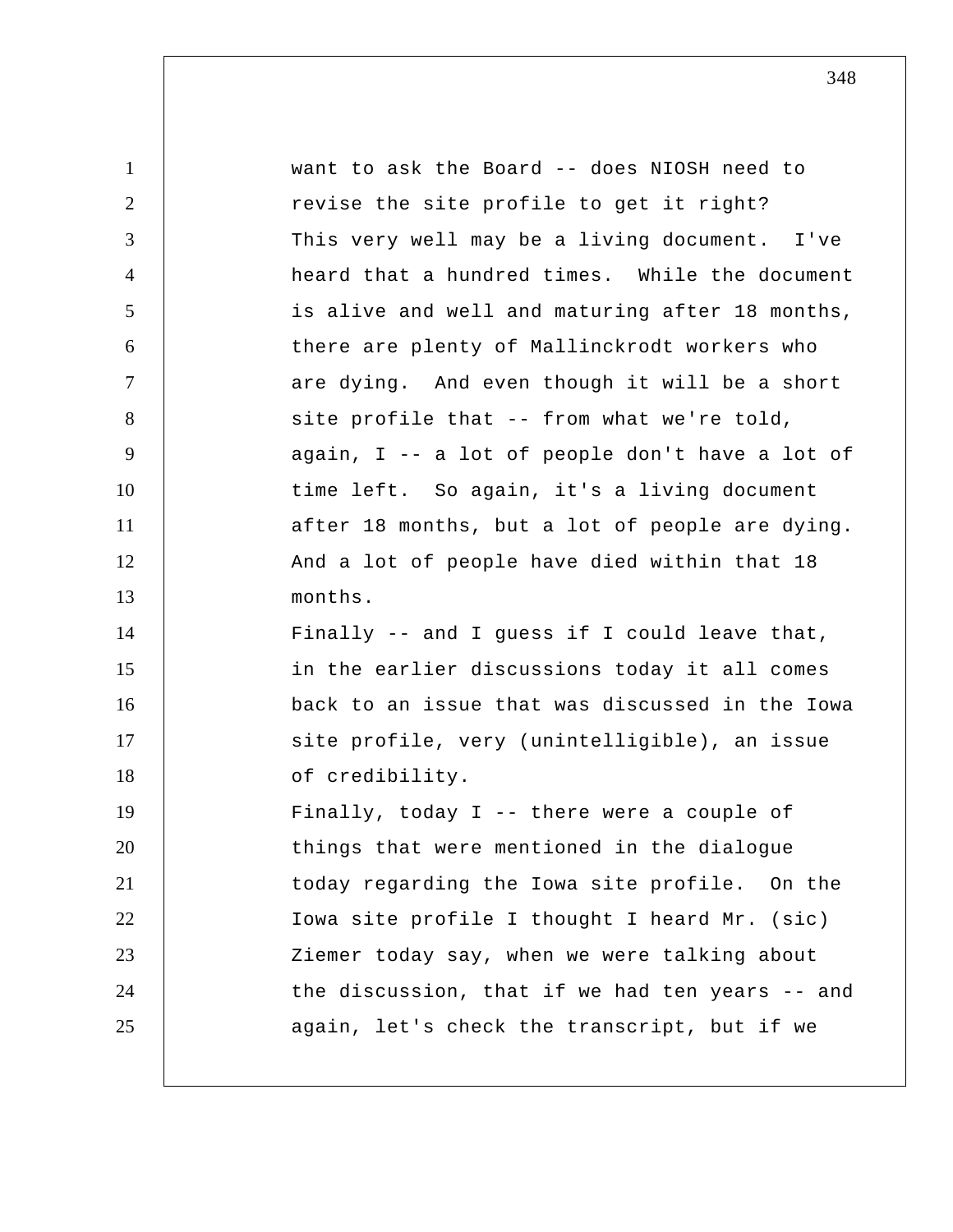1 2 3 4 5 6 7 8 9 10 11 12 13 14 15 16 17 18 19 20 21 22 23 24 25 had ten years we could probably come up with a dose reconstruction for the Iowa sites or something along -- and it was something along the line about smart people can come up with solutions if they have enough time. I don't disagree with that. I think while the situations between Mallinckrodt and Iowa are similar but not identical, I think that I may be -- I can't say for sure, but I may be open to an argument that if we did have ten years we could -- on Mallinckrodt downtown we could maybe come up with a dose reconstruction for all the workers. I've got to remind the Board, though, that we don't have ten years and it's been five years since enactment, so we're almost halfway there. Finally, I also want to remind the Board of something that I thought I heard Dr. Melius touch on today, and I believe Dr. Ziemer said something about it, as well. The Board needs to address the information that they have at hand right now. The cur-- that is the current site profile or TBD, as you have it today, not any new info or site profile that may occur or may develop in the future. What you have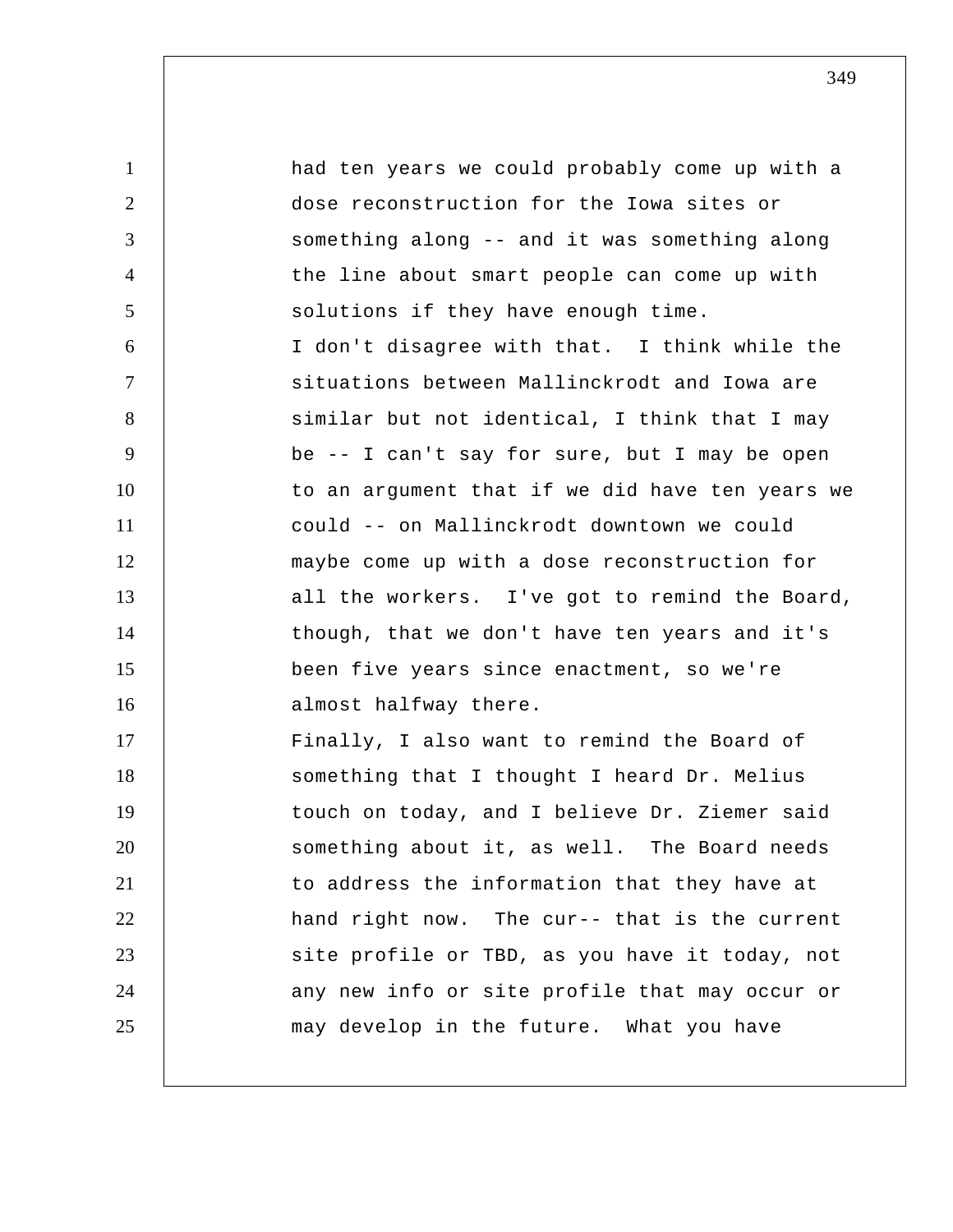1 2 3 4 5 6 7 8 9 10 11 12 13 14 15 16 17 18 19 20 21 22 23 24 25 today. Just in the same way that I believe this Board acted on the information they had for the site profiles of Mallinckrodt and the - - and the partial cohort from 1942 (unintelligible) at the February meeting, and the information they had when they acted on the Iowa site profile at the Mallin-- at the St. Louis meeting at the Adams Mark. That's all I wanted to say and I just wanted to make that aware to you today. Thank you.  **DR. ZIEMER:** Thank you, Tom, for your pointed remarks, and please pass on the regards of this Board to Senator Bond, as well. Now let's hear from -- I've got Dan McKeel next, and Dan, if you will approach the mike.  **DR. MCKEEL:** Well, good evening to the Board. As Dr. Ziemer said, I hope you all at least have received my more extended comments that really address both the Rev. 1 of the TBD and also have some insights about the SEC petition that you'll be voting on tomorrow, hopefully. So tonight I wanted to go through some related matters, but to make some emphasis points that I think are -- are important. And I -- I am going to try not to go over the same material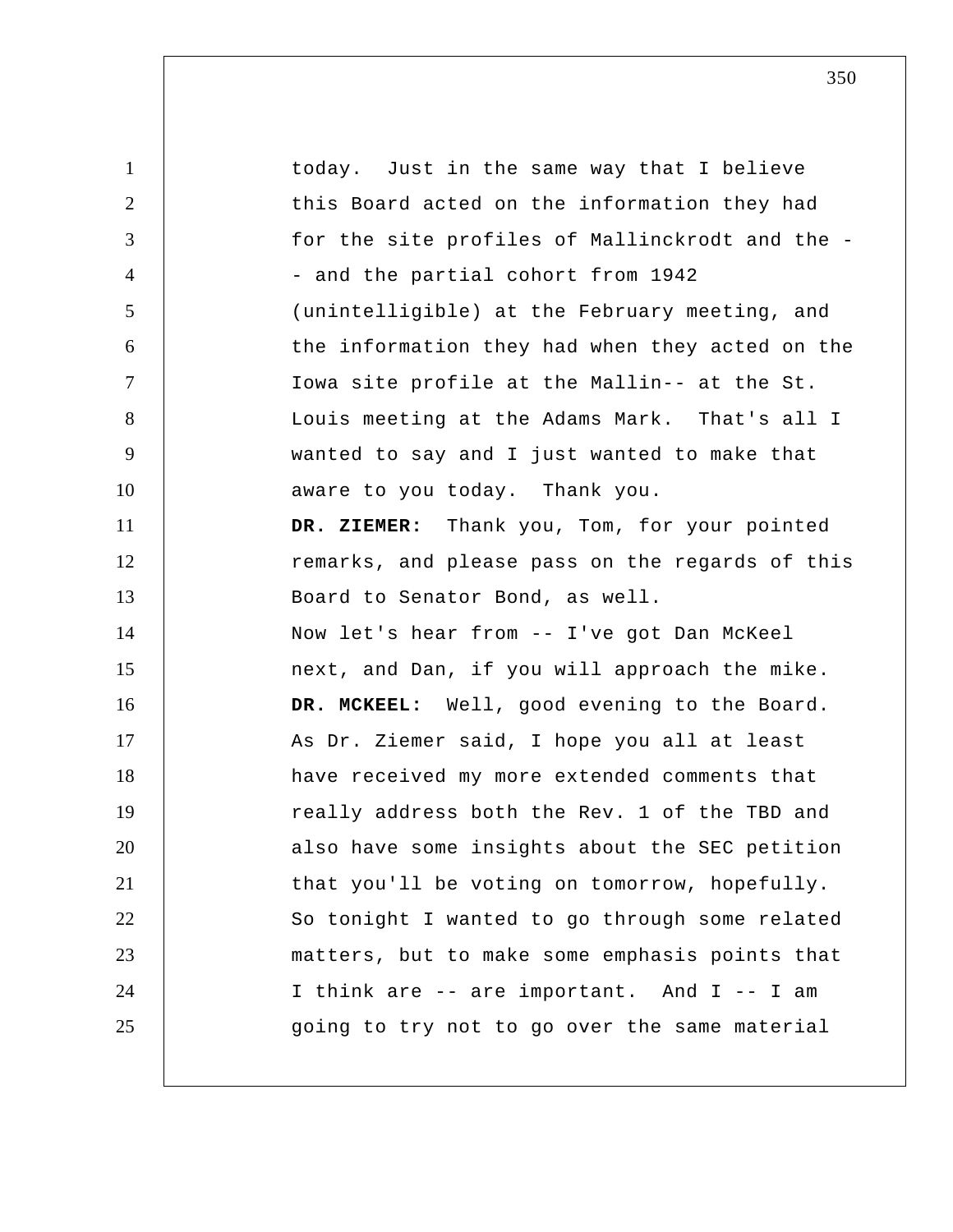1 2 3 4 5 6 7 8 9 10 11 12 13 14 15 16 17 18 19 20 21 22 23 24 25 that's in those extended outlines, but I do have to mention that here we have Rev. 1, a greatly expanded and improved document, no doubt, but still one of the deficiencies that I pointed out in -- both in 2003 and 2005 in St. Louis, is still not corrected. And that is that the second paper that has to do -- peerreviewed paper that has to do with dust studies at Mallinckrodt, this paper here in the Journal of Epidemiology, 1995, is still not included in the TBD Rev. 1. So it does seem to me that there's some miscommunication between actually the program office at NIOSH and their contractor, and Ms. Westbrook, who's preparing the site profile. So I certainly would hope that that situation has improved. One of the things I'd like to make as a suggestion -- 'cause I think this will come up for many site profiles, and that is that it is impossible to decipher from the Rev. 1 of either Iowa or Mallinckrodt -- to get a good idea of the thoroughness of the search of the available data on those sites. And I think it'd be a great improvement if the Board could at least suggest possibly to NIOSH that when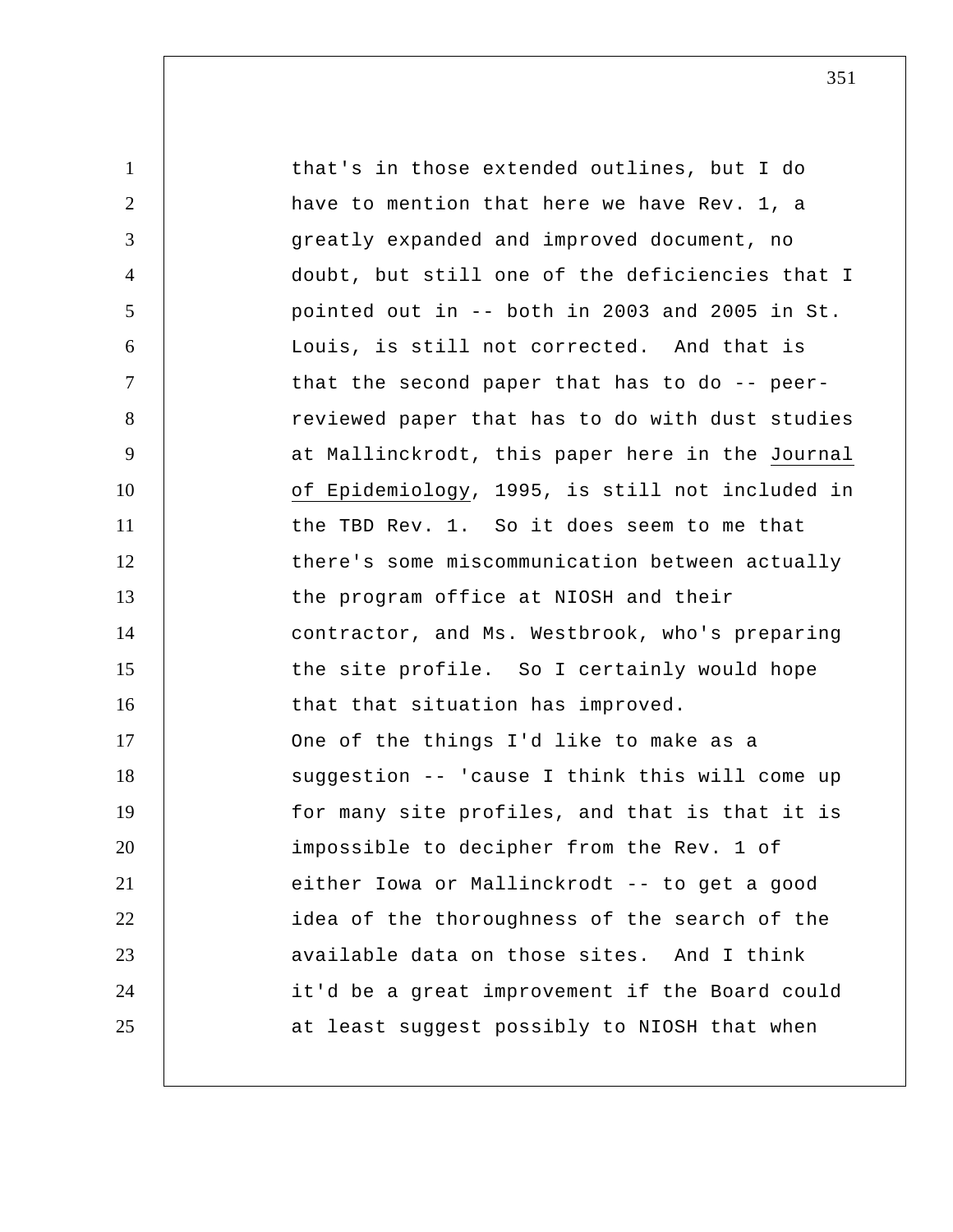1 2 3 4 5 6 7 8 9 10 11 12 13 14 15 16 17 18 19 20 21 22 23 24 25 they prepare a site profile there ought to be a explicit statement that says we consider the following available sources. And for instance, for Mallinckrodt there is no information whether, for example, the EPA superfund records center in Kansas City was searched. Was the National Archives, the (unintelligible) archives, were they searched thoroughly, et cetera. And it seems to me that that's extremely important. And as you know, the vote on the SEC 00112-2 that has to do with the '49 to '57 Mallinckrodt cohort was delayed -- not exclusively for that reason, but because we had to look and decipher what was in six boxes of new material. So you know, maybe if all that data source work were done up front, then there could be a more systematic review of that material and we wouldn't be turning up with all these documents late in the -- late in the course of an SEC evaluation. And that makes me turn to the analysis that's in the -- of what's in those six boxes. One of the things I was interested in the supplement, in fact, quite fascinated by, was a notation that -- there was one line item that said there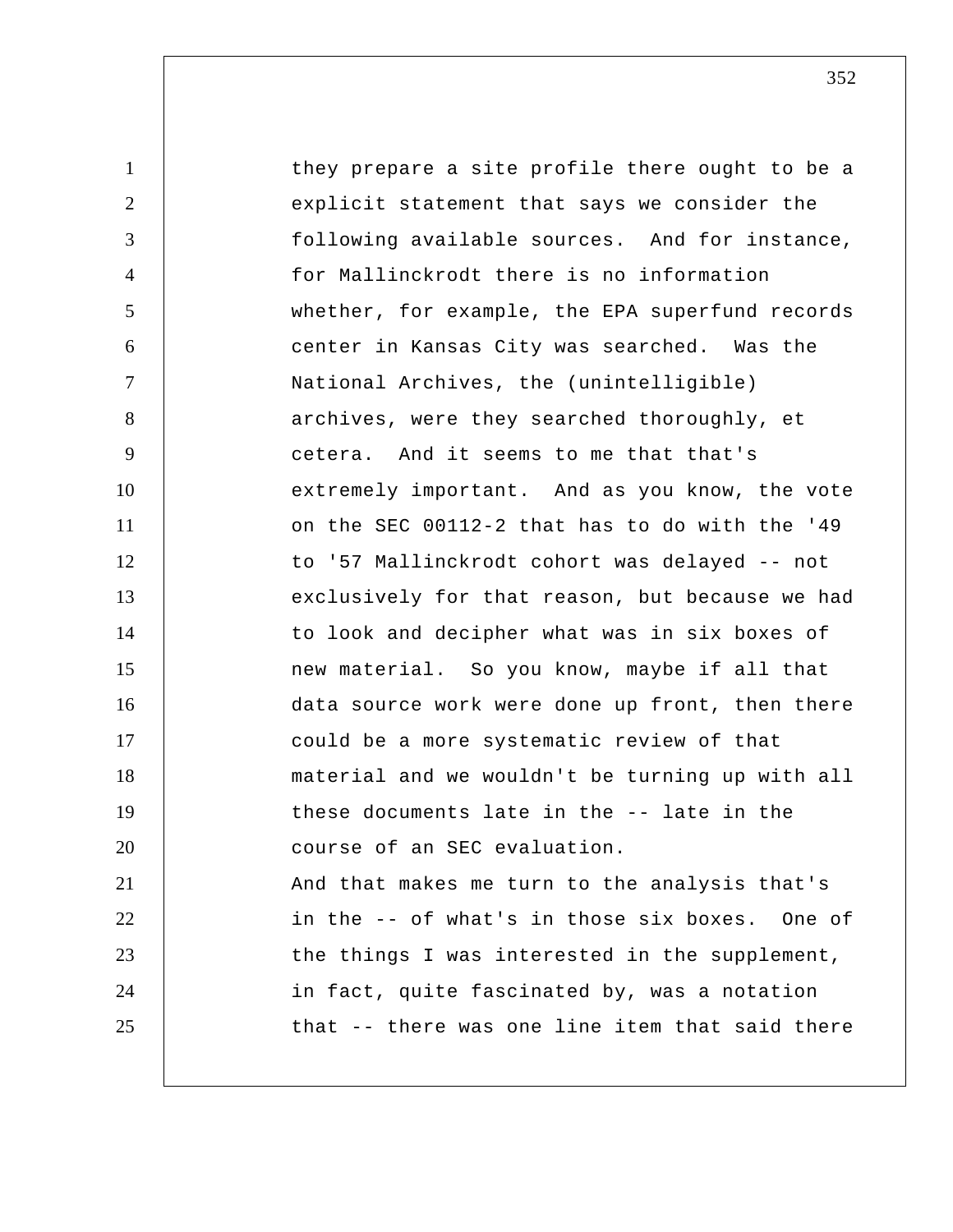1 2 3 4 5 6 7 8 9 10 11 12 13 14 15 16 17 18 19 20 21 22 23 24 25 were urinary analysis records for -- for plutonium. Now that line item was not dated and it didn't say whether that was explicitly for Mallinckrodt Destrehan Street or for Weldon Spring. But I bring that up because plutonium being present in -- at either of those sites was really not mentioned in the -- certainly not in the Mallinckrodt Rev. 1 TBD, and it seems to me that that's important enough that that should be at least addressed. It implies that the DOE field office report saying that there were some 74,000 metric tons of recycled uranium sent to one of those two sites, or to both, has some validity, even though both sites apparently deny that they received any appreciable recycled uranium. So I would think that that ought to be gone into. The other thing that I would comment about the supplement by NIOSH that they wrote in the review today by SC&A of what was in those boxes on slide 13 was -- my -- my reading of the analysis of what's in those two sets of evaluation of the same boxes is -- is sort of different, NIOSH saying that they -- there were no real surprises that would affect anything,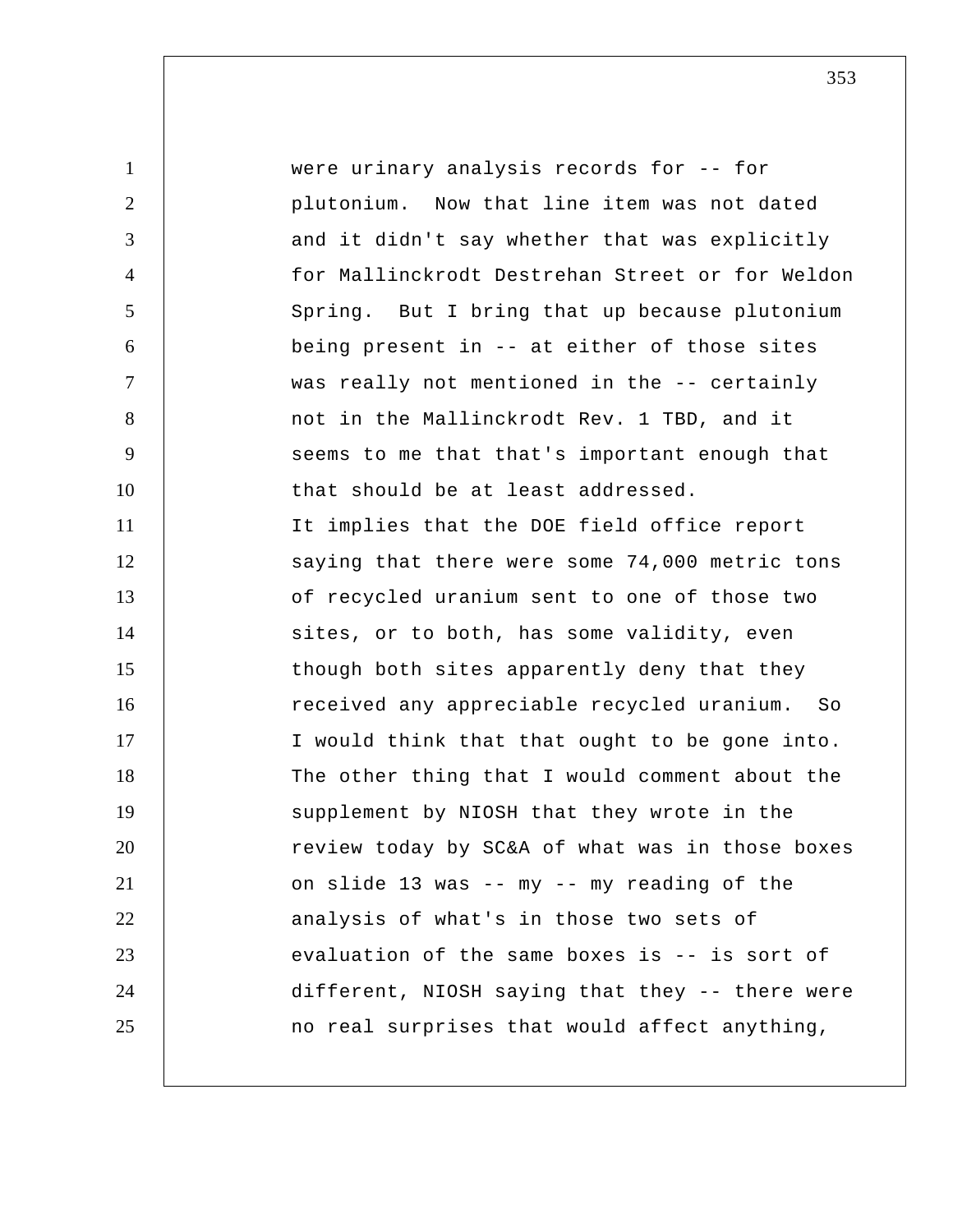1 2 3 4 5 6 7 8 9 10 11 12 13 14 15 16 17 18 19 20 21 22 23 24 25 that they had already captured 19 of the 22 documents. And I think the slide 13 information indicates that SC&A found a lot more information that needs to be digested and that they couldn't even make the evaluation whether the information had been captured in the TBD without further study. So there's sort of a difference there. Anyway, after the February meetings I was interested enough in what was in those six boxes that I enlisted the help of Ted Hisell\* and the Missouri Coalition for the Environment Foundation, and we filed on March the 10th a Freedom of Information request where we sought to know what was in those boxes. We wanted a detailed index, and in particular we wanted to address another issue that seems to me to be of widespread importance for many site profiles, and that was -- we had heard that within those six boxes were material that had to be declassified. And so we now have unclassified but formerly classified documents. And the question was, how much more classified material is there about the Mallinckrodt site and I was also interested in the Weldon Spring site, of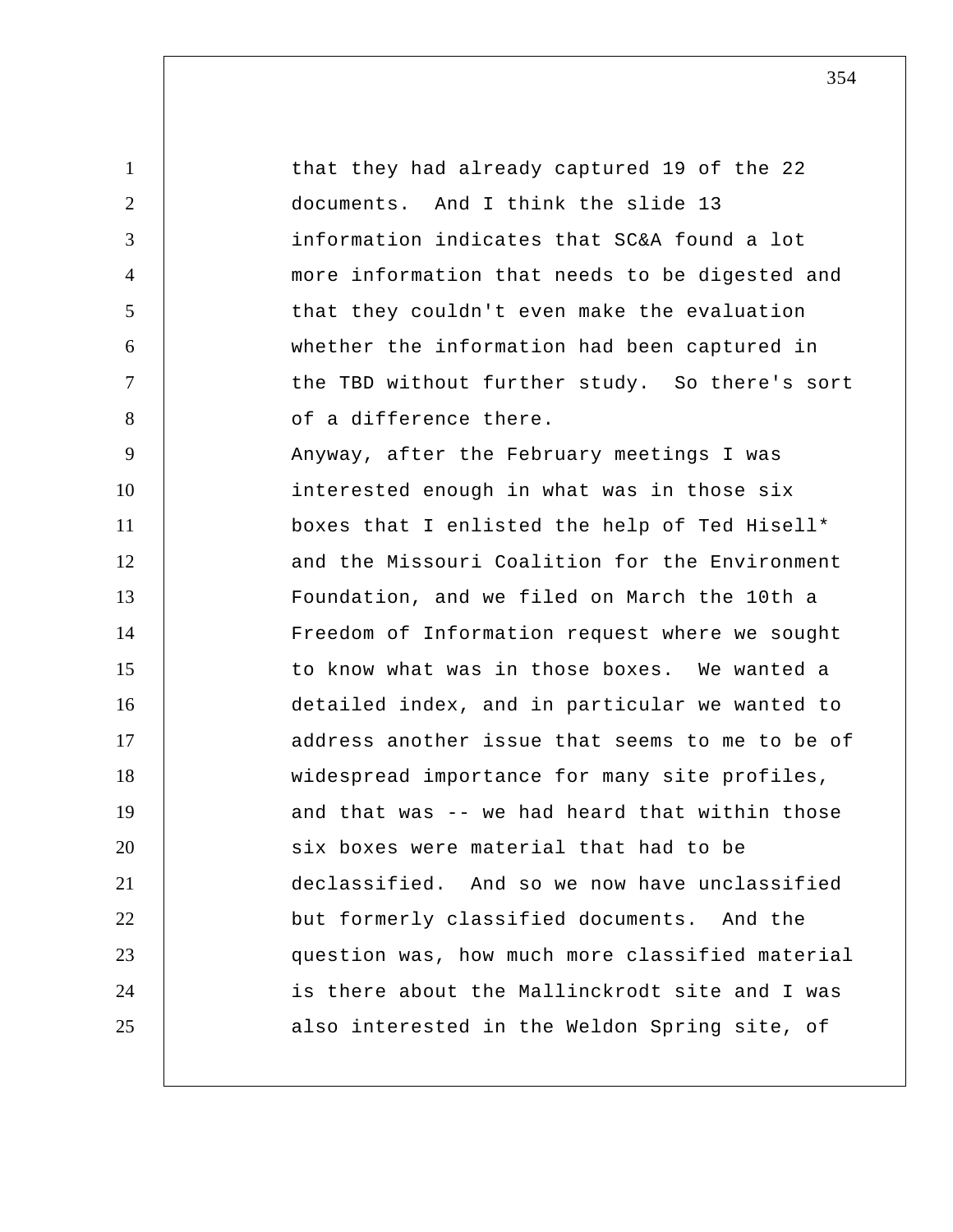1 2 3 4 5 6 7 8 9 10 11 12 13 14 15 16 17 18 19 20 21 22 23 24 25 course. And it seems to me that that's a very important question, not only what was declassified but what is still classified and why it's classified. And it would seem to me that, you know, there could be some information that relates to process and production of uranium that could - the processes could still be classified, but it didn't seem to me that the data that was in those six boxes -- dust study records and film badge readings and so forth -- didn't seem to me that they ought to be classified 50 years later, and that if they were classified, maybe the reason they were classified was it was inconvenient to release those data into the public realm. Anyway, that was on March the -- the 10th. I believe the law provides 20 days for a response, and it's now April the 26th and I have not received any response to that request, so I look forward to that in short order. And you know, so Oak Ridge operations, ORAU at NIOSH and the ORISE source vaults, I also wrote to them. Another comment I have about the technical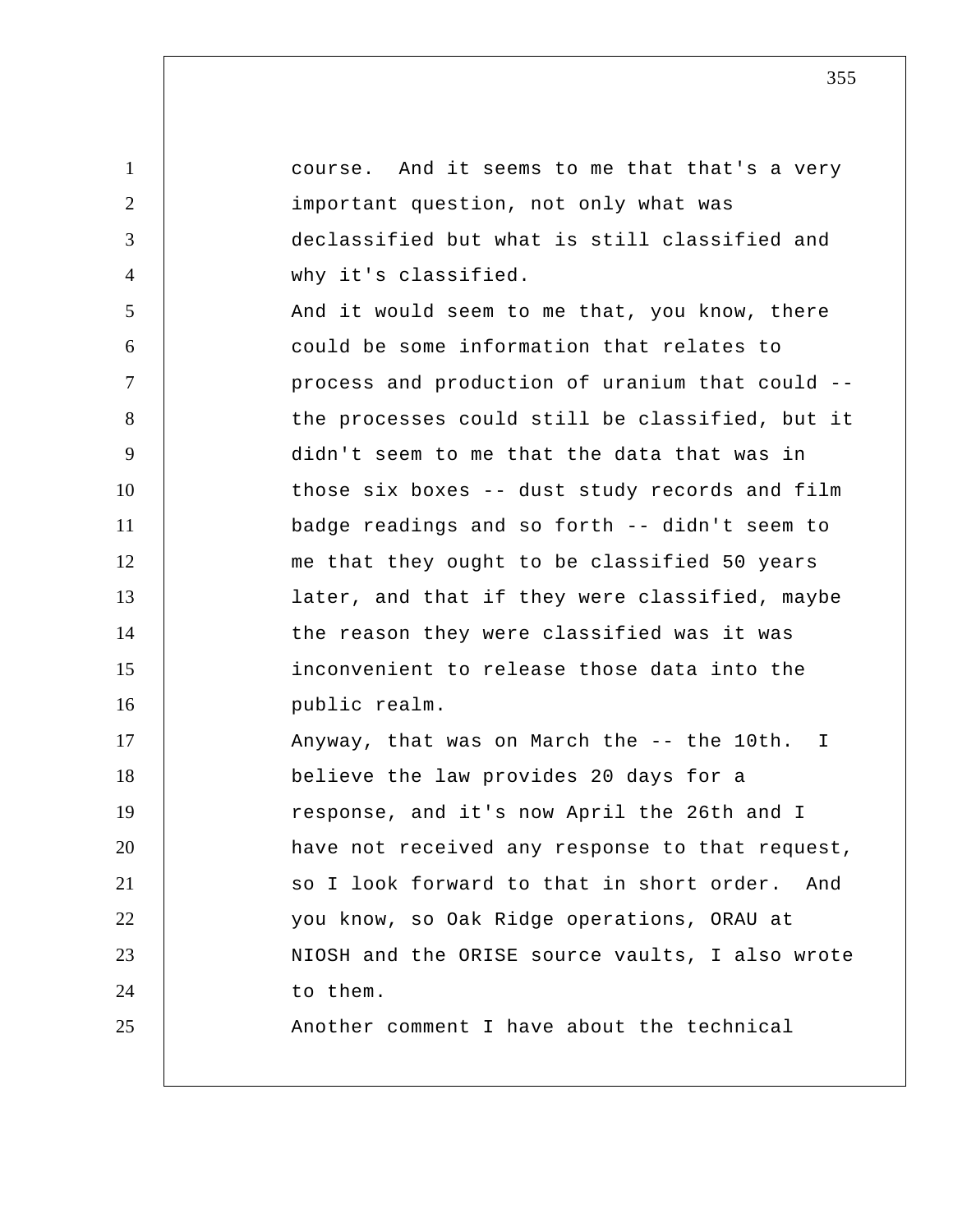1 2 3 4 5 6 7 8 9 10 11 12 13 14 15 16 17 18 19 20 21 22 23 24 25 basis Rev. 1 is I understand that the SEC petitions had to be separated for Mallinckrodt and Weldon Spring. But it seems to me it would have made sense had the MCW and the Weldon Spring site profiles be constructed in parallel and together and released at the same time. So here we have a stagger of at least 18 months where we've had Rev. 0 and Rev. 1 of Mallinckrodt and we have no site profile yet on Weldon Spring. And I know that's being worked on and I even understand it may be released soon, but it seems to me that that has really created an inequity and a disparity that is unfair for the Weldon Spring workers because we heard in St. Louis voluminous testimony that many workers worked for Mallinckrodt Destrehan Street for many years and then they matriculated out to Weldon Spring. And so if their dose is being reconstructed, that may well be that the part that's at Mallinckrodt is now bolstered by this much-improved Rev. 1, but the dose they received at Weldon Spring is not covered at all by a site profile. So that seems to be a -- a bad way that was handled. My extended remarks -- and I won't go into them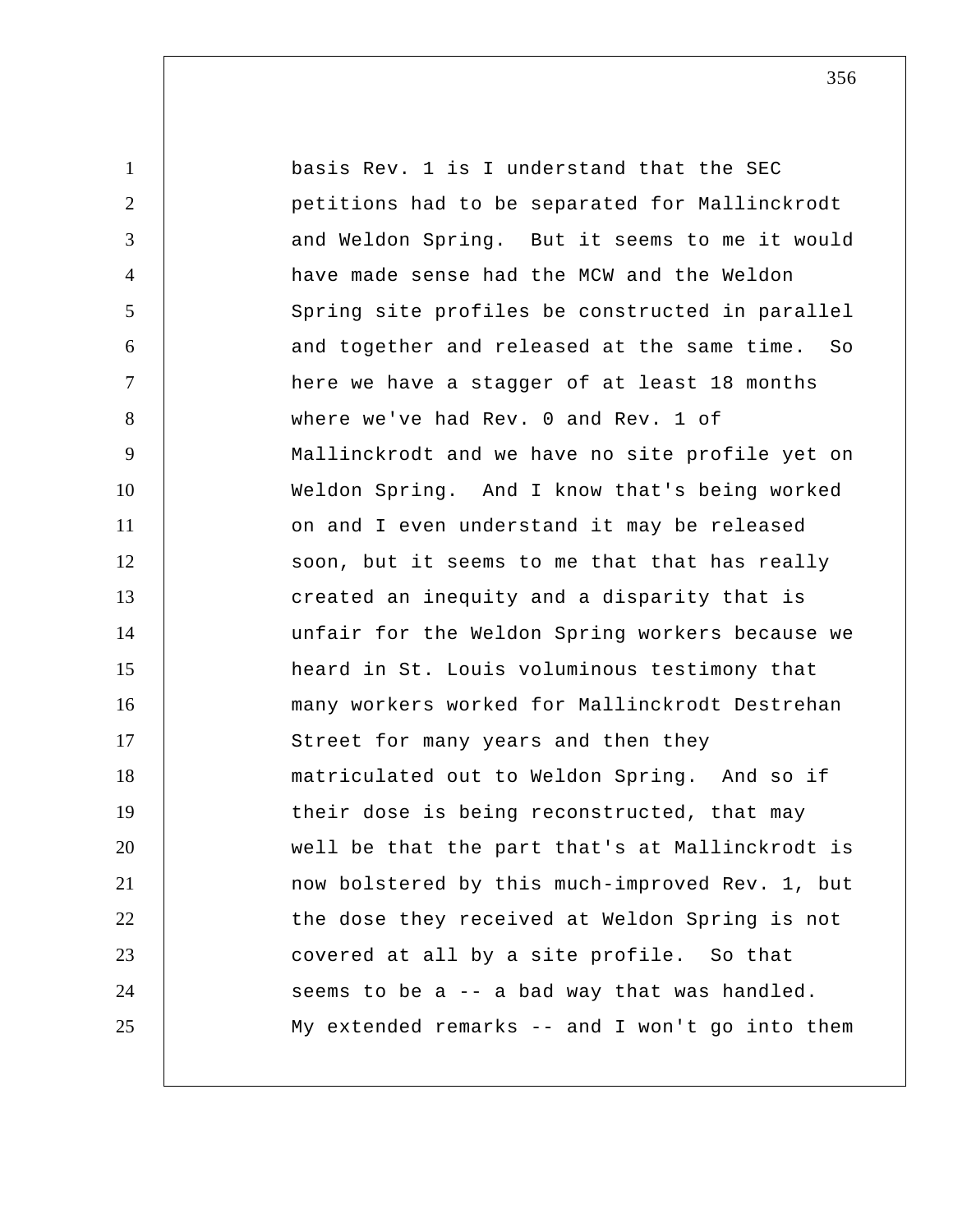1 2 3 4 5 6 7 8 9 10 11 12 13 14 15 16 17 18 19 20 21 22 23 24 25 at all, but it does highlight that I think that despite the expanded volume of Rev. 1 of the TBD there are still just enumerable statements that have to do with data completeness, with data ambiguities or uncertainties, data omissions, and there are many, many qualitative statements made like some or almost, things that I can't understand as, you know, an outsider how that could help a dose reconstructor who's trying to make quantitative estimates of a dose received, so I'd just comment on that. I guess one of the most important things that I would like to address to the Board -- and this goes to tomorrow's decision, hopefully -- and that's got to do with the general situation of data validity. And it seems to me that data validity cuts across various levels of science, and certainly in our longitudinal Alzheimer's studies we have to justify to grant review sections and study sections that our data is valid and it's reliable. And how do we do that? And it seems to me that in arriving at that answer, what we can say is that this data on Mallinckrodt has not been validated and it's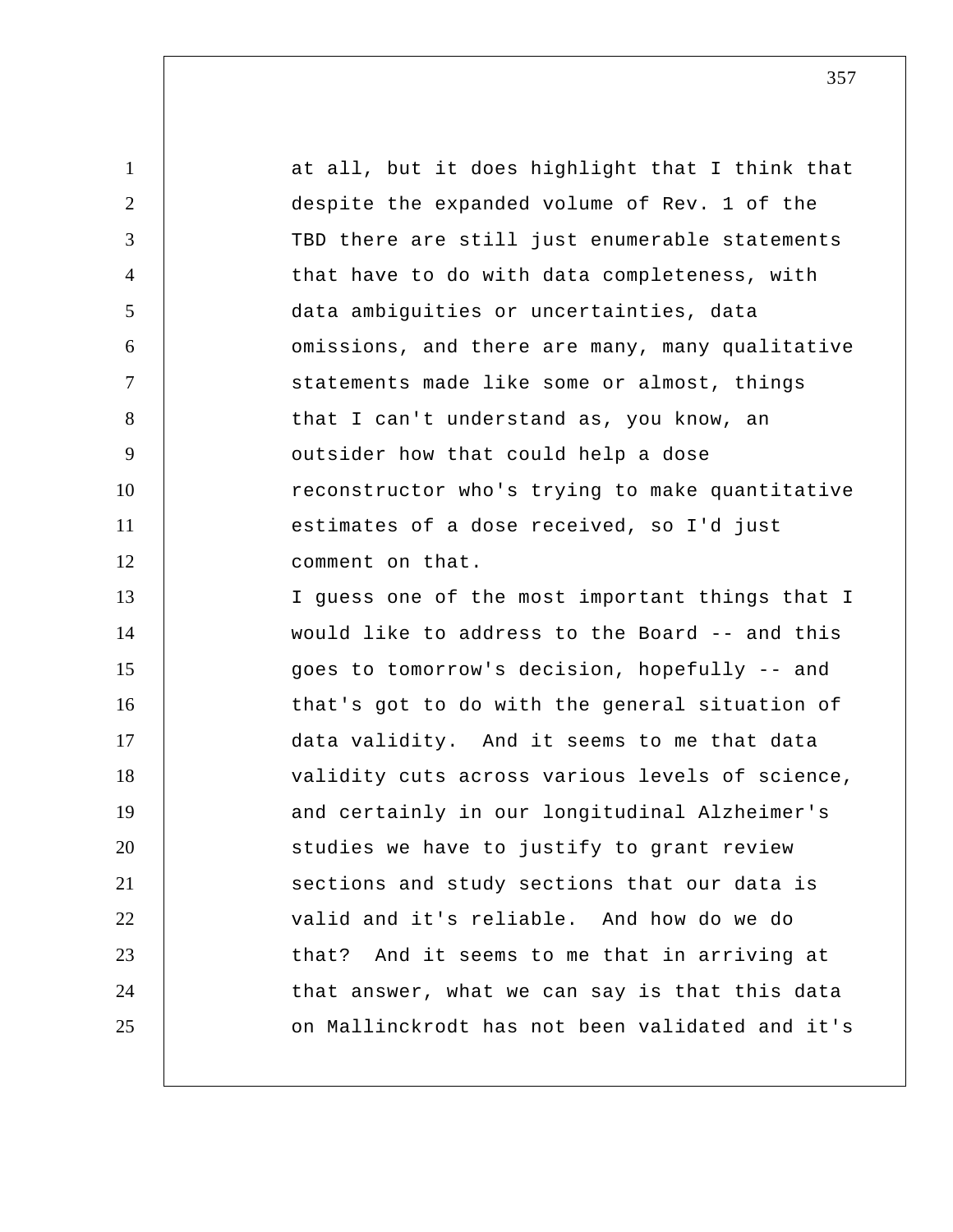| $\mathbf{1}$   | not proven to be reliable, and there's some     |
|----------------|-------------------------------------------------|
| 2              | basic ways to do that.                          |
| 3              | One way to do that would be to have a gold      |
| $\overline{4}$ | standard set of data, and that should be        |
| 5              | available. The gold standard data could be      |
| 6              | doses calculated -- not reconstructed, but just |
| $\tau$         | calculated -- from a set of workers who had     |
| 8              | complete data, so you could come up with a      |
| 9              | dose. And then you could give their records --  |
| 10             | say with some data purposely omitted in a       |
| 11             | blinded fashion -- to your dose reconstructors  |
| 12             | and get them to re-evaluate the dose and see if |
| 13             | they came up with a number that was close to    |
| 14             | the gold standard. And by doing that in a       |
| 15             | series of cases, you would come up with a       |
| 16             | validity measure that yes, we can -- the same   |
| 17             | dose reconstructor, for instance, could         |
| 18             | reconstruct that dose, plus or minus ten        |
| 19             | percent standard deviation, whereas another set |
| 20             | of dose reconstructors could do it at a         |
| 21             | validity level of say 25 percent, whatever the  |
| 22             | number is. But that sort of testing really is   |
| 23             | -- is very necessary.                           |
| 24             | Another way to do it is to have the auditors,   |
| 25             | SC&A, do the same thing and to have them        |
|                |                                                 |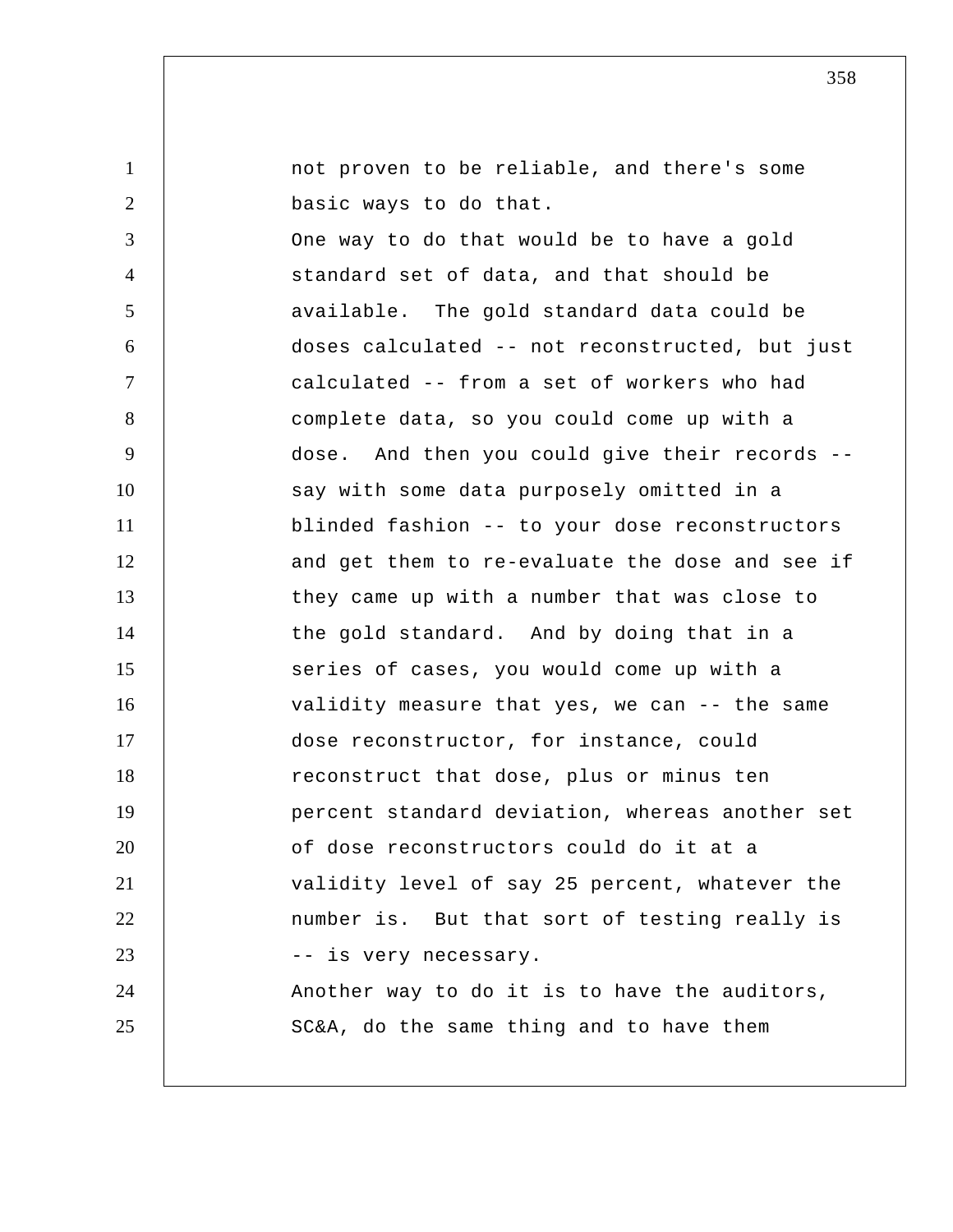1 2 3 4 5 6 7 8 9 10 11 12 13 14 15 16 17 18 19 20 21 22 23 24 25 reconstruct the dose that the NIOSH reconstructors have already done and compare those data. And I understand that that has not yet been done for a single Mallinckrodt worker. So I would like to suggest that if the Board believes that they have to act on what's in hand right now, which I believe they should and could, then they're going to have to act on data that has not been validated. And so I -- I think that's one thing to consider. As far as the SEC and the accuracy of the data, another thing that they ought to repre-- ought to ask is -- the data is certainly not complete. It may be extensive. There may be a lot of urine samples, lot of air samples, et cetera, but the data is certainly not complete for all workers. So then you have to ask well, of the data that we have, how representative is that data subset of the whole realm of data. And I haven't seen any statements about that, you know, and one way to do that -- and certainly some on the panel are epidemiologists, they should certainly be aware of this -- is you take a population sample, you take a random, unbiased sample of the total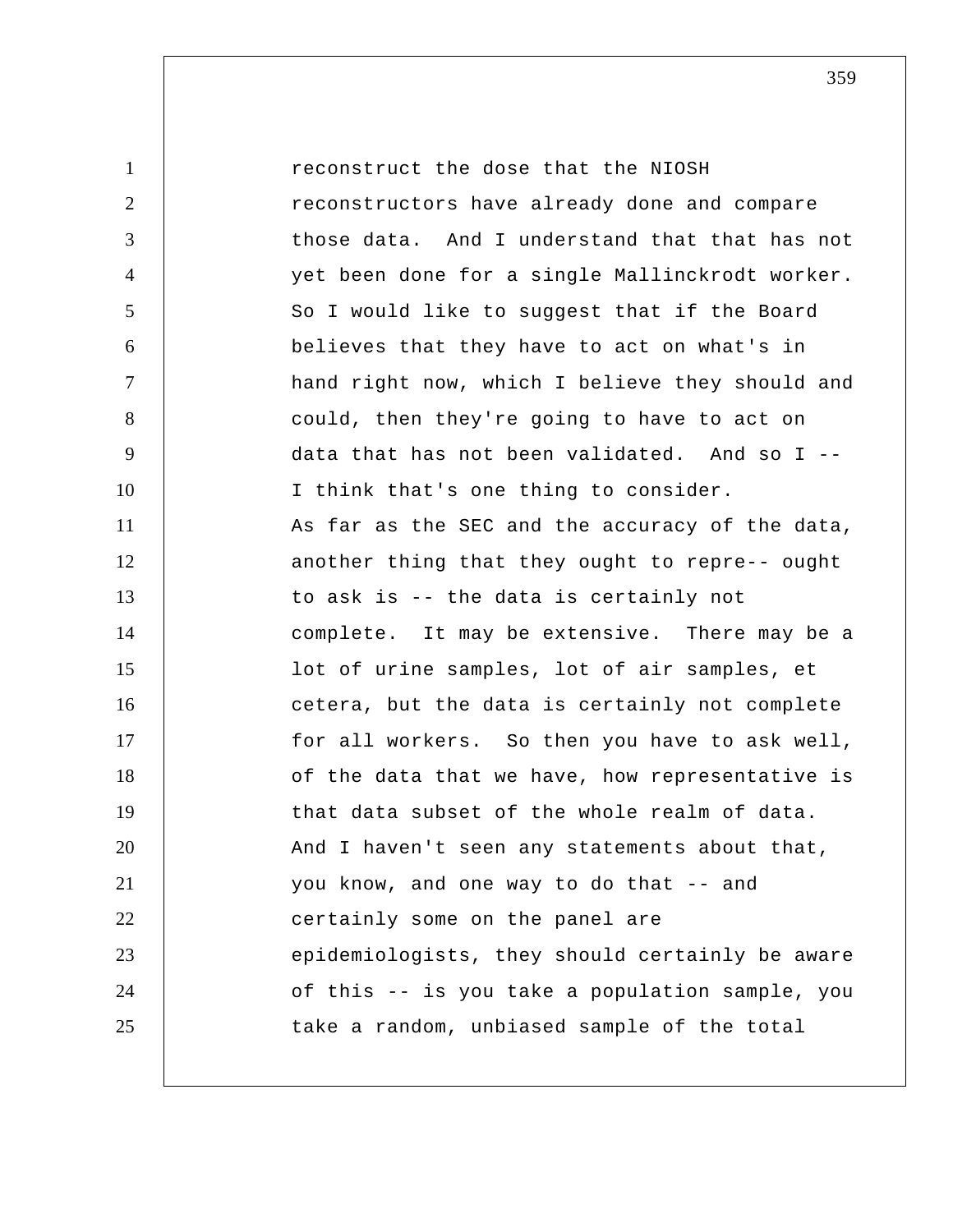1 2 3 4 5 6 7 8 9 10 11 12 13 14 15 16 17 18 19 20 21 22 23 24 25 universe of data and you -- and you use that data to estimate data for the whole population. If you don't have that, if you have a biased sample or a random  $--$  or  $--$  or not a random sample, or one that is really just -- this is the data that's not missing, not specified, then you really don't have representative data and you certainly are on shakier ground extrapolating that to a whole class of workers. Final thing I have to say is it seems to me, also, that there -- we are faced again with -- I understand the TBD is a living document, but there's still parts of it that are just plain incomplete. Section seven, for example, dealing with external dose reconstruction, is on hold. Why is it on hold? It's on hold because ORAU hasn't entered some of that data or calculated -- it wasn't clear to me exactly why not. But section seven of this 18-monthlong living document is still not complete. So I would ask the Board to please consider those thoughts when you're making this very tough decision. And -- and I do have to say that we -- we're all engaged in applying scientific principles, but we also have a mandate from --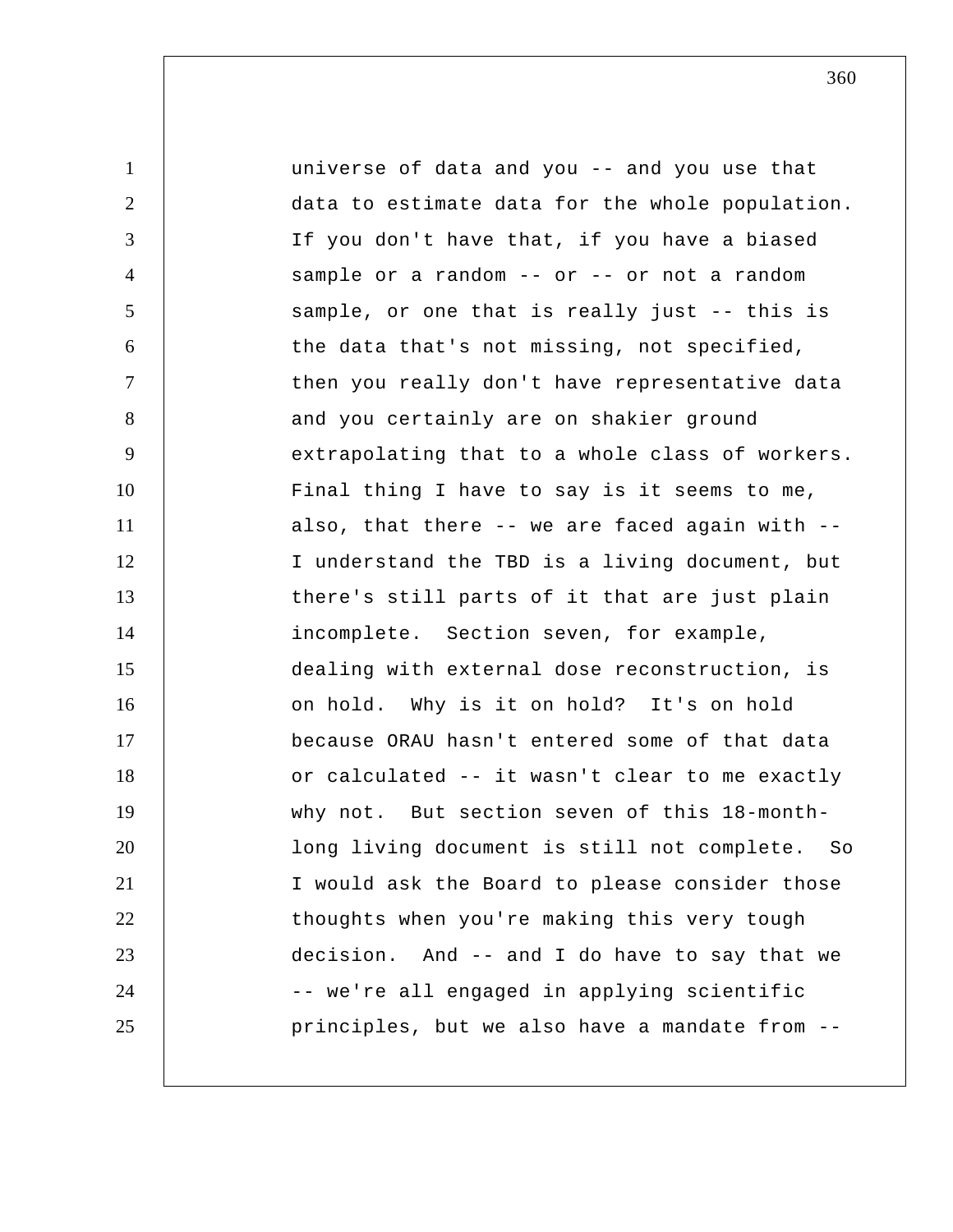| $\mathbf{1}$   | you have a pres-- a mandate from the President  |
|----------------|-------------------------------------------------|
| $\overline{2}$ | of the United States, and there is a strong     |
| 3              | mandate also from Congress. And I think that    |
| $\overline{4}$ | you have an obligation to live up to the intent |
| 5              | of Congress, and that intent goes to timeliness |
| 6              | and accuracy of doing dose reconstructions.     |
| $\tau$         | And I agree with Tom Horgan and Senator Bond.   |
| 8              | I agree and support and applaud the sentiments  |
| 9              | from Senators Harkin and Grassley that I        |
| 10             | thought was eloquent in saying that the intent  |
| 11             | of -- of Congress is not being fulfilled here.  |
| 12             | And you -- you folks can address that. And I    |
| 13             | hope and I pray that you will do that tomorrow  |
| 14             | afternoon. Thank you very much.                 |
| 15             | DR. ZIEMER: Thank you, Dan, for your            |
| 16             | insightful remarks. Yes, Jim Neton, please.     |
| 17             | DR. NETON: I'm sorry, I'd just like to address  |
| 18             | two of the statements made by Dr. McKeel, just  |
| 19             | to correct maybe a misconception.               |
| 20             | I think that the plutonium line that was in the |
| 21             | -- in the file -- it also caught our interest,  |
| 22             | indicating there may have been plutonium at     |
| 23             | Mallinckrodt. In fact, what that was -- at      |
| 24             | least if it's the one that Dr. McKeel is        |
| 25             | referring to -- was a reference to a paper on   |
|                |                                                 |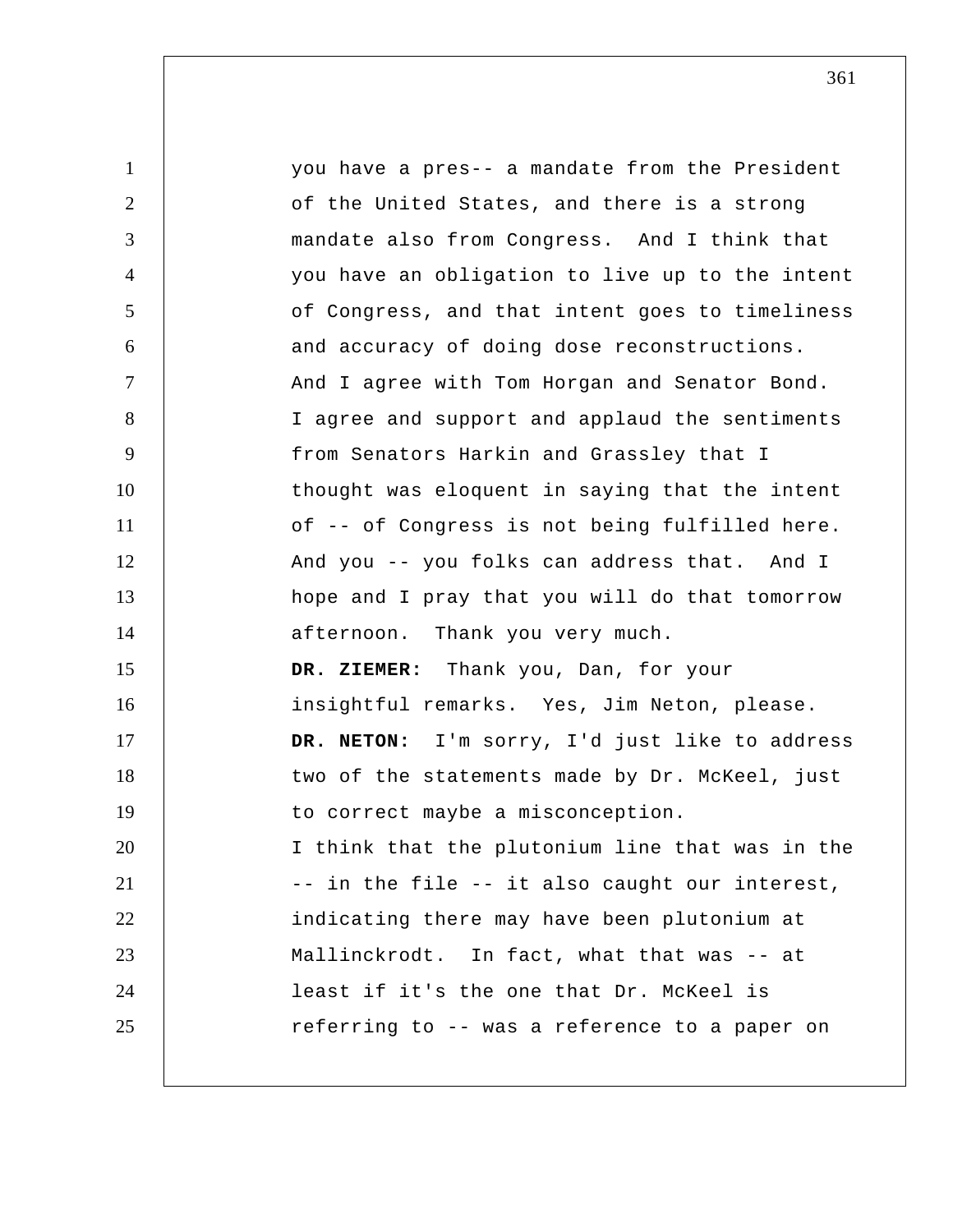| $\mathbf{1}$   | how to do plutonium chemistry that was sent to  |
|----------------|-------------------------------------------------|
| $\overline{2}$ | Mallinckrodt with the idea that it might be     |
| 3              | adapted to do thorium analyses, because the     |
| $\overline{4}$ | chemistry of plutonium and thorium are very     |
| 5              | similar. And I believe that's the line item     |
| 6              | that appears that Dr. McKeel was talking about. |
| $\overline{7}$ | The second issue is that the documents that     |
| 8              | were released from the ORAU -- the vaults were  |
| 9              | not necessarily -- they were not classified,    |
| 10             | they were stored in classified space and needed |
| 11             | to be reviewed for classified content. It's my  |
| 12             | knowledge -- my knowledge none of the documents |
| 13             | that were removed from the vault were           |
| 14             | previously classified and then declassified.    |
| 15             | DR. ZIEMER: Thank you for those                 |
| 16             | clarifications. Denise Brock. And Denise,       |
| 17             | you're up next, too, if you want to --          |
| 18             | MS. BROCK: I really wasn't going to say         |
| 19             | anything, but I just wanted to address the two  |
| 20             | things that Dr. Neton had stated. Number one,   |
| 21             | as far as the plutonium, I believe that was     |
| 22             | from Mont Mason, if I'm correct -- I could be   |
| 23             | wrong -- to a Dr. Sheppard*, and could have     |
| 24             | been to address the thorium, but it could have  |
| 25             | been plutonium. I have workers on videotape     |
|                |                                                 |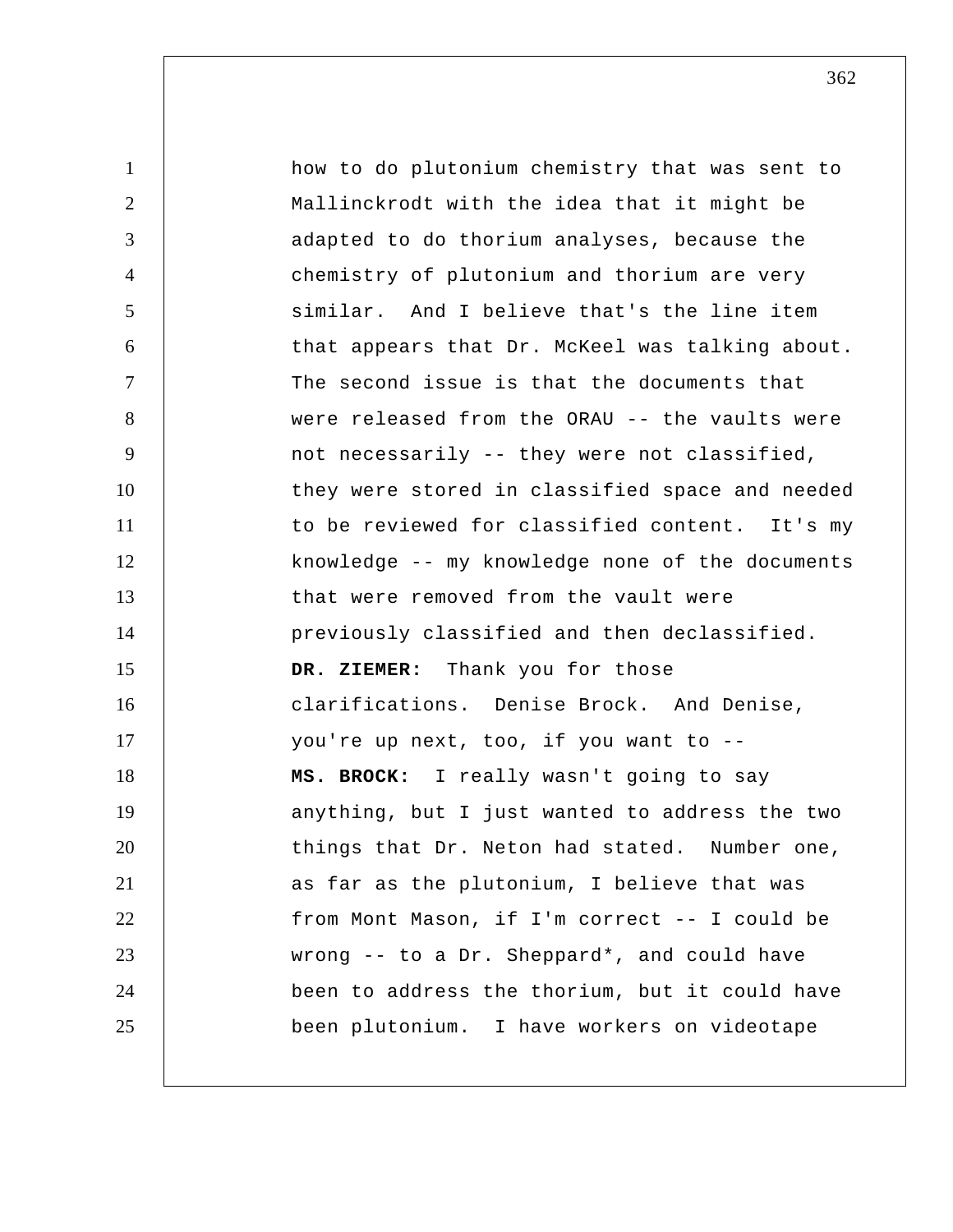1 2 3 4 5 6 7 8 9 10 11 12 13 14 15 16 17 18 19 20 21 22 23 24 25 that I've offered to NIOSH and for the Board to see in reference to numerous things. One of those things was the possibility that plutonium was in fact at the Destrehan Street site. I have workers that are willing to testify to that, but the workers that I have that are living are very ill. We do have some things I believe that are possibly on tape. And the second thing that I was going to address -- I just forgot, what was the other thing that Dr. Neton had mention -- oh, the boxes. I don't know -- were those on CD from quite some time ago? I mean I thought you just got those boxes, but could they have been on CD? I  $-$ - because I  $-$ - and I also think, in reference to the -- that 1975 Mont Mason memo, I was with the understanding from the February meeting that you all had just obtained that, and then I found out that you had it since May of 2003.  **DR. ZIEMER:** I don't know the answer to that, and Mark, do you have a comment or --  **MR. GRIFFON:** I was going to ask -- I was going to ask for clarification on the first point. Jim, I agree with the statement you made with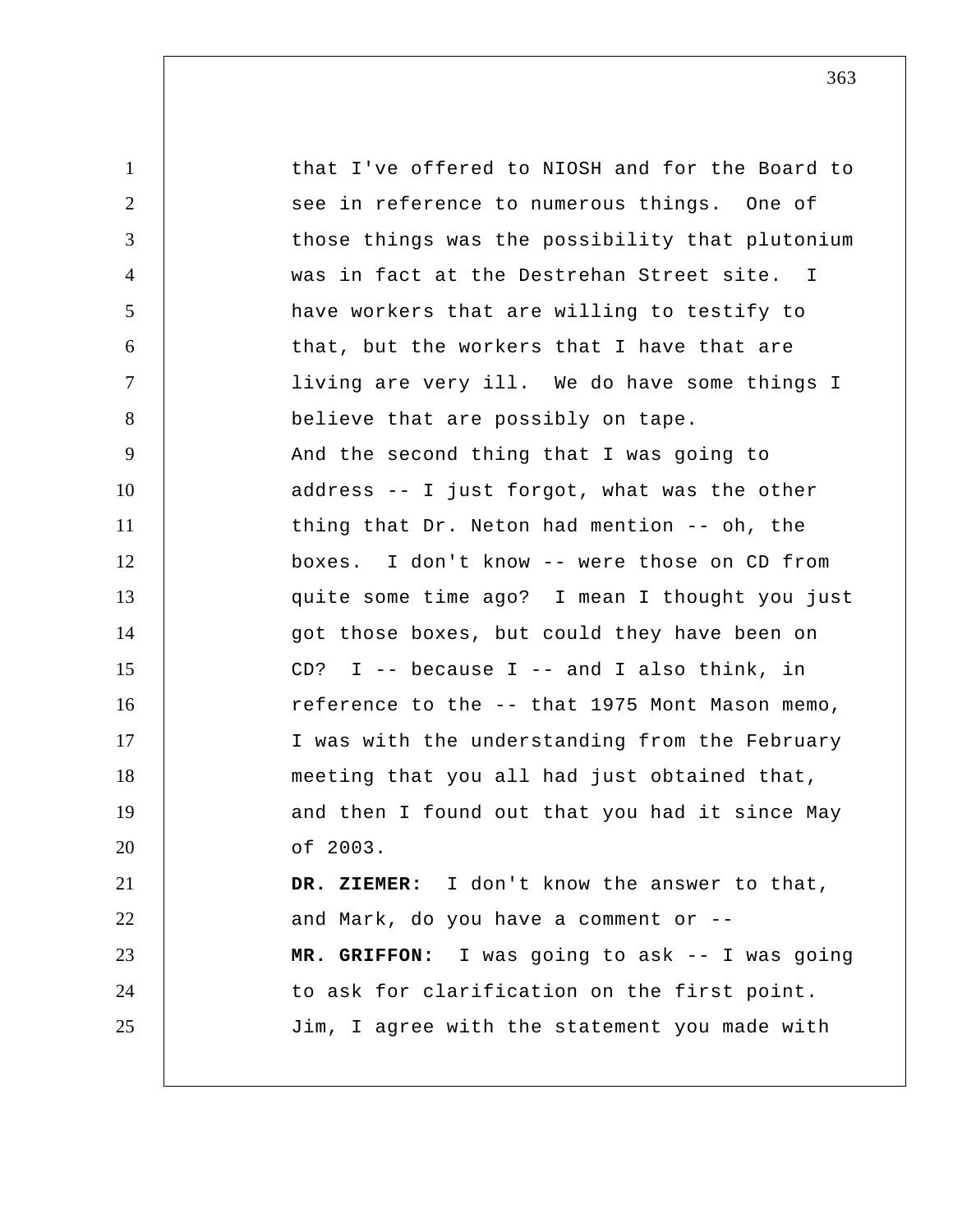1 2 3 4 5 6 7 8 9 10 11 12 13 14 15 16 17 18 19 20 21 22 23 24 25 the reference you're talking about, but I'm wondering if that's the same one that Dr. McKeel's talking about 'cause I see on page 3 of his letter there's this handwritten note that suggests that there was a shipment from Savannah River. This seems to be a different reference, so I just wanted clarification on where this came from --  **DR. MCKEEL:** Yes, that note from Savannah River happened to be in paper -- that's a completely different affair. That -- that's -- that's explained in my records. It was on the back of a meeting minutes. I have no idea who wrote that. It just was in -- interesting that it was there. But the reference I'm talking about is in the supplement, just in the list of what was in the boxes. And the reference refers to plutonium urine analyses, and it doesn't refer to a paper, although that may just be a shorthand for a reference to a paper. So -- **MR. GRIFFON:** But I -- yeah.  **DR. MCKEEL:** -- so they're two completely different things, but -- but they're two little teeny bits of information talking about plutonium at Mallinckrodt.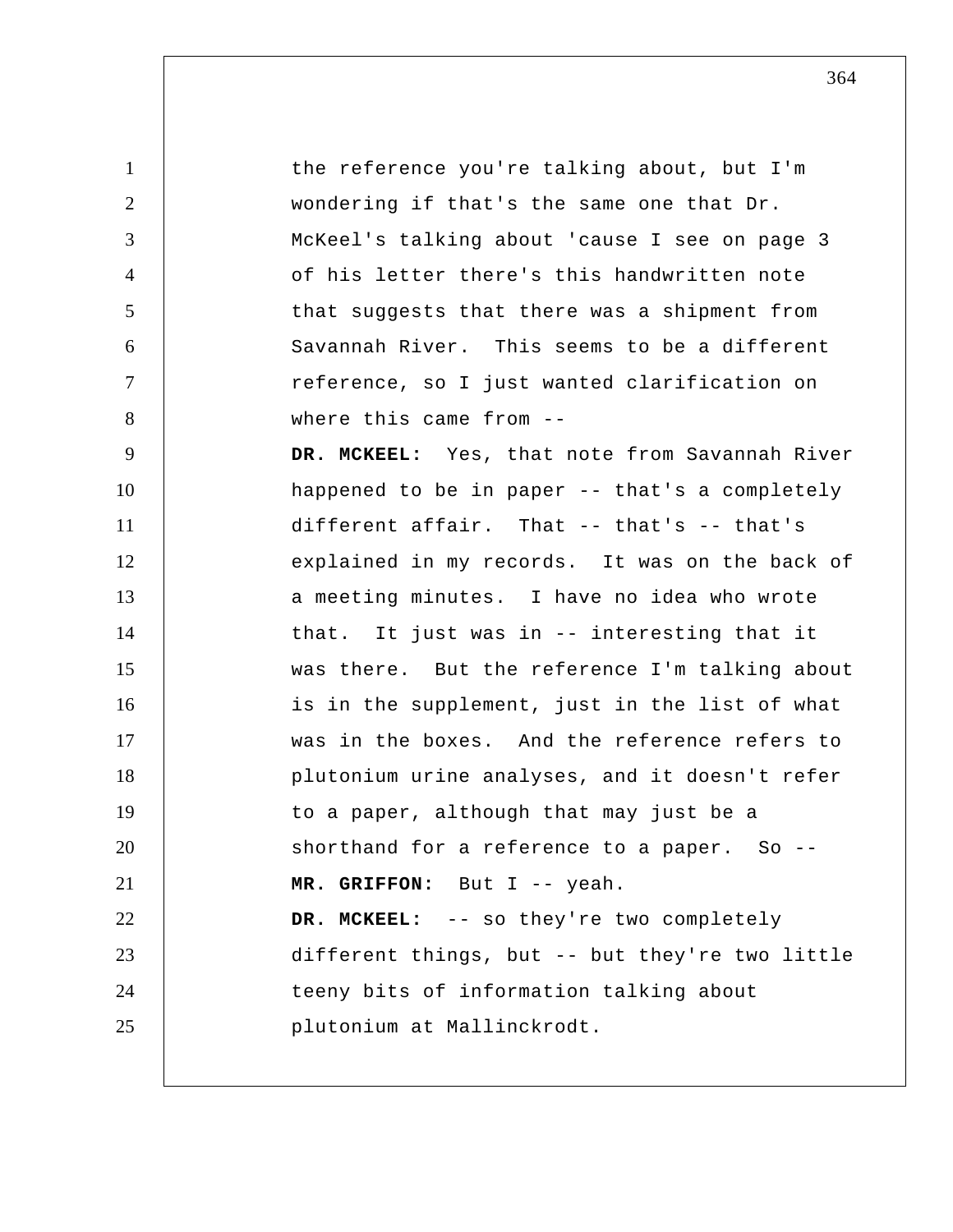1 2 3 4 5 6 7 8 9  $10$  --11 12 13 14 15 16 17 18 19 20 21 22 23 24 25  **MR. GRIFFON:** Okay, this --  **DR. MCKEEL:** That's -- that --  **MR. GRIFFON:** -- this was new to me, so I - but  $I$  --  $I$  -- **DR. MCKEEL:** It was new to me, too, and I just thought it might be of interest, whatev- whatever it means.  **DR. ZIEMER:** Thank you. Denise, did you have any additional comments for the assembly? Did **MS. BROCK:** (Off microphone) No, I just was going to (unintelligible) --  **DR. ZIEMER:** Thank you. **MS. BROCK:** -- (unintelligible).  **DR. ZIEMER:** Thank you. Are there any other Mallinckrodt folks who did not have the opportunity to sign up but do wish to address the assembly this evening -- or St. Louis folks? Okay, I -- I do have two others who have signed up -- Tom, did you have an additional comment?  **MR. HORGAN:** (Off microphone) (Unintelligible) answer to the second question. Denise, you know -- I didn't phrase it right, you know. (On microphone) Come up here and let me know,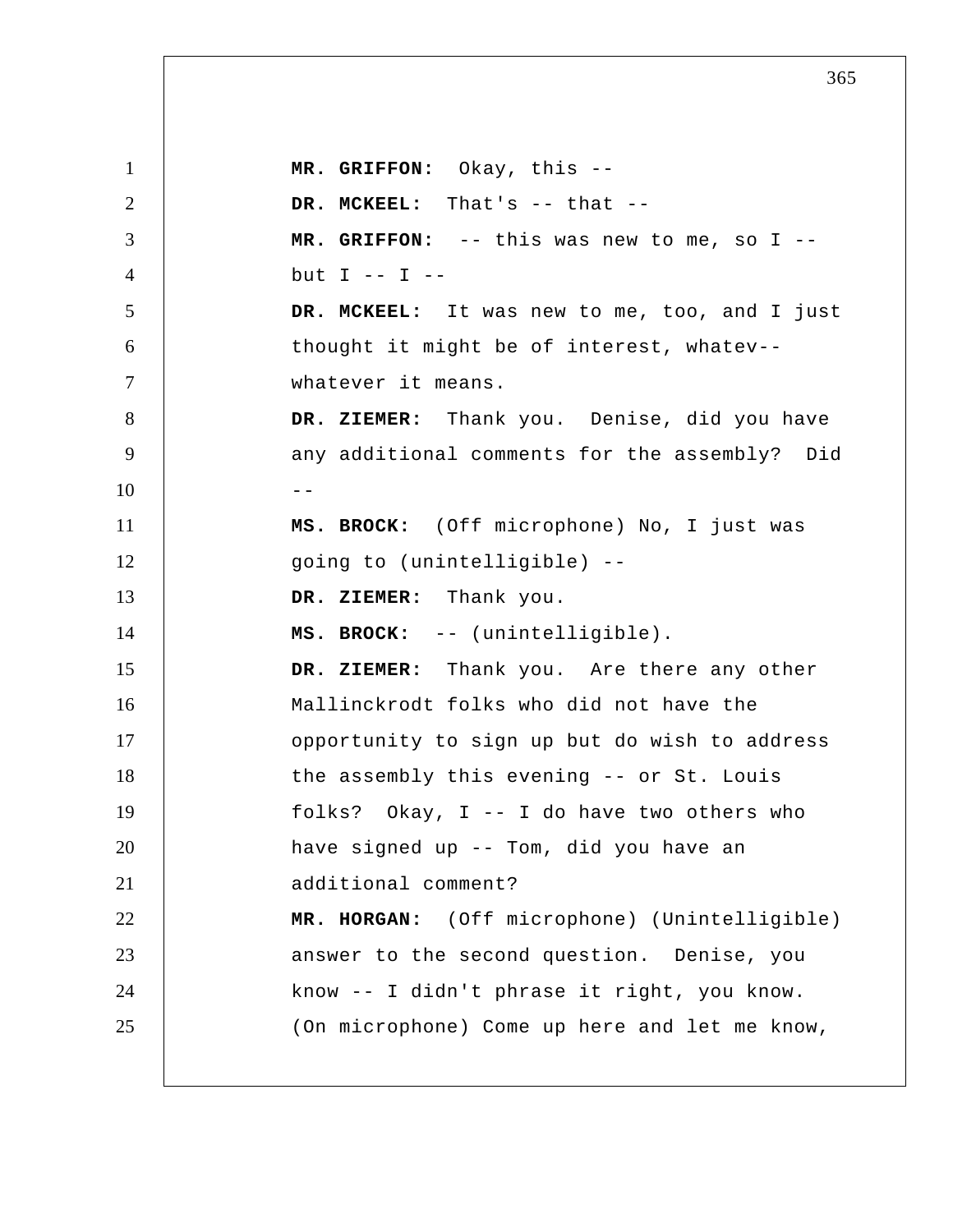1 2 3 4 5 6 7 8 9 10 11 12 13 14 15 16 17 18 19 20 21 22 23 24 25 but it was my understanding, as well, the socalled Mont Mason rebuttal memo that we got at the 11th and a half hour at the St. Louis meeting, which couldn't be made available and wasn't even brought to the meeting, it's my understanding they just got ahold of that document, NIOSH, and that it was literally hot off the presses. Now Denise mentioned something that you found out that they've had it since May? **MS. BROCK:** (Off microphone) (Unintelligible)  **MR. HORGAN:** May what? Could you come up and clarify that, 'cause if that's the case we'd like to get some -- an answer to that question.  **DR. ZIEMER:** This Board got the Mont Mason memo on -- at our meeting there. You were there. Is there some additional information on that, or Dick Toohey, can you address it?  **DR. TOOHEY:** Go ahead. **MS. BROCK:** No, I -- I -- with the understanding that you all got it the same time I did. I'm just curious -- maybe I -- maybe I misunderstood. When did -- when did NIOSH or ORAU come into possession of that memo? Was that -- because at the February meeting it was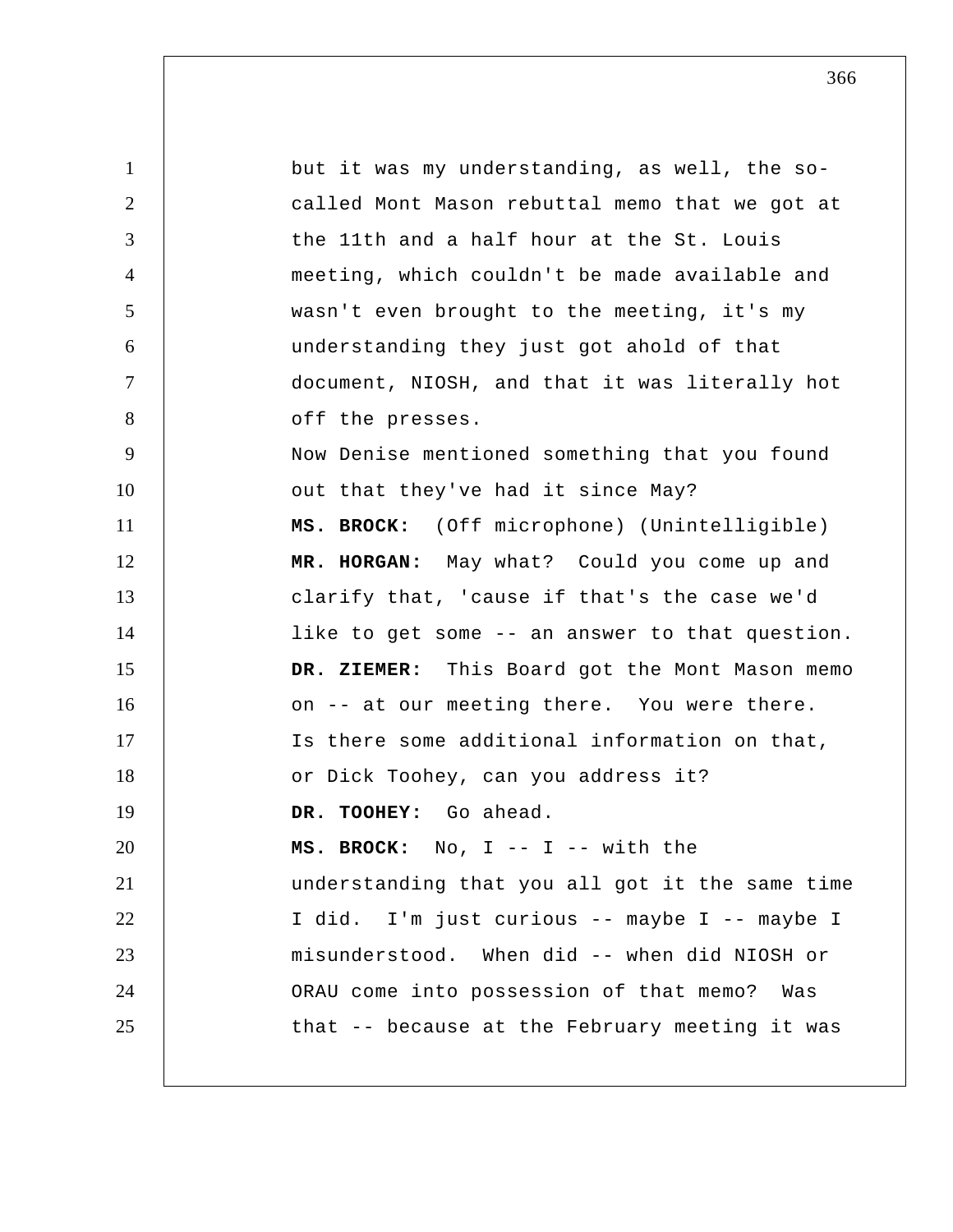| $\mathbf{1}$   | my understanding you'd just gotten it.         |
|----------------|------------------------------------------------|
| $\overline{2}$ | DR. ZIEMER: I don't know the answer to that.   |
| 3              | Is there -- Jim Neton, do you know anything    |
| $\overline{4}$ | about the sort of background on that memo?     |
| 5              | DR. NETON: I really think that we would need   |
| 6              | to go back and look at the transcripts because |
| $\overline{7}$ | that was discussed in some detail at the       |
| 8              | meeting, and I really don't want to use my     |
| 9              | memory to recall, you know, what happened at   |
| 10             | that meeting. But I don't -- I don't recall    |
| 11             | and I need to look at the transcript to see    |
| 12             | when we got the Mont Mason memo, 'cause it was |
| 13             | discussed.                                     |
| 14             | MS. BROCK: Sorry, you just may as well stay up |
| 15             | here. About the boxes, have the -- has that    |
| 16             | all been on CD all this time?                  |
| 17             | DR. TOOHEY: That's all -- well                 |
| 18             | DR. ZIEMER: Richard Toohey, can you address    |
| 19             | that?                                          |
| 20             | DR. TOOHEY: Yeah. Yeah, that's the question I  |
| 21             | came up to answer about the memo. Okay, the -- |
| 22             | I don't remember the date, but it was the      |
| 23             | second to last Board meeting when we had just  |
| 24             | captured these six boxes, which actually got   |
| 25             | consolidated into five 'cause two of them were |
|                |                                                |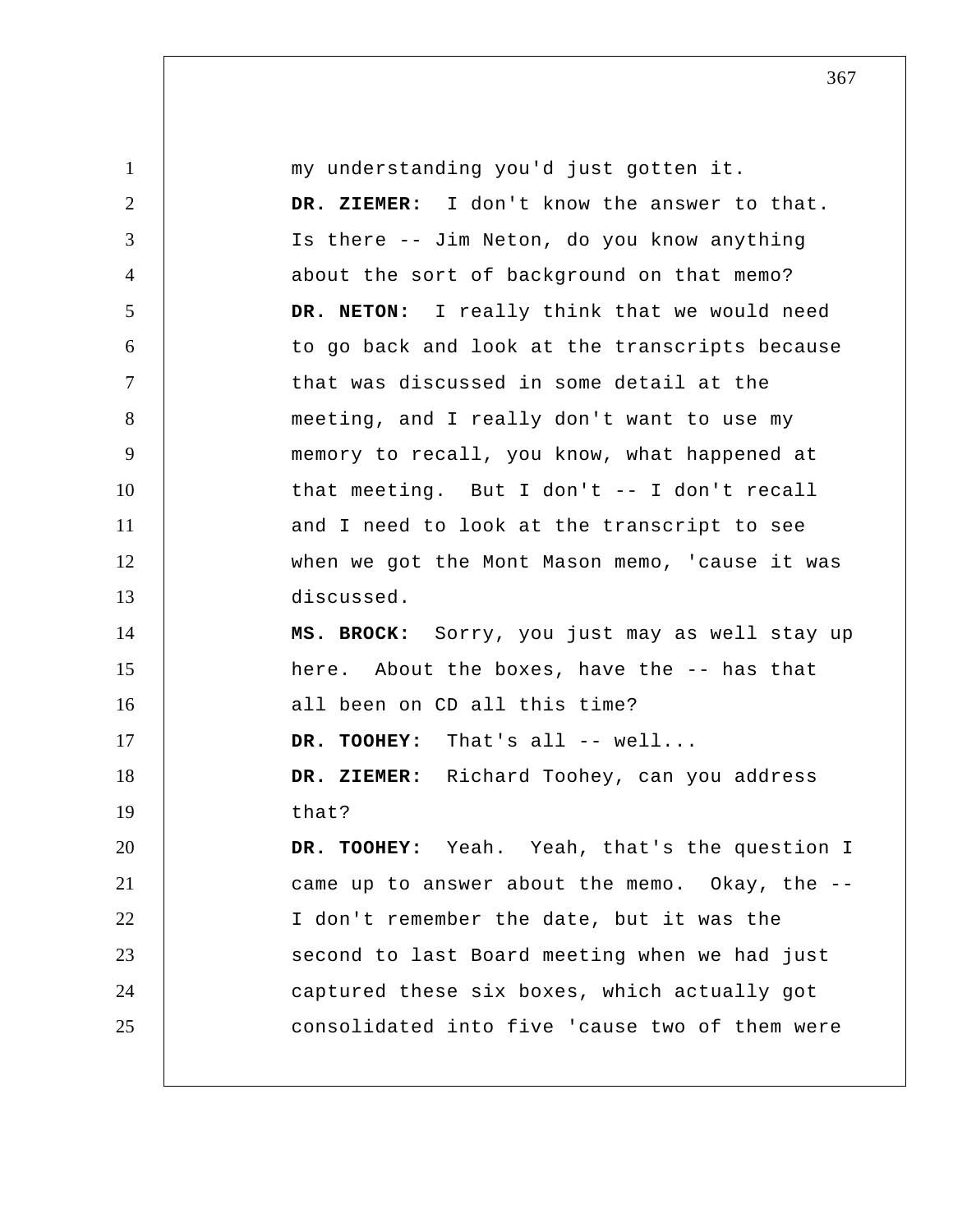| $\mathbf{1}$   | both Weldon Springs and half-full.              |
|----------------|-------------------------------------------------|
| 2              | Okay. We -- in capturing those, we physically   |
| 3              | got those boxes, and now I don't know whether   |
| $\overline{4}$ | we made copies on the site or if we brought the |
| 5              | boxes and copied, but -- but in any case, as we |
| 6              | copied these things, we scan them and then the  |
| $\overline{7}$ | documents, you know, get broken apart and put   |
| 8              | on a CD. So right now, to the best of my        |
| 9              | knowledge and belief, all those documents are   |
| 10             | on CD/ROM and have been put in our site         |
| 11             | research database.                              |
| 12             | DR. ZIEMER: Okay. Thank you. Dick Toohey,       |
| 13             | you had signed up to address the assembly, so   |
| 14             | you're at the mike, please.                     |
| 15             | DR. TOOHEY: Yeah, as long as I'm here,          |
| 16             | actually I signed up to answer a couple of the  |
| 17             | questions Mr. Horgan raised this morning in     |
| 18             | Senator Bond's remarks. One was the -- I don't  |
| 19             | remember the exact number, but it was the 140   |
| 20             | or so Weldon Springs claims that had been       |
| 21             | denied -- 148, thank you -- and what was the    |
| 22             | basis for that denial. The basis was the ORAU   |
| 23             | Team Technical Information Bulletin Number 2,   |
| 24             | maximum dose reconstruction for Department of   |
| 25             | Energy sites, which gives a maximum plausible   |
|                |                                                 |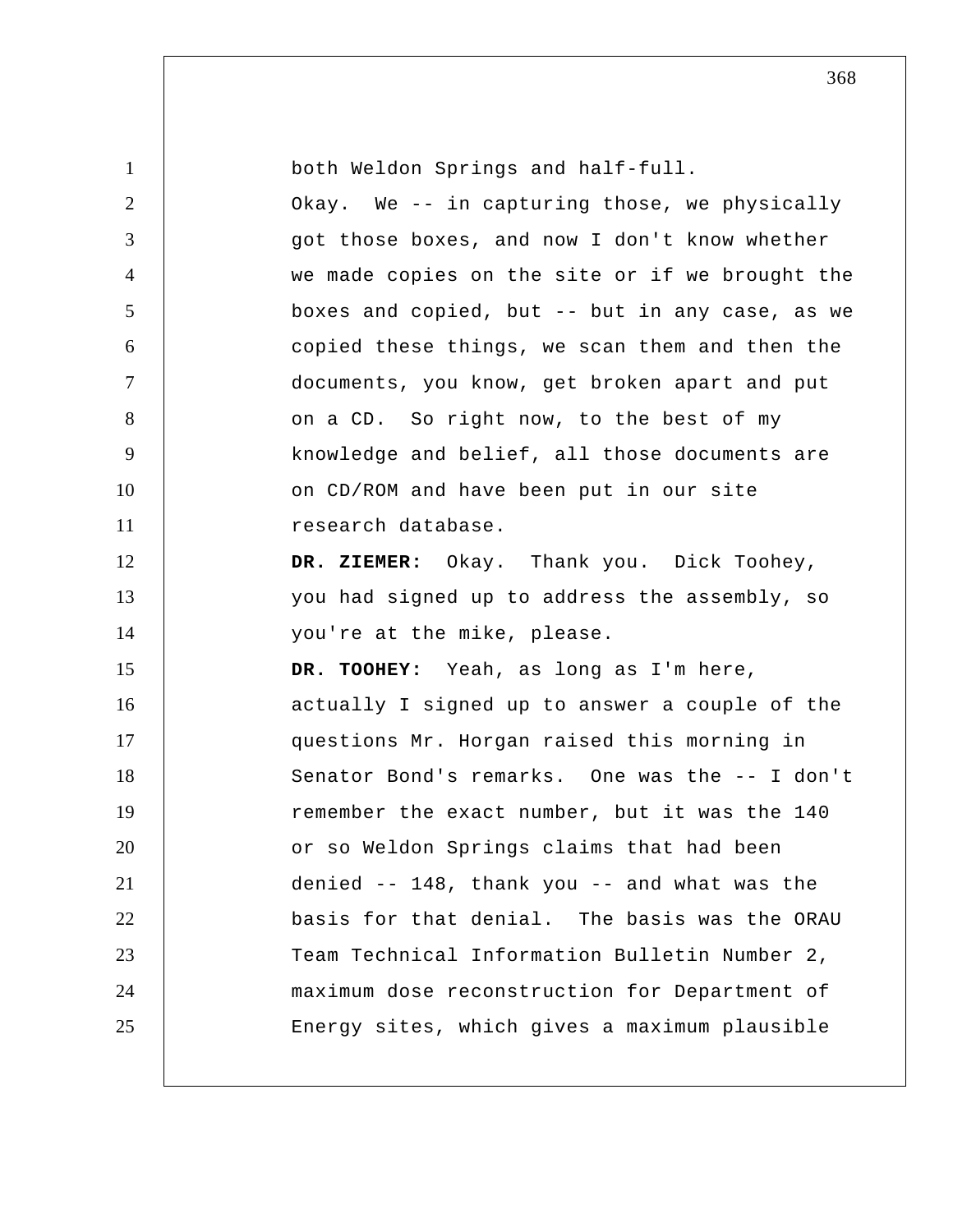1 2 3 4 5 6 7 8 9 10 11 12 13 14 15 16 17 18 19 20 21 22 23 24 25 dose to a case. And if the probability of compensation (sic) is still well below 50 percent, under the efficiency process allowed by 42 CFR 82 -- I think paragraph  $(10)(k)(3)$  -we can stop at that point because it is very unlikely that any additional research would in fact find this case to be compensable. NIOSH refers to this as one of the efficiency processes for completing dose reconstruction. And since we do not, as you know, yet have a completed site profile for Weldon Spring, that is actually probably the only way we could complete a Weldon Spring case at this point. Speaking of Weldon Spring does come to the point -- it's a partial reason -- the other question was why have only a quarter of the Mallinckrodt claims been done, and Weldon Springs is part of that, because a number of those workers, as we know, went on to work at Weldon Spring. And without having the site profile and the exposure models complete for Weldon Spring, if a worker did not get enough dose from the exposure at Destrehan to become compensable, we cannot complete the dose reconstruction till we've included these other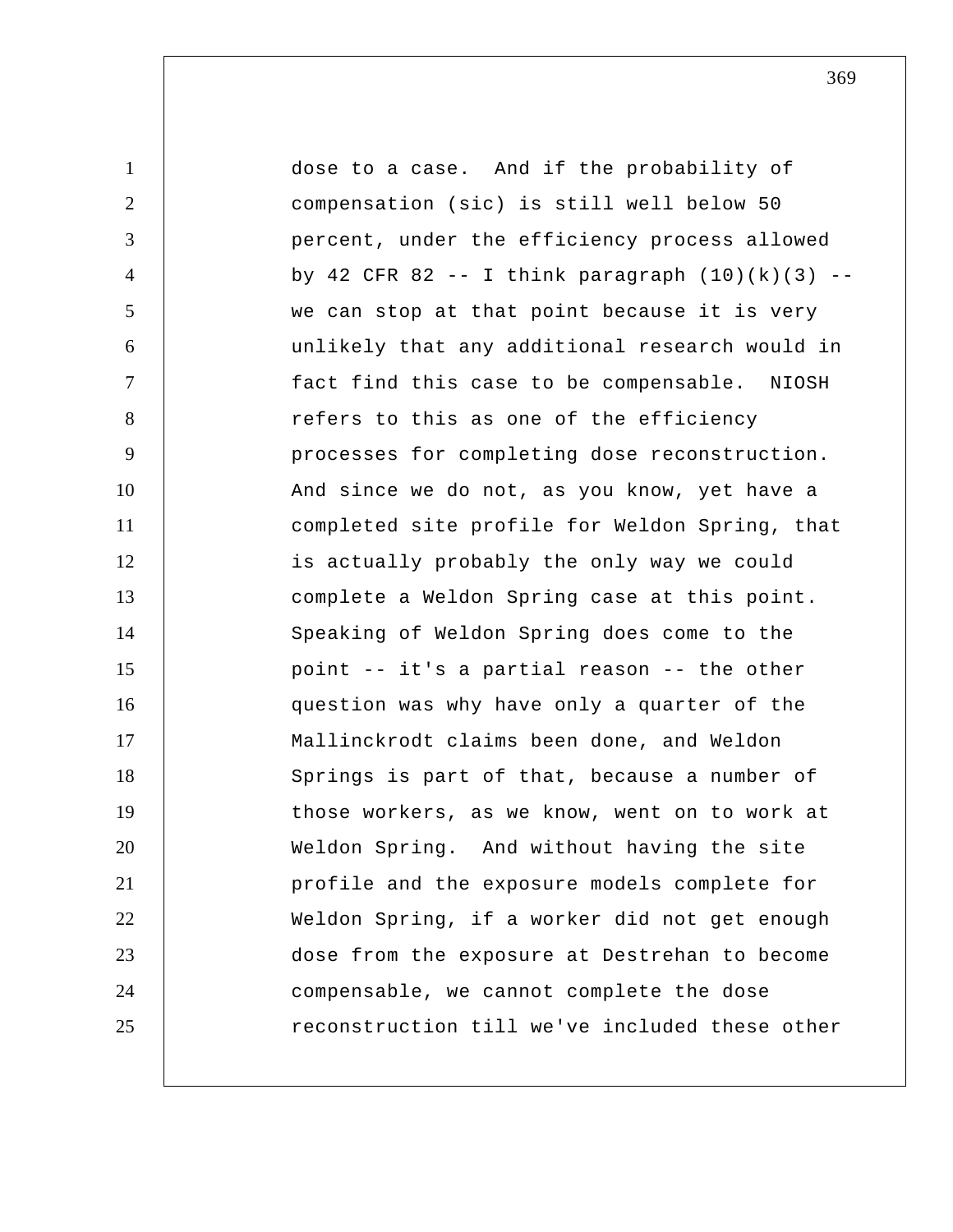1 2 3 4 5 6 7 8 9 10 11 12 13 14 15 16 17 18 19 20 21 22 23 24 25 sources. Hindsight's always 20/20. Maybe it would have been better off to do Mallinckrodt and Weldon Spring together. But our overall decisionmaking process on the order in which we pursued the site profiles was roughly in the order of the number of claims from the site.  **DR. ZIEMER:** Okay. Tom, do you have --  **MR. HORGAN:** Now I've got to get a clarification.  **DR. ZIEMER:** -- additional question or comment?  **MR. HORGAN:** So are you saying that the 23 percent rate of dose reconstruction at the downtown site, which we're dealing with that separate petition right now, is based -- is - is that way because you're depending on material from Weldon Spring?  **DR. TOOHEY:** What I am saying is that many workers at Destrehan also worked at Weldon Spring. If the dose they received at Destrehan Street is not sufficient to get them over the 50 percent probability of causation, we cannot complete their dose reconstruction until we include their additional exposure at Weldon Spring.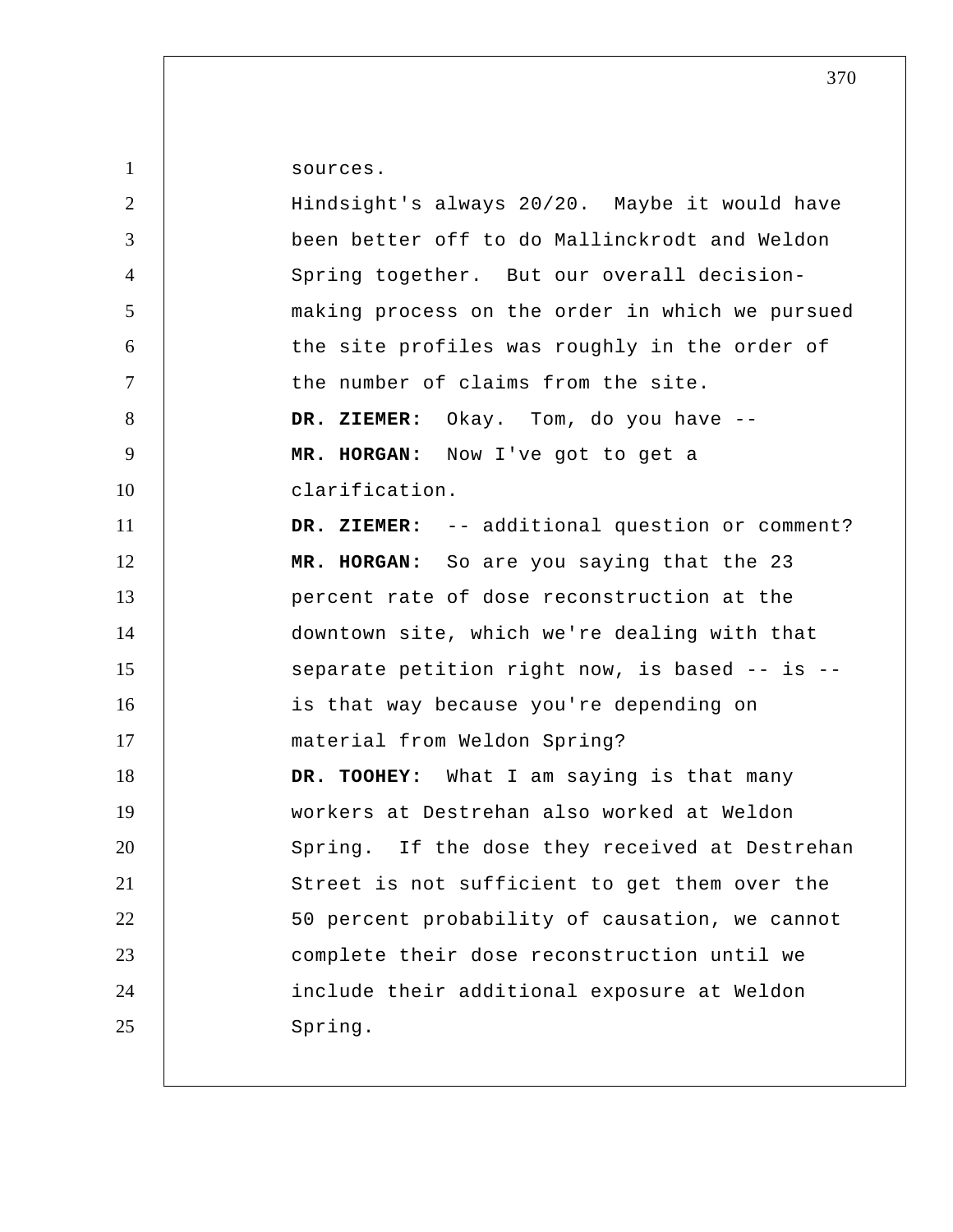1 2 3 4 5 6 7 8 9 10 11 12 13 14 15 16 17 18 19 20 21 22 23 24 25  **MR. HORGAN:** I -- I -- I'm -- I'm at a loss here because I thought we were dealing with two separate sites, and that -- well, wait, wait, wait, I mean we sub-- she submitted a site profile (sic) that had the two sites together. We were told by NIOSH that you had to split them up. She did. Now I -- I'm a little confused because if -- if this is the case, you know, that we have -- because some of these workers worked at Weldon Spring -- maybe I'm missing something, but none of these -- it seems to me a lot of these people aren't going to get compensated for quite a while because we're going to have to wait till the Weldon Spring site profile's done and all that's done, and  $I$  -- I don't know, maybe -- maybe it's above my pay grade, but  $I$  -- I don't -- I don't understand. DR. TOOHEY: Well, no, you are -- you are quite correct in that point. I would also point out, though, that we have provided NIOSH with 9,300 draft dose reconstruction reports and approximately 1,500 revised DR reports, and have provided DR reports for more than half of the cases that have been referred by DOL for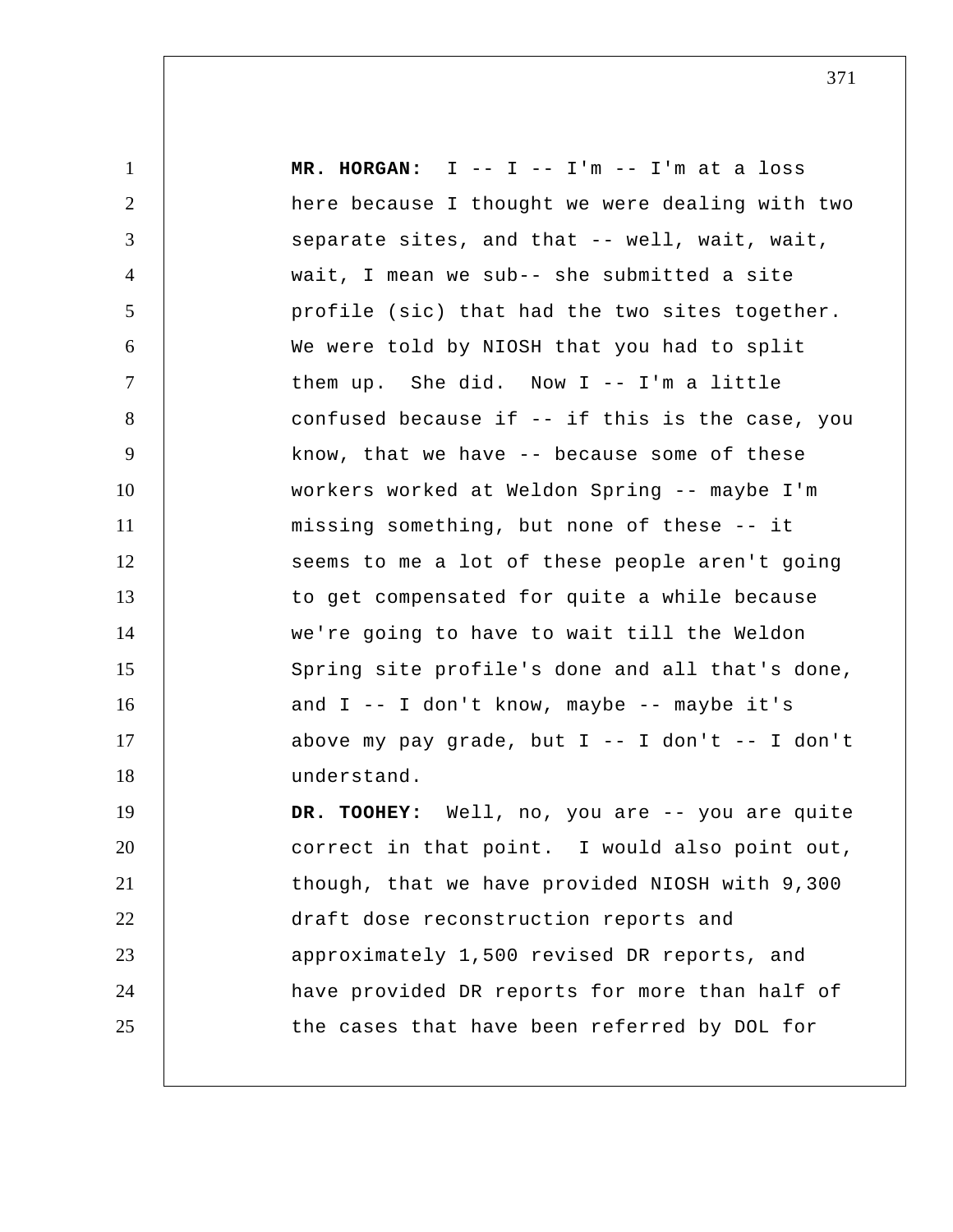1 2 3 4 5 6 7 8 9 10 11 12 13 14 15 16 17 18 19 20 21 22 23 24 25 dose reconstruction from the 200 sites across the country. Actually there's 300 sites that are covered, but claims have only been received from about 200 sites. And I realize that sites which are not completed yet are unfair and we had to start somewhere, and where we started was with the sites that had the most number of claims. So Savannah River, Y-12 and so on got most of the attention up front. Also, we were able to develop exposure models for some sites where there was practically no data available from the site itself, such as Bethlehem Steel. And we have completed I think over 600 claims from Bethlehem Steel. One of the problems with Mallinckrodt was it's a very complicated site. You had uranium in many different forms in processing, recycled uranium and all that. And in terms of creating the site profile, we did Rev. 0. It did not cover all the claims. The ones that could be done with the data we had available, and generally those would be claims that could be compensated on the basis of that data, we were able to complete. The ones that come to mind would be lung cancer cases, just what we found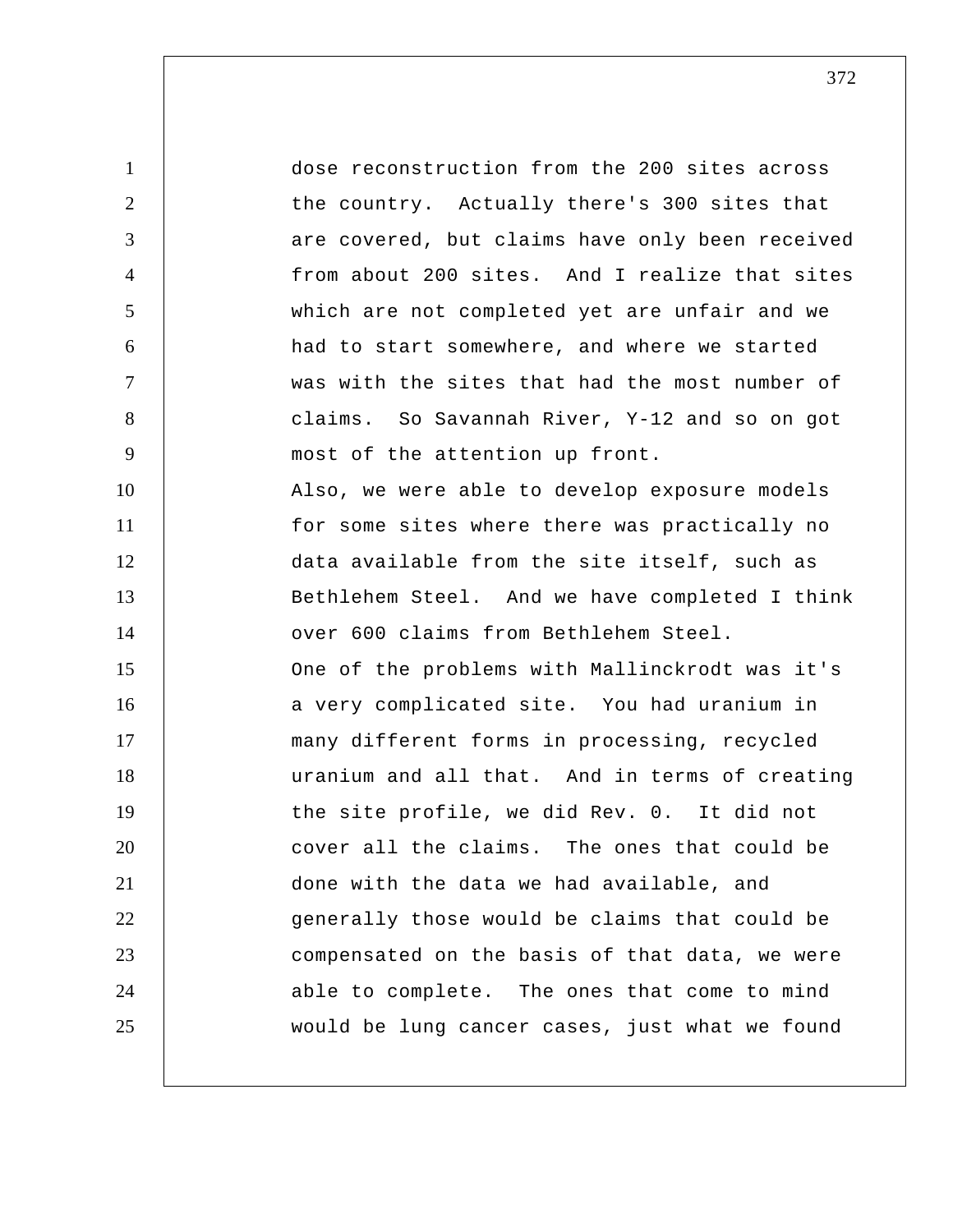1 2 3 4 5 6 7 8 9 10 11 12 13 14 15 16 17 18 19 20 21 22 23 24 25 in Rev. 0 for radon levels at the site, there's enough of a dose, just that, to make lung cancers compensable, but no other types of cancer. Rev. 1 includes more data, so we can do more of the Mallinckrodt cases. We may not be able to do all of them. There may be -- some may need to await Rev. 2, and some of them may even need to await completion of Weldon Springs. Denise, I remember you told me once that it's about half the people who were at Destrehan went on to work at Weldon Springs, or something like that. **MS. BROCK:** There's a large volume of people that -- that had actually -- and I think Dr. McKeel had addressed that, too, that had went from Destrehan and a lot of them had moved over to Weldon. My father wasn't one of those workers, but a lot of them did. But I -- I just had a question, and I understand what you mean about if you don't want to give somebody a denial letter if they have possible exposure at another facility, so you want to see if they're compensable, and I - - I greatly appreciate how -- how you -- you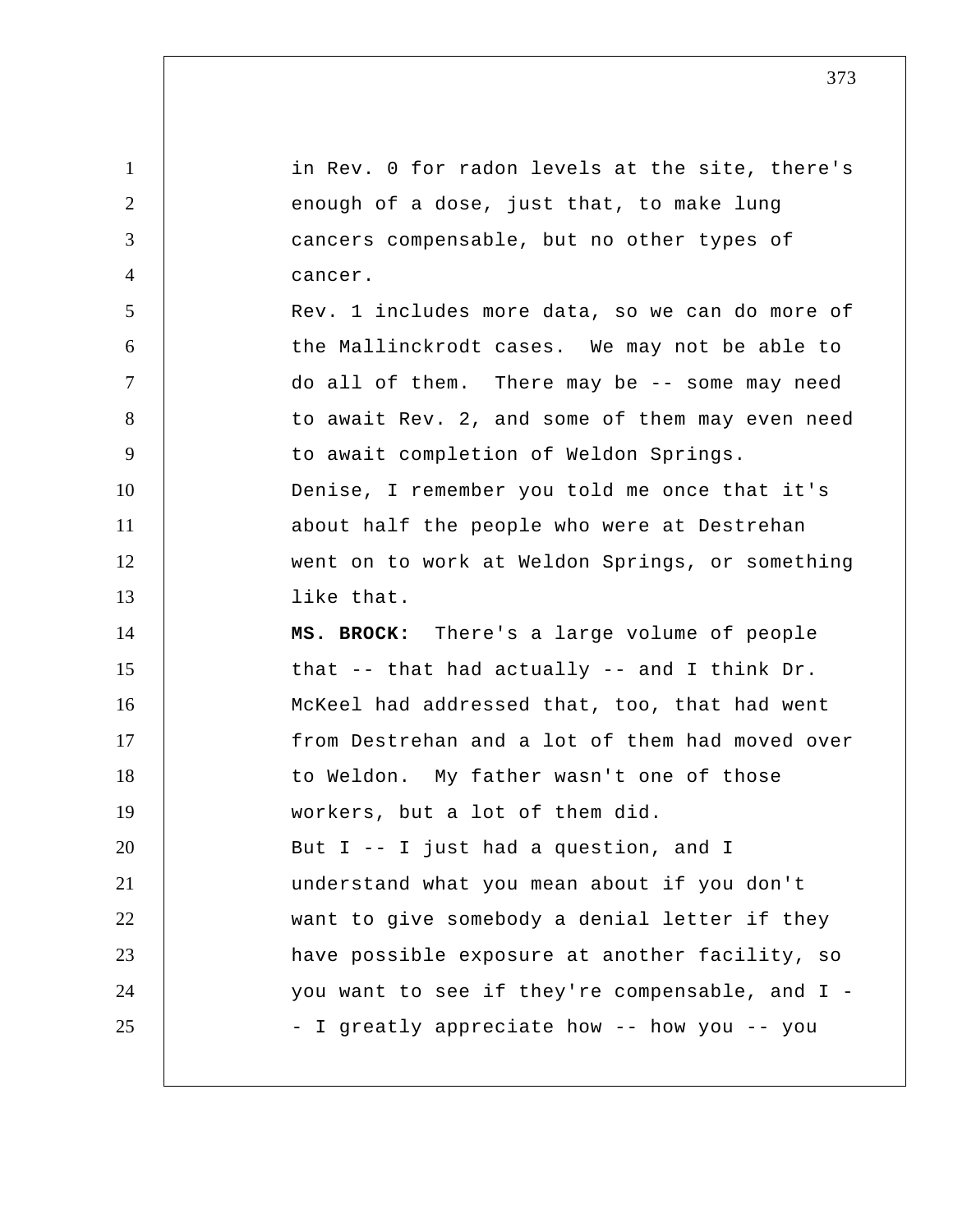1 2 3 4 5 6 7 8 9 10 11 12 13 14 15 16 17 18 19 20 21 22 23 24 25 get the cases that you know you can compensate, but it just hurts my feelings so bad or upsets me when people that -- it's almost like the cases are being prejudged with Weldon Spring, and it would -- to me, it would be costly -- I could be wrong, but if you had maybe a pancreatic cancer, a non-metabolic cancer that is one of the 22 SEC cancers and they, for whatever reason, were an overestimate from Weldon Spring and that case was denied, are you not -- who contacts those people? I mean I have a list of probably almost every claimant, but that seems to me to be prejudging these when in fact there could be an SEC and we're just not sure of -- of the data. That's why I filed a -- a petition on their behalf, as well, so -- I mean I -- I'm going to be the first person to tell you, I love when you compensate these people. But to not compensate them without giving them the benefit of the doubt of a possibility of a cohort, it just doesn't seem fair.  **DR. TOOHEY:** Well, again, I think the answer to your question there is that the stat-- not the statute but the rule and the implementation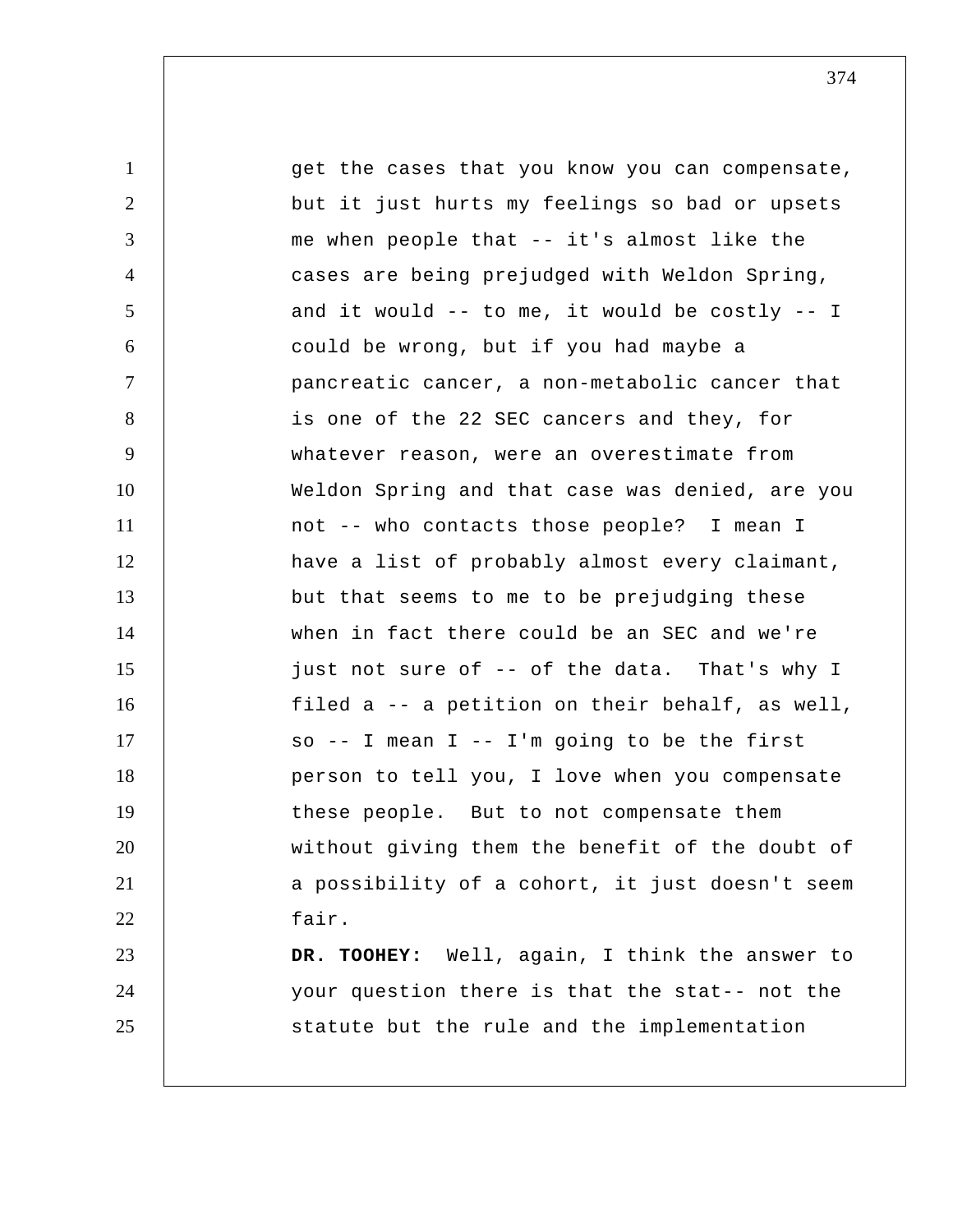1 2 3 4 5 6 7 8 9 10 11 12 13 14 15 16 17 18 19 20 21 22 23 24 25 guides say that if we can give a maximum dose to a case, regardless of the site they worked, as long as that -- we have something to base that dose on -- we can't just pull an arbitrary 100 rem out of the air -- and in fact the model we use is based on the highest intakes ever observed across the complex, and our model assumes that this one individual gets these highest intakes from 18 different radionuclides, most of which were not even present at Weldon Springs, and if they're still not compensable, they will never be compensable under dose reconstruction. **MS. BROCK:** And I almost hate to get in these discussions because I'm not a scientist or a health physicist, but just for an example, had an -- my father worked, I think everybody knows that, and I also had several uncles that worked there. I had one uncle in particular -- and this was at the Destrehan Street site, but he worked there -- my aunt is 81. My uncle worked there -- missed the 250-day mark, but during that time frame. He was involved in an accident. Well, she doesn't remember what kind of accident, only that he was hospitalized.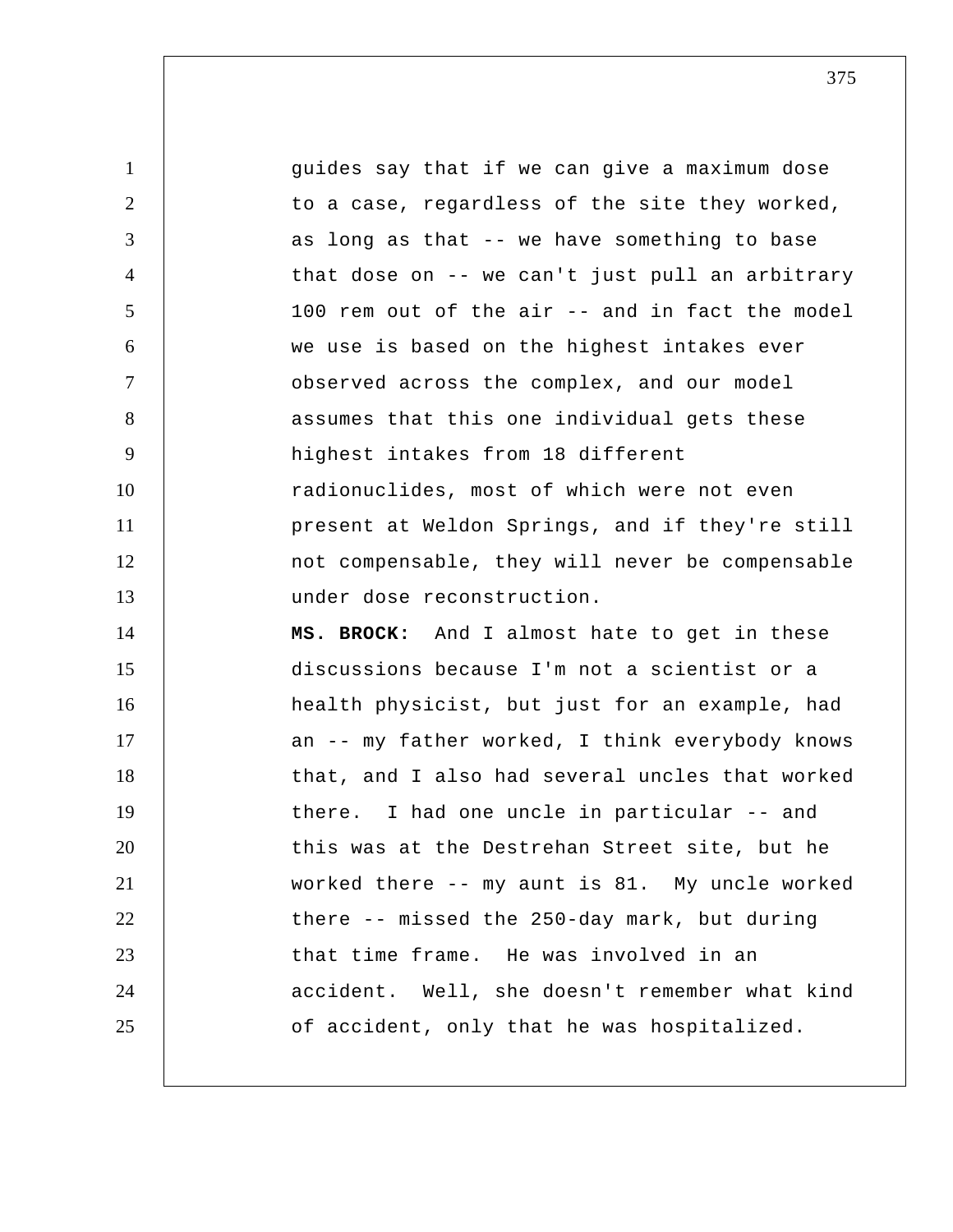1 2 3 4 5 6 7 8 9 10 11 12 13 14 15 16 17 18 19 20 21 22 23 24 25 And of course, you know, the collation/killation\* therapy, nobody even knows what that is, and so if you're saying that you're taking the maximum dose, I don't really understand maximum dose, maximum plausible dose. And what if he was involved in something so horrific -- because he wasn't able to go back to work, they wouldn't allow him after that -- so how do you know it wasn't an episodic event that caused something that would have caused that type of cancer?  **DR. TOOHEY:** I would just say that the technical basis for our maximum model would cover that. It is so high that it would cover any conceivable sort of intake. Let me -- I've actually thought of a few other remarks I would like to make, at the risk of being perceived as proud and arrogant, but I would want the Board to remember -- because I've seen some indications today that there seems to be a feeling about that if we do not have very complete and reliable individual monitoring data, we cannot do a dose reconstruction, and that is simply not correct. The rules permit us to do dose reconstruction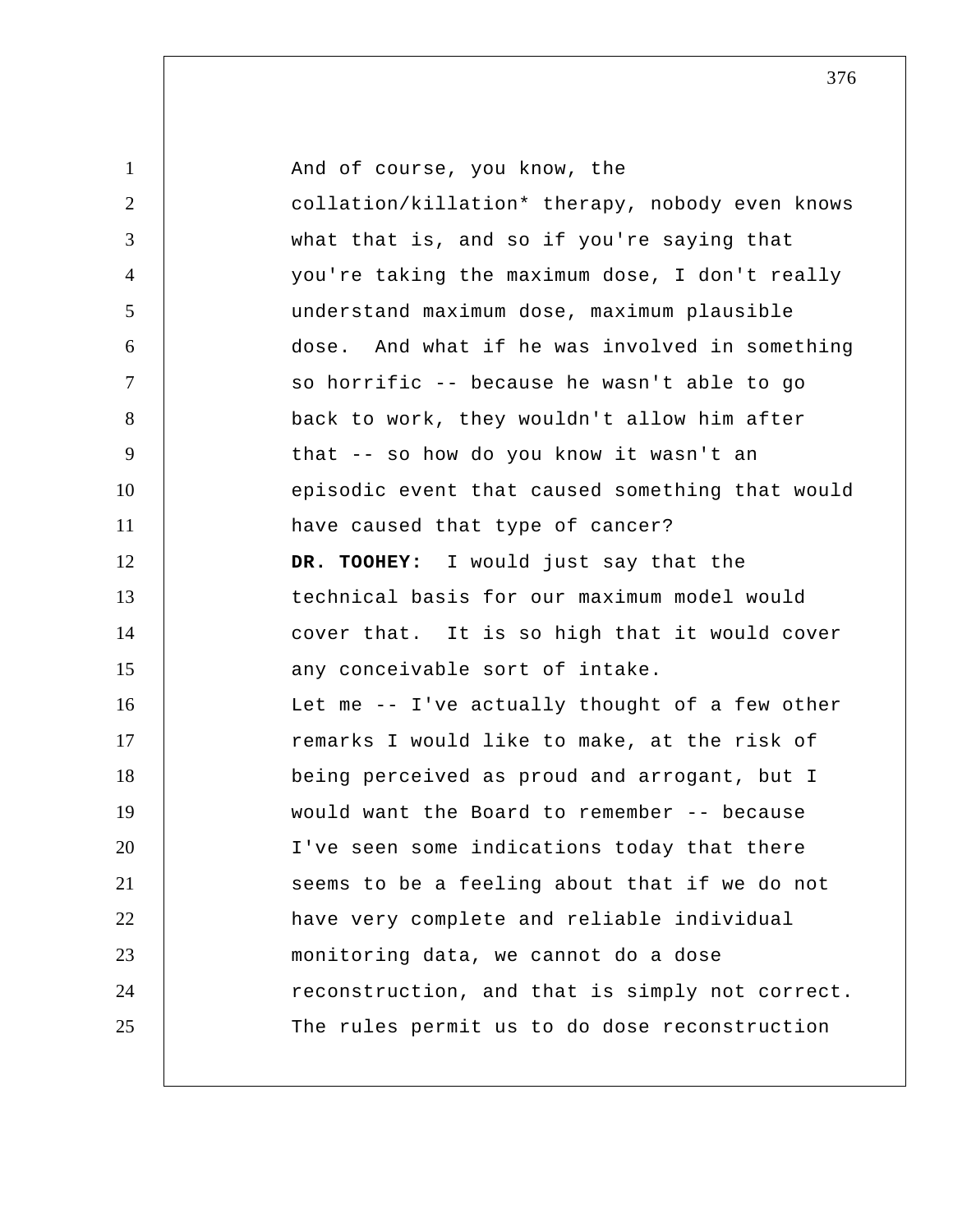1 2 3 4 5 6 7 8 9 based on other data. Granted, individual monitoring data has top priority. If we don't have that, we can use coworker data. Failing that, we can use area monitoring data. Even without that, we can use process knowledge. And in terms of doing health physics and estimating doses, that's what we do all the time. I would dare say Drs. Roessler and Ziemer

10 11 12 13 14 15 16 17 18 19 20 21 22 23 24 25 remember when they took the certification exam from the American Board of Health Physics they were asked to calculate doses to a worker from a given exposure scenario, given so much cobalt-60 solution running through a pipe. It's what we do all the time. So I simply do not agree, as a professional health physicist with 30 years of experience in dosimetry and 100 publications in the open literature, with the statement that we have to have individual monitoring data that is complete and verified and valid and covers every possibility to do a dose reconstruction that is adequate to make an unambiguous and a correct compensation decision. I would also mention that the Cohen &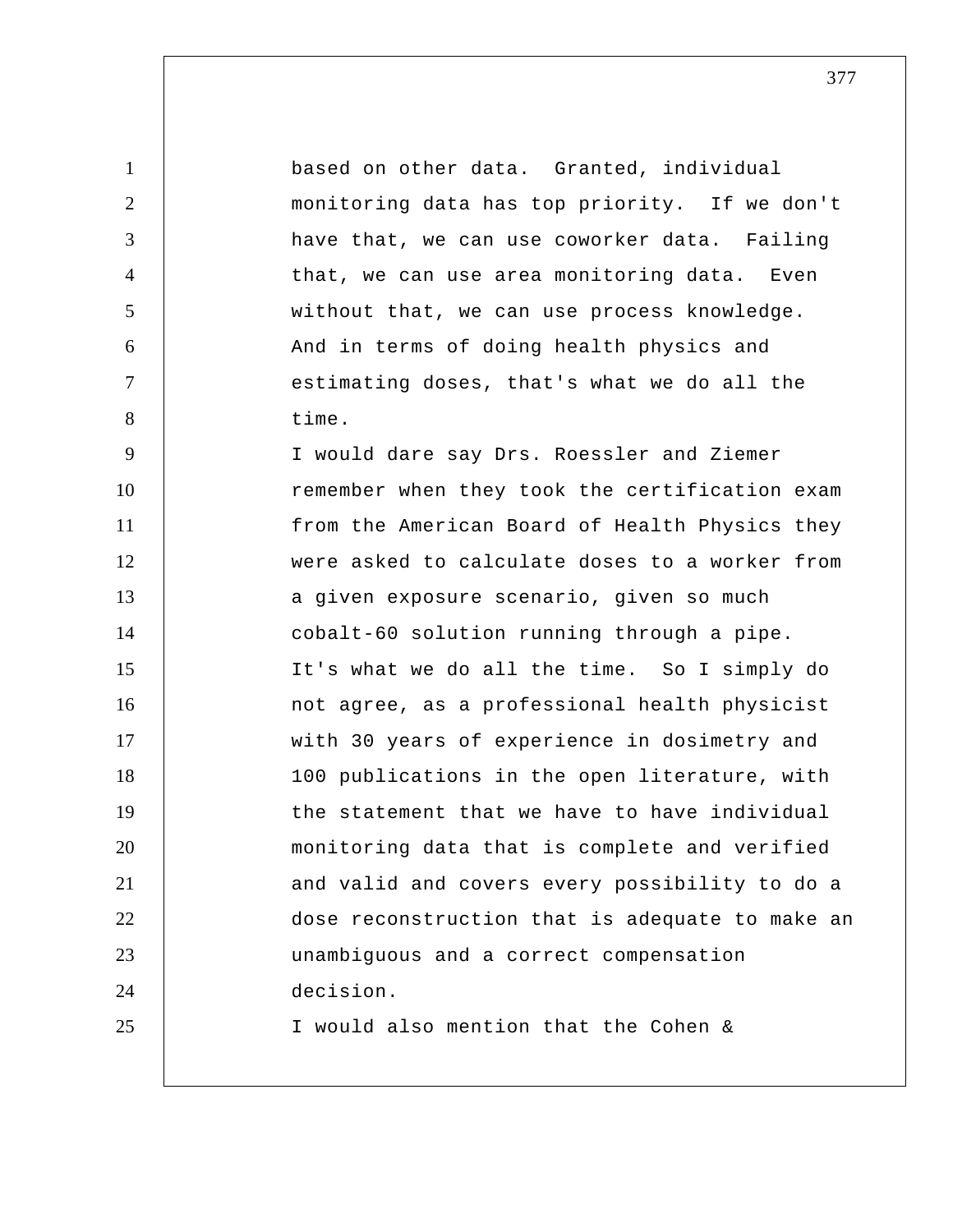| $\mathbf{1}$   | Associates review of the first 20 dose          |
|----------------|-------------------------------------------------|
| 2              | reconstructions selected at random did in fact, |
| 3              | to my knowledge, find that -- even though there |
| $\overline{4}$ | were some, you know, trips and slips there in   |
| 5              | some of the dose details -- every dose          |
| 6              | reconstruction, they agreed, we came up on the  |
| $\tau$         | right side of compensability. And I see that    |
| 8              | as the bottom line of this entire project.      |
| 9              | Thank you.                                      |
| 10             | DR. ZIEMER: Thank you, Richard, for those       |
| 11             | remarks.                                        |
| 12             | Tom?                                            |
| 13             | MR. HORGAN: I just want to say a couple         |
| 14             | things. Have you ever inf-- and -- and this     |
| 15             | very well -- you may be right, this may be very |
| 16             | beneficial, but have you ever for-- has NIOSH   |
| 17             | ever informed Mallinckrodt downtown claimants   |
| 18             | who are waiting that their dose reconstruction  |
| 19             | may be indicative (sic) on information coming   |
| 20             | from Weldon Spring, the -- (off microphone) if  |
| 21             | you know what I mean.                           |
| 22             | DR. TOOHEY: I think I know what you mean, and   |
| 23             | the answer to that question is the claim that   |
| 24             | is filed with Department of Labor identifies    |
| 25             | the site at which the Energy employee worked.   |
|                |                                                 |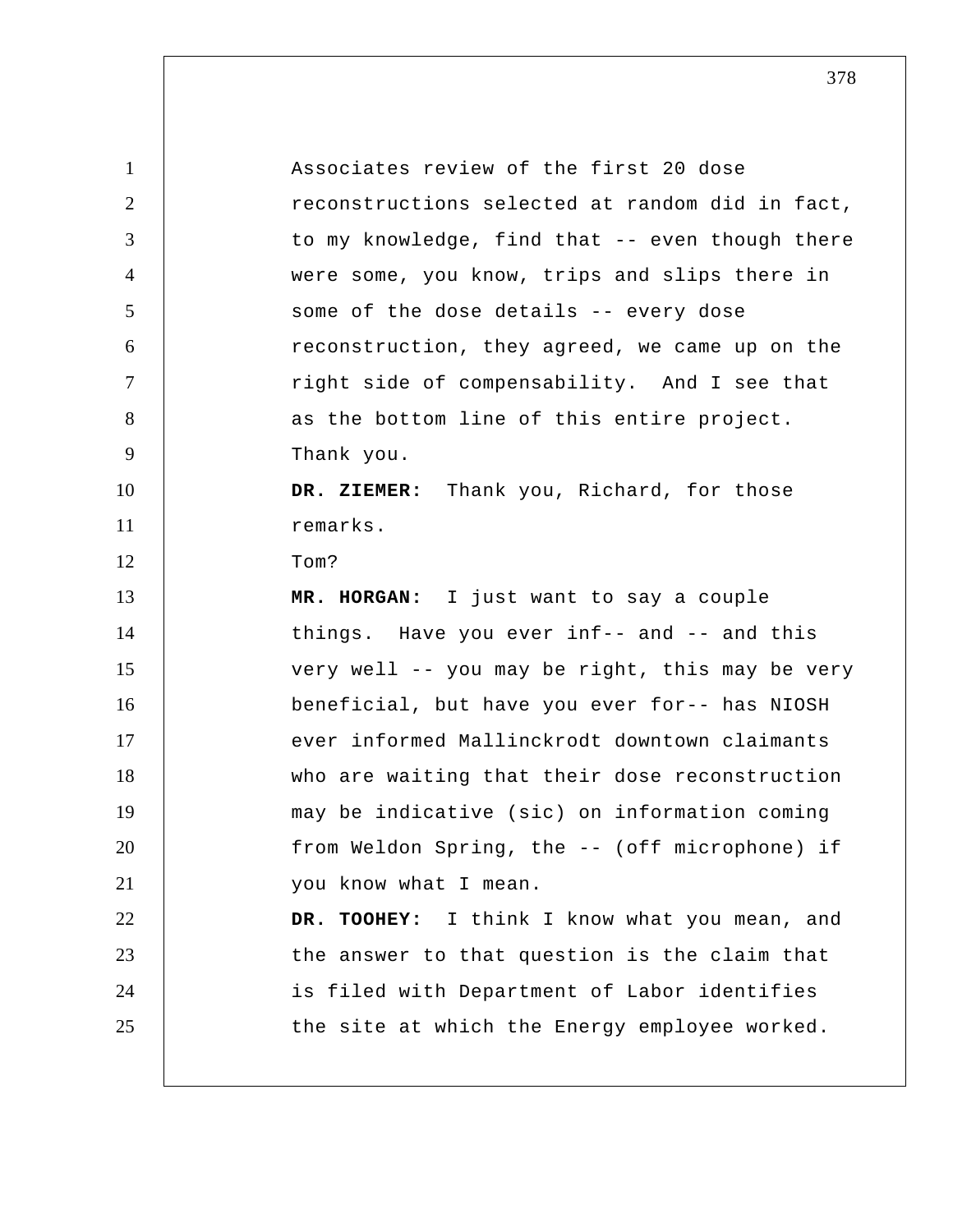1 2 3 4 5 6 7 8 9 10 11 12 13 14 15 16 17 18 19 20 21 22 23 24 25  **MR. HORGAN:** Okay, so yes or no?  **DR. TOOHEY:** So -- well, the employees know where they worked and if we haven't published --  **DR. ZIEMER:** I think Tom is asking is the employee made --  **DR. TOOHEY:** Aware of --  **DR. ZIEMER:** -- aware of the fact that --  **DR. TOOHEY:** -- where we are --  **DR. ZIEMER:** -- there's additional information to be determined before their dose reconstruction is completed, something along that line.  **MR. HORGAN:** Yeah, basically what --  **DR. TOOHEY:** Okay.  **MR. HORGAN:** -- I'm trying to say -- what I'm trying to say is the man -- the person who worked at downtown and also worked at Weldon Spring files a claim at downtown. He's waiting for his dose reconstruction for the downtown site. Is he aware -- or he or she aware that - - that the processing of that dose reconstruction may dep-- may depend on information coming from the Weldon Spring site?  **DR. ZIEMER:** Yes, Larry Elliott has --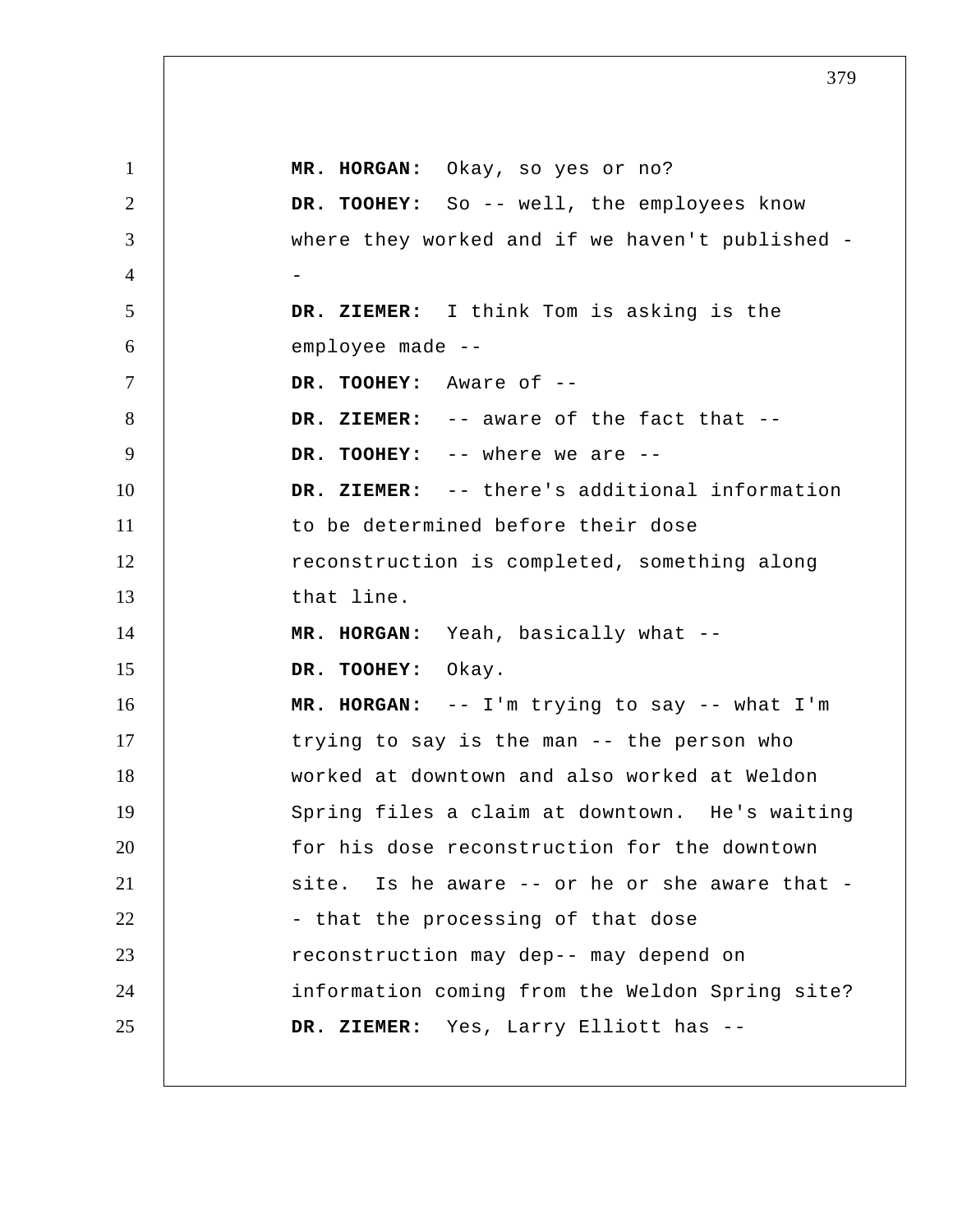1 2 3 4 5 6 7 8 9 10 11 12 13 14 15 16 17 18 19 20 21 22 23 24 25  **MR. ELLIOTT:** Let me answer this, if I may, Mr. Horgan. When a claimant files a claim with the Department of Labor, they are asked to list all sites that are under the covered facilities list where they worked. That is a critical component of the eligibility of their claim that DOL must verify, because DOL recognizes, as we do, that multiple site experiences can lead to a compensable claim. And we don't want to miss any dose from another site, and so I just -- I hope that answers your question. So unless there's a claimant that decides that they don't want to list a site, we work hard, DOL works hard to make sure that claimants understand that they have to include all sites. It's to their interests.  **MR. HORGAN:** (Off microphone) (Unintelligible)  **MR. ELLIOTT:** Yes, I'm sure that the Department of Labor, in their forms -- they work closely - - the claims examiners work --  **MR. HORGAN:** (Off microphone) (Unintelligible)  **MR. ELLIOTT:** You can verify it, but I'm pretty confident in my answer to you, sir, that - that Department of Labor wants to make sure that the claimants understand to add any -- any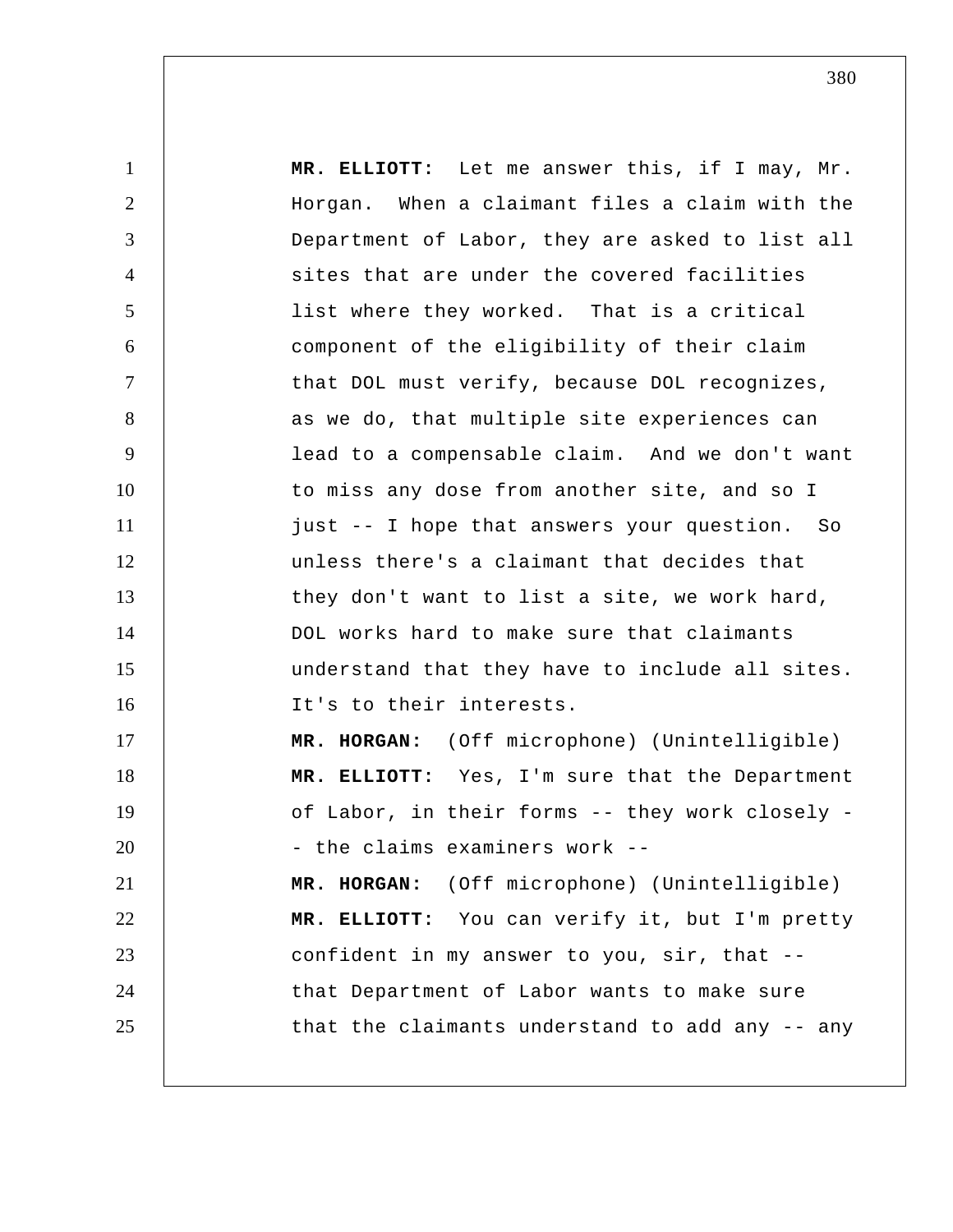1 2 3 4 5 6 7 8 9 10 11 12 13 14 15 16 17 18 19 20 21 22 23 24 25 experience from any multiple-site exposures that they might have.  **MR. HORGAN:** (Off microphone) (Unintelligible)  **MR. ELLIOTT:** I am very certain of that, sir.  **DR. ZIEMER:** Thank you very much. I have Richard Miller next on the list.  **MR. MILLER:** Good evening. I -- Richard Miller with GAP. I couldn't help today during the question and answer session but notice a discussion about contaminated blanks. And I went back to my room and got on my laptop and found Rev. 1 and looked up the section of the pages that discussed the contaminated blank situation, and -- and it look-- and it's not entirely clear how long a time period there were contaminated blanks, one; were there correction factors imposed which would have affected the dose results because it would be subtracted, it wouldn't be added, it would be in a non-conservative direction; and to what degree does this affect the credibility of the data that's the issue here. Can someone address the contaminated blank problem and how many years this went on or -- or months or was this just one incident, and has anybody dug in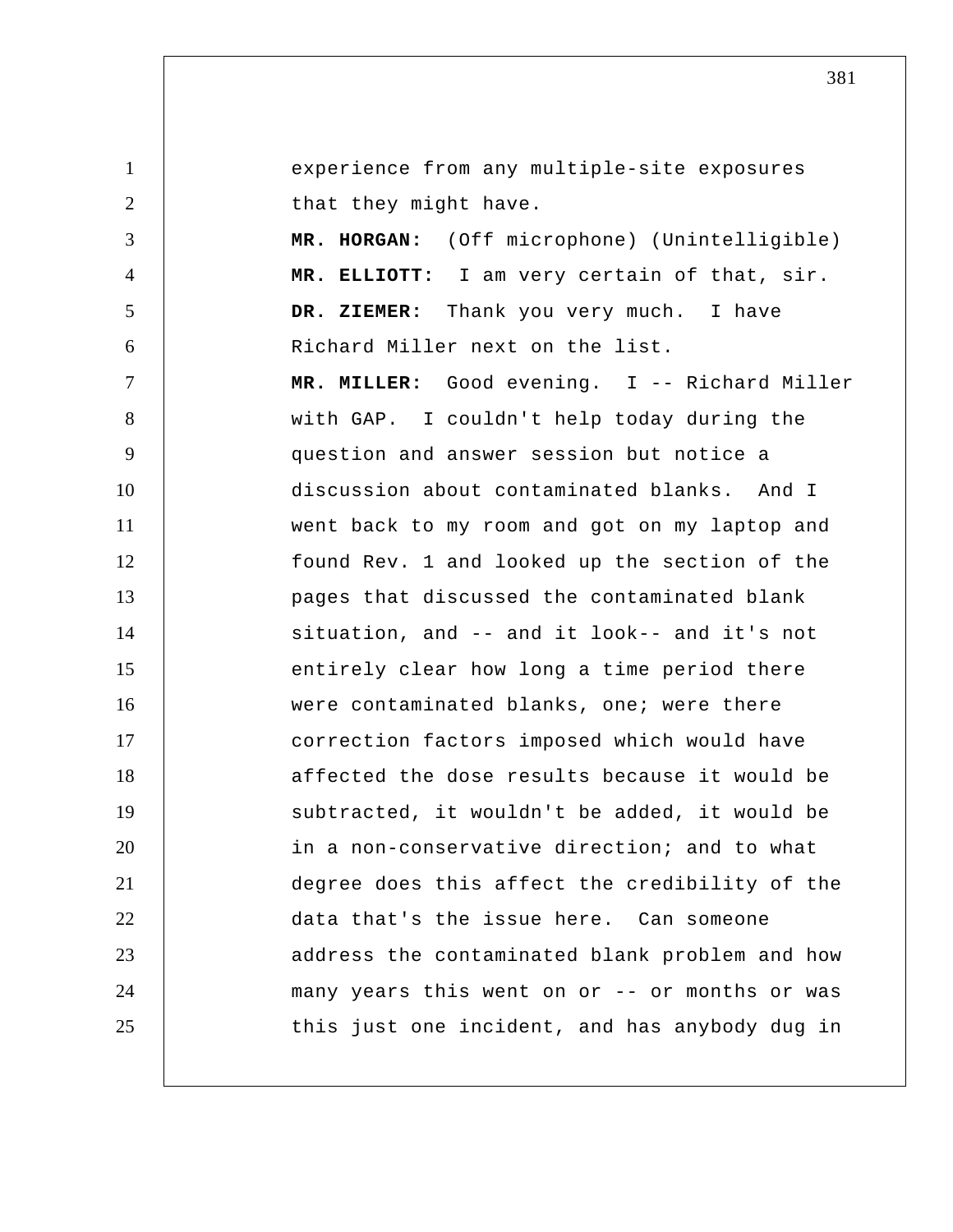1 2 3 4 5 6 7 8 9 10 11 12 13 14 15 16 17 18 19 20 21 22 23 24 25 and even verified that question? Is that something --  **DR. ZIEMER:** Jim Neton --  **MR. MILLER:** -- we can address?  **DR. ZIEMER:** -- may be able to shed some light on this. **DR. NETON:** I'm not prepared to answer that question this evening, but we certainly can look into it and provide an answer.  **MR. MILLER:** Could I -- I don't want to trouble you, Jim, 'cause I know there's many hours a day that you work, but if this Board's going to have to ask and answer questions on the special cohort, and this is now on the table about - about the -- you know, this question about - people are asking how much can we rely on the data here, and this seems to be an interesting data reliability issue that if we could get answered and understand the degree and extent and scope of it and what years it covers and how many samples might be affected so that when we saw the large volume -- I don't want to be in the business of necessarily confusing quantity and quality. The second thing I just wanted to flag for you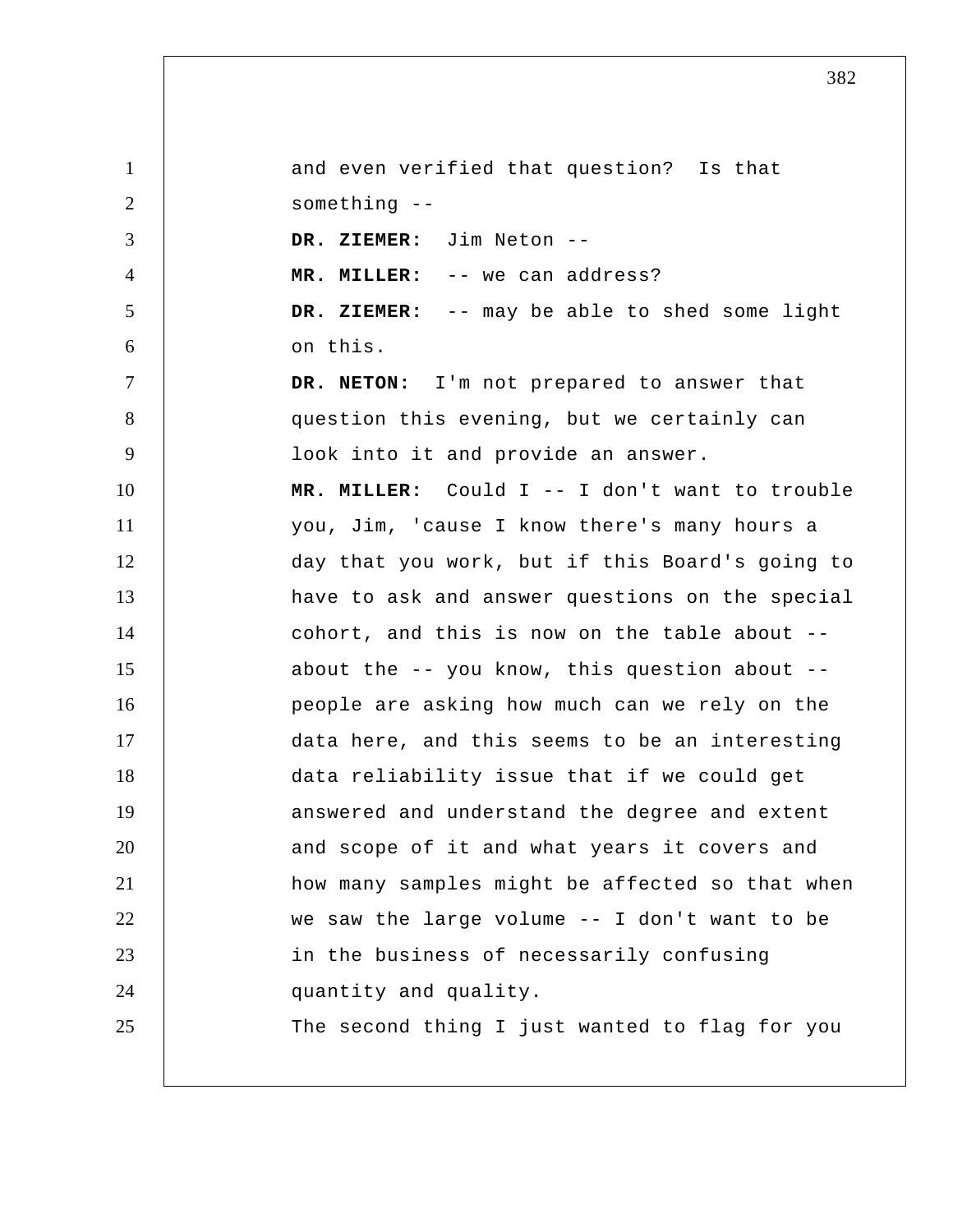1 2 3 4 5 6 7 8 9 10 11 12 13 14 15 16 17 18 19 20 21 22 23 24 25 all -- it -- it struck me -- it was -- it came out in the memo that was sprung on the Board and -- and the petitioners at the last meeting in St. Louis was this 33-page memo which - which  $--$  which some  $--$  some purport  $--$  on the record, at least -- that was written by Mont Mason, and I think others will address its - its pedigree. I think there's some questions about the pedigree of that memo, and I think careful reading would indicate there's some pedigree issues. But one of the interesting things that was revealed to me, and someone who has spent some time studying Mallinckrodt and kind of digging through the records for the last couple of years, was we kept coming across documents which talked about the I-factor. And I don't know if it jumped out at you, but it jumped out at me because the I-factor was a - was a factor invented by Mallinckrodt which Mont Mason mentioned in passing in one of his letters, and what the I-factor turns out to be and what  $-$ - for the  $-$ - was  $-$ - was the  $-$ - was the mysterious employee threshold that heretofore did not want to be disclosed publicly for fear that this could either not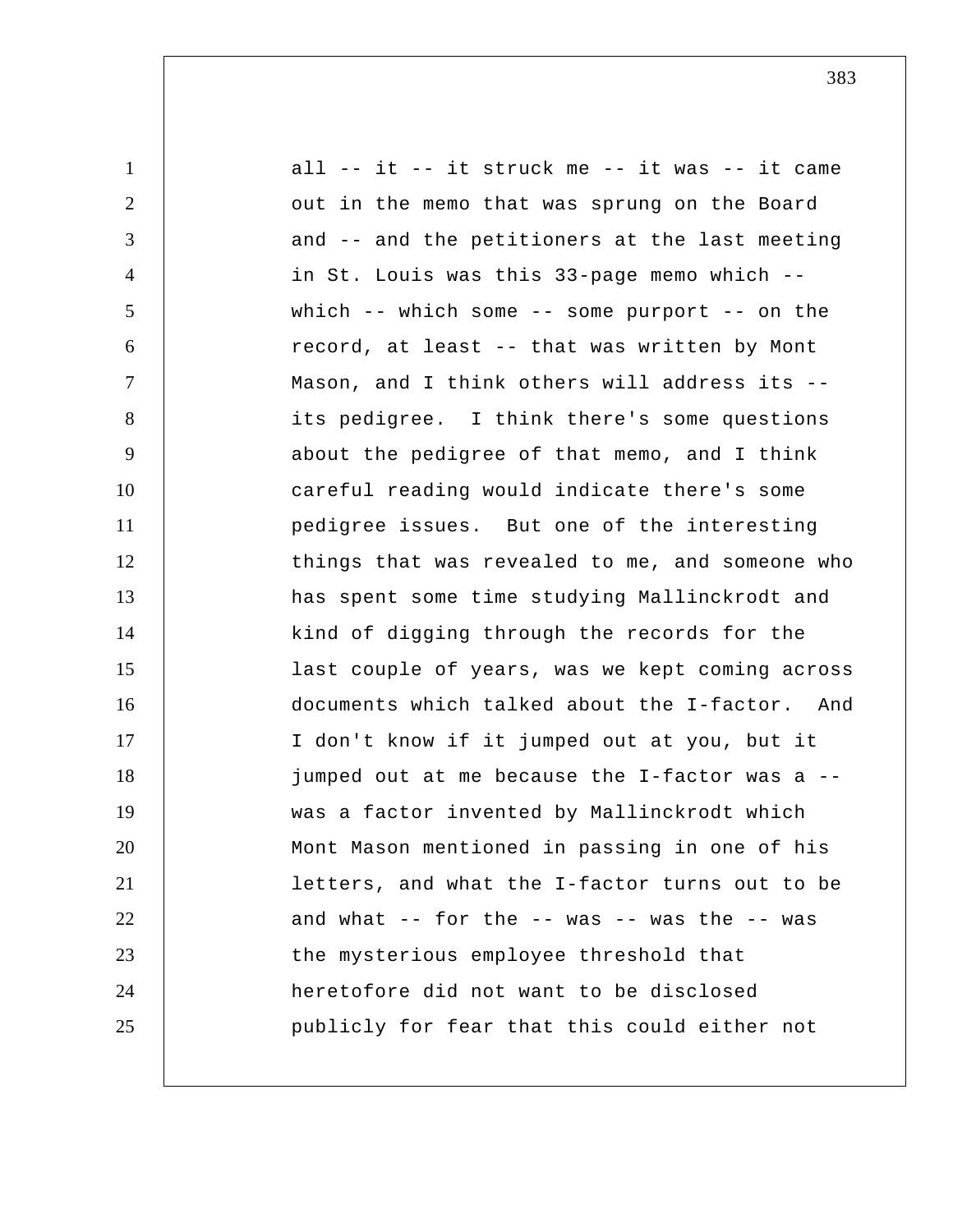1 2 3 4 5 6 7 8 9 10 11 12 13 14 15 16 17 18 19 20 21 22 23 24 25 only cause workers concern, but could cause them to -- and doubt the credibility of management, but could raise liability concerns. And the I-factor was that they  $--$  at  $--$  if you reached 90 percent of this factor, they will remove you from your job. Now what was the threshold level for the removal of someone from their job? It was 600 rem to the lung. Now at that time the standard was 15 rem to the lung. I think -- it came out of the studies that were done at Rochester, but the AEC used that as their guide. And so it was really stunning to see that you had a 40 fold increase over the recommended level from the AEC being used as the basis for removing people -- 90 percent of that figure for being removed from their job. Which -- which left in my mind, at least -- or planted this seed - which was, you know, if I had that problem on my hands, I'd have a liability concern, too. What's amazing is how long it took for that actually to find its way in the public domain. I don't know whether this was obvious to the rest of the world, but to me it's pretty stunning and close to barbaric that you would -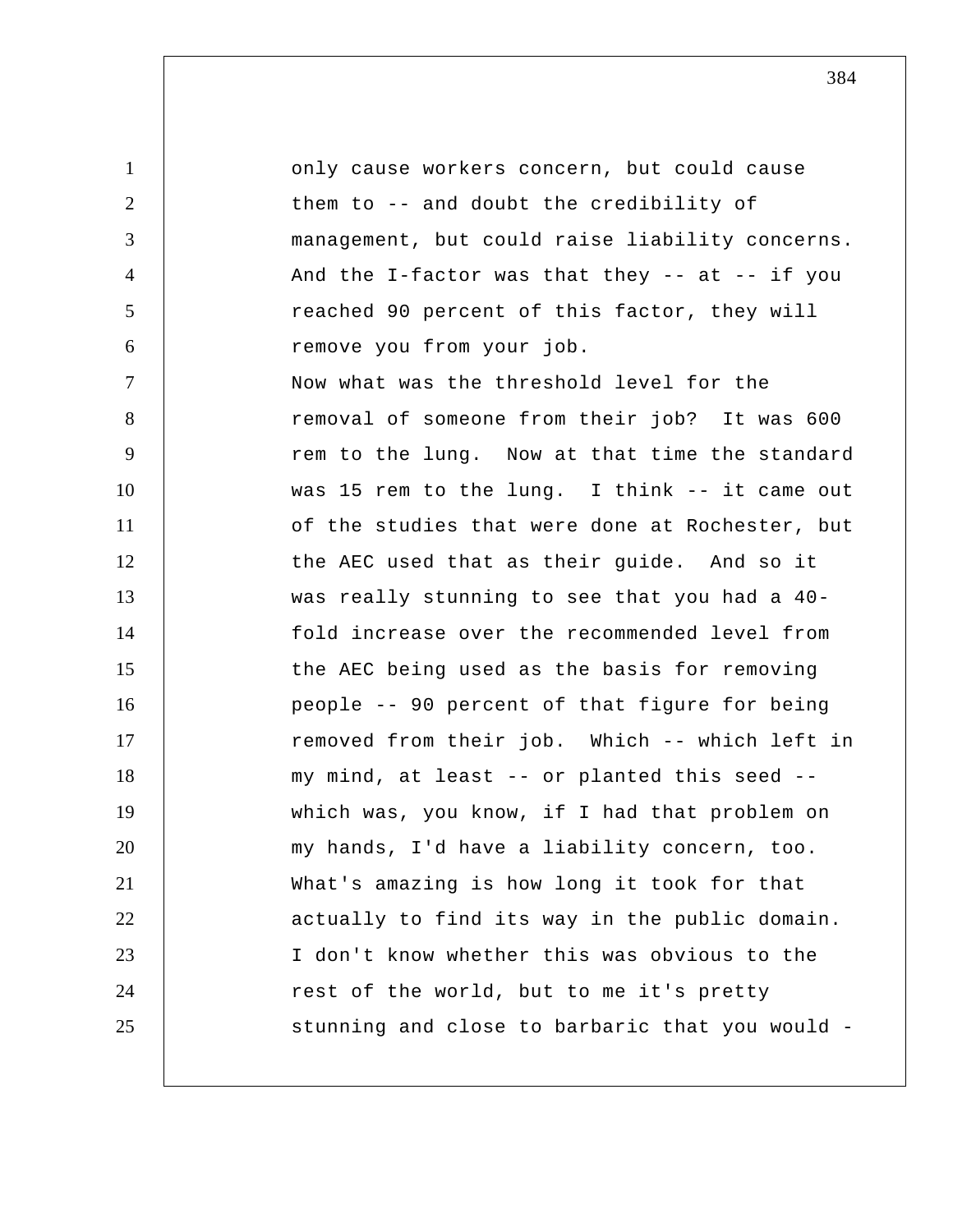1 2 3 4 5 6 7 8 9 10 11 12 13 14 15 16 17 18 19 20 21 22 23 24 25 - you would accept 540 rem before you decided to remove somebody from their job at this particular facility. And I -- and I -- and I think it's -- and it's -- it's an important equity issue. The third issue I just wanted to question had to do with -- with the raffinate -- raffinates which we've talked about so many times, and I noticed in the supplement to the SEC that - that -- that this was addressed at least in terms of concentrations -- or fractions, really, of thorium or fractions of actinium or protactinium and so forth. What I'm trying to figure out is where exactly in the process do people assume, one, that this material would concentrate and the concentration -- I don't mean the concentration levels in the air, but the concentration in the production process. Because as you go through a distillation, whether it's ether extraction or -- I quess they had various acid extraction processes as they went through their uranium refining process. Just the question I had was how do you know what the concentrations are that are being concentrated in the process, because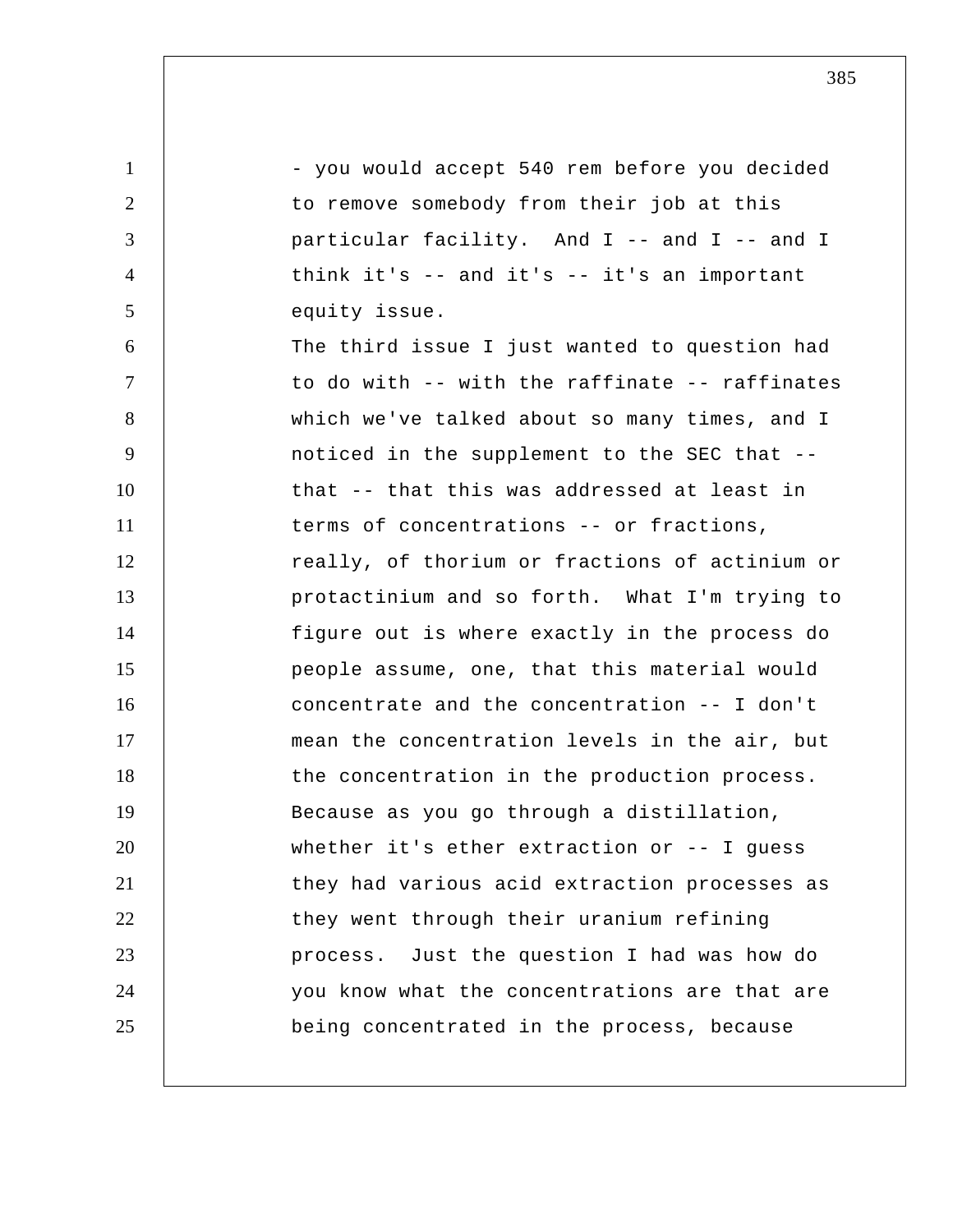| $\mathbf{1}$   | that's going to speak volumes to what your      |
|----------------|-------------------------------------------------|
| $\overline{2}$ | potential uptakes are going to be.              |
| 3              | Now when $I$ -- I heard the discussion today    |
| $\overline{4}$ | about the sperry cake, and I think that's a     |
| 5              | significant issue, you know, in terms of --     |
| 6              | that Dr. Makhijani raised, but when we looked   |
| $\tau$         | at the production process when all of these     |
| 8              | cakes were produced, or filter press material   |
| 9              | were produced, it was produced by taking lime   |
| 10             | and mixing it with acid. Right? It was          |
| 11             | neutralization process that went under in order |
| 12             | to get kind of this -- this -- this -- I don't  |
| 13             | know what you want to call it, paste and or --  |
| 14             | or -- or -- or extract. And it seems to me --   |
| 15             | there's a lot of questions about is this stuff  |
| 16             | only in dust form, was it available in a        |
| 17             | aerosol form if you heat things up and they're  |
| 18             | warm and then you make -- mix an acid in a base |
| 19             | of great difference, you know, you get a        |
| 20             | reaction, you get a vapor -- you get vapor form |
| 21             | -- has this been accounted for?                 |
| 22             | Now ordinarily I would say who would worry      |
| 23             | about -- it's only ur -- if it was only         |
| 24             | uranium. But when you're talking about the      |
| 25             | isotopes of interest here of some radiologic    |
|                |                                                 |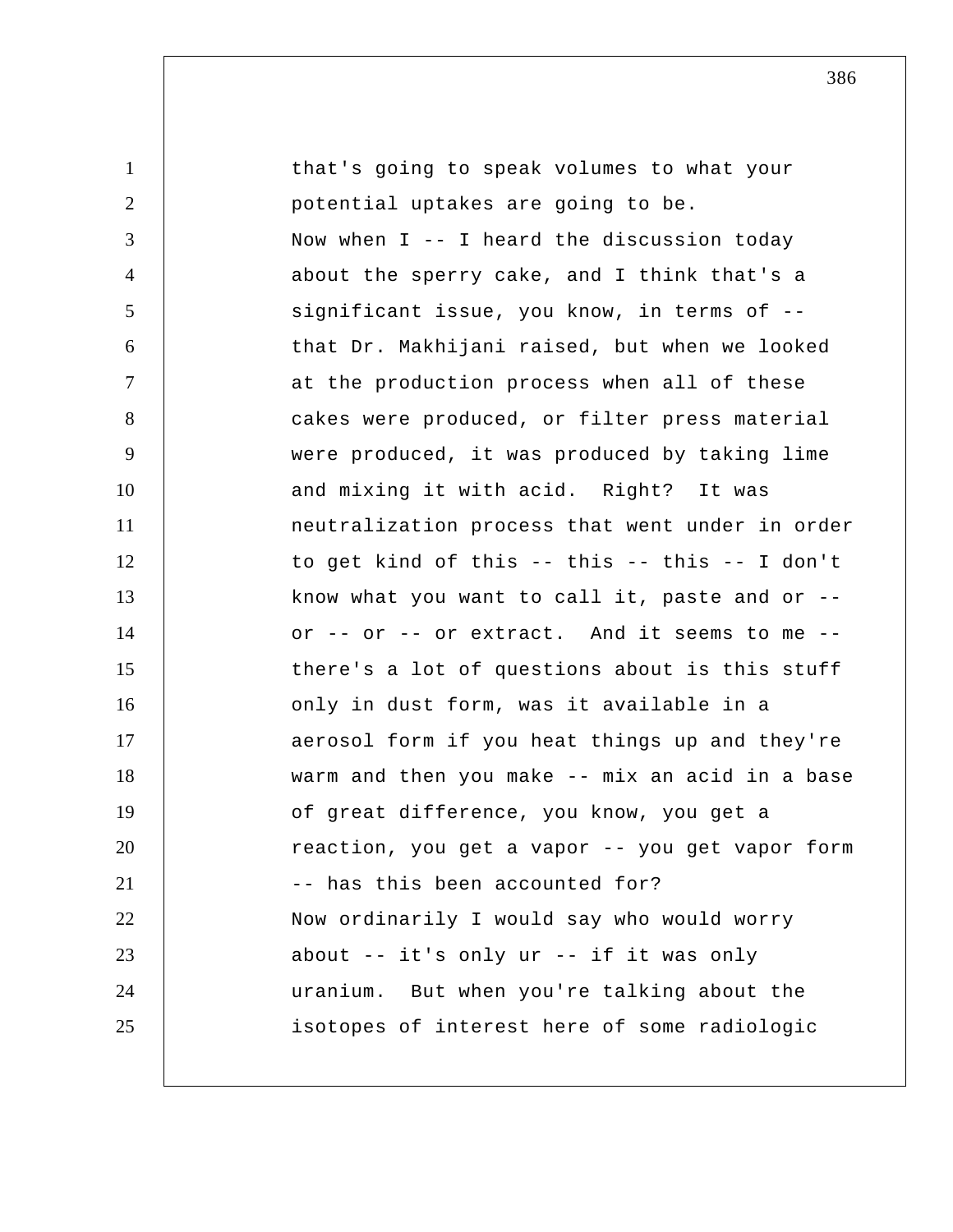| $\mathbf{1}$   | significance, it would be interesting to me     |
|----------------|-------------------------------------------------|
| $\overline{2}$ | because when reading the site profile I saw     |
| 3              | still, even in Rev. 1, very little discussion   |
| $\overline{4}$ | in detail about the processes by which this     |
| 5              | went on. There was one discussion about a       |
| 6              | cloth belt where the material was -- was -- was |
| $\tau$         | pressed and -- and it would be scraped off and  |
| 8              | then it would be put into drums. But there's a  |
| 9              | -- this is a wet, sloppy process. I mean I --   |
| 10             | I worked -- I used to be a mechanic and I       |
| 11             | remember what industrial processes were like,   |
| 12             | and filter presses -- you go even into a sewage |
| 13             | treatment plant today -- are not neat, pristine |
| 14             | processes. It's not -- and it's -- leaving      |
| 15             | aside whatever aesthetics may be associated     |
| 16             | with it. And so to the extent that one has a    |
| 17             | wet, sloppy process by which you're making cake |
| 18             | and you're pressing out the liquids and you're  |
| 19             | separating the solids, I've seen very little    |
| 20             | discussion about the character and I've seen    |
| 21             | nothing with respect to worker interviews,      |
| 22             | which would illuminate this if there's no paper |
| 23             | trail to support this.                          |
| 24             | So I would just welcome further in-- sort of a  |
| 25             | further exploration of this because it's been   |
|                |                                                 |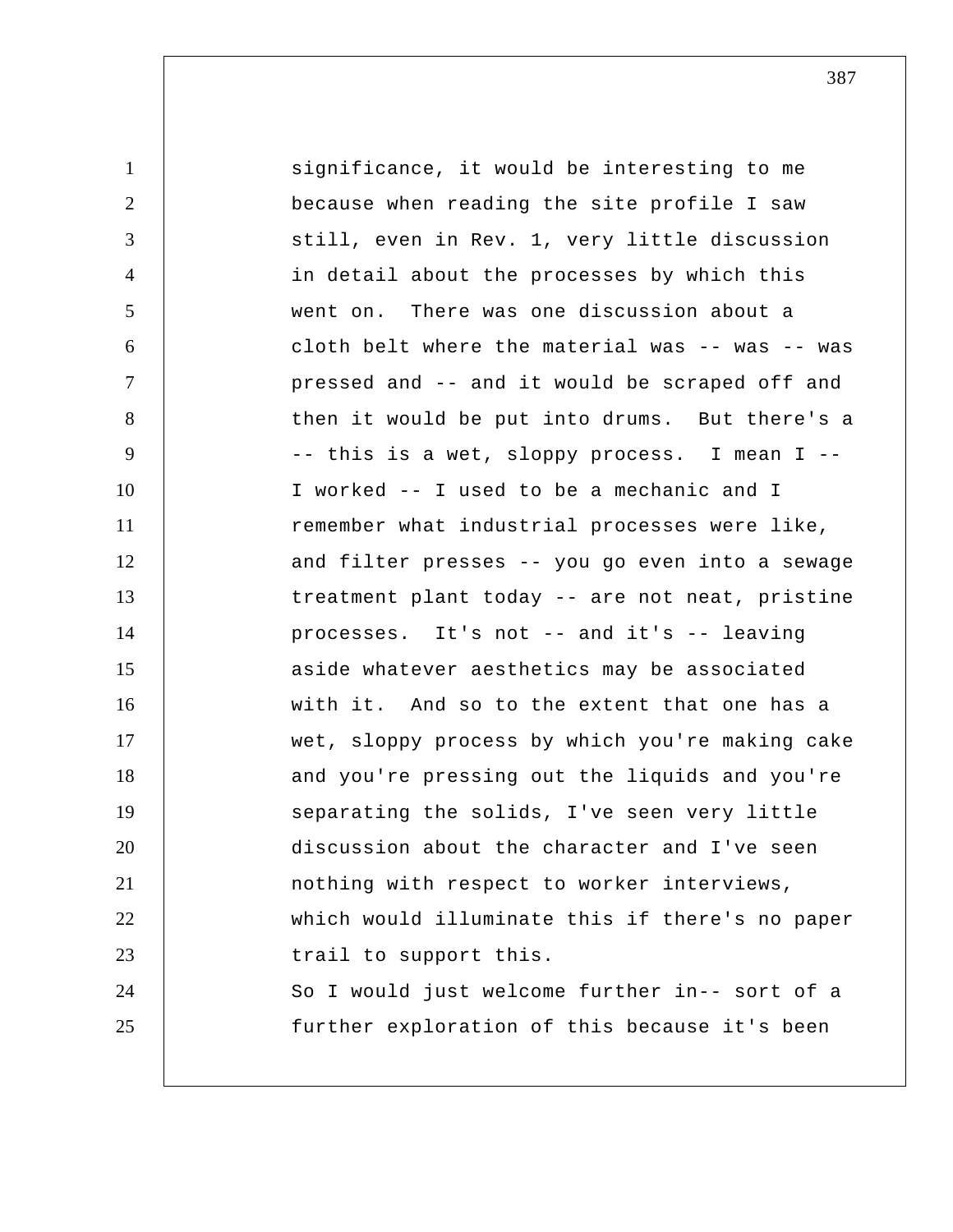1 2 3 4 5 6 7 8 9 10 11 12 13 14 15 16 17 18 19 20 21 22 23 24 25 on the table for about a year, and I still don't have a very good answer. Maybe it's 'cause the records aren't there to support it, and maybe the worker interviews are or aren't there to support it, I don't know, you know, Denise, whether you will know, but it seems to me we need to know a lot more about the raffinate part of this process. It seems to me there's a lot of ambiguities, leaving aside the fact that there was an effort made to come up with fractions of activity level. I just want to comment on the CD issue, just briefly. It's my understanding that the records that are being discussed that were on CD were the six -- five or six boxes of data. They were scanned and put on a CD. It would be great if Dr. McKeel, assuming there's no Privacy Act information, could get it. One of the problems we see to be having -- I remember working on the Freedom of Information Act request trying to get the original memo out of Merril -- on Merril Eisenbud, and we spent two years and didn't get it and fortunately NIOSH produced it for us. We learned that the V2161 shelf record information which was recently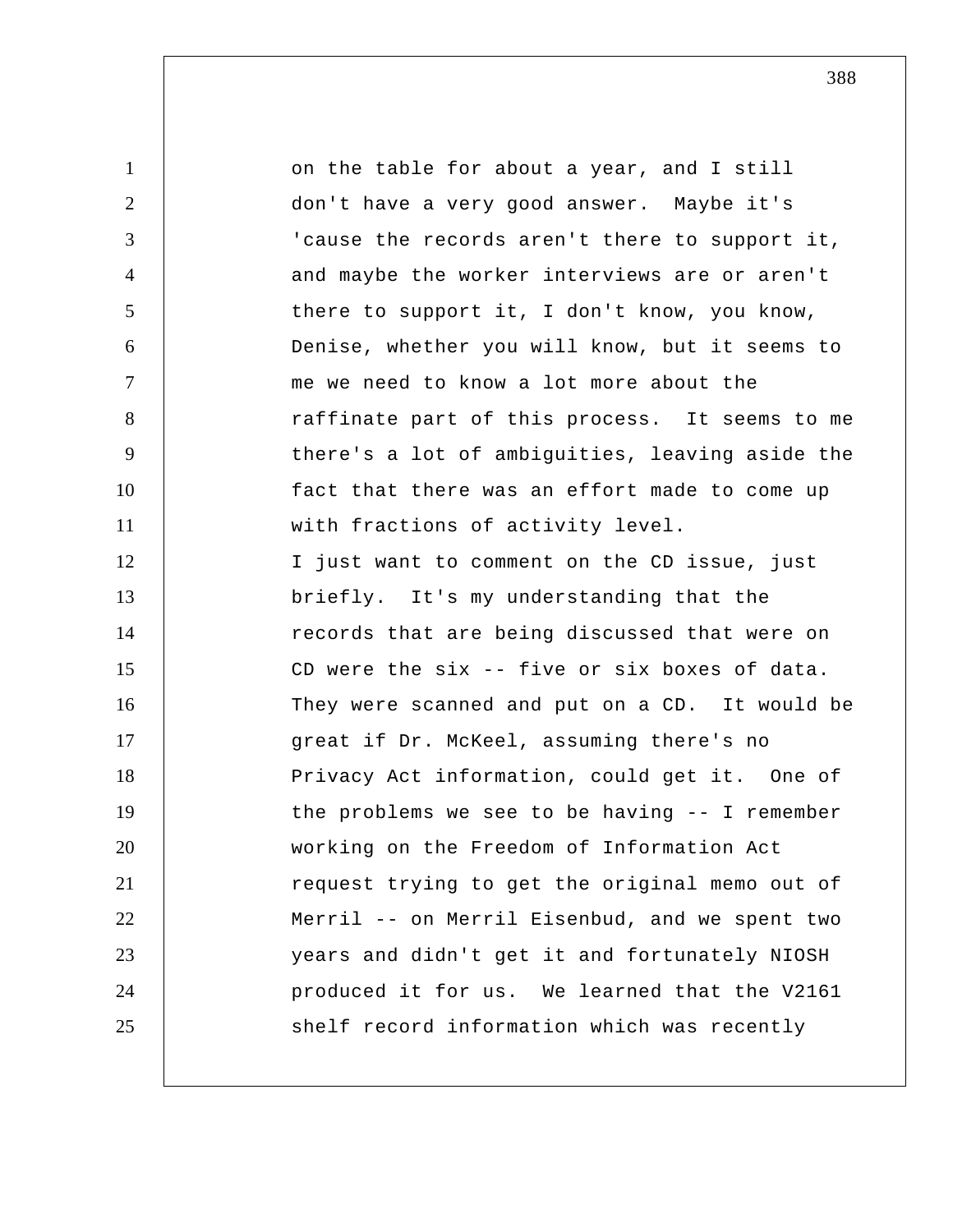1 2 3 4 5 6 7 8 9 10 11 12 13 14 15 16 17 18 19 20 21 22 23 24 25 transmitted in the package and we saw the inventory from the Federal Records Center, that request has been hanging out there for several years. And one of the disadvantages I think that those of us on the outside of government have is we -- we file FOIA requests in good faith and we sort of hope someone's digging and get them, and then it's a little hard for us to play a role in the process when this stuff's already been captured in the system and we can't even get it. So I just thought I would pass that along because I do think if ORAU is sitting on this information, it'll be very helpful -- and some of this stuff was collected by ORAU -- it'll be very, very helpful if there were some mechanism that if you file a FOIA request to the Department of Energy, it -- it somehow funnels into the system, gets to you all, you go into your O drive or whatever it's called and it gets back out to the public because we're at -- we're -- there's a lack of symmetry in access to information here. **UNIDENTIFIED:** (Off microphone) (Inaudible)  **MR. MILLER:** It's true, huh? Okay. The last -- the last I guess issue going back to the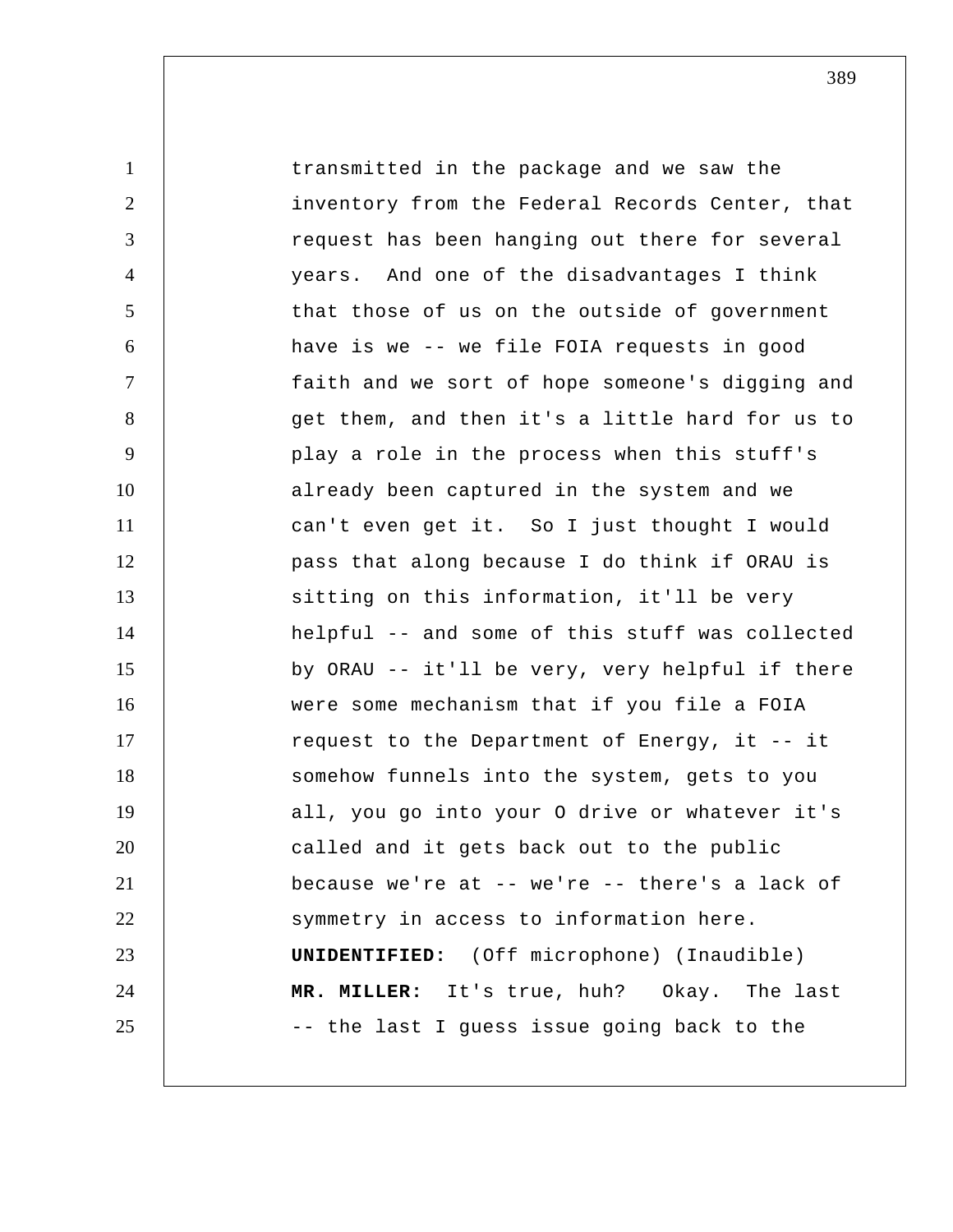1 2 3 4 5 6 7 8 9 10 11 12 13 14 15 16 17 18 19 20 21 22 23 24 25 liability concerns was the discussion about should -- because AEC was doing a separate monitoring program from the Mallinckrodt and that  $-$  and  $-$  and then  $-$  sort of the argument that was made about why one can separate the pre-'48 time period from the post-'48 period, one of the arguments that was made was well, look, AEC's in the game. And I guess one of the things that I would really like to know is, you know, is there a real sense of validation that AEC will always be consistently more valid than the Mallinckrodt records. There was one discussion of this in the Sanford Cohen report where they evaluated one MCW versus one AEC record. But it seems to me we would want to know whether -- one question is would you always go with the higher of the two in the interest of conservatism? If there's a reason not to do so, why not? But -- but this - given that we've seen some of the same samples that were supposedly side-by-side come out much higher on one side, much lower on the other, what I question is how broadly can we even embrace the concept that the AEC data is going to be sort of the gold standard that we can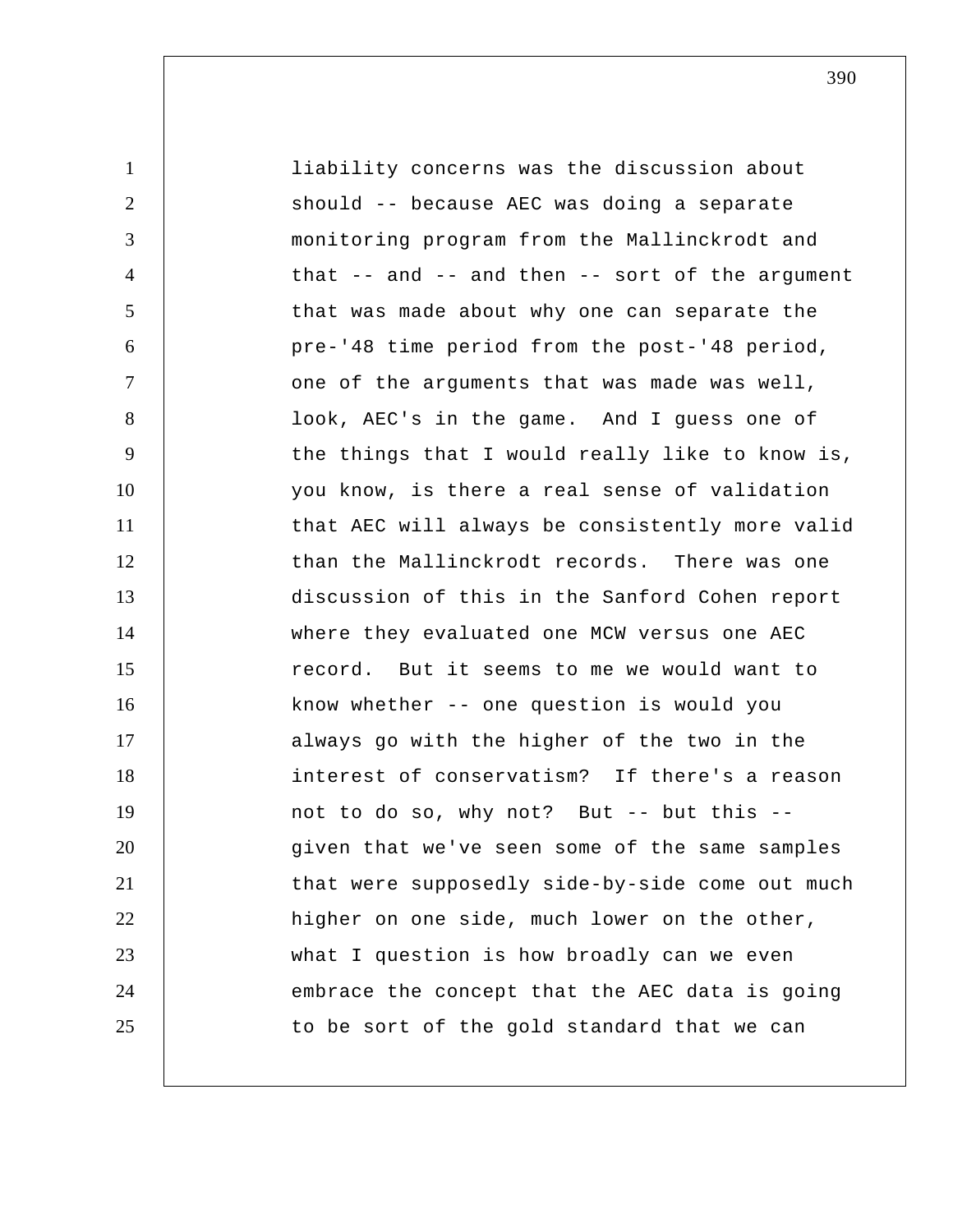1 2 3 4 5 6 7 8 9 10 11 12 13 14 15 16 17 18 19 20 21 22 23 24 25 subscribe to, that we can have great confidence in. MCW may -- may have done a lot of sampling, there may be a lot of records, but - but -- but you know, it's sort of we've got a verification. Because we have this lack of parity in outcome of results with what we thought were similarlysituated monitoring circumstances, can we actually subscribe to that cutoff date? Can we actually say we now have valid data going forward, post-'48, because we can rely on the fact that AEC data is therefore necessarily valid and MC-- and -- and we'll always be validating Mallinckrodt. And I don't know if there's been an analysis done by -- by anybody to try to prove what I think is more of a hypothesis than necessarily a conclusion, but - - but that's -- those are my thoughts. Thank you.  **DR. ZIEMER:** Thank you, Richard. Dick Toohey may have a comment on yours.  **DR. TOOHEY:** Just one. I was looking in my notes on -- on the numbers. We have 315 claims from Destrehan Street and 200 from Weldon Springs. I don't know the exact number, but I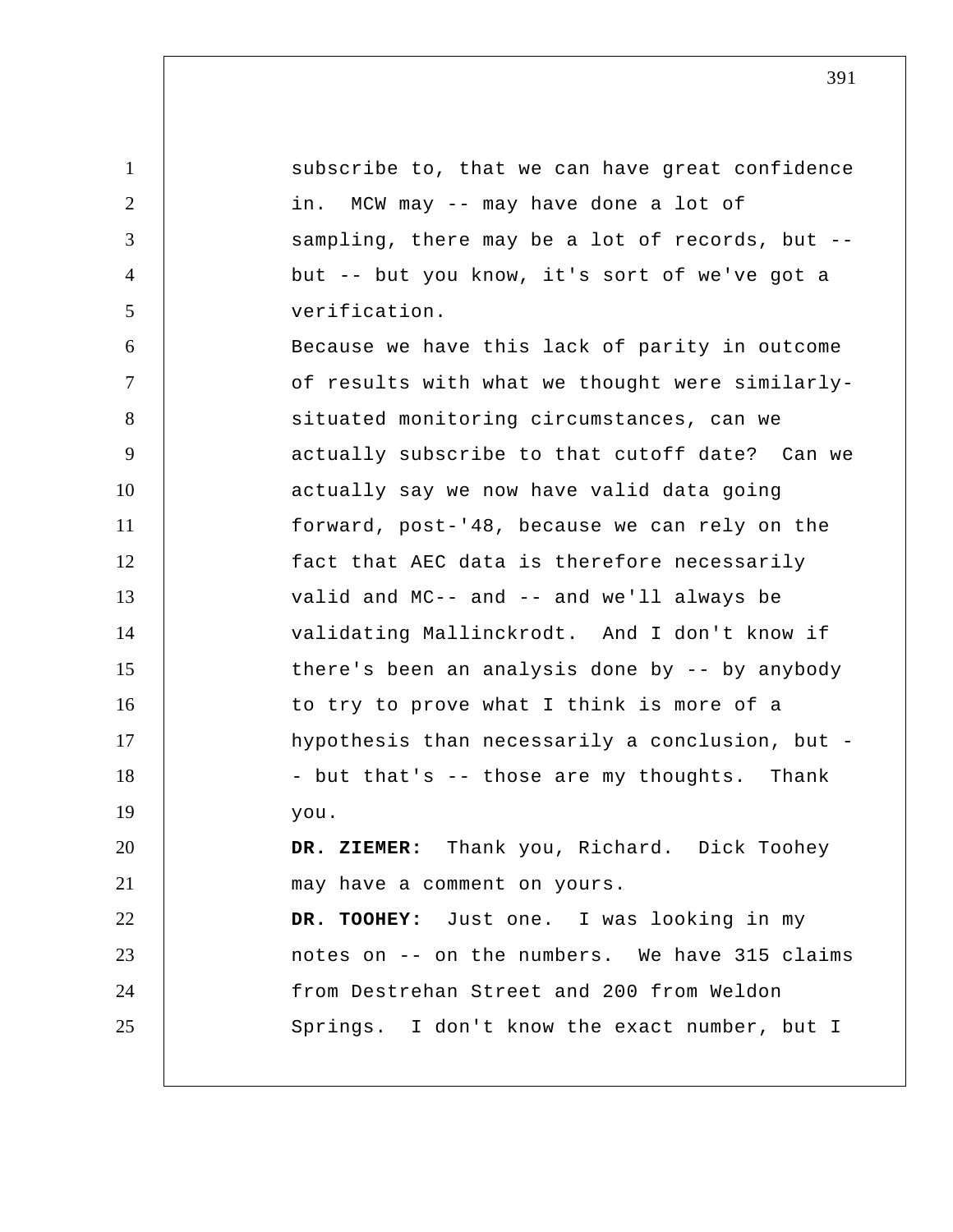1 2 3 4 5 6 7 8 9 10 11 12 13 14 15 16 17 18 19 20 21 22 23 24 25 believe that actually represents 400 or possibly fewer individuals, you know, because numbers of workers claim both Destrehan Street and Weldon Springs. And while I was looking for that, I ran across our site profile schedule, which says the Weldon Spring site profile was due to NIOSH for initial review this week. So it won't be too much longer to wait on that, hopefully.  **DR. ZIEMER:** Okay. Thank you. Let me ask if there are any other individuals in the assembly that wish to address us tonight? (No responses) If not, that completes our public comment period. We do thank you all for coming and for either sharing or being a part of this meeting. I would remind you that the Board will resume its deliberations tomorrow morning. The actual discussions will begin shortly after 8:00 o'clock -- 8:15, according to my schedule. So we look forward to seeing many of you at that time. Thank you very much and goodnight, everyone. (Whereupon, at 8:30 p.m. the meeting adjourned to Wednesday, April 27, 2005 at 8:00 a.m.)